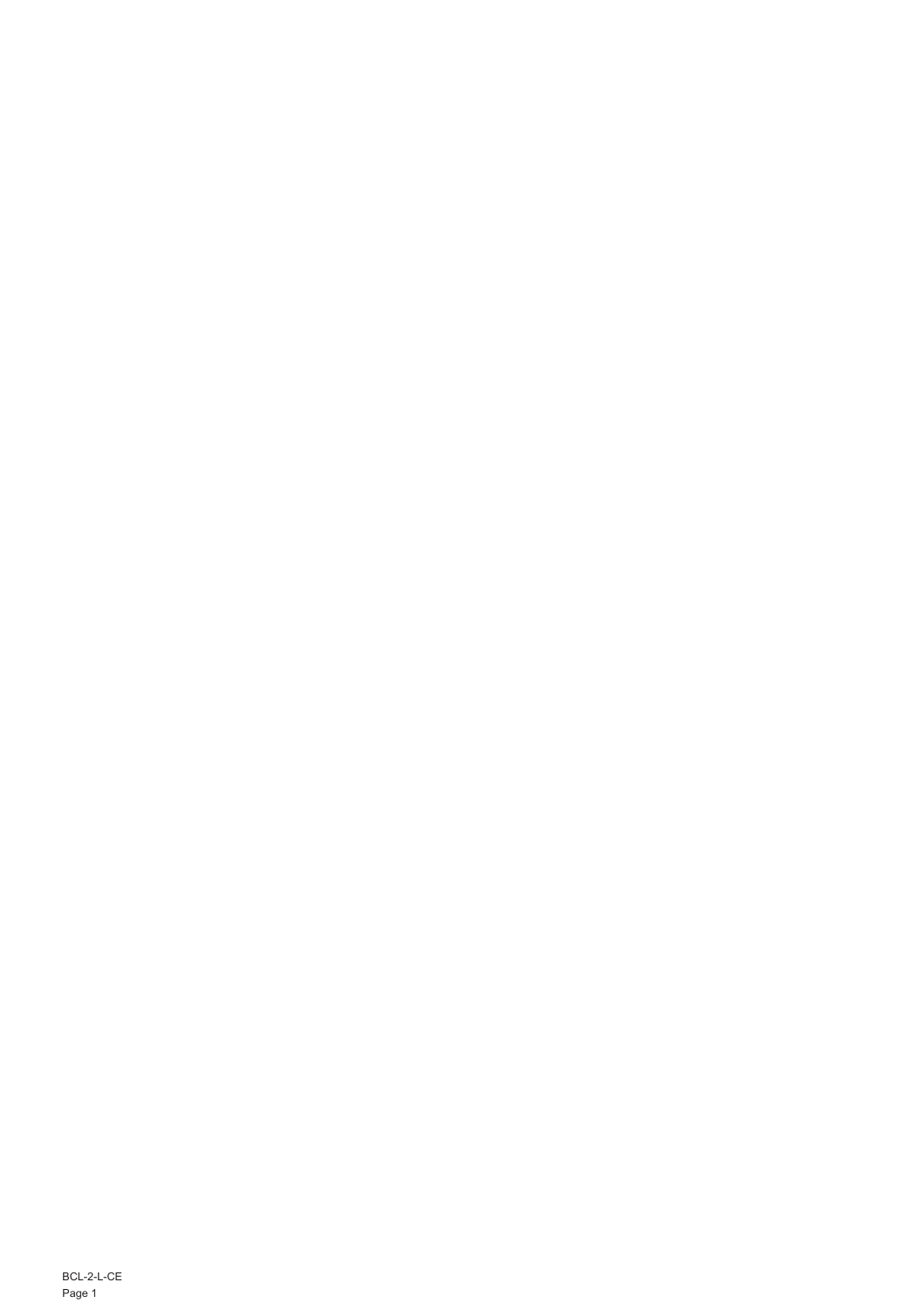# <span id="page-2-0"></span>**Novocastra™ Liquid Mouse Monoclonal Antibody Bcl-2 Oncoprotein Product Code: NCL-L-bcl-2**

## **Intended Use**

#### *For in vitro diagnostic use.*

NCL-L-bcl-2 is intended for the qualitative identification by light microscopy of human bcl-2 oncoprotein in paraffin sections. The clinical interpretation of any staining or its absence should be complemented by morphological studies using proper controls and should be evaluated within the context of the patient's clinical history and other diagnostic tests by a qualified pathologist.

#### **Principle of Procedure**

Immunohistochemical (IHC) staining techniques allow for the visualization of antigens via the sequential application of a specific antibody to the antigen (primary antibody), a secondary antibody to the primary antibody and an enzyme complex with a chromogenic substrate with interposed washing steps. The enzymatic activation of the chromogen results in a visible reaction product at the antigen site. The specimen may then be counterstained and coverslipped. Results are interpreted using a light microscope and aid in the differential diagnosis of pathophysiological processes, which may or may not be associated with a particular antigen.

#### **Clone**

bcl-2/100/D5

#### **Immunogen**

Synthetic peptide sequence (GAAPAPGIFSSQPGC-COOH).

#### **Specificity**

Human bcl-2 oncoprotein.

## **Reagent Composition**

NCL-L-bcl-2 is a liquid tissue culture supernatant containing sodium azide as a preservative.

#### **Ig Class**

IgG1

## **Total Protein Concentration Total Protein**

Refer to vial label for lot specific total protein concentration.

#### **Antibody Concentration**

Greater than or equal to 56.5 mg/L as determined by ELISA. Refer to vial label for lot specific Ig concentration.

## **Recommendations On Use**

Immunohistochemistry on paraffin sections.

**Heat Induced Epitope Retrieval (HIER):** Please follow the instructions for use in Novocastra Epitope Retrieval Solution pH 6. **Suggested dilution:** 1:100 for 30 minutes at 25 °C. This is provided as a guide and users should determine their own optimal working dilutions.

**Visualization:** Please follow the instructions for use in the Novolink™ Polymer Detection Systems. For further product information or support, contact your local distributor or regional office of Leica Biosystems , or alternatively, visit the Leica Biosystems Web site, www.LeicaBiosystems.com

The performance of this antibody should be validated when utilized with other manual staining systems or automated platforms.

## **Storage and Stability**

Store at 2–8 °C. Do not freeze. Return to 2–8 °C immediately after use. Do not use after expiration date indicated on the vial label. Storage conditions other than those specified above must be verified by the user.

#### **Specimen Preparation**

The recommended fixative is 10% neutral-buffered formalin for paraffin-embedded tissue sections.

#### **Warnings and Precautions**

This reagent has been prepared from the supernatant of cell culture. As it is a biological product, reasonable care should be taken when handling it.

This reagent contains sodium azide. A Material Safety Data Sheet is available upon request or available from

www.LeicaBiosystems.com

Consult federal, state or local regulations for disposal of any potentially toxic components.

Specimens, before and after fixation, and all materials exposed to them, should be handled as if capable of transmitting infection and disposed of with proper precautions.1 Never pipette reagents by mouth and avoid contacting the skin and mucous membranes with reagents and specimens. If reagents or specimens come in contact with sensitive areas, wash with copious amounts of water. Seek medical advice.

Minimize microbial contamination of reagents or an increase in non-specific staining may occur.

Incubation times or temperatures, other than those specified, may give erroneous results. Any such changes must be validated by the user.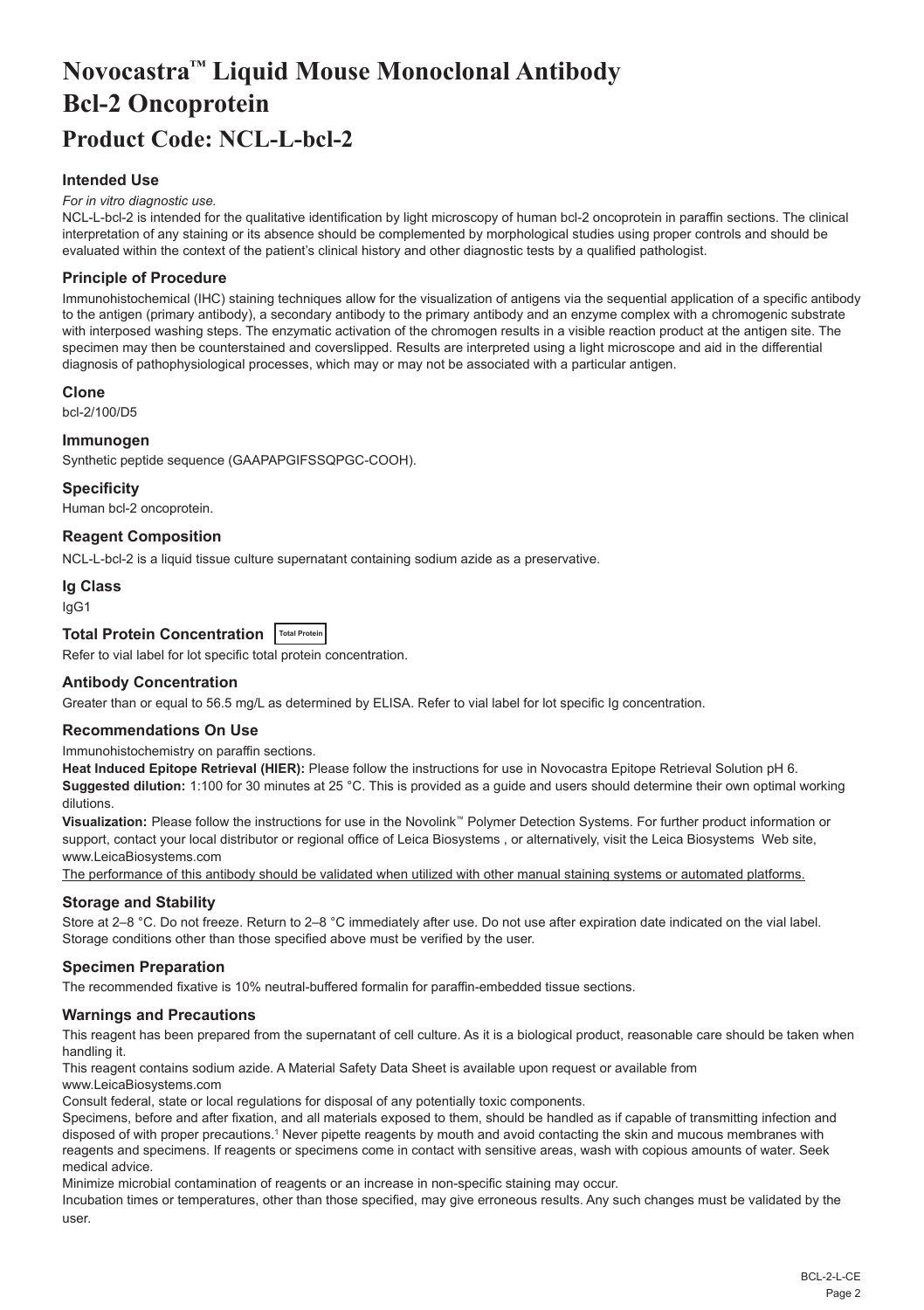## **Quality Control**

Differences in tissue processing and technical procedures in the user's laboratory may produce significant variability in results, necessitating regular performance of in-house controls in addition to the following procedures.

Controls should be fresh autopsy/biopsy/surgical specimens, formalin-fixed, processed and paraffin wax-embedded as soon as possible in the same manner as the patient sample(s).

## **Positive Tissue Control**

Used to indicate correctly prepared tissues and proper staining techniques.

One positive tissue control should be included for each set of test conditions in each staining run.

A tissue with weak positive staining is more suitable than a tissue with strong positive staining for optimal quality control and to detect minor levels of reagent degradation.<sup>2</sup>

Recommended positive control tissue is tonsil

If the positive tissue control fails to demonstrate positive staining, results with the test specimens should be considered invalid.

## **Negative Tissue Control**

Should be examined after the positive tissue control to verify the specificity of the labeling of the target antigen by the primary antibody. Recommended negative control tissue is cerebellum.

Alternatively, the variety of different cell types present in most tissue sections frequently offers negative control sites, but this should be verified by the user.

Non-specific staining, if present, usually has a diffuse appearance. Sporadic staining of connective tissue may also be observed in sections from excessively formalin-fixed tissues. Use intact cells for interpretation of staining results. Necrotic or degenerated cells often stain non-specifically.<sup>3</sup> False-positive results may be seen due to non-immunological binding of proteins or substrate reaction products. They may also be caused by endogenous enzymes such as pseudoperoxidase (erythrocytes), endogenous peroxidase

(cytochrome C), or endogenous biotin (eg. liver, breast, brain, kidney) depending on the type of immunostain used. To differentiate endogenous enzyme activity or non-specific binding of enzymes from specific immunoreactivity, additional patient tissues may be stained exclusively with substrate chromogen or enzyme complexes (avidin-biotin, streptavidin, labeled polymer) and substrate-chromogen, respectively. If specific staining occurs in the negative tissue control, results with the patient specimens should be considered invalid.

## **Negative Reagent Control**

Use a non-specific negative reagent control in place of the primary antibody with a section of each patient specimen to evaluate non-specific staining and allow better interpretation of specific staining at the antigen site.

## **Patient Tissue**

Examine patient specimens stained with NCL-L-bcl-2 last. Positive staining intensity should be assessed within the context of any non-specific background staining of the negative reagent control. As with any immunohistochemical test, a negative result means that the antigen was not detected, not that the antigen was absent in the cells/tissue assayed. If necessary, use a panel of antibodies to identify false-negative reactions.

## **Results Expected**

## Normal Tissues

Clone bcl-2/100/D5 stained the cytoplasm and membrane of lymphocytes in mantle zones and T cell areas of the spleen, lymph node, tonsil and thymus. Staining was also observed in renal tubules, basal keratinocytes, basal epithelial cells of the cervix and fallopian tube, stromal fibroblasts of breast and ovary, smooth muscle cells of the myometrium and syncytiotrophoblasts in placenta. (Total number of normal cases evaluated = 55).

#### Abnormal Tissues

Clone bcl-2/100/D5 stained 88/113 diffuse large B-cell lymphomas, 8/26 Hodgkin's disease, 13/15 follicular lymphomas, 11/12 chronic lymphocytic lymphomas, 7/7 mantle cell lymphomas, 3/6 T-cell anaplastic large cell lymphomas, 4/4 angioimmunoblastic T-cell lymphomas, 3/3 T-cell lymphomas, 3/3 T/NK lymphomas, 1/1 B-cell acute lymphoblastic lymphoma, 1/1 primitive B/T cell acute lymphoblastic lymphoma, 1/1 peripheral T-cell lymphoma, and 1/1 marginal zone lymphoma, 2/4 lung tumors (including 1/1 non-small cell carcinoma, 1/1 adenocarcinoma, 0/1 squamous cell carcinoma and 0/1 large cell carcinoma), 2/4 ovarian tumors (including 1/1 serous cystadenocarcinoma, 1/1 clear cell carcinoma, 0/1 malignant germ cell tumor and 0/1 mucinous cystadenocarcinoma), 1/4 liver tumors (including 1/1 metastatic carcinoma, 0/2 hepatocellular carcinomas and 0/1 cholangiocarcinoma), 3/3 thyroid papillary carcinomas, 2/2 breast infiltrating ductal carcinomas, 2/2 metastatic tumors of unknown origin, 1/2 kidney renal cell carcinomas, 1/2 cervical squamous cell carcinomas and 1/1 thymus atypical carcinoid. No staining was observed in brain tumors (0/2), esophageal tumors (0/2), stomach tumors (0/2), tumors of the tongue (0/2), testicular tumors (0/2), tumors of the colon (0/2), rectal tumors (0/2), skin tumors (0/2), soft tissue tumors (0/2) and a tumor of the larynx (0/1). (Total number if tumor cases evaluated = 236).

## **NCL-L-bcl-2 is recommended for the assessment of bcl-2 oncoprotein expression in normal and neoplastic tissues.**

## **General Limitations**

Immunohistochemistry is a multistep diagnostic process that consists of specialized training in the selection of the appropriate reagents; tissue selection, fixation, and processing; preparation of the IHC slide; and interpretation of the staining results.

Tissue staining is dependent on the handling and processing of the tissue prior to staining. Improper fixation, freezing, thawing, washing, drying, heating, sectioning or contamination with other tissues or fluids may produce artifacts, antibody trapping, or false negative results. Inconsistent results may be due to variations in fixation and embedding methods, or to inherent irregularities within the tissue.4 Excessive or incomplete counterstaining may compromise proper interpretation of results.

The clinical interpretation of any staining or its absence should be complemented by morphological studies using proper controls and should be evaluated within the context of the patient's clinical history and other diagnostic tests by a qualified pathologist. Antibodies from Leica Biosystems Newcastle Ltd are for use, as indicated, on either frozen or paraffin-embedded sections with specific

fixation requirements. Unexpected antigen expression may occur, especially in neoplasms. The clinical interpretation of any stained tissue section must include morphological analysis and the evaluation of appropriate controls.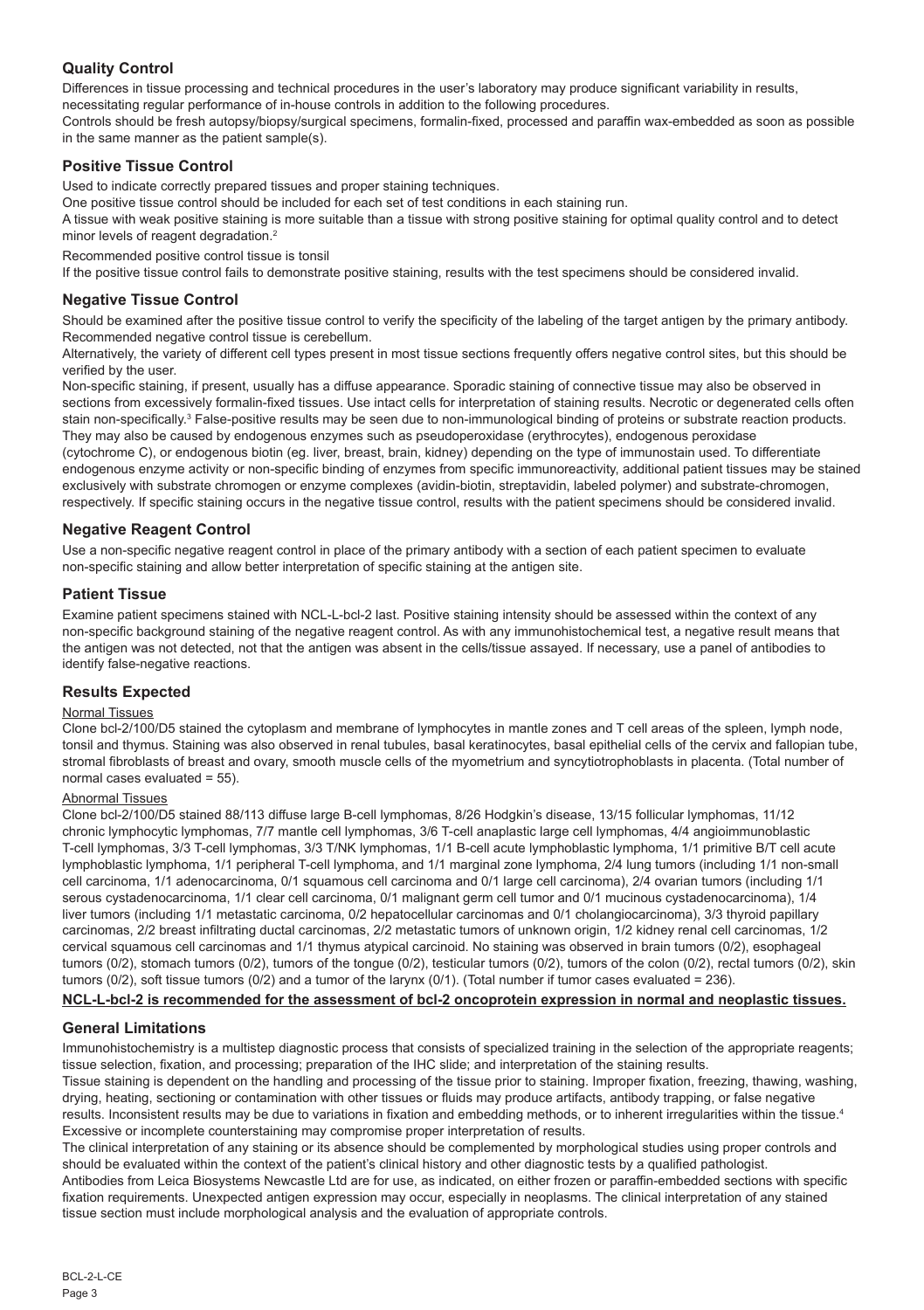## **Bibliography - General**

- 1. National Committee for Clinical Laboratory Standards (NCCLS). Protection of laboratory workers from infectious diseases transmitted by blood and tissue; proposed guideline. Villanova, P.A. 1991; 7(9). Order code M29-P.
- 2. Battifora H. Diagnostic uses of antibodies to keratins: a review and immunohistochemical comparison of seven monoclonal and three polyclonal antibodies. Progress in Surgical Pathology. 6:1–15. eds. Fenoglio-Preiser C, Wolff CM, Rilke F. Field & Wood, Inc., Philadelphia.
- 3. Nadji M, Morales AR. Immunoperoxidase, part I: the techniques and pitfalls. Laboratory Medicine. 1983; 14:767.
- 4. Omata M, Liew CT, Ashcavai M, Peters RL. Nonimmunologic binding of horseradish peroxidase to hepatitis B surface antigen: a possible source of error in immunohistochemistry. American Journal of Clinical Pathology. 1980; 73:626.
- 5. Von Haefen C, Wieder T, Gillissen B et al. Ceramide induces mitochondrial activation and apoptosis via a bax-dependent pathway in human carcinoma cells. Oncogene. 2002; 21(25):4009-4019.
- 6. Takes RP, Baatenburg de Jong RJ, Wijffels K et al. Expression of genetic markers in lymph node metastases compared with their primary tumours in head and neck cancer. Journal of Pathology. 2001; 194:298-302.
- 7. Tweddle DA, Malcolm AJ, Cole M et al. p53 cellular localization and function in neuroblastoma. Evidence for defective G1 arrest despite WAF1 induction in MYCN-amplified cells. American Journal of Pathology. 2001; 158(6): 2067-2077.
- 8. Ramani P and Lu Q-L. Expression of bcl-2 gene product in neuroblastoma. Journal of Pathology. 1994; 172:273-278.
- 9. Pezzella F, Tse AGD, Cordell JL et al. Expression of the bcl-2 oncogene protein is not specific for the 14;18 chromosomal translocation. American Journal of Pathology. 1990; 137(2):225-232.

## **Amendments to Previous Issue**

Reagent Composition, Total Protein Concentration, Recommendations On Use, Warnings and Precautions, Results Expected.

#### **Date of Issue**

03 October 2018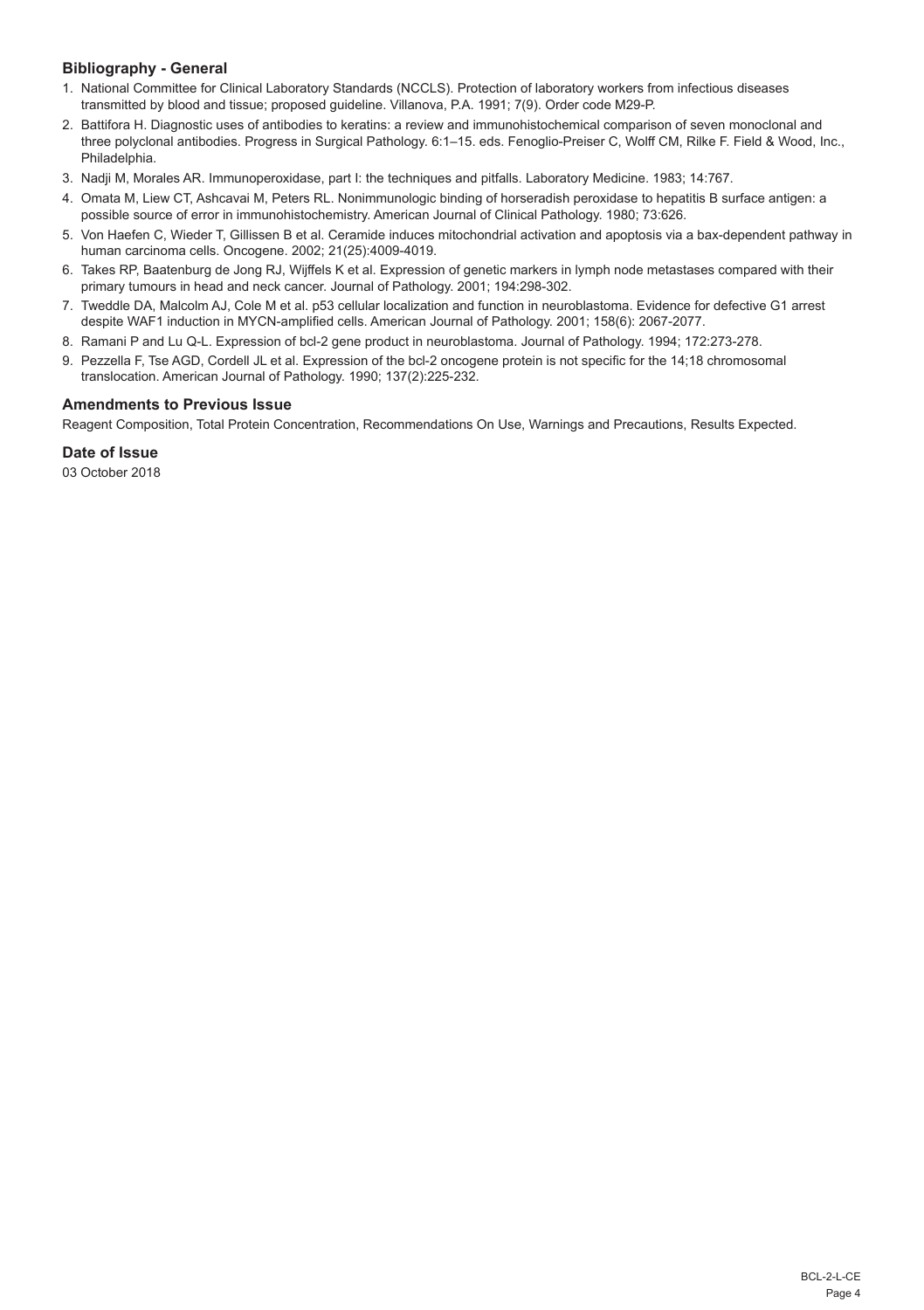## <span id="page-5-0"></span>**Novocastra™ Anticorps Monoclonal Liquide de Souris Bcl-2 Oncoprotein Référence du Produit: NCL-L-bcl-2**

## **Utilisation Prévue**

#### *Diagnostic in vitro*.

NCL-L-bcl-2 est destiné à l'identification qualitative par microscopie optique de l'oncoprotéine humaine bcl-2 dans les coupes en inclusion de paraffine. L'interprétation clinique de tout marquage, ou absence de marquage, doit être complétée par des études morphologiques utilisant des contrôles appropriés et doit être évaluée par un pathologiste qualifié à la lumière des antécédents cliniques du patient et d'autres analyses diagnostiques.

#### **Principe de la Procédure**

Les techniques de marquage immunohistochimique (IHC) permettent la visualisation des antigènes via l'application séquentielle d'un anticorps spécifique sur un antigène (anticorps primaire), d'un anticorps secondaire sur l'anticorps primaire et d'un complexe enzymatique comportant un substrat chromogène, avec des étapes de lavage intercalées. L'activation enzymatique du chromogène se traduit par la présence d'un produit de réaction visible au niveau du site de l'antigène. Le spécimen peut ensuite faire l'objet d'une coloration de contraste et être placé sous une lamelle. Les résultats sont interprétés à l'aide d'un microscope optique et participent au diagnostic différentiel des processus physiopathologiques, susceptibles, ou non, d'être associés à un antigène particulier.

#### **Clone**

bcl-2/100/D5

#### **Immunogène**

Séquence du peptide de synthèse (GAAPAPGIFSSQPGC-COOH).

#### **Spécificité**

Oncoprotéine humaine bcl-2.

#### **Composition du Réactif**

Le NCL-L-bcl-2 est un surnageant de culture tissulaire liquide contenant une solution d'azide de sodium comme conservateur.

#### **Classe d'Ig**

IgG1

**Concentration Totale en Protéines Total Protein**

La concentration totale en protéines, spécifique du lot, figure sur l'étiquette du flacon.

#### **Concentration en Anticorps**

Supérieure ou égale à 56,5 mg/L, déterminée par la méthode ELISA. La concentration totale en Ig, spécifique du lot, figure sur l'étiquette du flacon.

#### **Recommandations d'utilisation**

Immunohistochimie sur coupes en paraffine.

**Récupération d'épitopes induite par la chaleur (HIER):** Suivre les instructions pour utilisation avec la Novocastra Epitope Retrieval Solution pH 6.

**Dilution préconisée:** 1:100 durant 30 minutes à 25 °C. Ceci n'est donné qu'à titre indicatif et les utilisateurs doivent déterminer leurs propres dilutions de travail optimales.

**Visualisation:** Veuillez respecter le mode d'emploi des Novolink™ Polymer Detection Systems. Pour plus d'informations sur le produit ou pour toute assistance, contactez votre représentant local ou le bureau régional de Leica Biosystems , ou sinon rendez vous sur le site www.LeicaBiosystems.com de Leica Biosystems .

Les performances de cet anticorps devront être validées lorsqu'il est utilisé avec d'autres systèmes de coloration manuels ou platesformes automatisées.

#### **Conservation et Stabilité**

Conserver à 2–8 °C. Ne pas congeler. Remettre immédiatement à 2–8 °C après utilisation. Ne pas utiliser après la date de péremption indiquée sur l'étiquette du récipient. Les conditions de conservation autres que celles qui sont spécifiées ci-dessus doivent faire l'objet d'une vérification par l'utilisateur.

#### **Préparation des Spécimens**

Le fixateur recommandé est le formol à 10%, tamponné, neutre, pour coupes tissulaires incluses en paraffine.

#### **Mises en Garde et Précautions**

Ce réactif a été préparé à partir du surnageant d'une culture cellulaire. Du fait de sa nature de produit biologique, sa manipulation doit faire l'obiet du plus grand soin.

Ce réactif contient de l'azide de sodium. Une Fiche de données de sécurité est disponible sur demande ou sur le site www.LeicaBiosystems.com

Consulter les réglementations nationales, régionales ou locales en vigueur relatives à l'élimination de tous les éléments potentiellement toxiques.

Les spécimens, avant et après fixation, ainsi que toutes les matières ayant été en contact avec eux, doivent être manipulés comme s'ils étaient susceptibles de transmettre une infection et être éliminés en respectant les précautions appropriées<sup>1</sup>. Ne jamais pipeter les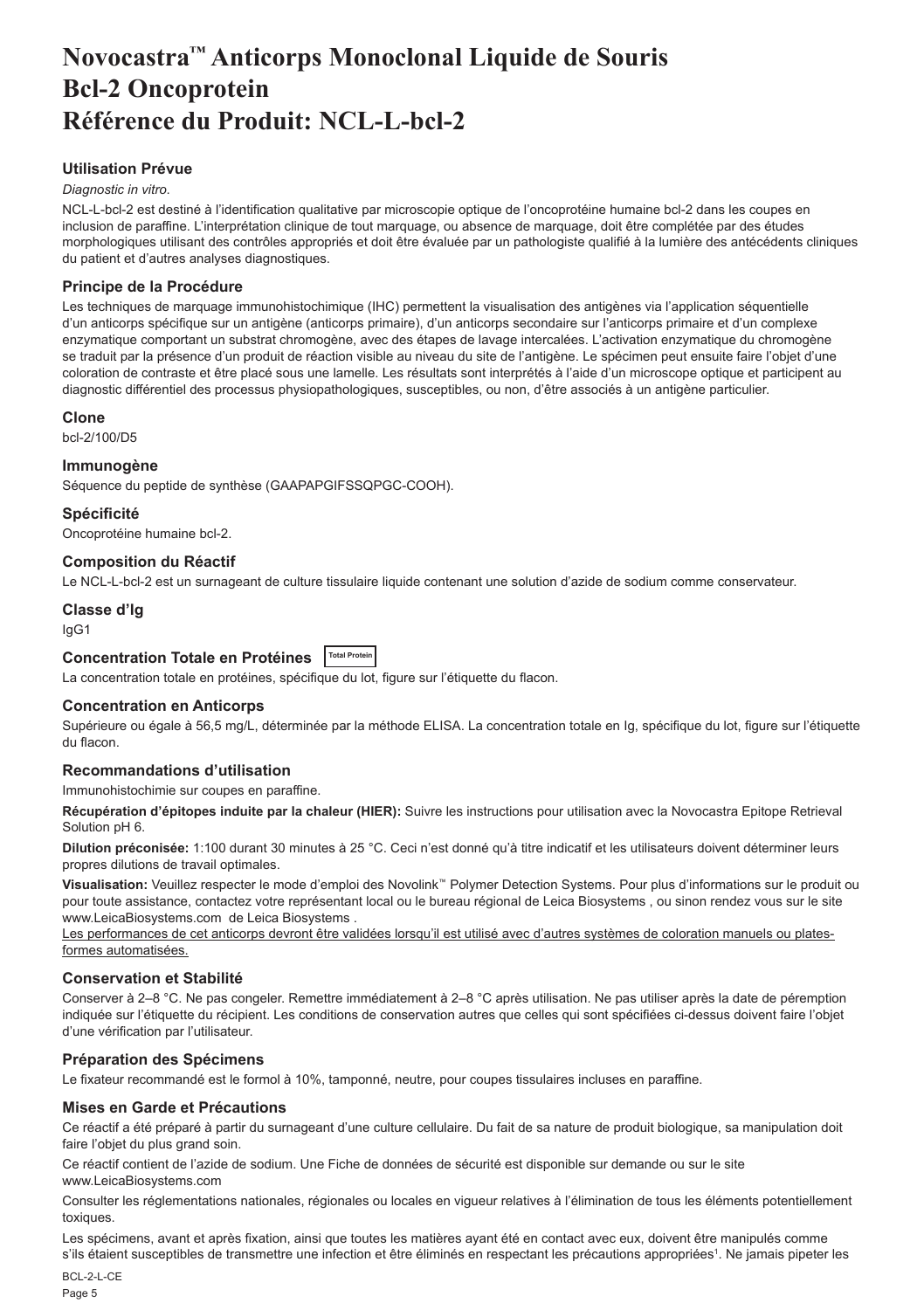réactifs avec la bouche et éviter tout contact des réactifs et des spécimens avec la peau et les membranes muqueuses. Rincer avec de grandes quantités d'eau en cas de contact des réactifs ou des spécimens avec des zones sensibles. Consulter un médecin.

Minimiser la contamination microbienne des réactifs sinon un accroissement du marquage non spécifique est susceptible de se produire. Des durées et des températures d'incubation différentes de celles qui ont été spécifiées sont susceptibles de conduire à des résultats erronés. Toutes les modifications doivent être validées par l'utilisateur.

## **Contrôle de Qualité**

Des différences de traitement des tissus et de procédures techniques du laboratoire de l'utilisateur sont susceptibles de conduire à une variabilité significative des résultats, ce qui rend nécessaire la mise en œuvre de contrôles en interne en plus des procédures suivantes. Les contrôles doivent être des spécimens frais provenant d'autopsies, de biopsies ou d'interventions chirurgicales, fixés au formol, traités et inclus en cire de paraffine dès que possible, de la même façon que le(s) échantillon(s) de patient.

## **Tissu de Contrôle Positif**

Il est utilisé pour indiquer que les tissus ont été préparés correctement et que les techniques de marquage étaient appropriées.

Un contrôle tissulaire positif doit être inclus dans toute opération de marquage pour chaque ensemble de conditions d'analyse.

Un tissu présentant un marquage faiblement positif est plus adapté à un contrôle de qualité optimal qu'un tissu présentant un marquage fortement positif et il permet de détecter de moindres niveaux de dégradation du réactif.<sup>2</sup>

Le tissu de contrôle positif recommandé est les amygdales.

Si le tissu de contrôle positif ne présente pas de marquage positif, les résultats des spécimens analysés doivent être considérés comme invalides.

#### **Tissu de Contrôle Négatif**

Il doit être examiné après le tissu de contrôle positif afin de vérifier la spécificité du marquage de l'antigène cible par l'anticorps primaire. Le tissu de contrôle négatif recommandé est le cervelet.

Sinon, la diversité des types cellulaires présents dans la plupart des tissus permet de disposer fréquemment de sites de contrôle négatif, mais ils doivent être vérifiés par l'utilisateur.

S'il est présent, le marquage non spécifique prend habituellement une apparence diffuse. Un marquage sporadique du tissu conjonctif peut également être observé sur des coupes de tissus qui ont été fixées par un excès de formol. Utiliser des cellules intactes pour l'interprétation des résultats du marquage. Les cellules nécrotiques ou dégénérées sont souvent marquées de façon non spécifique.<sup>3</sup> Des résultats faussement positifs peuvent être observés en raison d'une liaison non immunologique à des protéines ou à des produits de réaction du substrat. Ils peuvent également être provoqués par des enzymes endogènes comme la pseudoperoxydase (érythrocytes), la peroxydase endogène (cytochrome C), ou la biotine endogène (foie, sein, cerveau, rein, par exemple) selon le type d'immunomarquage utilisé. Pour différencier l'activité des enzymes endogènes ou la liaison non spécifique d'enzymes de l'immunoréactivité spécifique, des tissus supplémentaires du patient peuvent être marqués exclusivement avec le substrat chromogène ou par des complexes enzymatiques (avidine-biotine, streptavidine, polymère marqué) et le substrat chromogène respectivement. Si un marquage spécifique se produit dans le tissu de contrôle négatif, les résultats des spécimens du patient doivent être considérés comme invalides.

#### **Réactif de Contrôle Négatif**

Utiliser un réactif de contrôle négatif non spécifique à la place de l'anticorps primaire avec une coupe de chaque spécimen du patient afin d'évaluer le marquage non spécifique et de permettre une meilleure interprétation du marquage spécifique au niveau du site antigénique.

#### **Tissu du Patient**

Examiner les échantillons du patient marqués au NCL-L-bcl-2 en dernier lieu. L'intensité du marquage positif doit être évaluée à la lumière du bruit de fond du marquage non spécifique du réactif de contrôle négatif. Comme pour toutes les analyses immunohistochimiques, un résultat négatif signifie que l'antigène n'a pas été détecté mais ne signifie pas qu'il est absent des cellules/ tissus testés. Si nécessaire, employer un panel d'anticorps pour identifier les réactions faussement négatives.

## **Résultats Attendus**

#### Tissus normaux

Le clone bcl-2/100/D5 a coloré le cytoplasme et la membrane des lymphocytes dans la zone du manteau et les zones de lymphocytes T de la rate, des ganglions lymphatiques, des amygdales et du thymus. Une coloration a également été observée dans les tubules rénaux, les kératinocytes de la membrane basale, les cellules épithéliales de la membrane basale du col utérin et des trompes de Fallope, les fibroblastes de la matrice des seins et des ovaires, les cellules musculaires lisses du myomètre et les syncytiotrophoblastes du placenta. (Nombre total de cas normaux évalués = 55).

#### Tissus anormaux

Le clone bcl-2/100/D5 a marqué 88/123 lymphomes diffus à grandes cellules B, 8/26 maladies de Hodgkin, 13/15 lymphomes folliculaires, 11/12 lymphomes lymphocytaires chroniques, 7/7 lymphomes du manteau, 3/6 lymphomes anaplasiques à grandes cellules T, 4/4 lymphomes angioimmunoblastiques à lymphocytes T, 3/3 lymphomes à lymphocytes T, 3/3 lymphomes à cellules T/NK, 1/1 lymphome lymphoblastique aigu à lymphocytes B, 1/1 lymphome lymphoblastique aigu à cellules B/T primitives, 1/1 lymphome à lymphocytes T périphériques, et 1/1 lymphome de la zone marginale, 2/4 tumeurs du poumon (dont 1/1 carcinome non à petites cellules, 1/1 adénocarcinome, 0/1 carcinome à cellules squameuses et 0/1 carcinome à grandes cellules), 2/4 tumeurs ovariennes (dont 1/1 cystadénocarcinome séreux, 1/1 carcinome à cellules claires, 0/1 tumeur maligne des cellules germinales et 0/1 cystadénocarcinome mucineux), 1/4 tumeurs du foie (dont 1/1 carcinome métastatique, 0/2 carcinomes hépatocellulaire et 0/1 cholangiocarcinome), 3/3 carcinomes papillaires de la thyroïde, 2/2 carcinomes canalaires infiltrants du sein, 2/2 tumeurs métastatiques d'origine inconnue, 1/2 carcinomes des cellules rénales, 1/2 carcinomes spinocellulaires du col de l'utérus et 1/1 tumeur carcinoïde atypique du thymus. Aucune coloration n'a été observée dans des tumeurs du cerveau (0/2), des tumeurs de l'œsophage (0/2), des tumeurs de l'estomac (0/2), des tumeurs de la langue (0/2), des tumeurs testiculaires (0/2), des tumeurs du côlon (0/2), des tumeurs du rectum (0/2), des tumeurs de la peau (0/2), des tumeurs des tissus mous (0/2) et une tumeur du larynx (0/1). (Nombre total de cas de tumeurs évaluées = 236).

**NCL-L-bcl-2 est recommandé pour l'évaluation de l'expression de l'oncoprotéine bcl-2 dans les tissus normaux et néoplasiques.**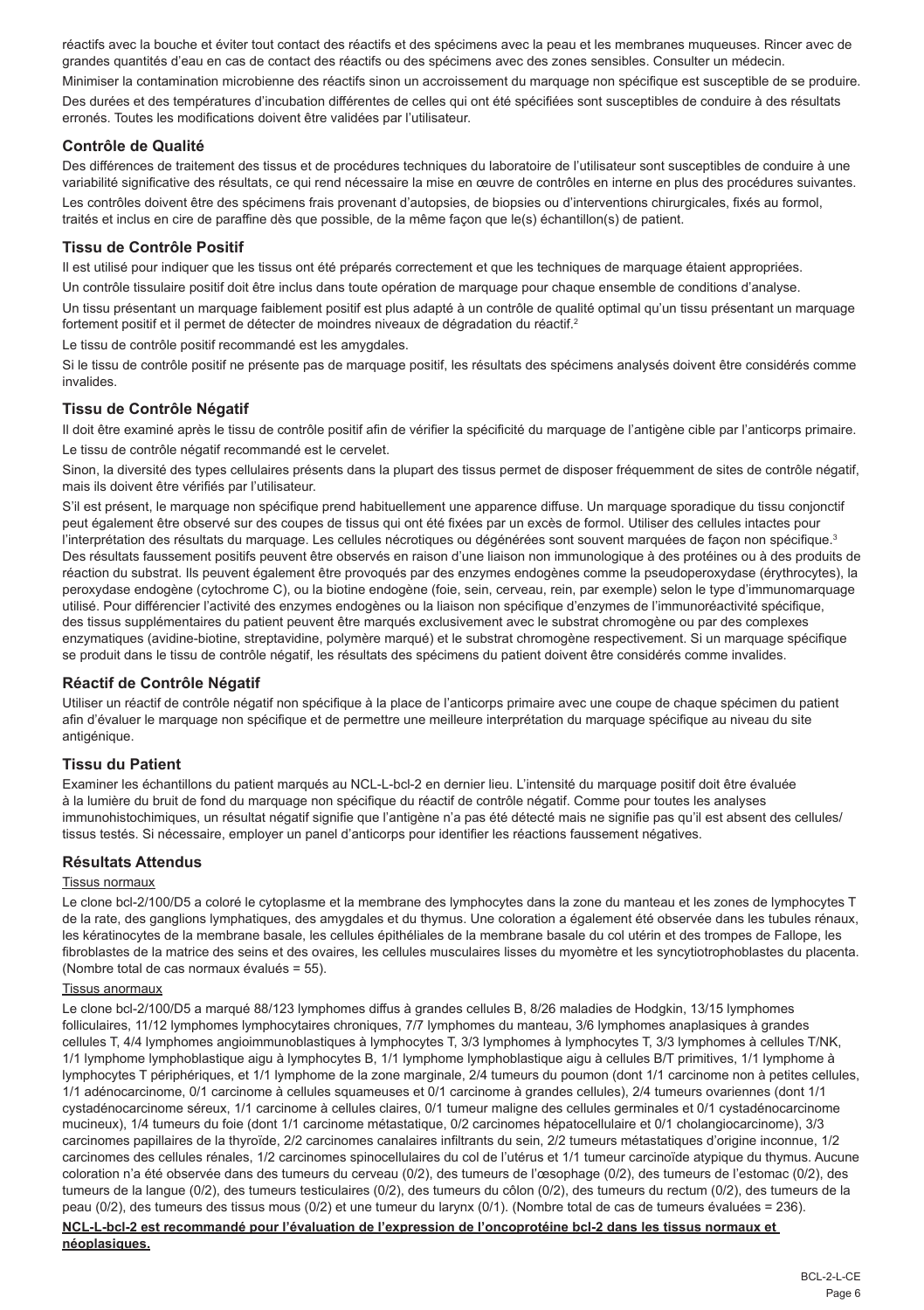## **Limites Générales**

L'immunohistochimie est un processus diagnostique constitué de plusieurs étapes qui nécessite une formation spécialisée relative au choix des réactifs appropriés ; au choix, à la fixation et au traitement des tissus ; à la préparation des lames IHC ; et à l'interprétation des résultats du marquage.

Le marquage des tissus dépend de leur manipulation et de leur traitement avant le marquage. Une fixation, une congélation, une décongélation, un lavage, un séchage, un chauffage, une coupe, incorrects ou une contamination par d'autres tissus ou d'autres liquides sont susceptibles de conduire à la production d'artefacts, au piégeage de l'anticorps ou à des résultats faussement négatifs. Des variations dans les méthodes de fixation et d'inclusion, ainsi que des irrégularités propres au tissu, peuvent conduire à des résultats incohérents.4

Une coloration de contraste excessive ou incomplète peut gêner l'interprétation correcte des résultats.

L'interprétation clinique de tout marquage, ou absence de marquage, doit être complétée par des études morphologiques utilisant des contrôles appropriés et doit être évaluée par un pathologiste qualifié à la lumière des antécédents cliniques du patient et d'autres analyses diagnostiques.

Les anticorps de Leica Biosystems Newcastle Ltd sont destinés, selon les besoins, à être utilisés sur des coupes incluses en paraffine ou des coupes congelées, et conformément à des exigences particulières en matière de fixation. Une expression antigénique inattendue est susceptible de se produire, en particulier au niveau des néoplasmes. L'interprétation clinique de toute coupe tissulaire marquée doit comporter une analyse morphologique et l'évaluation des contrôles appropriés.

#### **Bibliographie Générale**

- 1. National Committee for Clinical Laboratory Standards (NCCLS). Protection of laboratory workers from infectious diseases transmitted by blood and tissue; proposed guideline. Villanova, P.A. 1991; 7(9). Order code M29-P.
- 2. Battifora H. Diagnostic uses of antibodies to keratins: a review and immunohistochemical comparison of seven monoclonal and three polyclonal antibodies. Progress in Surgical Pathology. 6:1–15. eds. Fenoglio-Preiser C, Wolff CM, Rilke F. Field & Wood, Inc., Philadelphia.
- 3. Nadji M, Morales AR. Immunoperoxidase, part I: the techniques and pitfalls. Laboratory Medicine. 1983; 14:767.
- 4. Omata M, Liew CT, Ashcavai M, Peters RL. Nonimmunologic binding of horseradish peroxidase to hepatitis B surface antigen: a possible source of error in immunohistochemistry. American Journal of Clinical Pathology. 1980; 73:626.
- 5. Von Haefen C, Wieder T, Gillissen B et al. Ceramide induces mitochondrial activation and apoptosis via a bax-dependent pathway in human carcinoma cells. Oncogene. 2002; 21(25):4009-4019.
- 6. Takes RP, Baatenburg de Jong RJ, Wijffels K et al. Expression of genetic markers in lymph node metastases compared with their primary tumours in head and neck cancer. Journal of Pathology. 2001; 194:298-302.
- 7. Tweddle DA, Malcolm AJ, Cole M et al. p53 cellular localization and function in neuroblastoma. Evidence for defective G1 arrest despite WAF1 induction in MYCN-amplified cells. American Journal of Pathology. 2001; 158(6): 2067-2077.
- 8. Ramani P and Lu Q-L. Expression of bcl-2 gene product in neuroblastoma. Journal of Pathology. 1994; 172:273-278.
- 9. Pezzella F, Tse AGD, Cordell JL et al. Expression of the bcl-2 oncogene protein is not specific for the 14;18 chromosomal translocation. American Journal of Pathology. 1990; 137(2):225-232.

## **Amendements Apportés à la Version Précédente**

Composition réactif, Concentration totale de protéines, Recommandations d'usage, Avertissements et Précautions, Résultats prévus.

#### **Date de Publication**

03 octobre 2018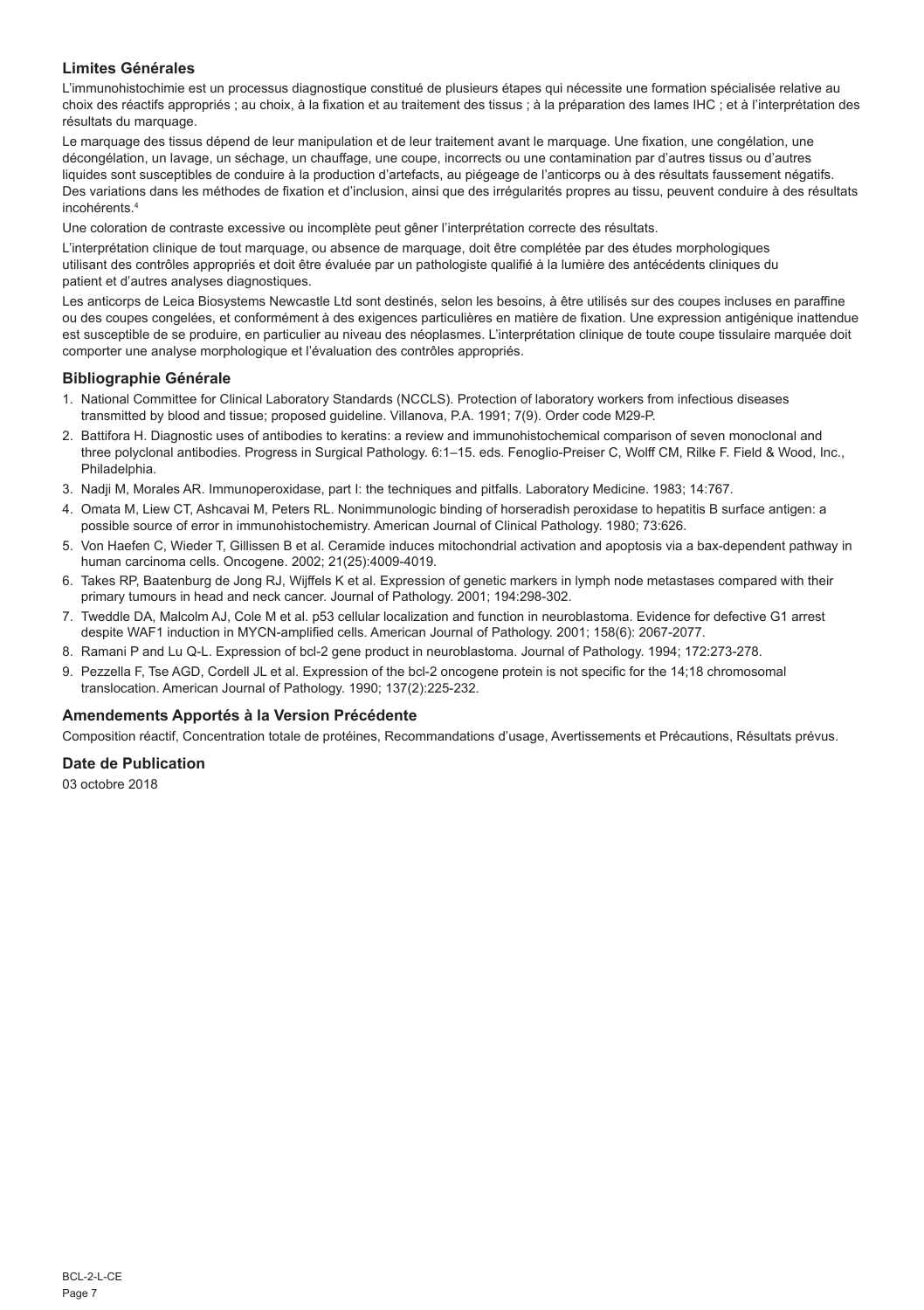# <span id="page-8-0"></span>**Novocastra™ Anticorpo Monoclonale Murino Liquido Bcl-2 Oncoprotein Codice Del Prodotto: NCL-L-bcl-2**

## **Uso Previsto**

#### *Per uso diagnostico in vitro*.

NCL-L-bcl-2 è progettato per l'identificazione qualitativa in microscopia ottica dell'oncoproteina umana bcl-2 in sezioni di tessuto incluse in paraffina. L'interpretazione clinica di ogni colorazione o della sua assenza va integrata da studi morfologici che utilizzino i controlli appropriati e deve essere valutata da un patologo qualificato, nel contesto della storia clinica del paziente e delle altre metodiche diagnostiche adoperate.

## **Principio Della Procedura**

Le tecniche di colorazione immunoistochimica (IHC) consentono la visualizzazione degli antigeni mediante l'applicazione sequenziale di un anticorpo specifico per l'antigene (anticorpo primario), di un anticorpo secondario che lega l'anticorpo primario e di un complesso enzimatico con un substrato cromogeno; l'applicazione dei tre reagenti è intervallata da fasi di lavaggio. L'attivazione enzimatica del cromogeno produce una reazione visibile in corrispondenza del sito antigenico. Il campione biologico può, quindi, essere controcolorato e montato. I risultati vengono interpretati mediante un microscopio ottico e sono utili nella diagnosi differenziale di processi fisiopatologici, che possono essere più o meno associati ad un particolare antigene.

#### **Clone**

bcl-2/100/D5

#### **Immunogeno**

Sequenza peptide sintetico (GAAPAPGIFSSQPGC-COOH).

#### **Specificità**

Oncoproteina umana bcl-2.

#### **Composizione Del Reagente**

NCL-L-bcl-2 è un supernatante liquido di coltura tissutale, contenente di sodio azide come conservante.

## **Classe Ig**

IgG1

## **Concentrazione Proteica Totale Total Protein**

Consultare l'etichetta del flacone per la concentrazione proteica totale specifica del lotto.

## **Concentrazione Anticorpale**

Superiore o uguale a 56,5 mg/L, come determinato mediante test ELISA. Consultare l'etichetta del flacone per la concentrazione di Ig specifica del lotto.

## **Raccomandazioni Per L'uso**

Immunoistochimica su sezioni incluse in paraffina.

**Smascheramento termoindotto dell'epitopo (HIER):** Si raccomanda di seguire le istruzioni per l'uso di Novocastra Epitope Retrieval Solution pH 6.

**Diluizione raccomandata:** 1:100 per 30 minuti a 25 °C. Queste raccomandazioni costituiscono delle semplici linee guida; spetta al singolo utente stabilire le diluizioni di lavoro ottimali.

**Visualizzazione:** Si raccomanda di seguire le istruzioni per l'uso dei Novolink™ Polymer Detection Systems. Per ulteriori informazioni sui prodotti o assistenza, contattare il distributore di zona o la sede regionale di Leica Biosystems , oppure visitare il sito internet di Leica Biosystems , www.LeicaBiosystems.com

La resa di questo anticorpo deve essere validata quando viene utilizzato con altri metodi di colorazione manuale o piattaforme automatizzate.

## **Conservazione E Stabilità**

Conservare a 2–8 °C. Non congelare. Immediatamente dopo l'uso, raffreddare di nuovo a 2–8 °C. Non usare dopo la data di scadenza, indicata sull'etichetta del flacone. Condizioni di conservazione diverse da quelle sopra specificate vanno verificate dall'utente.

## **Preparazione Del Campione Biologico**

Il fissativo raccomandato è la formalina tamponata neutra al 10% per sezioni tissutali incluse in paraffina.

#### **Avvertenze E Precauzioni**

Questo reagente è stato preparato dal supernatante di coltura cellulare. Trattandosi di un prodotto biologico, va maneggiato con cautela.

Questo reagente contiene sodio azide. Una scheda di sicurezza del prodotto (MSDS) è disponibile su richiesta o dal sito www.LeicaBiosystems.com

Fare riferimento alla normativa federale, statale o locale per lo smaltimento dei componenti potenzialmente tossici.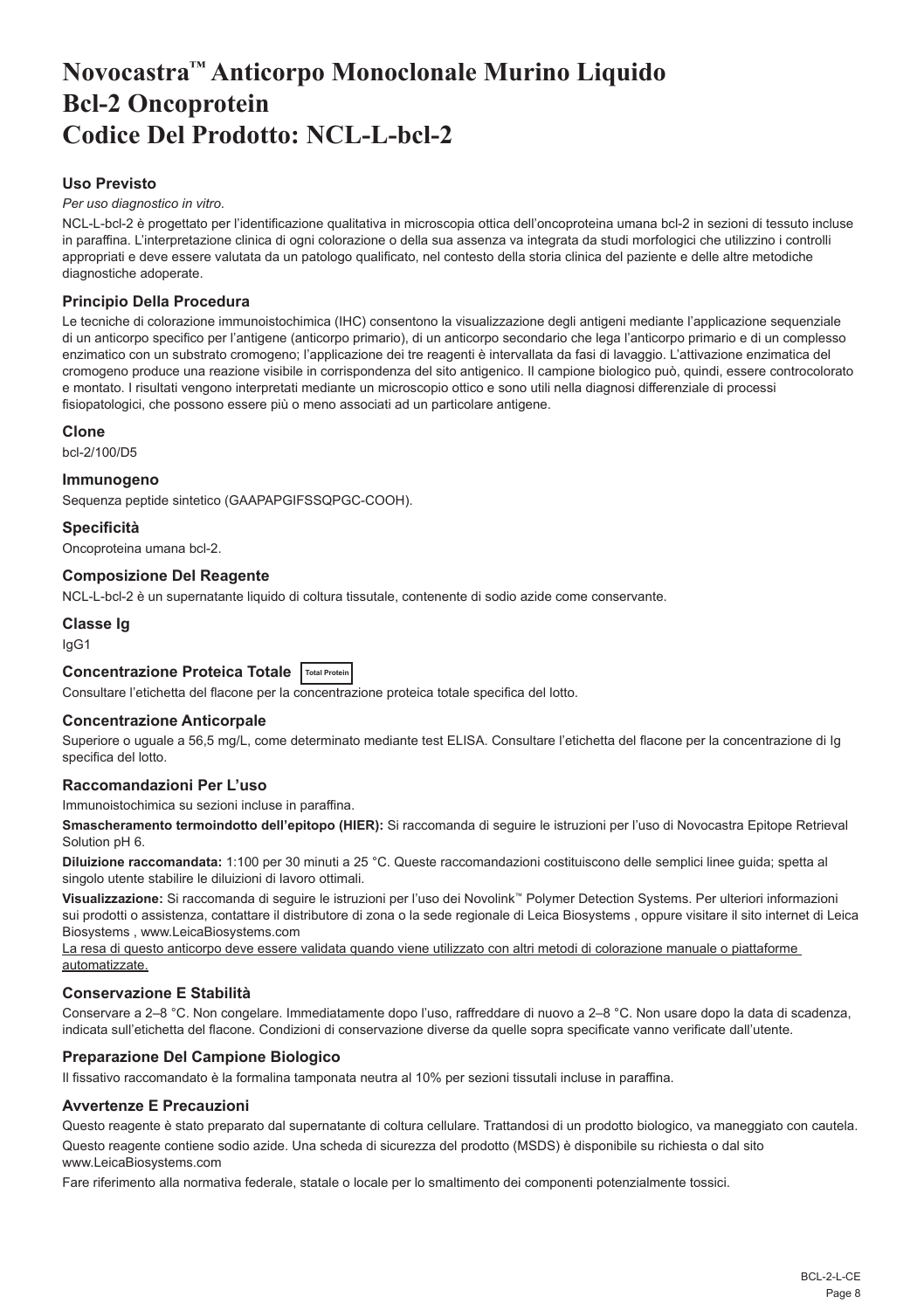Prima e dopo la fissazione, i campioni biologici e tutti i materiali ad essi esposti vanno trattati come potenzialmente infettanti e smaltiti con le appropriate precauzioni.<sup>1</sup> Non pipettare i reagenti con la bocca ed evitare il contatto dei reagenti e dei campioni biologici con la pelle e con le mucose. Se i reagenti o i campioni biologici vengono a contatto con zone sensibili, sciacquare abbondantemente le parti interessate. Consultare il medico.

Ridurre al minimo la contaminazione microbica dei reagenti, allo scopo di evitare un aumento di colorazione aspecifica. Tempi o temperature d'incubazione diversi da quelli specificati possono condurre a risultati non veritieri. Tali variazioni devono essere convalidate dall'utente.

## **Controllo Qualità**

Differenze nella processazione del tessuto e nelle tecniche in uso presso il laboratorio dell'utente possono produrre una discrepanza significativa nei risultati, rendendo necessaria la regolare esecuzione di controlli interni, in aggiunta alle procedure descritte di seguito.

I controlli devono essere costituiti da campioni biologici freschi autoptici/bioptici/chirurgici e devono essere il più rapidamente possibile fissati in formalina, processati ed inclusi in paraffina, allo stesso modo dei campioni biologici ottenuti dal paziente.

## **Controllo Positivo Del Tessuto**

È usato per indicare tessuti correttamente preparati e tecniche di colorazione appropriate.

Per ogni gruppo di condizioni del test e ogni volta che viene eseguita la colorazione, deve essere incluso un controllo positivo del tessuto.

Un tessuto a debole colorazione positiva è più adatto di uno a colorazione positiva intensa per un ottimale controllo qualità e per mettere in evidenza anche minimi livelli di degradazione del reagente.<sup>2</sup>

Il tessuto di controllo positivo raccomandato è la tonsilla.

Se il controllo positivo del tessuto non dimostra colorazione positiva, i risultati con i campioni biologici del test vanno considerati non validi.

## **Controllo Negativo Del Tessuto**

Va esaminato dopo il controllo positivo, per verificare la specificità nei confronti dell'antigene bersaglio da parte dell'anticorpo primario. Il tessuto di controllo negativo raccomandato è il cervelletto.

In alternativa, la varietà dei tipi cellulari presenti nella maggior parte delle sezioni tissutali offre spesso siti di controllo negativo, ma questo va verificato dall'utente.

La colorazione aspecifica, se presente, assume di solito aspetto diffuso. La colorazione sporadica del tessuto connettivo può anche manifestarsi in seguito ad iperfissazione di sezioni di tessuto in formalina. Per l'interpretazione dei risultati della colorazione, usare cellule intatte. Le cellule necrotiche o degenerate si colorano spesso in maniera aspecifica<sup>3</sup>. Si possono osservare risultati falsamente positivi, dovuti a legame non immunologico delle proteine o a prodotti di reazione del substrato. Tali falsi positivi possono essere anche causati da enzimi endogeni quali la pseudoperossidasi (eritrociti), la perossidasi endogena (citocromo C) o la biotina endogena (es. fegato, mammella, cervello, rene), a seconda del tipo di immunocolorazione usato. Per differenziare l'attività enzimatica endogena o il legame enzimatico aspecifico dall'immunoreattività specifica, possono essere colorati ulteriori tessuti del paziente esclusivamente con substrato cromogeno o con complessi enzimatici (avidina-biotina, streptavidina, polimero marcato) e substrato cromogeno. Se nel controllo negativo del tessuto compare una colorazione specifica, i risultati sui campioni biologici ottenuti dal paziente devono essere considerati non validi.

## **Controllo Negativo Del Reagente**

Usare un controllo negativo aspecifico del reagente in luogo dell'anticorpo primario, con una sezione di ogni campione biologico del paziente, per valutare la colorazione aspecifica e per consentire una migliore interpretazione della colorazione specifica in corrispondenza del sito antigenico.

## **Tessuto Del Paziente**

Successivamente, esaminare i campioni biologici del paziente colorati con NCL-L-bcl-2. L'intensità della colorazione positiva va analizzata nel contesto di qualsiasi colorazione aspecifica di fondo del controllo negativo del reagente. Come per tutti gli altri test immunoistochimici, un risultato negativo significa che l'antigene non è stato determinato, ma non necessariamente che fosse assente dalle cellule o dal tessuto esaminato. Se necessario, usare un pannello di anticorpi per identificare reazioni falsamente negative.

## **Risultati Attesi**

#### Tessuti normali

Il clone bcl-2/100/D5 ha colorato il citoplasma e la membrana dei linfociti nelle zone marginali e nelle zone delle cellule T di milza, linfonodo, tonsille e timo. È stata osservata anche colorazione nei tubuli renali, nei cheratinociti basali, nelle cellule epiteliali basali di cervice e tuba di Faloppio, nei fibroblasti stromatici della mammella e delle ovaie, nelle cellule muscolari lice di miometrio e sincitiotrofoblasti della placenta. (Numero totale di casi normali esaminati = 55).

#### Abnorme dei tessuti

Il clone bcl-2/100/D5 ha colorato 88/113 linfomi diffusi a grandi cellule B, 8/26 linfomi di Hodgkin, 13/15 linfomi mantellari, 11/12 linfomi linfocitici cronici, 7/7 linfomi mantellari, 3/6 linfomi anaplastici a grandi cellule T, 4/4 linfomi angioimmunoblastici a cellule T, 3/3 linfomi a cellule T, 3/3 linfomi T/NK, 1/1 linfomi linfoblastici acuti a cellule B, 1/1 linfoblastici acuti a cellule B primitivi, 1/1 linfomi a cellule T periferiche e 1/1 linfomi della zona marginale, 2/4 tumori ai polmoni (inclusi 1/1 carcinoma non a piccole cellule, 1/1 adenocarcinoma, 0/1 carcinoma a cellule squamose e 0/1 carcinoma a grandi cellule), 2/4 tumori ovarici (inclusi 1/1 cistoadenocarcinoma sieroso, 1/1 carcinoma a cellule chiare, 0/1 tumore a cellule germinali maligne e 0/1 cistoadenocarcinoma mucinoso), 1/4 tumori epatici (inclusi 1/1 carcinoma metastatico, 0/2 carcinoma epatocellulari e 0/1 colangiocarcinoma), 3/3 carcinomi papillari tiroidei 2/2 carcinomi mammari duttali (infiltranti), 2/2 tumori metastatici di origine sconosciuta, 1/2 carcinomi delle cellule renali del rene, 1/2 carcinomi a cellule squamose cervicali e 1/2 carcinoidi atipici del timo. Non è stata osservata alcuna colorazione nei tumori del cervello (0/2), tumori esofagei (0/2), tumori allo stomaco (0/2), tumori della lingua (0/2), tumori testicolari (0/2), tumori del colon (0/2), tumori rettali (0/2), tumori della pelle (0/2), tumori dei tessuti molli (0/2) e un tumore della laringe (0/1). (Numero totale di casi tumorali esaminati = 236).

**NCL-L-bcl-2 è raccomandato per la valutazione dell'espressione dell'oncoproteina bcl-2 nei tessuti normali e neoplastici.**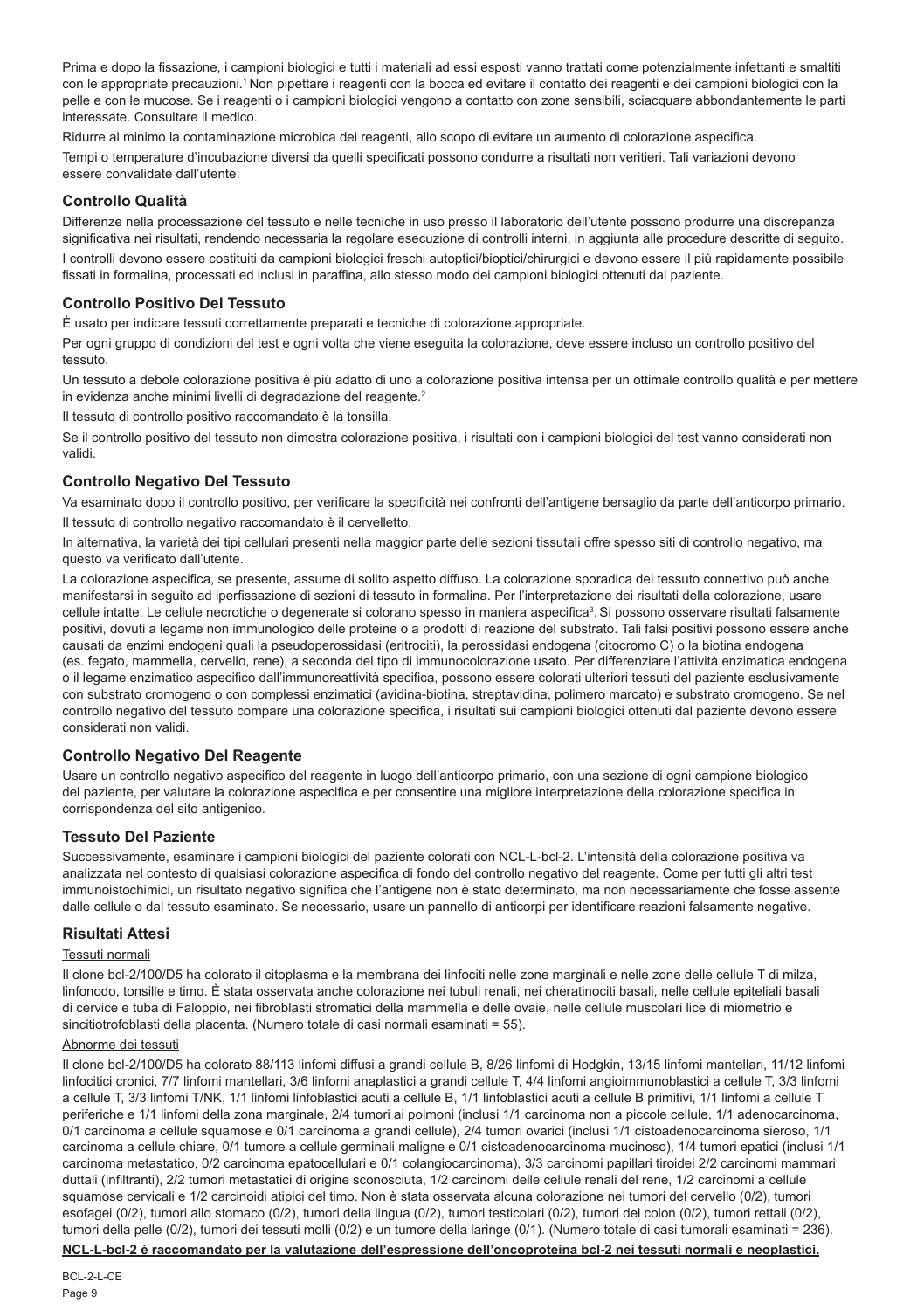## **Limitazioni Generali**

L'immunoistochimica è un procedimento diagnostico a più passi (multistep) che richiede un'esperienza specifica nella selezione dei reagenti appropriati, nella selezione, fissazione e processazione dei tessuti, nella preparazione di vetrini IHC e nell'interpretazione dei risultati della colorazione.

La colorazione del tessuto dipende dalle modalità di manipolazione e di processazione del tessuto stesso, adottate prima della colorazione. La fissazione, il congelamento, lo scongelamento, il lavaggio, l'asciugatura, il riscaldamento o la sezione condotti in modo non corretto, o la contaminazione con altri tessuti o liquidi, possono produrre artefatti, intrappolamento (trapping) anticorpale o risultati falsi negativi. Risultati incompatibili possono essere dovuti a modifiche dei metodi di fissazione e di inclusione o ad irregolarità intrinseche al tessuto.4

Una controcolorazione eccessiva o incompleta può compromettere la corretta interpretazione dei risultati.

L'interpretazione clinica di ogni colorazione o della sua assenza va integrata da studi morfologici che utilizzino i controlli appropriati e deve essere valutata da un patologo qualificato, nel contesto della storia clinica del paziente e delle altre metodiche diagnostiche adoperate.

Gli anticorpi di Leica Biosystems Newcastle Ltd. sono destinati all'uso, quando indicato, su sezioni congelate o incluse in paraffina, con specifici requisiti di fissazione. Un'espressione antigenica inattesa può manifestarsi in particolare nelle neoplasie. L'interpretazione clinica di ogni sezione tissutale colorata deve includere l'analisi morfologica e la valutazione dei controlli appropriati.

## **Riferimenti Bibliografici Di Base**

- 1. National Committee for Clinical Laboratory Standards (NCCLS). Protection of laboratory workers from infectious diseases transmitted by blood and tissue; proposed guideline. Villanova, P.A. 1991; 7(9). Order code M29-P.
- 2. Battifora H. Diagnostic uses of antibodies to keratins: a review and immunohistochemical comparison of seven monoclonal and three polyclonal antibodies. Progress in Surgical Pathology. 6:1–15. eds. Fenoglio-Preiser C, Wolff CM, Rilke F. Field & Wood, Inc., Philadelphia.
- 3. Nadji M, Morales AR. Immunoperoxidase, part I: the techniques and pitfalls. Laboratory Medicine. 1983; 14:767.
- 4. Omata M, Liew CT, Ashcavai M, Peters RL. Nonimmunologic binding of horseradish peroxidase to hepatitis B surface antigen: a possible source of error in immunohistochemistry. American Journal of Clinical Pathology. 1980; 73:626.
- 5. Von Haefen C, Wieder T, Gillissen B et al. Ceramide induces mitochondrial activation and apoptosis via a bax-dependent pathway in human carcinoma cells. Oncogene. 2002; 21(25):4009-4019.
- 6. Takes RP, Baatenburg de Jong RJ, Wijffels K et al. Expression of genetic markers in lymph node metastases compared with their primary tumours in head and neck cancer. Journal of Pathology. 2001; 194:298-302.
- 7. Tweddle DA, Malcolm AJ, Cole M et al. p53 cellular localization and function in neuroblastoma. Evidence for defective G1 arrest despite WAF1 induction in MYCN-amplified cells. American Journal of Pathology. 2001; 158(6): 2067-2077.
- 8. Ramani P and Lu Q-L. Expression of bcl-2 gene product in neuroblastoma. Journal of Pathology. 1994; 172:273-278.
- 9. Pezzella F, Tse AGD, Cordell JL et al. Expression of the bcl-2 oncogene protein is not specific for the 14;18 chromosomal translocation. American Journal of Pathology. 1990; 137(2):225-232.

#### **Modifiche Alla Pubblicazione Precedente**

Composizione del reagente, Concentrazione proteica totale, Raccomandazioni per l'uso, Avvertenze e precauzioni, Risultati attesi.

## **Data Di Pubblicazione**

03 ottobre 2018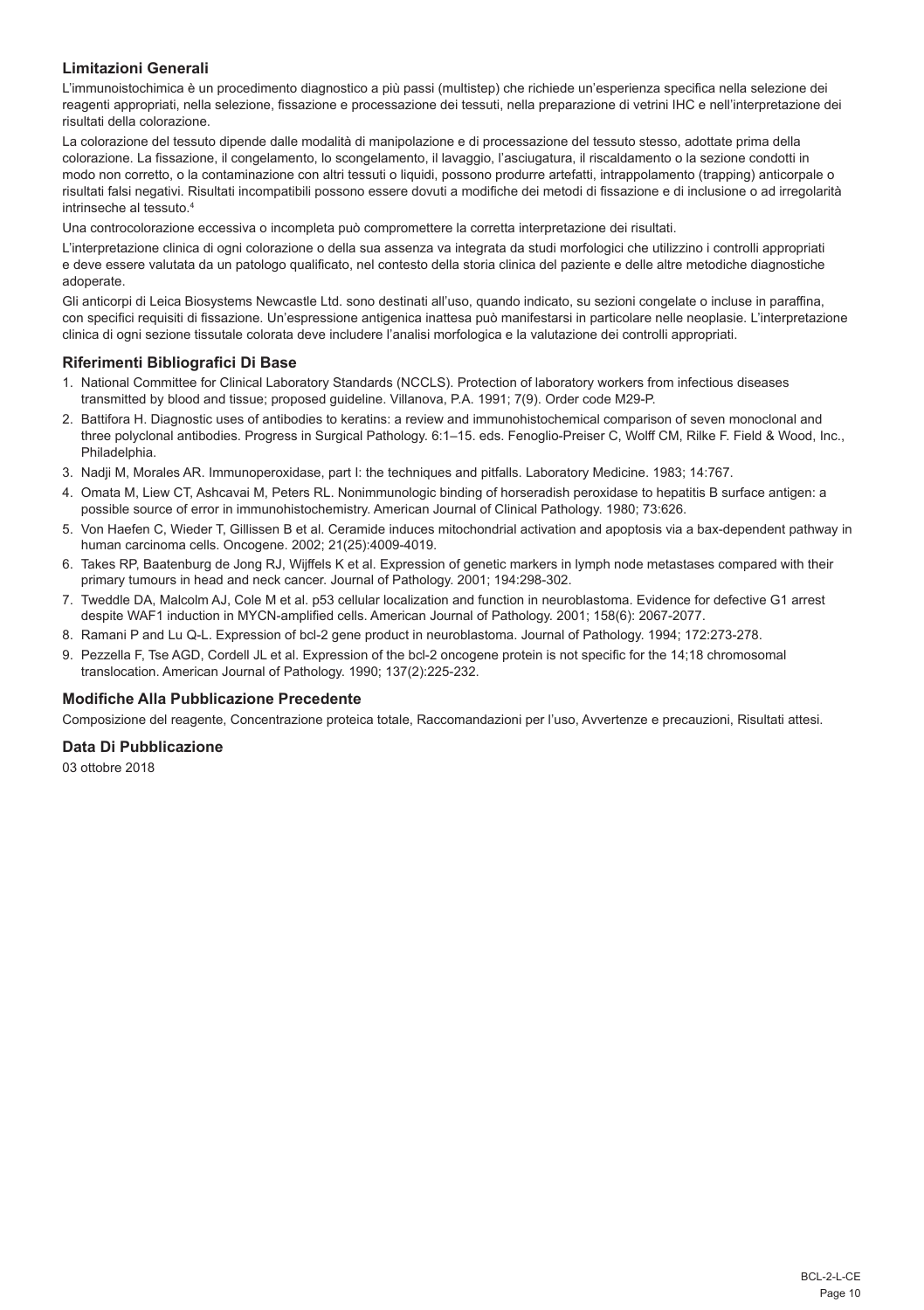# <span id="page-11-0"></span>**Novocastra™ Monoklonaler Maus-Antikörper Bcl-2 Oncoprotein Produkt-Nr.: NCL-L-bcl-2**

## **Verwendungszweck**

#### *Für in-vitro-Diagnostik*.

NCL-L-bcl-2 ist zur qualitativen lichtmikroskopischen Bestimmung von humanem bcl-2-Onkoprotein in Paraffinschnitten vorgesehen. Die klinische Bewertung einer vorliegenden bzw. fehlenden Färbung sollte durch morphologische Studien mit entsprechenden Kontrollen ergänzt und im Kontext der Krankengeschichte des Patienten und anderer diagnostischer Tests von einem qualifizierten Pathologen vorgenommen werden.

#### **Verfahrensgrundlage**

Immunhistochemische (IHC) Färbetechniken gestatten die optische Darstellung von Antigenen mittels sequentieller Anwendung eines spezifischen Antikörpers zum Antigen (primärer Antikörper), eines sekundären Antikörpers zum primären Antikörper und eines Enzymkomplexes mit einem chromogenen Substrat, jeweils getrennt durch dazwischen liegende Waschschritte. Die enzymatische Aktivierung des Chromogens führt zu einem sichtbaren Reaktionsprodukt am Ort des Antigens. Die Probe kann dann gegengefärbt und mit einem Deckglas versehen werden. Die Ergebnisse werden mithilfe eines Lichtmikroskops interpretiert und unterstützen die Differentialdiagnose pathophysiologischer Prozesse, die mit einem bestimmten Antigen assoziiert sein könnten.

#### **Klon**

bcl-2/100/D5

#### **Immunogen**

Synthetische Peptid-Sequenz (GAAPAPGIFSSQPGC-COOH).

**Spezifität**

Humanes bcl-2-Onkoprotein.

#### **Reagenzzusammensetzung**

NCL-L-bcl-2 ist ein flüssiger Gewebekulturüberstand, der Natriumazid als Konservierungsmittel enthält.

**Ig-Klasse** IgG1

## **Gesamtproteinkonzentration Total Protein**

Siehe Angaben auf dem Produktetikett bezüglich der chargenspezifischen Gesamtproteinkonzentration.

## **Antikörperkonzentration**

Größer als oder gleich 56,5 mg/L laut ELISA-Bestimmung. Hinsichtlich der chargenspezifischen Ig-Konzentration siehe Angaben auf dem Produktetikett.

## **Gebrauchsempfehlungen**

Immunhistochemie in Paraffinschnitten

**Hitzeinduzierte Epitopdemaskierung (HIER):** Bitte Gebrauchsanweisung für Novocastra Epitope Retrieval Solution pH 6 befolgen.

**Empfohlene Verdünnung:** 1:100 über einen Zeitraum von 30 Minuten bei 25 °C. Dies ist nur eine Empfehlung, und die Benutzer sollten ihre eigenen optimalen Arbeitsverdünnungen bestimmen.

**Visualisierung:** Bitte Gebrauchsanweisung für Novolink™ Polymer Detection Systems befolgen. Wenn Sie weitere Produktinformationen oder Unterstützung wünschen, setzen Sie sich bitte mit ihrem Händler vor Ort oder mit der Zweigniederlassung von Leica Biosystems in Verbindung beziehungsweise besuchen Sie die Internetseite von Leica Biosystems , www.LeicaBiosystems.com Die Leistungsfähigkeit dieses Antikörpers sollte bestätigt werden, wenn er mit anderen manuellen Färbesystemen oder automatisierten Plattformen eingesetzt wird.

## **Lagerung und Stabilität**

Bei 2–8 °C lagern. Nicht einfrieren. Nach Gebrauch sofort wieder bei 2–8 °C lagern. Nach Ablauf des Verfallsdatums (auf dem Behälteretikett) darf das Produkt nicht mehr verwendet werden. Lagerbedingungen, die von den oben genannten Bedingungen abweichen, müssen vom Benutzer verifiziert werden.

## **Probenvorbereitung**

Für paraffineingebettete Gewebeschnitte ist das empfohlene Fixativ 10% neutral gepuffertes Formalin.

#### **Warnhinweise und Sicherheitsmaßnahmen**

Dieses Reagenz wurde aus Zellkulturüberstand zubereitet. Das Reagenz ist ein biologisches Produkt und sollte mit entsprechender Vorsicht gehandhabt werden.

Dieses Reagenz enthält Natriumazid. Ein Materialsicherheits-Datenblatt ist auf Anfrage von www.LeicaBiosystems.com erhältlich.

Die entsprechenden nationalen und lokalen Bestimmungen und Vorschriften zur Entsorgung potentiell giftiger Komponenten sind einzuhalten.

Vor und nach der Fixierung sind die Proben sowie alle Materialien, die mit ihnen in Kontakt gekommen sind, als potentiell infektiös zu behandeln und daher mit entsprechender Vorsicht zu entsorgen.<sup>1</sup> Reagenzien dürfen niemals mit dem Mund pipettiert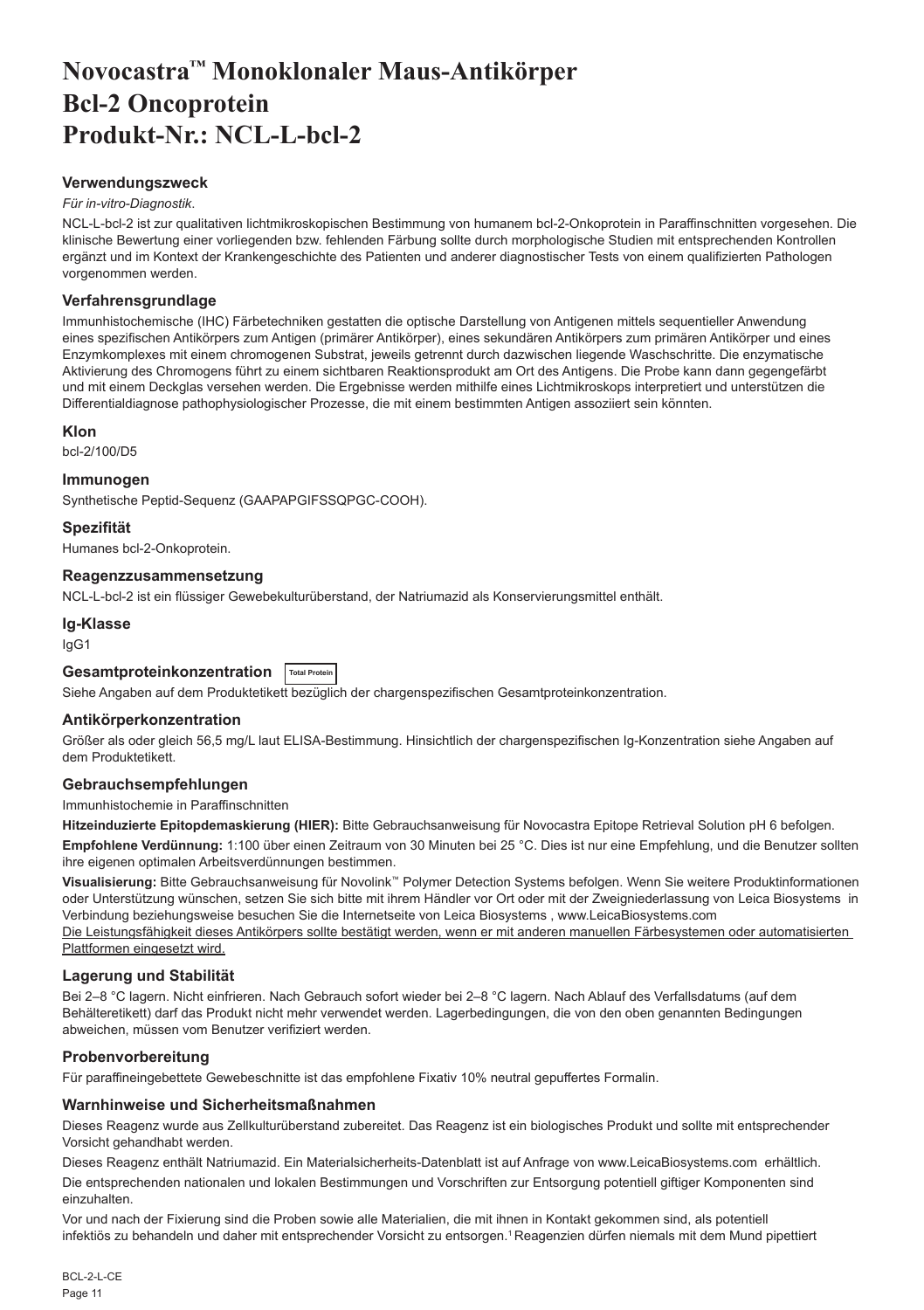werden, und jeglicher Kontakt der Reagenzien und Proben mit Haut und Schleimhäuten ist zu vermeiden. Falls Reagenzien oder Proben mit empfindlichen Bereichen in Kontakt gekommen sind, müssen diese mit reichlich Wasser gespült werden. Ärztlichen Rat einholen.

Die mikrobielle Verunreinigung von Reagenzien ist zu minimieren, da ansonsten eine erhöhte unspezifische Färbung auftreten kann. Falls die spezifizierten Inkubationszeiten oder –temperaturen nicht eingehalten werden, kann es zu fehlerhaften Ergebnissen kommen. Jegliche Abweichungen von den angegebenen Werten müssen vom Benutzer verifiziert werden.

#### **Qualitätskontrolle**

Unterschiede bei der Gewebebearbeitung und den technischen Verfahren im Labor des Benutzers können zu signifikanten Schwankungen bei den Ergebnissen führen. Daher ist es wichtig, zusätzlich zu den folgenden Verfahren regelmäßige laborinterne Kontrollen durchzuführen.

Die Kontrollen sollten mit frischen Autopsie-/Biopsie-/chirurgischen Proben vorgenommen werden, die so bald wie möglich und auf dieselbe Weise wie die Patientenprobe(n) in Formalin fixiert, behandelt und in Paraffin eingebettet worden sind.

#### **Positive Gewebekontrolle**

Zeigt korrekt vorbereitete Gewebe und korrekte Färbetechniken an.

In jedem Färbelauf sollte für jeden Satz Testbedingungen eine positive Gewebekontrolle durchgeführt werden.

Gewebe mit schwach positiver Färbung ist für die optimale Qualitätskontrolle und den Nachweis kleiner Minderungen in der Reagenzleistung besser geeignet als ein Gewebe mit stark positiver Färbung.<sup>2</sup>

Als positive Gewebekontrolle wird Tonsille empfohlen.

Falls das positive Kontrollgewebe keine positive Färbung nachweisen kann, sollten die mit den Testproben erzielten Ergebnisse als ungültig betrachtet werden.

## **Negative Gewebekontrolle**

Die negative Gewebekontrolle sollte nach der positiven Gewebekontrolle erfolgen, um die Spezifität der Zielantigenmarkierung durch den primären Antikörper zu verifizieren.

Als negative Gewebekontrolle wird Zerebellum empfohlen.

Alternativ bietet die Vielfalt unterschiedlicher Zelltypen, die in den meisten Gewebeschnitten vorliegen, häufig Stellen für eine negative Kontrolle. Jedoch sollte dies vom Benutzer verifiziert werden.

Liegt eine unspezifische Färbung vor, hat diese gewöhnlich ein diffuses Erscheinungsbild. Eine sporadische Färbung des Bindegewebes kann ebenfalls in Schnitten von übermäßig formalinfixierten Geweben beobachtet werden. Zur Bewertung der Färbeergebnisse intakte Zellen verwenden. Nekrotische oder degenerierte Zellen werden oft unspezifisch gefärbt.<sup>3</sup> Falsch-positive Ergebnisse können aufgrund einer nichtimmunologischen Bindung von Proteinen oder Substratreaktionsprodukten beobachtet werden. In Abhängigkeit von der Art der verwendeten Immunfärbung können solche Ergebnisse auch durch endogene Enzyme wie Pseudoperoxidase (Erythrozyten), endogene Peroxidase (Zytochrom C) oder endogenes Biotin (beispielsweise Leber, Mamma, Gehirn, Niere) hervorgerufen werden. Um eine endogene Enzymaktivität bzw. eine unspezifische Enzymbindung von einer spezifischen Immunreaktivität zu unterscheiden, können zusätzliche Patientengewebe ausschließlich mit Substratchromogen bzw. mit Enzymkomplexen (Avidin-Biotin, Streptavidin, markiertes Polymer) plus Substratchromogen gefärbt werden. Falls im negativen Kontrollgewebe eine spezifische Färbung auftritt, sollten die Ergebnisse mit den Patientenproben als ungültig betrachtet werden.

## **Negative Reagenzkontrolle**

Zur Beurteilung einer unspezifischen Färbung und zur besseren Bewertung einer spezifischen Färbung an der Antigenstelle ist mit einem Schnitt jedes Patientenpräparates anstelle des primären Antikörpers eine unspezifische negative Reagenzkontrolle zu verwenden.

#### **Patientengewebe**

Die mit NCL-L-bcl-2 gefärbten Patientenproben müssen zuletzt untersucht werden. Eine positive Färbeintensität ist im Kontext einer unspezifischen Hintergrundfärbung der negativen Reagenzkontrolle zu bewerten. Wie bei jedem immunhistochemischen Test bedeutet ein negatives Ergebnis, dass das Antigen nicht nachgewiesen wurde. Ein negatives Ergebnis bedeutet jedoch nicht notwendigerweise, dass das Antigen in den getesteten Zellen / im getesteten Gewebe nicht vorlag. Bei Bedarf sollte zur Identifizierung falsch-negativer Reaktionen eine Gruppe von Antikörpern verwendet werden.

## **Erwartete Ergebnisse**

#### Normale Gewebe

Klon bcl-2/100/D5 führte zu einer Färbung des Zytoplasmas und der Membran der Lymphozyten in Mantelzonen und T-Zellenbereichen der Milz, Lymphknoten, Tonsillen und des Thymus. Eine Färbung wurde auch in Nierentubuli, basalen Keratinozyten, basalen Epithelzellen des Gebärmutterhalses und der Eileiter, stromalen Fibroblasten der Brust und Eierstöcke, glatten Muskelzellen des Myometriums und Synzytiotrophoblasten der Plazenta beobachtet. (Anzahl der insgesamt untersuchten Normalgewebeproben = 55).

## Anomale Gewebe

Klon bcl-2/100/D5 führte bei 88/113 diffusen, großen B-Zell-Lymphomen, 8/26 Morbus Hodgkin, 13/15 follikulären Lymphomen, 11/12 chronisch lymphozytären Lymphomen, 7/7 Mantelzell-Lymphomen, 3/6 anaplastischen großzelligen T-Zell-Lymphomen, 4/4 angioimmunoblastischen T-Zell-Lymphomen, 3/3 T-Zell-Lymphomen, 3/3 T/NK-Lymphomen, 1/1 akut-lymphoblastischen B-Zell-Lymphom, 1/1 akut-lymphoblastischen Primitiv-B/T-Zell-Lymphom, 1/1 peripheren T-Zell-Lymphom und 1/1 Randzonenlymphom, 2/4 Lungentumoren (einschließlich 1/1 nicht-kleinzelligen Karzinom, 1/1 Adenokarzinom, 0/1 Plattenepithelkarzinom und 0/1 großzelligen Karzinom), 2/4 Ovarialtumoren (einschließlich 1/1 serösen Kystadenokarzinom, 1/1 klarzelligen Karzinom, 0/1 malignen Keimzellentumor und 0/1 muzinösen Kystadenokarzinom),1/4 Lebertumoren (einschließlich 1/1 metastatischen Karzinom, 0/2 hepatozellulären Karzinomen und 0/1 Gallengangskarzinom), 3/3 papillären Schilddrüsenkarzinomen, 2/2 brustinfiltrierenden duktalen Karzinomen, 2/2 metastatischen Tumoren unbekannten Ursprungs, 1/2 Nierenzellkarzinomen, 1/2 zervikalen Plattenepithelkarzinomen und 1/1 atypischen Thymuskarzinoid zu einer Färbung. Bei Tumoren von Gehirn (0/2), Ösophagus (0/2), Magen (0/2), Zunge (0/2), Hoden (0/2), Colon (0/2), Rektum (0/2), Haut (0/2) sowie Weichteiltumoren (0/2) und einem Tumor des Kehlkopfes (0/1) wurde keine Färbung nachgewiesen. (Anzahl der insgesamt untersuchten Tumorgewebeproben= 236).

**NCL-L-bcl-2 wird für die Bestimmung der bcl-2-Onkoproteinexpression in normalem und neoplastischem Gewebe empfohlen.**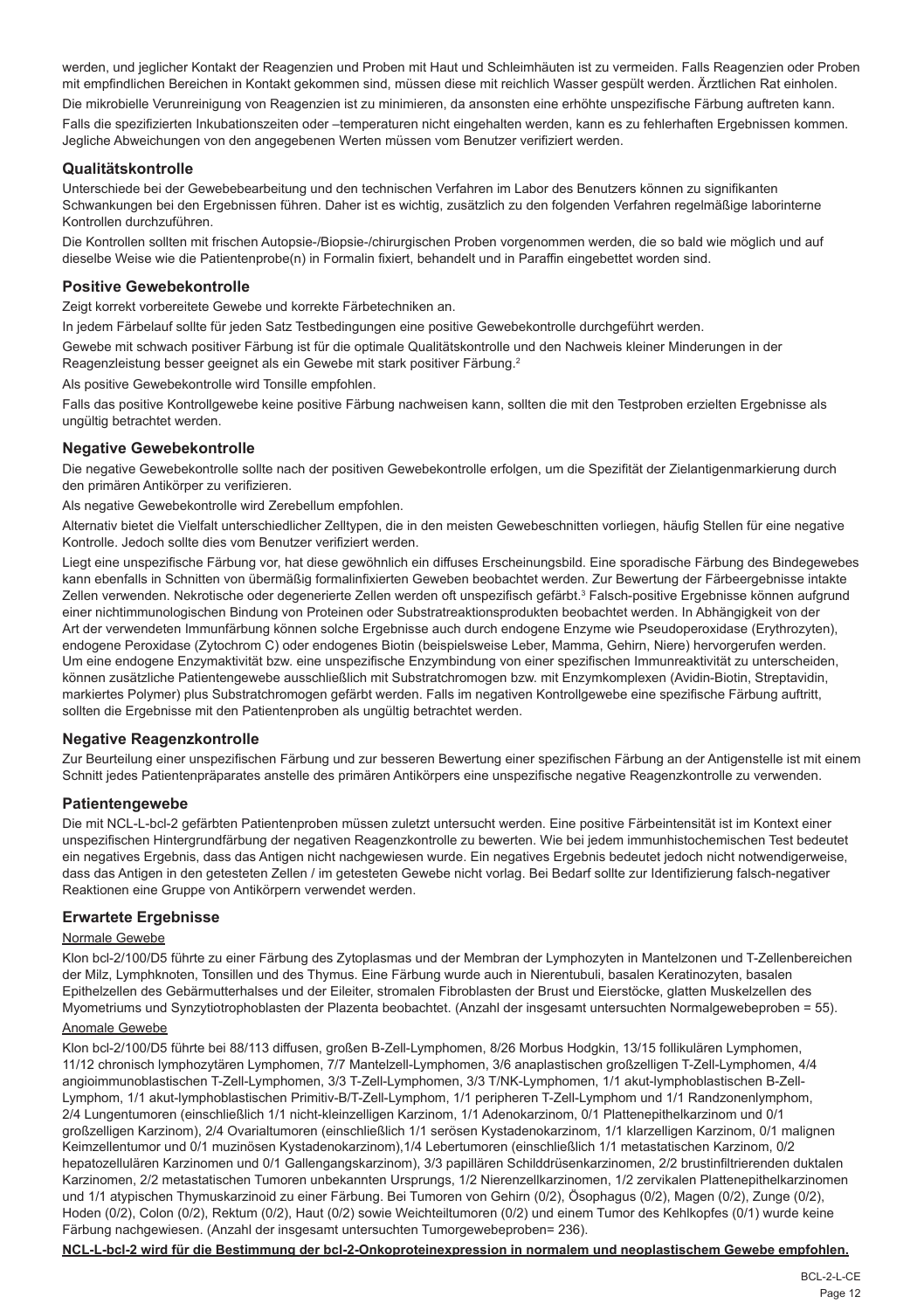## **Allgemeine Beschränkungen**

Die Immunhistochemie ist ein mehrstufiger diagnostischer Prozess, der eine spezialisierte Ausbildung auf den folgenden Gebieten erfordert: Auswahl der entsprechenden Reagenzien; Gewebeauswahl, -fixierung und -verarbeitung; Vorbereitung des IHC-Objektträgers sowie Bewertung der Färbeergebnisse.

Die Gewebefärbung hängt von der Handhabung und Verarbeitung des Gewebes vor dem Färben ab. Unsachgemäßes Fixieren, Einfrieren, Auftauen, Waschen, Trocknen, Erwärmen, Schneiden oder eine Kontamination mit anderen Geweben oder Flüssigkeiten kann zu Artefakten, Antikörper-Trapping oder falsch-negativen Ergebnissen führen. Abweichende Ergebnisse können aufgrund von Unterschieden bei der Fixierung und Einbettung oder intrinsischen Unregelmäßigkeiten im Gewebe selbst entstehen.4

Eine exzessive oder unvollständige Gegenfärbung kann die korrekte Bewertung von Ergebnissen gefährden.

Die klinische Bewertung einer vorliegenden bzw. fehlenden Färbung sollte durch morphologische Studien mit entsprechenden Kontrollen ergänzt und im Kontext der Krankengeschichte des Patienten und anderer diagnostischer Tests von einem qualifizierten Pathologen vorgenommen werden.

Antikörper von Leica Biosystems Newcastle Ltd sind wo angezeigt für die Verwendung entweder auf gefrorenen oder in Paraffin eingebetteten Schnitten mit spezifischen Fixierungsanforderungen bestimmt. Es kann insbesondere bei Neoplasmen zu einer unerwarteten Antigenexpression kommen. Die klinische Bewertung eines gefärbten Gewebeschnitts muss eine morphologische Analyse und die Auswertung der entsprechenden Kontrollen einschließen.

#### **Literatur - Allgemein**

- 1. National Committee for Clinical Laboratory Standards (NCCLS). Protection of laboratory workers from infectious diseases transmitted by blood and tissue; proposed guideline. Villanova, P.A. 1991; 7(9). Order code M29-P.
- 2. Battifora H. Diagnostic uses of antibodies to keratins: a review and immunohistochemical comparison of seven monoclonal and three polyclonal antibodies. Progress in Surgical Pathology. 6:1–15. eds. Fenoglio-Preiser C, Wolff CM, Rilke F. Field & Wood, Inc., Philadelphia.
- 3. Nadji M, Morales AR. Immunoperoxidase, part I: the techniques and pitfalls. Laboratory Medicine. 1983; 14:767.
- 4. Omata M, Liew CT, Ashcavai M, Peters RL. Nonimmunologic binding of horseradish peroxidase to hepatitis B surface antigen: a possible source of error in immunohistochemistry. American Journal of Clinical Pathology. 1980; 73:626.
- 5. Von Haefen C, Wieder T, Gillissen B et al. Ceramide induces mitochondrial activation and apoptosis via a bax-dependent pathway in human carcinoma cells. Oncogene. 2002; 21(25):4009-4019.
- 6. Takes RP, Baatenburg de Jong RJ, Wijffels K et al. Expression of genetic markers in lymph node metastases compared with their primary tumours in head and neck cancer. Journal of Pathology. 2001; 194:298-302.
- 7. Tweddle DA, Malcolm AJ, Cole M et al. p53 cellular localization and function in neuroblastoma. Evidence for defective G1 arrest despite WAF1 induction in MYCN-amplified cells. American Journal of Pathology. 2001; 158(6): 2067-2077.
- 8. Ramani P and Lu Q-L. Expression of bcl-2 gene product in neuroblastoma. Journal of Pathology. 1994; 172:273-278.
- 9. Pezzella F, Tse AGD, Cordell JL et al. Expression of the bcl-2 oncogene protein is not specific for the 14;18 chromosomal translocation. American Journal of Pathology. 1990; 137(2):225-232.

#### **Änderungen zur vorhergehenden Ausgabe**

Reagenzienzusammensetzung, Gesamtproteinkonzentration, Anwendungsempfehlungen, Warnungen und Vorsichtsmaßnahmen, erwartete Ergebnisse.

#### **Ausgabedatum**

03 Oktober 2018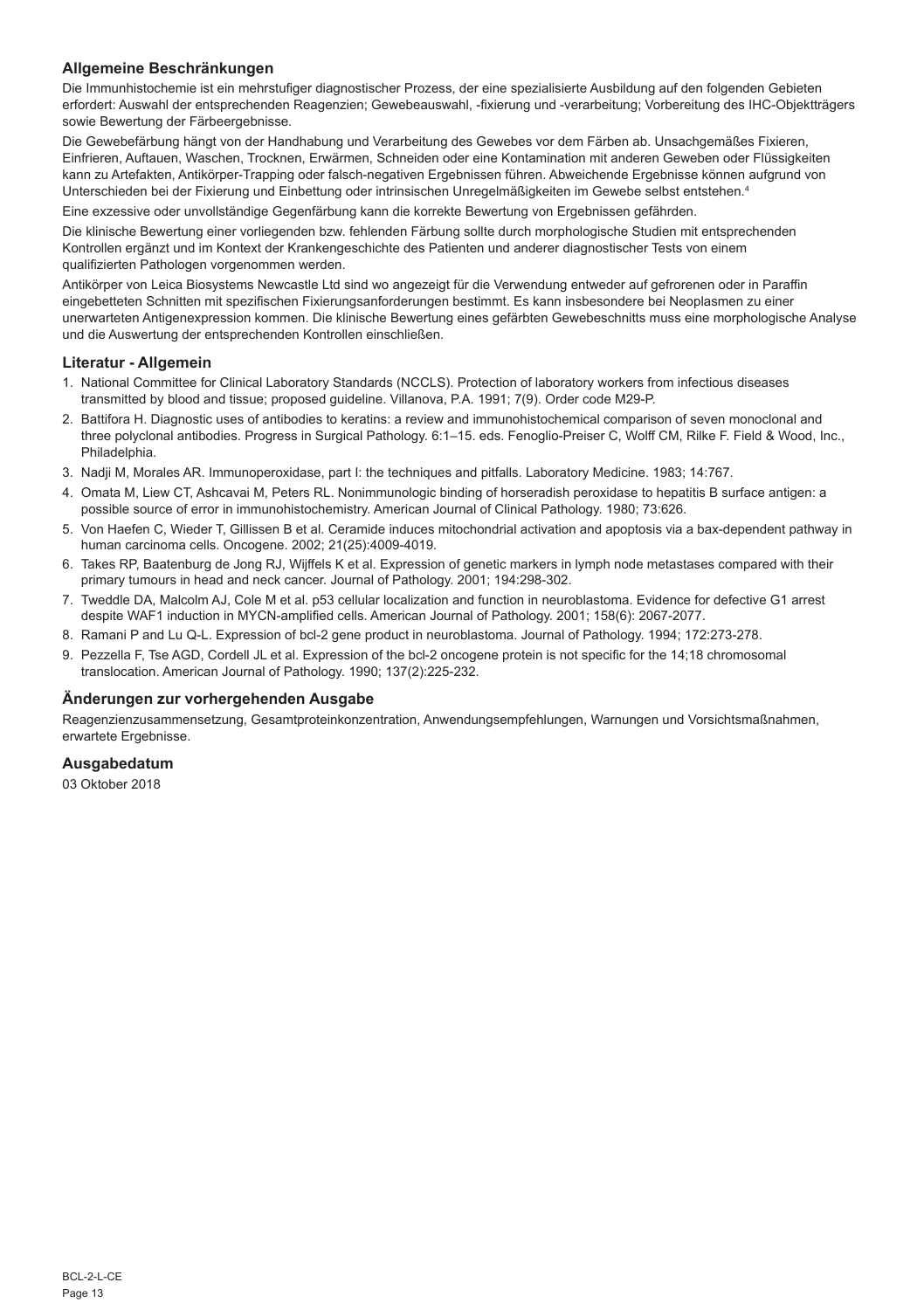# <span id="page-14-0"></span>**Novocastra™ Anticuerpos Monoclonal Líquidos de Ratón Bcl-2 Oncoprotein Código De Producto: NCL-L-bcl-2**

## **Indicaciones De Uso**

#### *Para uso diagnóstico in vitro*.

NCL-L-bcl-2 está indicado para la identificación cualitativa mediante microscopía óptica de la oncoproteína bcl-2 en cortes de parafina. La interpretación clínica de cualquier tinción o de su ausencia debe complementarse con estudios morfológicos, con el uso de los controles adecuados, y un anatomopatólogo cualificado debe evaluarla en el contexto del historial clínico del paciente y de otras pruebas diagnósticas.

## **Principio Del Procedimiento**

Las técnicas de tinción inmunohistocitoquímica (IHQ) permiten la visualización de antígenos mediante la aplicación secuencial de un anticuerpo específico dirigido contra el antígeno (anticuerpo primario), un anticuerpo secundario dirigido contra el anticuerpo primario y un complejo enzimático con un sustrato cromogénico, con pasos de lavado intercalados. La activación enzimática del cromógeno produce una reacción visible en el lugar en que se encuentra el antígeno. Luego se puede contrateñir la muestra y cubrirla con un cubreobjeto. Los resultados se interpretan utilizando un microscopio óptico y son de ayuda en el diagnóstico diferencial de los procesos fisiopatológicos, que pueden estar o no vinculados a un determinado antígeno.

## **Clon**

bcl-2/100/D5

#### **Inmunógeno**

Secuencia de péptido sintético (GAAPAPGIFSSQPGC-COOH).

## **Especificidad**

Oncoproteína humana bcl-2.

## **Composición Del Reactivo**

NCL-L-bcl-2 es un sobrenadante de cultivo tisular líquido que contiene azida sódica como conservante.

**Clase de Ig**

## IgG1

## **Concentración Total De Proteína Total Protein**

Consulte la etiqueta del vial para ver la concentración total de proteína específica del lote.

## **Concentración De Anticuerpo**

Igual o superior a 56,5 mg/L según se ha determinado mediante ELISA. Consulte en la etiqueta del vial la concentración de Ig específica del lote.

## **Recomendaciones De Uso**

Inmunohistocitoquímica con secciones de parafina.

**Recuperación del epítopo inducido por calor (HIER):** Por favor, siga las instrucciones de uso de Novocastra Epitope Retrieval Solution pH 6.

**Dilución sugerida:** 1:100 durante 30 minutos a 25 °C. Esta es tan solo una pauta y cada usuario debe determinar sus propias diluciones de trabajo óptimas.

**Visualización:** Por favor, siga las instrucciones de uso de Novolink™ Polymer Detection Systems. Para obtener más información sobre el producto o para recibir soporte, póngase en contacto con su distribuidor local o con la oficina regional de Leica Biosystems , o bien visite el sitio web de Leica Biosystems , www.LeicaBiosystems.com

El rendimiento de este anticuerpo se debe validar cuando se utiliza con otros sistemas manuales de tinción o plataformas automatizadas.

## **Almacenamiento Y Estabilidad**

Almacénelo a una temperatura de 2–8 °C. No lo congele. Devuélvalo a 2–8 °C inmediatamente después de su uso. No lo utilice después de la fecha de caducidad indicada en la etiqueta del vial. Cualesquiera condiciones de almacenamiento que no sean las arriba especificadas deben ser verificadas por el usuario.

## **Preparación De Las Muestras**

El fijador recomendado para secciones de tejido incluidos en parafina es formol tamponado neutro al 10%.

## **Advertencias Y Precauciones**

Este reactivo se ha preparado a partir del sobrenadante de un cultivo celular. Como se trata de un producto de origen biológico, debe manipularse con precaución.

Este reactivo contiene azida sódica. Está disponible una Hoja de información sobre la seguridad del material, previa petición, o en www.LeicaBiosystems.com

Consulte las normativas nacionales, estatales, provinciales o municipales acerca de cómo desechar cualquier componente potencialmente tóxico.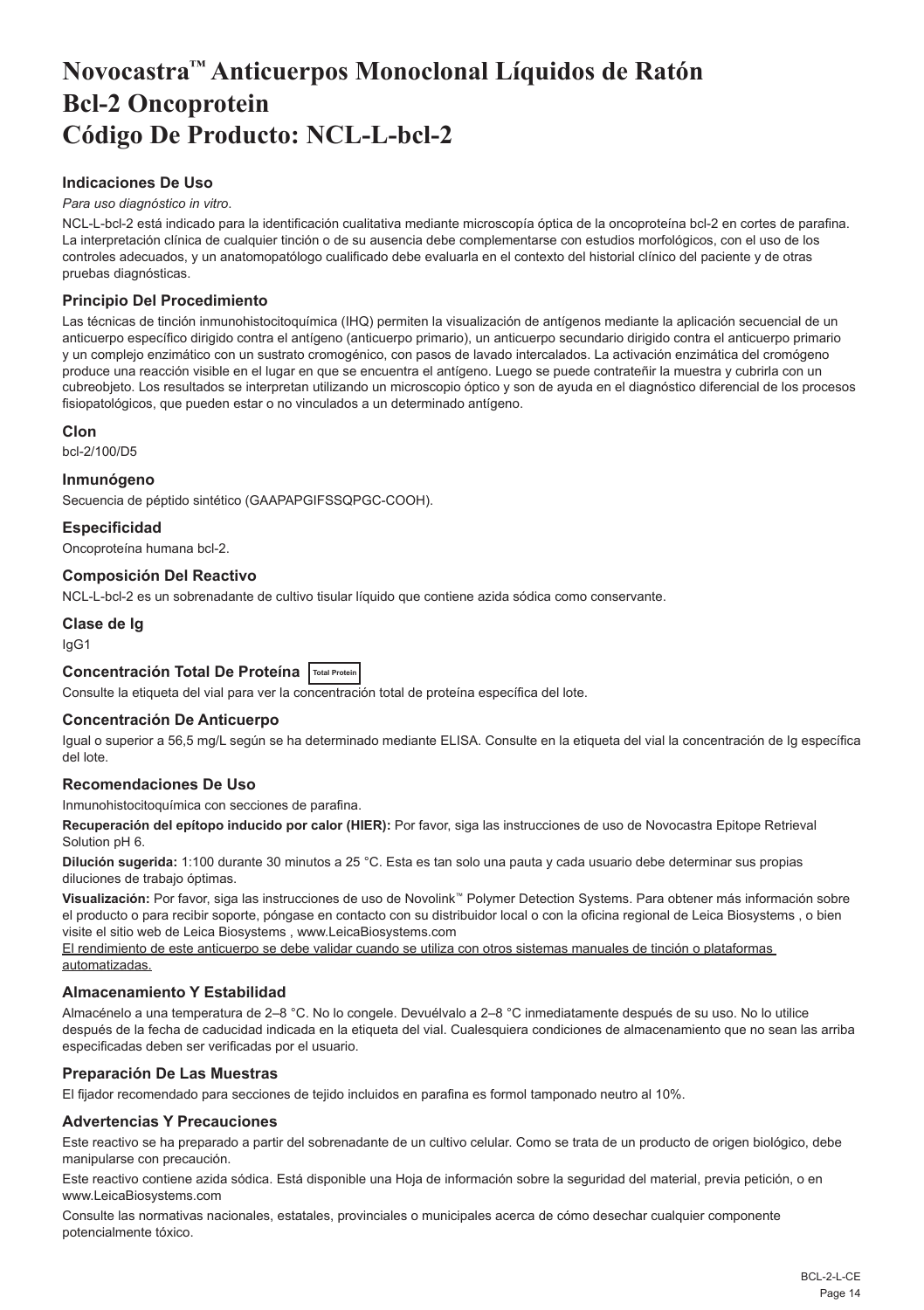Las muestras, antes y después de ser fijadas, así como todos los materiales expuestos a ellas, deben manipularse como susceptibles de transmitir una infección, y se deben desechar tomando las precauciones adecuadas.<sup>1</sup> No pipetee nunca los reactivos con la boca, y evite el contacto de la piel y de las membranas mucosas con los reactivos y las muestras. Si los reactivos o las muestras entran en contacto con zonas delicadas, lave éstas con abundante agua. Acuda inmediatamente al médico.

Reduzca al mínimo la contaminación microbiana de los reactivos; de lo contrario, podría producirse un aumento de la tinción no específica.

Cualquier tiempo o temperatura de incubación que no sean los aquí especificados pueden conducir a resultados erróneos. Cualquier cambio de tal naturaleza debe ser validado por el usuario.

#### **Control De Calidad**

Las diferencias en el procesamiento de los tejidos y en los procedimientos técnicos del laboratorio del usuario pueden producir una variabilidad significativa en los resultados; por ello, es necesario que éste lleve a cabo regularmente los controles de su propio laboratorio, además de los siguientes procedimientos.

Los controles deben ser muestras frescas de autopsia, biopsia o quirúrgicas fijadas en formol, procesadas e incluidas en parafina, lo antes posible, de manera idéntica a la utilizada para la muestra o muestras del paciente o pacientes.

## **Control Tisular Positivo**

Se utiliza para indicar la preparación correcta de los tejidos y las técnicas de tinción adecuadas.

Debe incluirse un control tisular positivo por cada conjunto de condiciones de ensayo en cada tinción o serie de tinciones realizada. Un tejido con una tinción positiva débil es más adecuado que un tejido con una tinción positiva intensa para lograr un control de calidad óptimo y para detectar niveles bajos de degradación del reactivo.<sup>2</sup>

El tejido de control positivo recomendado es el de amígdala.

Si el tejido de control positivo no muestra tinción positiva, los resultados de las muestras analizadas deben considerarse no válidos.

#### **Control Tisular Negativo**

Debe examinarse después del control de tejido positivo, a fin de verificar la especificidad del marcado del antígeno diana por el anticuerpo primario.

El tejido de control negativo recomendado es el de cerebelo.

O bien, la variedad de diferentes tipos de células presentes en la mayoría de los cortes de tejido ofrece con frecuencia lugares de control negativo, pero esto debe ser verificado por el usuario.

Si aparece una tinción no específica, ésta tiene generalmente aspecto difuso. En cortes de tejido fijados excesivamente con formol puede observarse también una tinción esporádica del tejido conectivo. Utilice células intactas para la interpretación de los resultados de la tinción. A menudo, las células necróticas o degeneradas quedan teñidas de forma no específica.<sup>3</sup> También pueden observarse falsos positivos causados por la unión no inmunológica a proteínas o a productos de reacción del sustrato. Estos falsos positivos pueden estar causados también por enzimas endógenas tales como la pseudoperoxidasa (eritrocitos), la peroxidasa endógena (citocromo C), o la biotina endógena (por ejemplo, de hígado, mama, cerebro, riñón), en función del tipo de inmunotinción utilizada. Para diferenciar la actividad de las enzimas endógenas o los enlaces no específicos de las enzimas de la inmunorreactividad específica, pueden teñirse otros tejidos del paciente exclusivamente con cromógeno sustrato o con complejos enzimáticos (avidina-biotina, estreptavidina, polímeros marcados) y cromógeno sustrato respectivamente. Si se produce una tinción específica del control tisular negativo, los resultados de las muestras de los pacientes deben considerarse no válidos.

## **Control De Reactivo Negativo**

Utilice un control de reactivo negativo no específico en lugar del anticuerpo primario con un corte de cada muestra del paciente a fin de evaluar la tinción no específica y obtener una mejor interpretación de la tinción específica en el lugar en que se encuentra el antígeno.

#### **Tejido Del Paciente**

Examine las muestras del paciente o pacientes teñidas con NCL-L-bcl-2 al final. La intensidad de la tinción positiva debe valorarse en el contexto de cualquier tinción de fondo no específica del control de reactivo negativo. Como con cualquier prueba inmunohistocitoquímica, un resultado negativo significa que no se ha detectado antígeno, y no que el antígeno esté ausente en las células o tejido probados. Si es necesario, use un panel de anticuerpos para identificar falsas reacciones negativas.

## **Resultados esperados**

#### Tejidos normales

El clon bcl-2/100/D5 tiñó el citoplasma y la membrana de linfocitos de las zonas del manto y zonas de células T del bazo, ganglios linfáticos, amígdala y timo. También se observó tinción en los túbulos renales, queratinocitos basales, células epiteliales basales del cuello uterino y de las trompas de Falopio, en fibroblastos estromales mamarios y del ovario, en las células del músculo liso del miometrio y en sincitiotrofoblastos de la placenta. (Número total de casos normales evaluados = 55).

#### Anormal del tejido

El clon bcl-2/100/D5 tiñó 88/113 linfomas difusos de células B grandes, 8/26 enfermedad de Hodgkin, 13/15 linfomas foliculares, 11/12 linfomas linfocíticos crónicos, 7/7 linfomas de células del manto, 3/6 linfomas anaplásicos de células T grandes, 4/4 linfomas angioinmunoblásticos de células T, 3/3 linfomas de células T, 3/3 linfomas de células T/NK, 1/1 linfoma linfoblástico agudo de células B, 1/1 linfoma linfoblástico agudo primitivo de células B/T, 1/1 linfoma periférico de células T y 1/1 linfoma de zona marginal, 2/4 tumores pulmonares (incluyendo 1/1 carcinoma pulmonar amicrocítico, 1/1 adenocarcinoma, 0/1 carcinoma epidermoide y 0/1 carcinoma de células grandes), 2/4 tumores ováricos (incluyendo 1/1 cistadenocarcinoma seroso, 1/1 carcinoma de células claras, 0/1 tumor de células germinales malignas y 0/1 cistadenocarcinoma mucinoso), 1/4 tumores hepáticos (incluyendo 1/1 carcinoma metastásico, 0/2 carcinomas hepatocelulares y 0/1 colangiocarcinoma), 3/3 carcinomas papilares tiroideos, 2/2 carcinomas infiltrantes de los conductos mamarios, 2/2 tumores mestastásicos de origen desconocido, 1/2 carcinomas de células renales, 1/2 carcinomas de células escamosas del cuello uterino y 1/1 carcinoide atípico del timo. No se observó ninguna tinción en tumores cerebrales (0/2), tumores esofágicos (0/2), tumores de estómago (0/2), tumores de lengua (0/2), tumores testiculares (0/2), tumores de colon (0/2), tumores rectales (0/2), tumores cutáneos (0/2), tumores del tejido blando (0/2) y un tumor de la laringe (0/1). (Número total de casos de tumor evaluados = 236).

**NCL-L-bcl-2 se recomienda para la evaluación de la expresión de la oncoproteína bcl-2 en tejidos normales y neoplásicos.**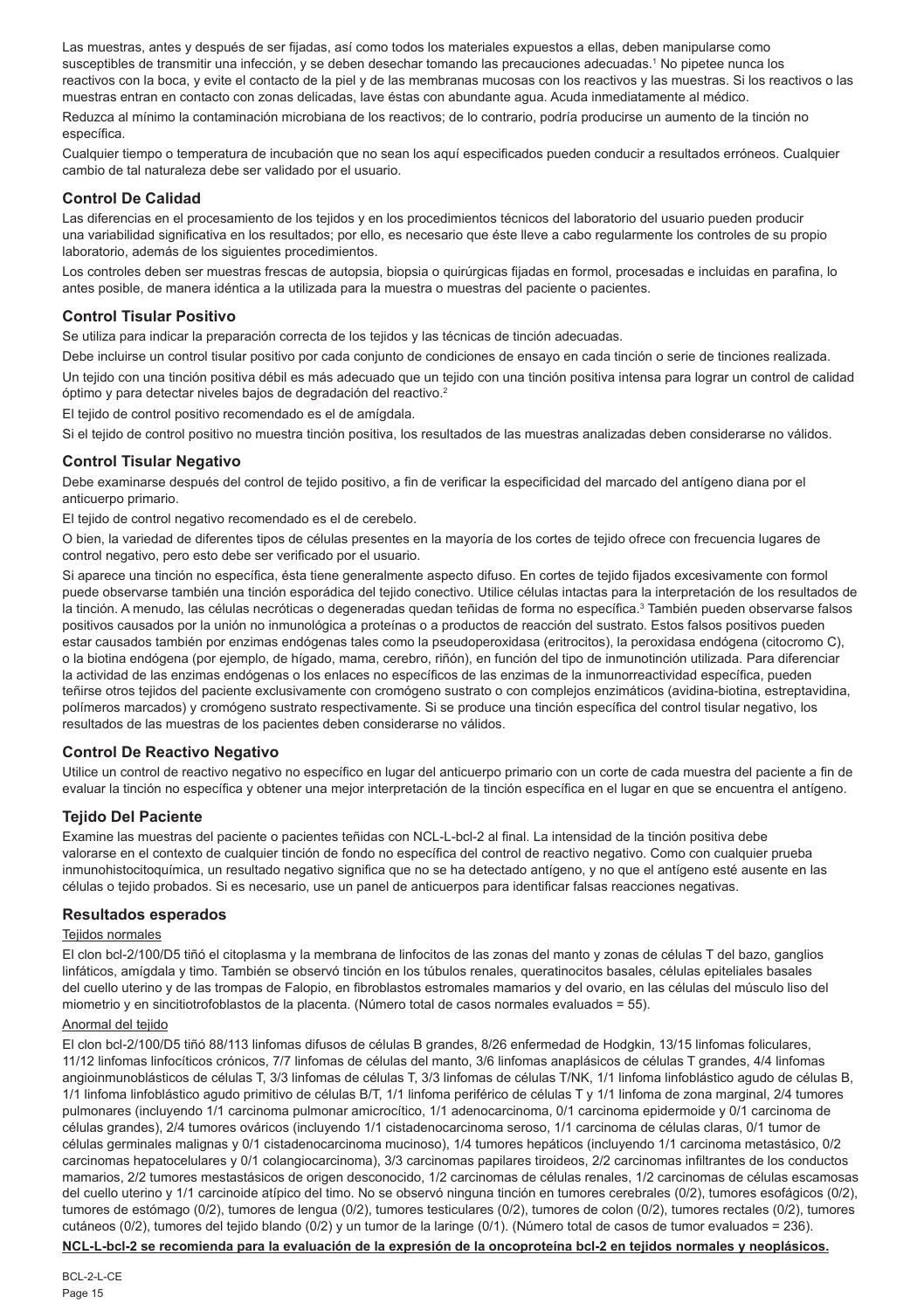## **Limitaciones Generales**

La inmunohistocitoquímica es un proceso de diagnóstico en varias fases que abarca: la formación especializada en la selección de los reactivos apropiados, la selección, fijación y procesamiento de tejidos, la preparación del portaobjeto para IHQ, y la interpretación de los resultados de la tinción.

La tinción de los tejidos depende de la manipulación y el procesamiento del tejido previos a la tinción. Una fijación, congelación, descongelación, lavado, secado, calentamiento o seccionamiento incorrectos, o la contaminación con otros tejidos o líquidos pueden generar artefactos, atrapamiento del anticuerpo o falsos negativos. La aparición de resultados incoherentes puede deberse a variaciones en los métodos de fijación y de inclusión, o a irregularidades inherentes al tejido.<sup>4</sup>

Una contratinción excesiva o incompleta puede poner en peligro la interpretación correcta de los resultados.

La interpretación clínica de cualquier tinción o de su ausencia debe complementarse con estudios morfológicos, con el uso de los controles adecuados, y un anatomopatólogo cualificado debe evaluarla en el contexto del historial clínico del paciente y de otras pruebas diagnósticas.

Los anticuerpos de Leica Biosystems Newcastle Ltd son para utilizarlos, según se indique, con secciones congeladas o incluidas en parafina, con requisitos de fijación específicos. Puede producirse una expresión inesperada del antígeno, especialmente en las neoplasias. La interpretación clínica de cualquier sección de tejido teñida debe incluir un análisis morfológico y la evaluación de los controles apropiados.

#### **Bibliografía - General**

- 1. National Committee for Clinical Laboratory Standards (NCCLS). Protection of laboratory workers from infectious diseases transmitted by blood and tissue; proposed guideline. Villanova, P.A. 1991; 7(9). Order code M29-P.
- 2. Battifora H. Diagnostic uses of antibodies to keratins: a review and immunohistochemical comparison of seven monoclonal and three polyclonal antibodies. Progress in Surgical Pathology. 6:1–15. eds. Fenoglio-Preiser C, Wolff CM, Rilke F. Field & Wood, Inc., Philadelphia.
- 3. Nadji M, Morales AR. Immunoperoxidase, part I: the techniques and pitfalls. Laboratory Medicine. 1983; 14:767.
- 4. Omata M, Liew CT, Ashcavai M, Peters RL. Nonimmunologic binding of horseradish peroxidase to hepatitis B surface antigen: a possible source of error in immunohistochemistry. American Journal of Clinical Pathology. 1980; 73:626.
- 5. Von Haefen C, Wieder T, Gillissen B et al. Ceramide induces mitochondrial activation and apoptosis via a bax-dependent pathway in human carcinoma cells. Oncogene. 2002; 21(25):4009-4019.
- 6. Takes RP, Baatenburg de Jong RJ, Wijffels K et al. Expression of genetic markers in lymph node metastases compared with their primary tumours in head and neck cancer. Journal of Pathology. 2001; 194:298-302.
- 7. Tweddle DA, Malcolm AJ, Cole M et al. p53 cellular localization and function in neuroblastoma. Evidence for defective G1 arrest despite WAF1 induction in MYCN-amplified cells. American Journal of Pathology. 2001; 158(6): 2067-2077.
- 8. Ramani P and Lu Q-L. Expression of bcl-2 gene product in neuroblastoma. Journal of Pathology. 1994; 172:273-278.
- 9. Pezzella F, Tse AGD, Cordell JL et al. Expression of the bcl-2 oncogene protein is not specific for the 14;18 chromosomal translocation. American Journal of Pathology. 1990; 137(2):225-232.

#### **Correcciones A La Publicación Anterior**

Composición del reactivo, Concentración de proteína total, Recomendaciones de uso, Advertencias y precauciones, Resultados esperados.

## **Fecha De Publicación**

03 de octubre de 2018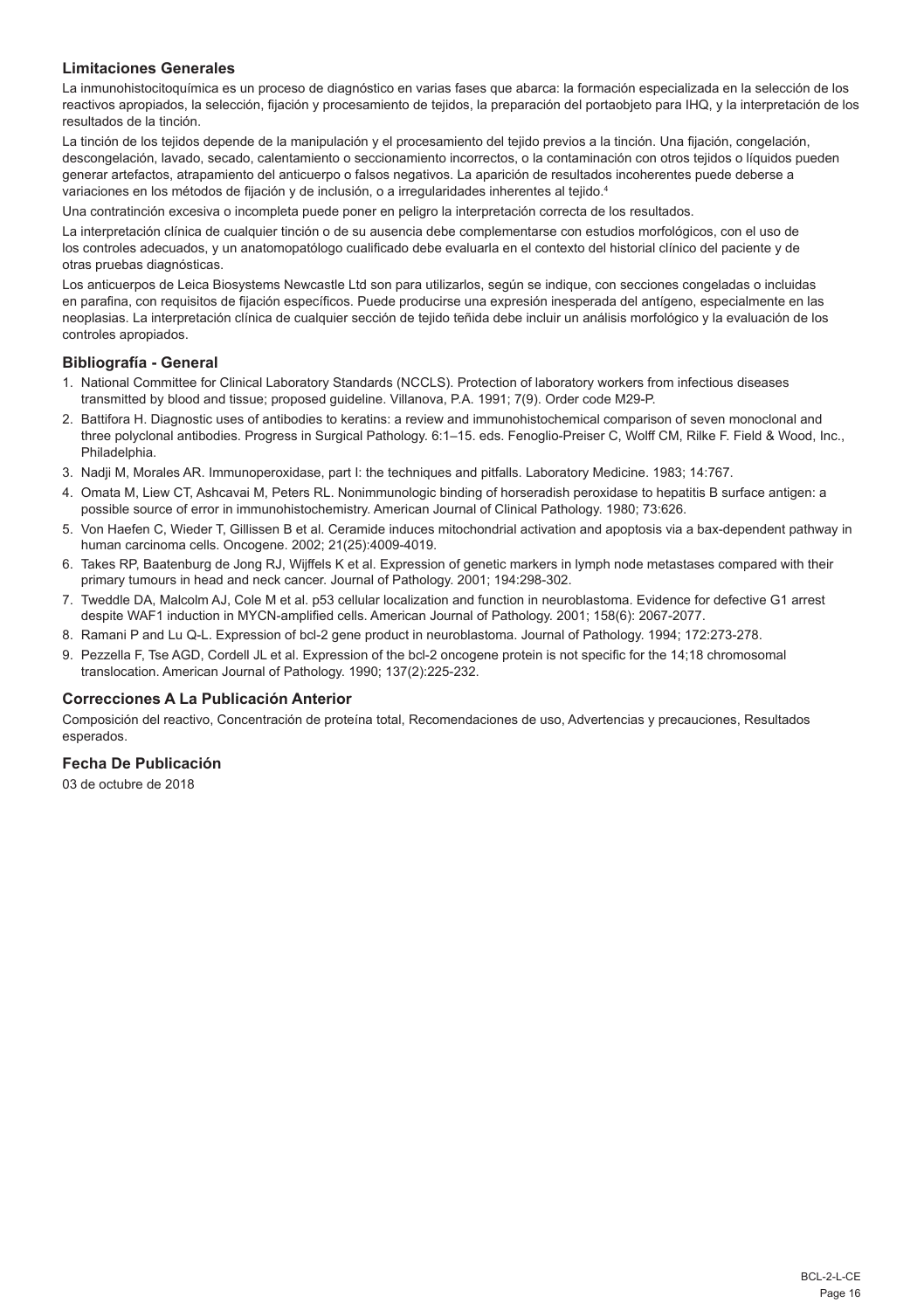# <span id="page-17-0"></span>**Novocastra™ Anticorpo Monoclonal Líquido de Ratinho Bcl-2 Oncoprotein Código Do Produto: NCL-L-bcl-2**

## **Utilização prevista**

#### *Para utilização em diagnósticos in vitro*.

NCL-L-bcl-2 foi concebido para efetuar a identificação qualitativa da oncoproteína bcl-2 humana por microscopia de ótica em cortes de parafina. A interpretação clínica de qualquer coloração ou da sua ausência deve ser complementada por estudos morfológicos empregando os devidos controlos e deve ser avaliada por um patologista qualificado, dentro do contexto do historial clínico do doente e de outros testes de diagnóstico.

## **Princípio Do Procedimento**

As técnicas de coloração imunohistoquímica (IHC) permitem que se faça a visualização de antígenos por meio da aplicação sequencial de um anticorpo específico do antígeno (o anticorpo primário), de um anticorpo secundário ao anticorpo primário, e de um complexo enzimático com um substrato cromogénico e etapas de lavagem de permeio. A activação enzimática do cromogénio resulta num produto de reacção visível no local do antígeno. A amostra pode então ser contrastada e coberta com uma lamela. Os resultados são interpretados por meio de um microscópio óptico, e ajudam a formular o diagnóstico diferencial dos processos fisiopatológicos, os quais podem ou não estar associados a antígenos específicos.

#### **Clone**

bcl-2/100/D5

#### **Imunogénio**

Sequência peptídica sintética (GAAPAPGIFSSQPGC-COOH).

## **Especificidade**

Oncoproteína bcl-2 humana.

## **Composição Do Reagente**

NCL-L-bcl-2 é o sobrenadante líquido da cultura de um tecido contendo de azida de sódio como produto conservante.

## **Classe De Ig**

IgG1

## **Concentração Total De Proteína Total Protein**

Consultar a etiqueta da ampola para determinar a concentração total de proteína do lote específico.

## **Concentração De Anticorpo**

Maior que ou igual a 56,5 mg/L, conforme determinado por ELISA. Consultar a etiqueta da ampola para determinar a concentração de Ig do lote específico.

## **Recomendações Sobre A Utilização**

Imunohistoquímica em cortes de inclusões em parafina.

**Recuperação de epítopos induzida pelo calor (HIER):** Por favor, siga as instruções de utilização da Novocastra Epitope Retrieval Solution pH 6.

**Diluição sugerida:** 1:100 durante 30 minutos a 25 °C. Esta recomendação serve apenas de orientação e os utilizadores devem determinar as suas diluições óptimas de trabalho.

**Visualização:** Queira seguir as instruções de utilização de Novolink™ Polymer Detection Systems. Para informação adicional do produto ou assistência, contactar o seu distribuidor local ou escritório regional de Leica Biosystems ou, alternativamente, visitar o sitio web de Leica Biosystems, www.LeicaBiosystems.com

O desempenho deste anticorpo deve ser validado quando utilizado com outros sistemas manuais de coloração ou plataformas automáticas.

## **Armazenamento E Estabilidade**

Armazenar a 2–8 °C. Não congelar. Retornar à temperatura de 2–8 °C imediatamente após a utilização. Não utilizar após o prazo de validade indicado no rótulo do recipiente. As condições de armazenamento que diferirem das que se encontram especificadas acima devem ser verificadas pelo utilizador.

## **Preparação Das Amostras**

O fixador recomendado é formol tamponado neutro a 10% para secções de tecido envolvidas em parafina.

## **Avisos E Precauções**

Este reagente foi preparado a partir do sobrenadante de cultura celular. Visto ser um produto biológico, deve ser manuseado com o devido cuidado.

Este reagente contém azida sódica. Encontra-se disponível uma Ficha de Dados de Segurança do Material, mediante pedido ou através do site www.LeicaBiosystems.com

Consultar a legislação aplicável em relação ao descarte de quaisquer componentes potencialmente tóxicos.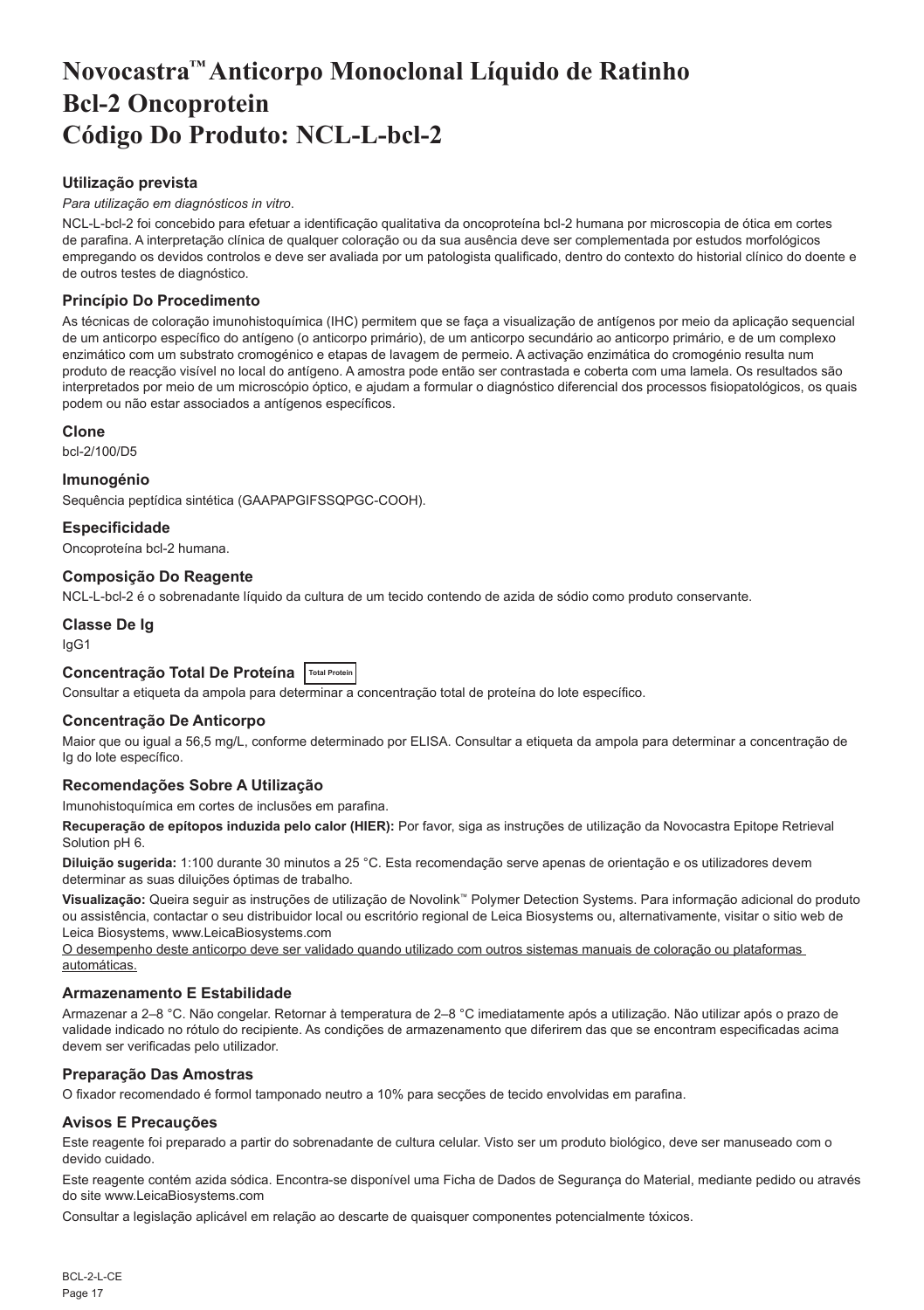As amostras, antes e depois da sua fixação, bem como todos os materiais expostos às mesmas, devem ser manipulados como se tivessem a capacidade de transmitir infecções e devem ser descartados com as devidas precauções.<sup>1</sup> Não pipetar nunca os reagentes com a boca e evitar o contacto entre a pele e membranas mucosas e os reagentes e amostras. Caso os reagentes ou amostras entrem em contacto com áreas sensíveis, lavar com grandes quantidades de água. Consultar um médico.

Minimizar a contaminação microbiana dos reagentes para evitar a possibilidade do aumento da coloração não específica. Os períodos de incubação ou temperaturas diferentes dos que foram especificados poderão dar azo a resultados errados. Todas as alterações desse tipo devem ser validadas pelo utilizador.

#### **Controlo Da Qualidade**

As diferenças entre os diferentes métodos e técnicas de processamento de tecidos no laboratório do utilizador podem causar uma grande variabilidade de resultados, requerendo a realização frequente de controlos internos suplementares aos procedimentos que se sequem.

Os controlos devem ser amostras de autópsia/biopsia/cirurgia frescas, fixadas em formol, processadas e envolvidas em cera parafínica logo que possível, da mesma maneira que a(s) amostra(s) do(s) doente(s).

## **Controlo De Tecido Positivo**

Usado para assinalar os tecidos correctamente preparados e as técnicas de coloração indicadas.

Cada conjunto de condições de testes, em cada processo de coloração, deve incluir um controlo de tecido positivo.

Os tecidos com uma coloração positiva fraca são mais indicados do que os têm uma coloração positiva forte para proporcionarem um controlo de qualidade óptimo, bem como para detectar níveis reduzidos de degradação dos reagentes.<sup>2</sup>

O tecido de controlo positivo recomendado é o tecido da amígdala.

Se o controlo de tecido positivo não demonstrar uma coloração positiva, os resultados obtidos com as amostras de testes devem ser considerados inválidos.

## **Controlo De Tecido Negativo**

Este deve ser examinado depois do controlo de tecido positivo para verificar a especificidade da marcação do antígeno objectivado pelo anticorpo primário.

O tecido de controlo negativo recomendado é o cerebelo.

Alternativamente, a variedade de diferentes tipos de células presentes na maioria das secções de tecidos oferece muitas vezes locais de controlo negativo, mas isto deve ser verificado pelo utilizador.

A coloração não específica, caso ocorra, tem geralmente um aspecto difuso. A coloração esporádica do tecido conjuntivo pode também ter lugar em secções de tecido excessivamente fixado em formol. Devem utilizar-se células intactas para a interpretação dos resultados da coloração. As células necróticas ou degeneradas causam muitas vezes uma coloração não específica.<sup>3</sup> Podem verificar-se resultados positivos falsos devido à ligação não imunológica de proteínas ou de produtos da reacção do substrato. Esses resultados podem também ser causados por enzimas endógenas tais como a pseudoperoxidase (eritrócitos), a peroxidase endógena (citocromo C), ou a biotina endógena (ex. no fígado, mama, cérebro ou rim) dependendo do tipo de imunocoloração utilizado. Para diferenciar entre a actividade das enzimas endógenas e as ligações não específicas de enzimas de imunoreactividade específica, podem colorir-se tecidos adicionais dos doentes exclusivamente com substrato cromogénio ou com complexos de enzimas (avidina-biotina, estreptavidina, polímero marcado) e substrato-cromogénio, respectivamente. Se ocorrer a coloração específica no controlo de tecido negativo, os resultados dos testes feitos com as amostras do doente devem ser considerados inválidos.

#### **Controlo De Reagente Negativo**

Utilizar um controlo de reagente negativo não específico em vez do anticorpo primário com uma secção de cada amostra de doente para avaliar a coloração não específica e permitir uma melhor interpretação da coloração específica no local do antígeno.

#### **Tecido Do Doente**

Examinar as amostras do doente coloridas com NCL-L-bcl-2 em último lugar. A intensidade da coloração positiva deve ser avaliada dentro do contexto de qualquer coloração não específica de fundo do controlo de reagente negativo. Tal como com qualquer teste imunohistoquímico, um resultado negativo significa que o antígeno não foi detectado, e não que o antígeno se encontrava ausente das células ou tecido analisados. Se necessário, deve utilizar-se um painel de anticorpos para identificar reacções falso-negativas.

#### **Resultados Previstos**

#### Tecidos normais

Clone bcl-2/100/D5 corou o citoplasma e a membrana de linfócitos em zonas do manto e nas áreas de células T do baço, gânglio linfático, amígdala e timo. Foram também observadas colorações nos túbulos renais, queratinócitos basais, células epiteliais basais do colo do útero e da trompa de falópio, fibroblastos do estroma da mama e do ovário, células musculares lisas do miométrio e sinciciotrofoblastos na placenta. (Número total de casos normais avaliados = 55).

#### Tecidos anormal

Clone bcl-2/100/D5 corou 88/113 linfomas de células B grandes difusas, 8/26 doença de Hodgkin, 13/15 linfomas foliculares, 11/12 linfomas linfocíticos crónicos, 7/7 linfomas de células do manto, 3/6 linfomas de células grandes anaplásicas de células T, 4/4 linfomas de células T angioimunoblásticos, 3/3 linfomas de células T, 3/3 linfomas T/NK, 1/1 linfoma linfoblástico agudo de células B, 1/1 linfoma primário linfoblástico agudo de células B/T primário, 1/1 linfoma periférico de células T, e 1/1 linfoma de zona marginal, 2/4 tumores pulmonares (incluindo 1/1 carcinoma de células não pequenas, 1/1 adenocarcinoma, 0/1 carcinoma de células escamosas e 0/1 carcinoma de células grandes), 2/4 tumores ováricos (incluindo 1/1 cistadenocarcinoma seroso, 1/1 carcinoma de células claras, 0/1 tumor maligno de células germinais e 0/1 cistadenocarcinoma mucinoso), 1/4 tumores hepáticos (incluindo 1/1 carcinoma metastático, 0/2 carcinomas hepatocelulares e 0/1 colangiocarcinoma), 3/3 carcinomas papilares da tiróide, 2/2 carcinomas ductais infiltrativos da mama, 2/2 tumores metastáticos de origem desconhecida, 1/2 carcinomas das células renais nos rins, 1/2 carcinomas das células escamosas da cervical e 1/1 carcinóide atípico do timo. Não foi observada coloração em tumores cerebrais (0/2), tumores do esófago (0/2), tumores do estômago (0/2), tumores da língua (0/2), tumores testiculares (0/2), tumores do cólon (0/2), tumores do reto (0/2), tumores da pele (0/2), tumores dos tecidos moles (0/2) e um tumor do timo (0/1). (Número total de casos de tumores avaliados = 236).

#### **O NCL-L-bcl-2 é recomendado para a avaliação da expressão da oncoproteína bcl-2 em tecidos normais e neoplásicos.**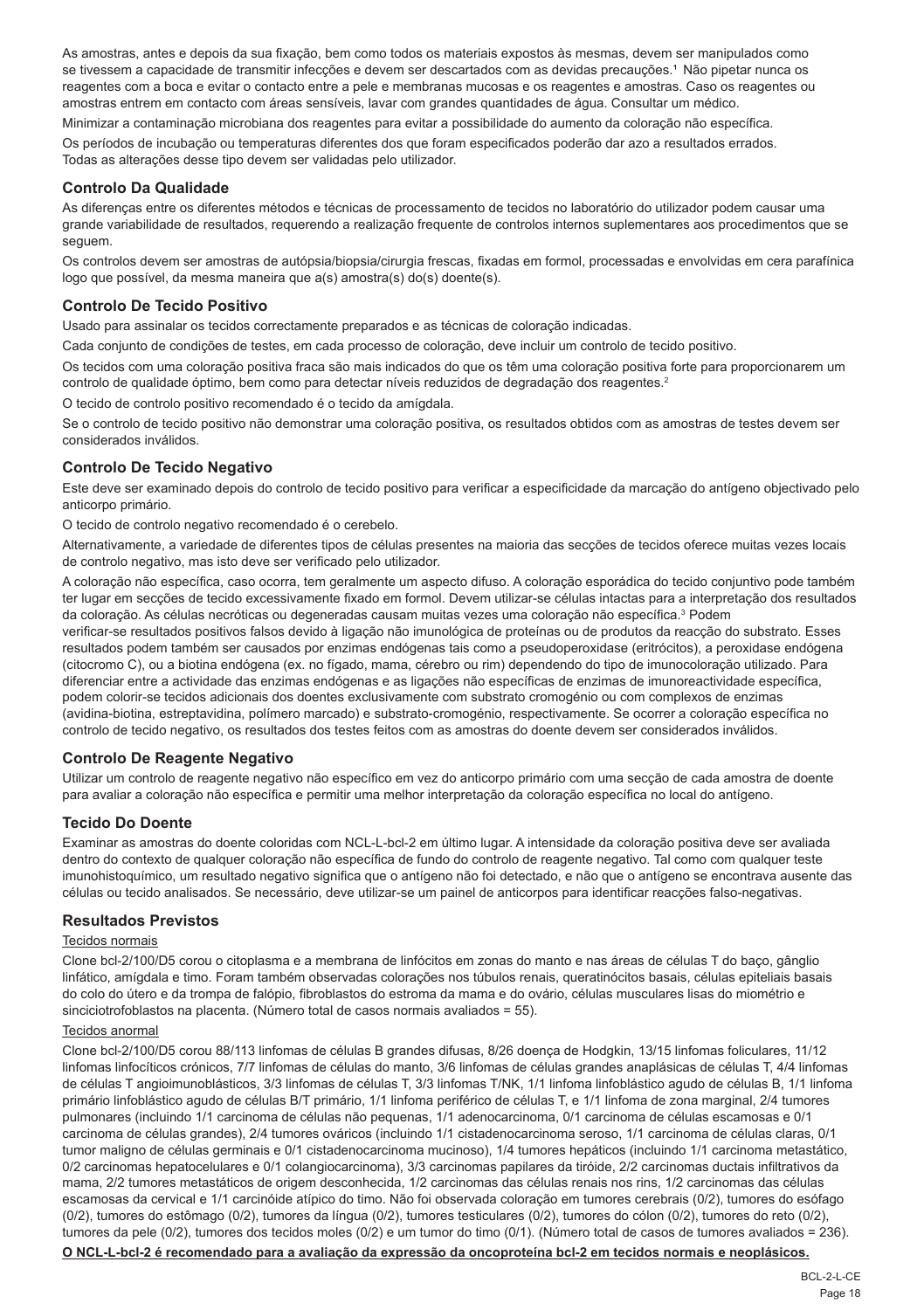## **Limitações Gerais**

A imunohistoquímica é um processo diagnóstico em múltiplas etapas que consta de: uma formação especializada na selecção dos reagentes apropriados, selecção, fixação e processamento de tecidos, preparação das lâminas de IHQ e interpretação dos resultados das colorações.

A coloração de tecidos depende do seu manuseamento e processamento antes da sua coloração. A fixação, congelação, descongelação, lavagem, secagem, aquecimento ou corte incorrectos das amostras, ou a sua contaminação com outros tecidos ou fluidos, podem produzir artefactos, retenção de anticorpos, ou resultados falso-negativos. Os resultados inconsistentes podem dever-se a variações nos métodos de fixação e envolvimento ou a irregularidades inerentes ao tecido.4

Uma contrastação excessiva ou incompleta pode comprometer a correcta interpretação dos resultados.

A interpretação clínica de qualquer coloração ou da sua ausência deve ser complementada por estudos morfológicos empregando os devidos controlos e deve ser avaliada por um patologista qualificado, dentro do contexto do historial clínico do doente e de outros testes de diagnóstico.

Os anticorpos da Leica Biosystems Newcastle Ltd destinam-se a serem utilizados, conforme indicado, em secções de tecido ou congeladas ou envolvidas em parafina, com requisitos de fixação específicos. Pode ocorrer uma expressão inesperada de antígeno, especialmente em neoplasmas. A interpretação clínica de qualquer secção de tecido colorido deverá incluir a análise morfológica e a avaliação de controlos apropriados.

#### **Bibliografia - Geral**

- 1. National Committee for Clinical Laboratory Standards (NCCLS). Protection of laboratory workers from infectious diseases transmitted by blood and tissue; proposed guideline. Villanova, P.A. 1991; 7(9). Order code M29-P.
- 2. Battifora H. Diagnostic uses of antibodies to keratins: a review and immunohistochemical comparison of seven monoclonal and three polyclonal antibodies. Progress in Surgical Pathology. 6:1–15. eds. Fenoglio-Preiser C, Wolff CM, Rilke F. Field & Wood, Inc., Philadelphia.
- 3. Nadji M, Morales AR. Immunoperoxidase, part I: the techniques and pitfalls. Laboratory Medicine. 1983; 14:767.
- 4. Omata M, Liew CT, Ashcavai M, Peters RL. Nonimmunologic binding of horseradish peroxidase to hepatitis B surface antigen: a possible source of error in immunohistochemistry. American Journal of Clinical Pathology. 1980; 73:626.
- 5. Von Haefen C, Wieder T, Gillissen B et al. Ceramide induces mitochondrial activation and apoptosis via a bax-dependent pathway in human carcinoma cells. Oncogene. 2002; 21(25):4009-4019.
- 6. Takes RP, Baatenburg de Jong RJ, Wijffels K et al. Expression of genetic markers in lymph node metastases compared with their primary tumours in head and neck cancer. Journal of Pathology. 2001; 194:298-302.
- 7. Tweddle DA, Malcolm AJ, Cole M et al. p53 cellular localization and function in neuroblastoma. Evidence for defective G1 arrest despite WAF1 induction in MYCN-amplified cells. American Journal of Pathology. 2001; 158(6): 2067-2077.
- 8. Ramani P and Lu Q-L. Expression of bcl-2 gene product in neuroblastoma. Journal of Pathology. 1994; 172:273-278.
- 9. Pezzella F, Tse AGD, Cordell JL et al. Expression of the bcl-2 oncogene protein is not specific for the 14;18 chromosomal translocation. American Journal of Pathology. 1990; 137(2):225-232.

## **Emendas Da Edição Anterior**

Composição do Reagente, Concentração Total de Proteína, Recomendações Sobre a Utilização, Avisos e Precauções, Resultados **Previstos** 

## **Data De Emissão**

03 de Outubro de 2018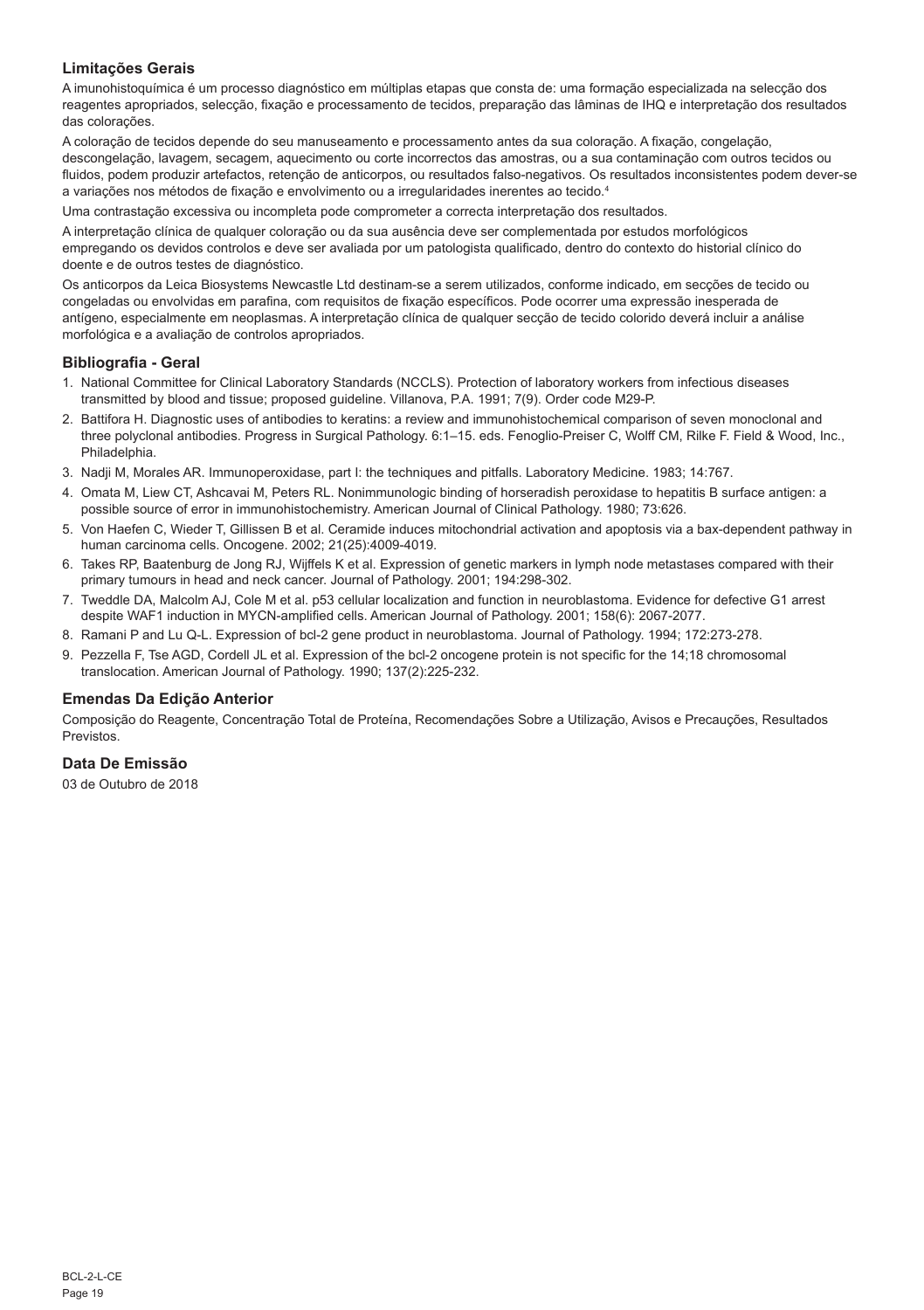# <span id="page-20-0"></span>**Novocastra™ Flytande Monoklonal Musantikropp Bcl-2 Oncoprotein Produktkod: NCL-L-bcl-2**

## **Avsedd Användning**

#### *För in vitro diagnostisk användning*.

NCL-L-bcl-2 är avsedd för kvalitativ identifiering av humant bcl-2-onkoprotein i paraffinsnitt genom ljusmikroskopi. Den kliniska tolkningen av all färgning eller dess frånvaro bör kompletteras med morfologiska undersökningar som använder korrekta kontroller och utvärderas av kvalificerad patolog inom ramen för patientens kliniska anamnes och andra diagnostiska tester.

## **Metodens Princip**

Immunhistokemiska (IHC) färgningstekniker tillåter visualisering av antigener genom sekvenstillämpning av en specifik antikropp till antigenet (primär antikropp), en sekundär antikropp till den primära antikroppen och ett enzymkomplex med ett kromogent substrat med inlagda tvättsteg. Den enzymatiska aktiveringen av kromogenet resulterar i en synlig reaktionsprodukt på antigenområdet. Proverna kan då kontrastfärgas och förses med täckglas. Resultaten tolkas med ljusmikroskop och bidrar till differentialdiagnosen av patofysiologiska processer som eventuellt kan associeras till ett särskilt antigen.

## **Klon**

bcl-2/100/D5

## **Immunogen**

Syntetisk peptidsekvens (GAAPAPGIFSSQPGC-COOH).

## **Specificitet**

Humant bcl-2-onkoprotein.

## **Reagensinnehåll**

NCL-L-bcl-2 är en flytande supernatant från vävnadsodling som innehåller natriumazid som konserveringsmedel.

#### **Ig-klass**

IgG1

#### **Total Proteinkoncentration Total Protein**

Se flaskans etikett för total specifik proteinkoncentration för satsen.

## **Antikroppskoncentration**

Större än eller lika med 56,5 mg/L fastställt genom ELISA. Se flaskans etikett för specifik Ig-koncentration för satsen.

#### **Rekommendationer Vid Användning**

Immunhistokemi på paraffinsnitt.

**Värmeinducerad epitopåtervinning (HIER):** Följ bruksanvisningen på Novocastra Epitope Retrieval Solution pH 6.

**Föreslagen spädning:** 1:100 i 30 minuter vid 25 °C. Detta är endast en riktlinje och användare bör själva fastställa den optimala bruksspädningen.

**Visualisering:** Vänligen följ instruktionerna för användning i Novolink™ Polymer Detection Systems. Om ytterligare produktinformation eller stöd behövs, kontakta då din lokala distributör eller Leica Biosystems regionalkontor, alternativt in på Leica Biosystems webbplats, www.LeicaBiosystems.com

Denna antikropps prestanda ska valideras när den används med andra manuella infärgningssystem eller automatiserade plattformar.

## **Förvaring Och Stabilitet**

Förvara vid 2–8 °C. Frys ej. Återgå till 2–8 °C direkt efter användning. Använd ej efter det utgångsdatum som anges på flaskans etikett. Förvaringsförhållanden som skiljer sig från de ovannämnda måste kontrolleras av användaren.

## **Preparation Av Prov**

Rekommenderat fixeringsmedel för paraffininbäddade vävnadssnitt är 10% neutralbuffrat formalin.

## **Varningar Och Försiktighetsåtgärder**

Reagenset har förberetts från supernatanten av vävnadsodlingar. Eftersom det är en biologisk produkt bör skälig försiktighet iakttas vid hantering.

Detta reagens innehåller natriumazid. Materialsäkerhetsdatablad finns att få på begäran eller från www.LeicaBiosystems.com

För kassering av potentiellt toxiska komponenter hänvisas till nationella eller lokala bestämmelser.

Före och efter fixering bör prover och alla material som har varit utsatta för dem hanteras som om det finns risk för att de kan överföra infektioner och kasseras med iakttagande av försiktighet.<sup>1</sup> Pipettera aldrig reagenser med munnen och se till att huden och slemhinnorna inte kommer i kontakt med reagens och prover. Om reagens eller prover kommer i kontakt med känsliga områden, tvätta med rikliga mängder vatten. Rådgör med läkare.

Minimera mikrobisk kontaminering av reagens annars kan en ökning av ospecifik färgning ske.

Inkubationstider eller temperaturer som skiljer sig från dem som specificeras kan ge felaktiga resultat. Alla sådana förändringar måste kontrolleras av användaren.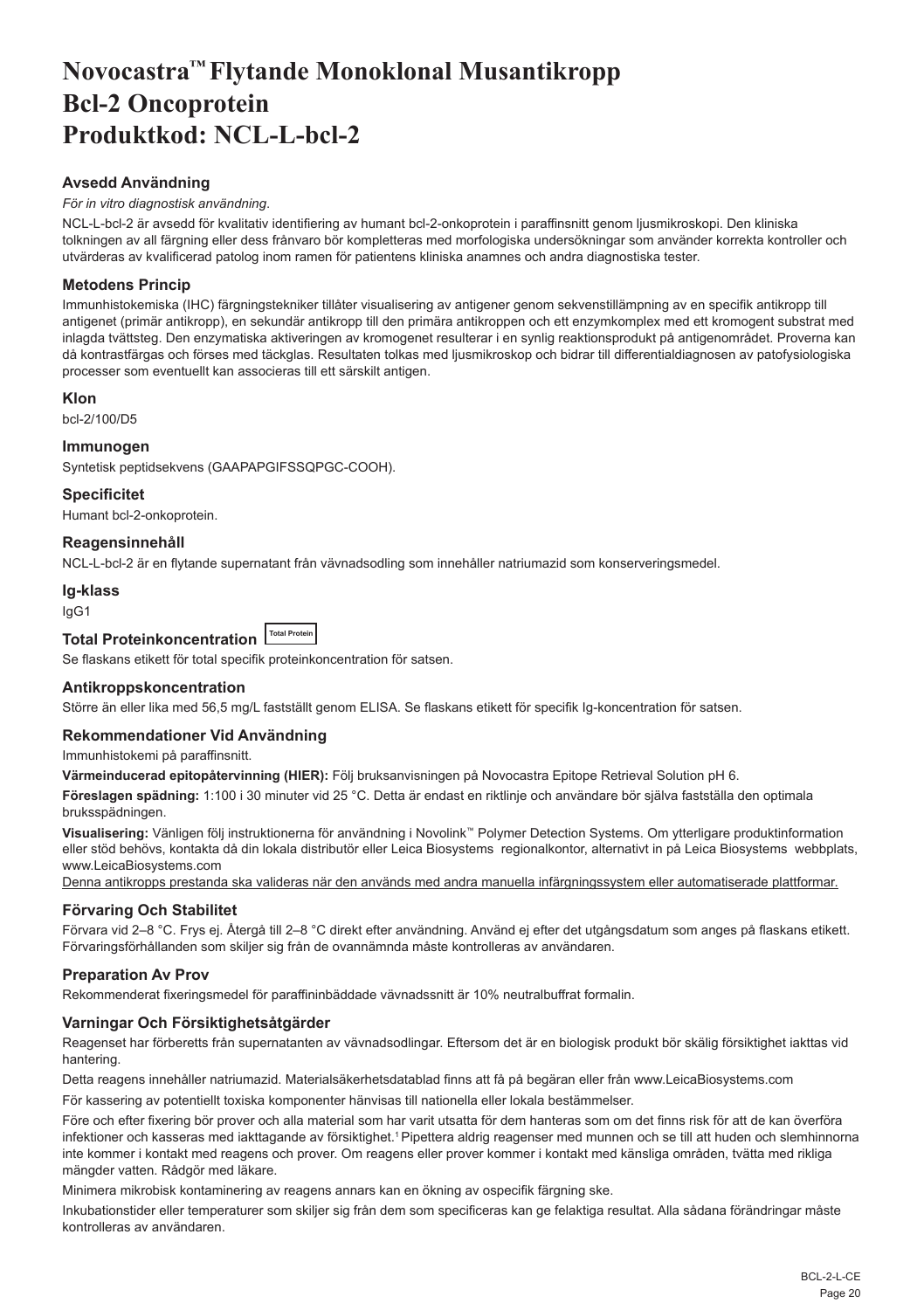## **Kvalitetskontroll**

Skillnader i vävnadsbehandling och tekniska metoder i användarens laboratorium kan ge stor variation i resultaten vilket kan göra det nödvändigt att genomföra regelbundna interna kontroller utöver följande metoder.

Kontroller bör vara färska obduktions-/biopsi-/kirurgiprover som snarast möjligt formalinfixeras, bearbetas och paraffininbäddas på samma sätt som patientprover.

## **Positiv Vävnadskontroll**

Används för att ange korrekt förberedda vävnader och rätt färgningstekniker.

En positiv vävnadskontroll bör ingå i varje uppsättning av testförhållanden vid varje färgningskörning.

En vävnad med svag positiv färgning är mer lämplig för optimal kvalitetskontroll och för att upptäcka låga nivåer av reagensdegradering än en vävnad med stark positiv färgning.<sup>2</sup>

Rekommenderad positiv kontrollvävnad är tonsill.

Om den positiva vävnadskontrollen inte uppvisar positiv färgning bör resultat med testproverna anses vara ogiltiga.

## **Negativ Vävnadskontroll**

Bör undersökas efter den positiva vävnadskontrollen för att fastställa specificiteten för märkningen av målantigenet med den primära antikroppen.

Rekommenderad negativ kontrollvävnad är cerebellum.

Alternativt ger ofta en mängd olika celltyper som finns i de flesta vävnadssnitt negativa kontrollområden men detta bör kontrolleras av användaren.

Ospecifik färgning, om det förekommer, har ofta ett diffust utseende. Sporadisk färgning av bindväv kan också observeras i snitt från överflödigt formalinfixerade vävnader. Använd intakta celler för tolkning av färgningsresultat. Nekrotiska eller degenererade celler färgar ofta ospecifikt.<sup>3</sup> Falskt positiva resultat kan uppstå p.g.a. icke-immunologisk bindning av proteiner eller substratreaktionsprodukter. De kan också orsakas av endogena enzymer som pseudoperoxidas (erytrocyter), endogent peroxidas (cytokrom C) eller endogent biotin (t.ex. lever, bröst, hjärna, njure) beroende på typ av immunfärgning som används. För att skilja endogen enzymaktivitet eller ospecifik enzymbindning från specifik immunreaktivitet kan ytterligare patientvävnader färgas exklusivt med respektive substratkromogen eller enzymkomplex (avidin-biotin, streptavidin, märkt polymer) och substrat-kromogen. Om specifik färgning sker i den negativa vävnadskontrollen bör resultat med patientprover anses vara ogiltiga.

## **Negativ Reagenskontroll**

Använd en ospecifik negativ reagenskontroll istället för den primära antikroppen med ett snitt från varje patientprov för att utvärdera ospecifik färgning och tillåta bättre tolkning av specifik färgning på antigenområdet.

## **Patientvävnad**

Undersök patientprover färgade med NCL-L-bcl-2 sist. Positiv färgningsintensitet bör utvärderas inom ramen för all ospecifik bakgrundsfärgning av den negativa reagenskontrollen. Som vid alla immunhistokemiska tester betyder ett negativt resultat att antigenet inte upptäcktes och inte att det inte förekom i de analyserade cellerna/vävnaderna. Använd vid behov en antikroppspanel för att identifiera falskt negativa reaktioner.

## **Förväntade Resultat**

## Normal vävnad

Klon bcl-2/100/D5 färgade cytoplasman och membranen hos lymfocyter i mantelzoner och T-cellsområden mjälten, lymfnoder, tonsiller och thymus. Infärgning observerades också i njurtubuli, basala keratinocyter, basala epitelceller i livmoderhals och äggledare, stromala fibroblaster i bröst och äggstock, celler i myometriets glatta muskulatur och syncytiotrofoblaster i moderkaka. (Totalt antal utvärderade  $normalfall = 55$ )

## Onormal vävnad

Klon bcl-2/100/D5 färgade 88/113 diffusa storcelliga B-cellslymfom, 8/26 Hodgkins sjukdom, 13/15 follikulära lymfom, 11/12 kroniska lymfocytiska lymfom, 7/7 mantelcellslymfom, 3/6 anaplastiska storcelliga T-cellslymfom, 4/4 angioimmunoblastiska T-cellslymfom, 3/3 T-cellslymfom, 3/3 T/NK-cellslymfom, 1/1 akut lymfoblastiskt B-cellslymfom, 1/1 primitivt akut lymfoblastiskt B/T-cellslymfom, 1/1 perifert T-cellslymfom och 1/1 marginalzonslymfom, 2/4 lungtumörer (inklusive 1/1 icke-småcelligt karcinom, 1/1 adenokarcinom, 0/1 skivepitelkarcinom och 0/1 storcelligt karcinom), 2/4 äggstockstumörer (inklusive 1/1 seröst cystadenokarcinom, 1/1 klarcellskarcinom, 0/1 malign germinalcellstumör och 0/1 mucinöst cystadenokarcinom), 1/4 levertumörer (inklusive 1/1 metastatiskt karcinom, 0/2 hepatocellulära karcinom och 0/1 kolangiokarcinom), 3/3 papillära karcinom i sköldkörteln, 2/2 bröstinfiltrerande duktala karcinom, 2/2 metastatiska tumörer av okänt ursprung, 1/2 njurcellskarcinom i njure, 1/2 skivepitelkarcinom i livmoderhals och 1/1 atypisk karcinoid i thymus. Ingen färgning observerades i hjärntumörer (0/2), esofagustumörer (0/2), magsäckstumörer (0/2), tungtumörer (0/2), testikeltumörer (0/2), kolontumörer (0/2), rektaltumörer (0/2), hudtumörer (0/2), mjukvävnadstumörer (0/2) och en larynxtumör (0/1). (Totalt antal utvärderade tumörfall = 236).

#### **NCL-L-bcl-2 rekommenderas för bedömning av bcl-2-onkoproteinuttryck i normala och neoplastiska vävnader.**

## **Allmänna Begränsningar**

Immunhistokemi är en diagnostisk process i flera steg som kräver specialiserad utbildning i urvalet av lämpliga reagens, val av vävnad, fixering och bearbetning, förberedelse av IHC-objektglaset samt tolkning av färgningsresultaten.

Vävnadsfärgning påverkas av hantering och bearbetning av vävnaden före färgningen. Felaktig fixering, nedfrysning, upptining, tvättning, torkning, uppvärmning, snittning eller kontaminering av andra vävnader eller vätskor kan framställa artefakter, infångande av antikroppar eller falskt negativa resultat. Motsägelsefulla resultat kan bero på variationer av fixerings- och inbäddningsmetoder eller på naturliga oregelbundenheter i vävnaden.4

Överflödig eller ofullständig kontrastfägning kan försvåra en korrekt tolkning av resultatet.

Den kliniska tolkningen av all färgning eller dess frånvaro bör kompletteras med morfologiska undersökningar som använder korrekta kontroller och utvärderas av kvalificerad patolog inom ramen för patientens kliniska anamnes och andra diagnostiska tester.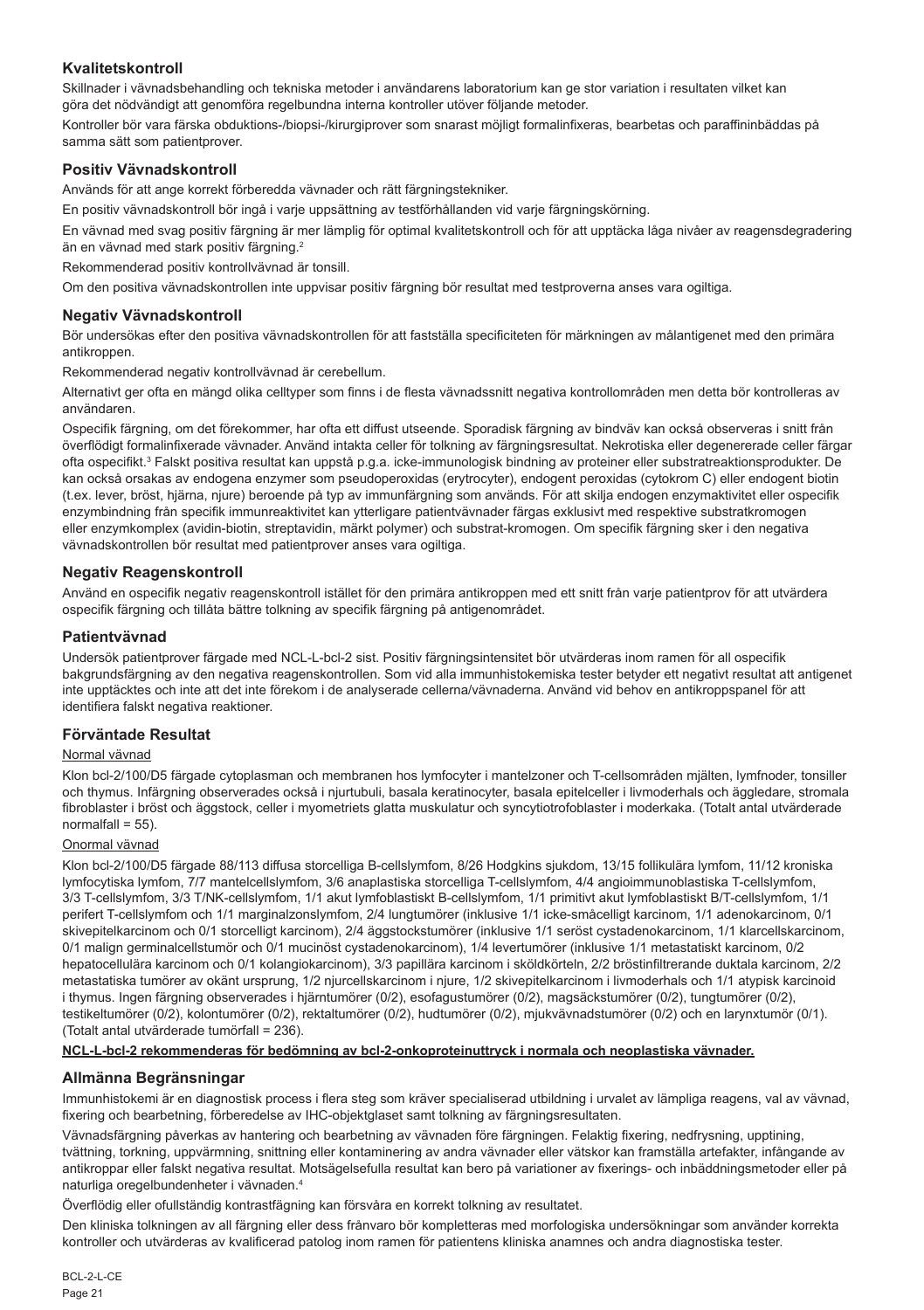Antikroppar från Leica Biosystems Newcastle Ltd är till för användning så som anges på antingen frysta eller paraffininbäddade snitt med specifika fixeringskrav. Oväntat antigenuttryck kan ske, speciellt i neoplasmer. Morfologisk analys och utvärdering av lämpliga kontroller måste ingå i den kliniska tolkningen av alla färgade vävnadssnitt.

## **Bibliografi - Allmän**

- 1. National Committee for Clinical Laboratory Standards (NCCLS). Protection of laboratory workers from infectious diseases transmitted by blood and tissue; proposed guideline. Villanova, P.A. 1991; 7(9). Order code M29-P.
- 2. Battifora H. Diagnostic uses of antibodies to keratins: a review and immunohistochemical comparison of seven monoclonal and three polyclonal antibodies. Progress in Surgical Pathology. 6:1–15. eds. Fenoglio-Preiser C, Wolff CM, Rilke F. Field & Wood, Inc., Philadelphia.
- 3. Nadji M, Morales AR. Immunoperoxidase, part I: the techniques and pitfalls. Laboratory Medicine. 1983; 14:767.
- 4. Omata M, Liew CT, Ashcavai M, Peters RL. Nonimmunologic binding of horseradish peroxidase to hepatitis B surface antigen: a possible source of error in immunohistochemistry. American Journal of Clinical Pathology. 1980; 73:626.
- 5. Von Haefen C, Wieder T, Gillissen B et al. Ceramide induces mitochondrial activation and apoptosis via a bax-dependent pathway in human carcinoma cells. Oncogene. 2002; 21(25):4009-4019.
- 6. Takes RP, Baatenburg de Jong RJ, Wijffels K et al. Expression of genetic markers in lymph node metastases compared with their primary tumours in head and neck cancer. Journal of Pathology. 2001; 194:298-302.
- 7. Tweddle DA, Malcolm AJ, Cole M et al. p53 cellular localization and function in neuroblastoma. Evidence for defective G1 arrest despite WAF1 induction in MYCN-amplified cells. American Journal of Pathology. 2001; 158(6): 2067-2077.
- 8. Ramani P and Lu Q-L. Expression of bcl-2 gene product in neuroblastoma. Journal of Pathology. 1994; 172:273-278.
- 9. Pezzella F, Tse AGD, Cordell JL et al. Expression of the bcl-2 oncogene protein is not specific for the 14;18 chromosomal translocation. American Journal of Pathology. 1990; 137(2):225-232.

## **Rättelser Av Tidigare Utgivning**

Reagenskomposition, total proteinkoncentration, rekommendationer om användning, varningar och försiktighetsåtgärder, förväntade resultat.

## **Utgivningsdatum**

03 oktober 2018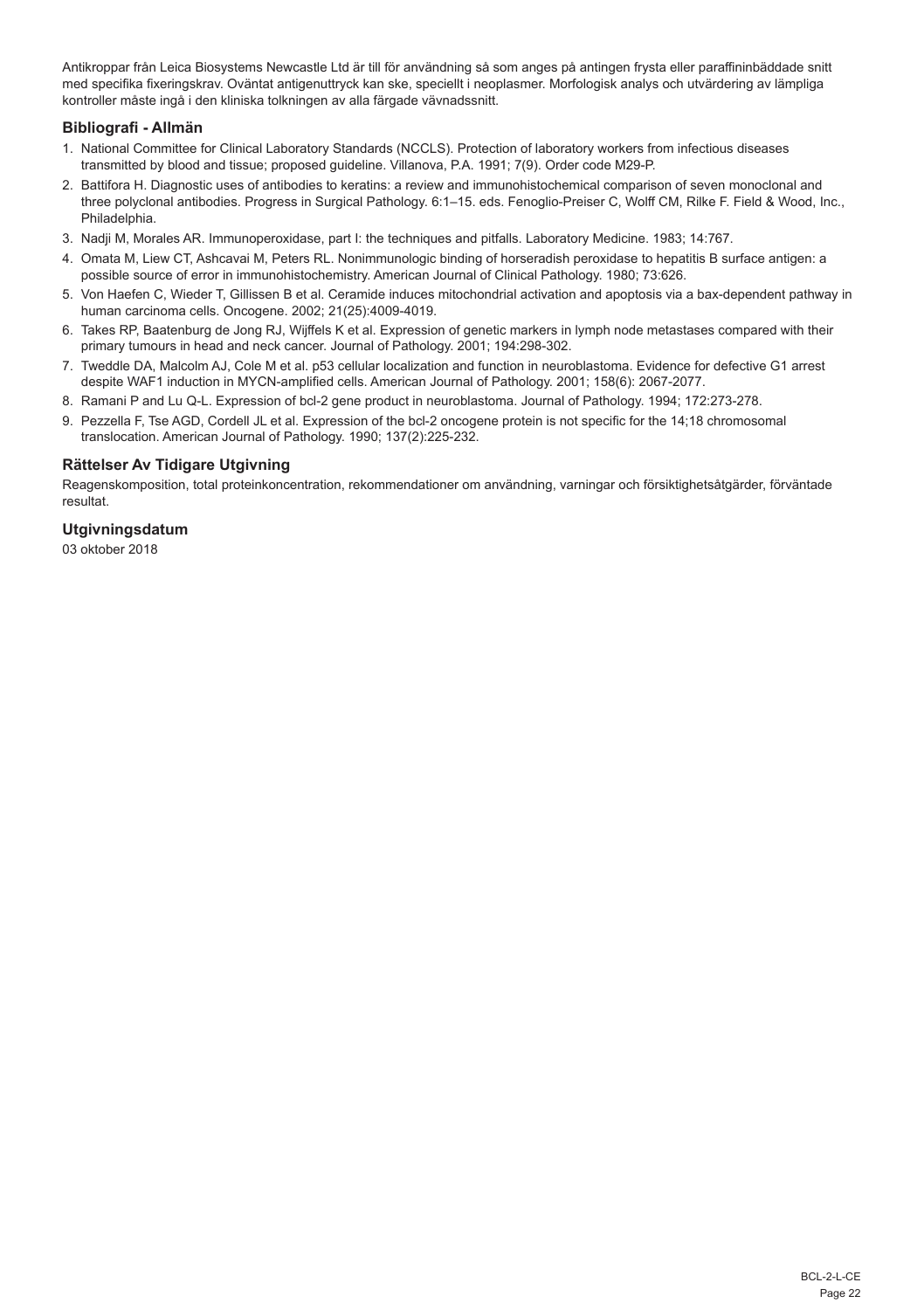# <span id="page-23-0"></span>**Novocastra™ Υγρό Μονοκλωνικό Αντίσωμα Ποντικού Bcl-2 Oncoprotein Κωδικός είδους: NCL-L-bcl-2**

## **Χρήση Για Την Οποία Προορίζεται**

#### *Για in vitro διαγνωστική χρήση*.

Το NCL-L-bcl-2 προορίζεται για την ποιοτική ταυτοποίηση με μικροσκοπία φωτός της ανθρώπινης ογκοπρωτεϊνης bcl-2 σε τομές παραφίνης. Η κλινική ερμηνεία οποιασδήποτε χρώσης ή της απουσίας της θα πρέπει να συμπληρώνεται με μορφολογικές μελέτες που χρησιμοποιούν σωστούς μάρτυρες και θα πρέπει να αξιολογείται στα πλαίσια του κλινικού ιστορικού του ασθενούς και άλλων διαγνωστικών εξετάσεων από ειδικευμένο παθολογοανατόμο.

## **Αρχή Της Διαδικασίας**

Οι τεχνικές ανοσοϊστοχημικής (IHC) χρώσης επιτρέπουν την οπτικοποίηση των αντιγόνων μέσω της διαδοχικής εφαρμογής ενός ειδικού αντισώματος στο αντιγόνο (πρωτοταγές αντίσωμα), ενός δευτεροταγούς αντισώματος στο πρωτοταγές αντίσωμα και ενός ενζυμικού συμπλόκου με χρωμογόνο υπόστρωμα με παρεμβαλλόμενα βήματα πλύσης. Η ενζυμική ενεργοποίηση του χρωμογόνου έχει ως αποτέλεσμα το σχηματισμό ενός ορατού προϊόντος αντίδρασης στη θέση του αντιγόνου. Το δείγμα μπορεί κατόπιν να υποβληθεί σε αντίχρωση και να καλυφθεί με καλυπτρίδα. Τα αποτελέσματα ερμηνεύονται με χρήση μικροσκοπίου φωτός και βοηθούν στη διαφορική διάγνωση παθοφυσιολογικών εξεργασιών, οι οποίες ενδέχεται ή όχι να σχετίζονται με ένα συγκεκριμένο αντιγόνο.

#### **Κλώνος**

bcl-2/100/D5

## **Ανοσογόνο**

Αλληλουχία συνθετικού πεπτιδίου (GAAPAPGIFSSQPGC-COOH).

#### **Ειδικότητα**

Ανθρώπινη ογκοπρωτεϊνη bcl-2.

## **Σύνθεση Αντιδραστηρίου**

Το NCL-L-bcl-2 είναι ένα υγρό υπερκείμενο ιστοκαλλιέργειας που περιέχει αζίδιο του νατρίου ως συντηρητικό.

**Τάξη Ig** IgG1

## **Ολική Συγκέντρωση Πρωτεΐνης Total Protein**

Για την ολική συγκέντρωση πρωτεΐνης που είναι ειδική για την εκάστοτε παρτίδα, ανατρέξτε στην ετικέτα του φιαλιδίου.

## **Συγκέντρωση Αντισώματος**

Μεγαλύτερη ή ίση με 56,5 mg/L, όπως προσδιορίζεται με ELISA. Για τη συγκέντρωση Ig που είναι ειδική για την εκάστοτε παρτίδα, ανατρέξτε στην ετικέτα του φιαλιδίου.

## **Συστάσεις Για Τη Χρήση**

#### Ανοσοϊστοχημεία σε παρασκευάσματα παραφίνης.

**Επίτοπος Ανάκτηση μέσω Θερμικής Επαγωγής (HIER):** Παρακαλούμε ακολουθήστε τις οδηγίες χρήσης στο Novocastra Epitope Retrieval Solution pH 6.

**Προτεινόμενη διάλυση:** 1:100 επί 30 λεπτά σε 25 °C. Παρέχεται ως οδηγός και οι χρήστε θα πρέπει να καθορίζουν τις δικές τους διαλύσεις εργασίας.

**Απεικόνιση:** Παρακαλούμε ακολουθήστε τις οδηγίες χρήσης στο Novolink™ Polymer Detection Systems. Για περισσότερες πληροφορίες για το προϊόν ή για υποστήριξη, επικοινωνήστε με τον τοπικό διανομέα ή το περιφερειακό γραφείο της Leica Biosystems ή εναλλακτικά επισκεφθείτε τον ιστότοπο της Leica Biosystems , www.LeicaBiosystems.com

Η απόδοση του συγκεκριμένου αντισώματος θα πρέπει να επικυρωθεί όταν χρησιμοποιηθεί μαζί με άλλα μη αυτόματα συστήματα χρώσης ή αυτοματοποιημένες πλατφόρμες.

#### **Φύλαξη Και Σταθερότητα**

Φυλάσσετε στους 2–8 °C. Μην καταψύχετε. Επαναφέρετε στους 2–8 °C αμέσως μετά τη χρήση. Μη χρησιμοποιείτε μετά την ημερομηνία λήξης που αναγράφεται στην ετικέτα του φιαλιδίου. Τυχόν συνθήκες φύλαξης διαφορετικές από εκείνες που καθορίζονται παραπάνω πρέπει να επαληθεύονται από το χρήστη.

## **Παρασκευή Δείγματος**

Το συνιστώμενο μονιμοποιητικό είναι ουδέτερο ρυθμιστικό διάλυμα φορμόλης 10% για τομές ιστού εγκλεισμένες σε παραφίνη.

## **Προειδοποιήσεις Και Προφυλάξεις**

Το αντιδραστήριο αυτό έχει παρασκευαστεί από το υπερκείμενο κυτταροκαλλιέργειας. Επειδή είναι βιολογικό προϊόν, θα πρέπει να δίνεται εύλογη προσοχή κατά το χειρισμό του.

Αυτό το αντιδραστήριο περιέχει αζίδιο του νατρίου. Δελτίο δεδομένων ασφαλείας υλικού διατίθεται κατόπιν αιτήματος ή από τη διεύθυνση www.LeicaBiosystems.com

Συμβουλευτείτε τους ομοσπονδιακούς, πολιτειακούς ή τοπικούς κανονισμούς για απόρριψη τυχόν δυνητικώς τοξικών συστατικών. Ο χειρισμός δειγμάτων, πριν και μετά τη μονιμοποίηση, καθώς και όλων των υλικών που έχουν εκτεθεί σε αυτά, θα πρέπει να γίνεται ως εάν ήταν δυνητικά μετάδοσης λοίμωξης και η απόρριψή τους να πραγματοποιείται λαμβάνοντας τις σωστές προφυλάξεις.<sup>1</sup>Μην αναρροφάτε ποτέ με πιπέτα αντιδραστήρια με το στόμα και αποφύγετε την επαφή του δέρματος και των βλεννογόνων με αντιδραστήρια και δείγματα. Εάν τα αντιδραστήρια ή τα δείγματα έλθουν σε επαφή με ευαίσθητες περιοχές, πλύνετε με άφθονες ποσότητες νερού. Ζητήστε τη συμβουλή ιατρού.

Ελαχιστοποιήστε τη μικροβιακή μόλυνση των αντιδραστηρίων, διότι ενδέχεται να συμβεί αύξηση μη ειδικής χρώσης.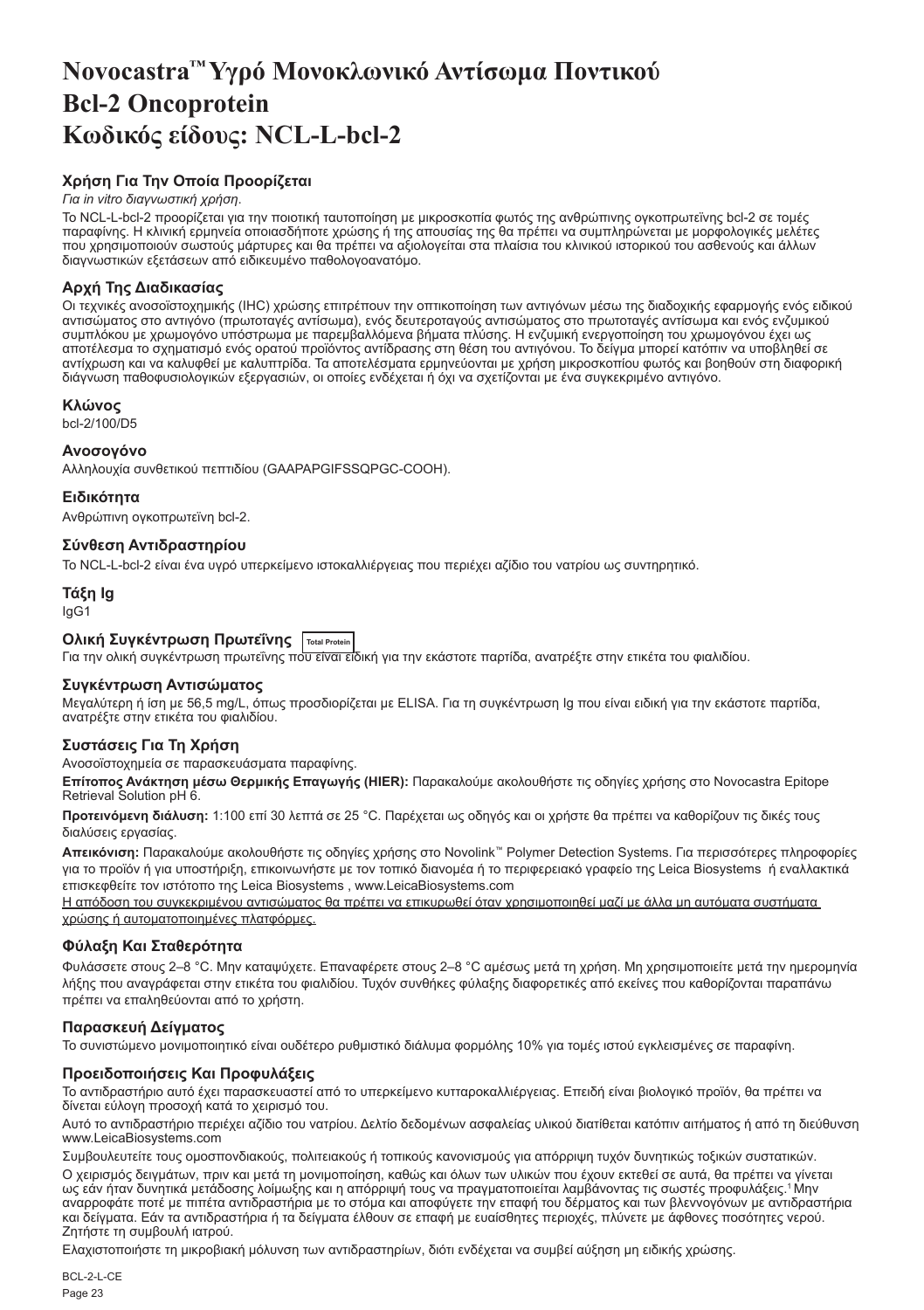Χρόνοι ή θερμοκρασίες επώασης διαφορετικές από εκείνες που καθορίζονται ενδέχεται να δώσουν εσφαλμένα αποτελέσματα. Τυχόν τέτοιες μεταβολές πρέπει να επικυρώνονται από το χρήστη.

## **Ποιοτικός Έλεγχος**

Τυχόν διαφορές στην επεξεργασία των ιστών και τις τεχνικές διαδικασίες στο εργαστήριο του χρήστη ενδέχεται να προκαλέσουν σημαντική μεταβλητότητα στα αποτελέσματα, καθιστώντας αναγκαία την τακτική εκτέλεση εσωτερικών ελέγχων επιπλέον των ακόλουθων διαδικασιών.

Οι μάρτυρες θα πρέπει να είναι φρέσκα δείγματα νεκροψίας/βιοψίας/χειρουργικά δείγματα, τα οποία είναι μονιμοποιημένα σε φορμόλη, επεξεργασμένα και εγκλεισμένα σε κηρό παραφίνης, το συντομότερο δυνατό με τον ίδιο τρόπο με το(α) δείγμα(τα) του ασθενούς.

#### **Θετικός Μάρτυρας Ιστού**

Χρησιμοποιείται για να υποδεικνύει σωστά παρασκευασμένους ιστούς και σωστές τεχνικές χρώσης.

Θα πρέπει να περιλαμβάνεται ένας θετικός μάρτυρας ιστού για κάθε σύνολο συνθηκών εξέτασης σε κάθε εκτέλεση χρώσης.

Ένας ιστός με ασθενή θετική χρώση είναι πιο κατάλληλος από έναν ιστό με ισχυρή θετική χρώση για βέλτιστο έλεγχο ποιότητας και για την ανίχνευση πολύ μικρών επιπέδων τυχόν αποδόμησης των αντιδραστηρίων.<sup>2</sup>

Συνιστώμενος ιστός θετικού μάρτυρα είναι η αμυγδαλή.

Εάν ο θετικός μάρτυρας ιστού δεν παρουσιάζει θετική χρώση, τα αποτελέσματα με τα δείγματα της εξέτασης θα πρέπει να θεωρούνται άκυρα.

## **Αρνητικός Μάρτυρας Ιστού**

Θα πρέπει να εξετάζεται μετά τον θετικό μάρτυρα ιστού για την επαλήθευση της ειδικότητας της επισήμανσης του αντιγόνου-στόχου από το πρωτοταγές αντίσωμα.

Συνιστώμενος ιστός αρνητικού μάρτυρα είναι η παρεγκεφαλίδα.

Εναλλακτικά, η ποικιλία διαφόρων κυτταρικών τύπων που υπάρχουν στις περισσότερες τομές ιστών παρέχει συχνά θέσεις αρνητικού μάρτυρα, αλλά αυτό πρέπει να επαληθεύεται από το χρήστη.

Μη ειδική χρώση, εάν υπάρχει, έχει συνήθως διάχυτη εμφάνιση. Ενδέχεται επίσης να παρατηρηθεί σποραδική χρώση του συνδετικού ιστού σε τομές από ιστούς που έχουν μονιμοποιηθεί με υπερβολική ποσότητα φορμόλης. Χρησιμοποιείτε άθικτα κύτταρα για την<br>ερμηνεία των αποτελεσμάτων της χρώσης. Νεκρωτικά ή εκφυλισμένα κύτταρα παρουσιάζουν συχνά μη ειδική παρατηρηθούν ψευδώς θετικά αποτελέσματα λόγω μη ανοσολογικής δέσμευσης των πρωτεϊνών ή των προϊόντων αντίδρασης του υποστρώματος. Ενδέχεται επίσης να προκληθούν από ενδογενή ένζυμα, όπως η ψευδοϋπεροξειδάση (ερυθροκύτταρα), η ενδογενής<br>υπεροξειδάση (κυτόχρωμα C) ή η ενδογενής βιοτίνη (π.χ. ήπαρ, μαστός, εγκέφαλος, νεφρός) ανάλογα με το χρησιμοποιείται. Για τη διαφοροποίηση της ενδογενούς ενζυμικής δραστικότητας ή της μη ειδικής δέσμευσης των ενζύμων από ειδική ανοσοαντιδραστικότητα, είναι δυνατό να χρωματιστούν αποκλειστικά επιπλέον ιστοί ασθενών με χρωμογόνο υποστρώματος ή ενζυμικά σύμπλοκα (αβιδίνη-βιοτίνη, στρεπταβιδίνη, σημασμένο πολυμερές) και υπόστρωμα-χρωμογόνο, αντίστοιχα. Εάν παρουσιαστεί ειδική χρώση στον αρνητικό μάρτυρα ιστού, τα αποτελέσματα με τα δείγματα ασθενούς θα πρέπει να θεωρούνται άκυρα.

## **Αρνητικός Μάρτυρας Αντιδραστηρίου**

Χρησιμοποιείτε έναν μη ειδικό αρνητικό μάρτυρα αντιδραστηρίου αντί του πρωτοταγούς αντισώματος με μια τομή κάθε δείγματος ασθενούς για την αξιολόγηση μη ειδικής χρώσης και για να επιτρέπεται καλύτερη ερμηνεία της ειδικής χρώσης στη θέση του αντιγόνου.

## **Ιστός Ασθενούς**

Εξετάστε τελευταία τα δείγματα ασθενούς που έχουν χρωματιστεί με το NCL-L-bcl-2. Η ένταση της θετικής χρώσης θα πρέπει να εκτιμάται στα πλαίσια τυχόν μη ειδικής χρώσης υποβάθρου του αρνητικού μάρτυρα αντιδραστηρίου. Όπως συμβαίνει με οποιαδήποτε ανοσοϊστοχημική εξέταση, ένα αρνητικό αποτέλεσμα σημαίνει ότι το αντιγόνο δεν ανιχνεύτηκε, όχι ότι το αντιγόνο δεν υπήρχε στα κύτταρα/στον ιστό που εξετάστηκε. Εάν είναι απαραίτητο, χρησιμοποιήστε μια σειρά αντισωμάτων για την αναγνώριση ψευδώς αρνητικών αντιδράσεων.

## **Αναμενόμενα Αποτελέσματα**

#### Φυσιολογικοί ιστοί

Με τον κλώνο bcl-2/100/D5 χρωματίστηκε το κυτταρόπλασμα και η μεμβράνη των λεμφοκυττάρων σε ζώνες μανδύα και περιοχές Τ κυττάρων της σπλήνας, του λεμφαδένα, της αμυγδαλής και του θύμου αδένα. Παρατηρήθηκε επίσης χρώση σε νεφρικά σωληνάρια, βασικά κερατινοκύτταρα, βασικά επιθηλιακά κύτταρα του τραχήλου και της σάλπιγγας, στρωματικούς ινοβλάστες του μαστού και της ωοθήκης, λεία μυικά κύτταρα του μυομητρίου και συγκυτιοτροφοβλάστες του πλακούντα. (Συνολικός αριθμός φυσιολογικών περιστατικών που αξιολογήθηκαν = 55).

#### Ανώμαλη ιστού

Με τον κλώνο bcl-2/100/D5 χρωματίστηκαν 88/113 διάχυτα μεγαλοκυτταρικά λεμφώματα Β κυττάρων, 8/26 νόσος του Hodgkin, 13/15 θυλακιώδη λεμφώματα, 11/12 χρόνια λεμφοκυτταρικά λεμφώματα, 7/7 λεμφώματα από το κύτταρο του μανδύα, 3/6 αναπλαστικά μεγαλοκυτταρικά λεμφώματα Τ κυττάρων, 4/4 αγγειοανοσοβλαστικά λεμφώματα Τ κυττάρων, 3/3 λεμφώματα Τ κυττάρων, 3/3 λεμφώματα T/NK, 1/1 οξύ λεμφοβλαστικό λέμφωμα Β κυττάρων, 1/1 πρωτοπαθές οξύ λεμφοβλαστικό λέμφωμα B/T κυττάρων, 1/1 περιφερικό λέμφωμα Τ κυττάρων και 1/1 λέμφωμα περιθωριακής ζώνης, 2/4 όγκοι του πνεύμονα (μεταξύ των οποίων 1/1 μη μικροκυτταρικό καρκίνωμα, 1/1 αδενοκαρκίνωμα, 0/1 ακανθοκυτταρικό καρκίνωμα και 0/1 μεγαλοκυτταρικό καρκίνωμα), 2/4 όγκοι των ωοθηκών (μεταξύ των οποίων 1/1 ορώδες κυσταδενοκαρκίνωμα, 1/1 διαυγοκυτταρικό καρκίνωμα, 0/1 κακοήθης όγκος γεννητικών κυττάρων και 0/1 βλεννώδες κυσταδενοκαρκίνωμα), 1/4 όγκοι του ήπατος (μεταξύ των οποίων 1/1 μεταστατικό καρκίνωμα, 0/2 ηπατοκυτταρικά καρκινώματα και 0/1 χολαγγειοκαρκίνωμα), 3/3 θηλώδη καρκινώματα του θυρεοειδούς, 2/2 διηθητικά πορογενή καρκινώματα του μαστού, 2/2 μεταστατικοί όγκοι αγνώστου προέλευσης, 1/2 νεφροκυτταρικά καρκινώματα, 1/2 ακανθοκυτταρικά καρκινώματα του τραχήλου και 1/1 άτυπος καρκινοειδής όγκος του θύμου αδένα. Δεν παρατηρήθηκε χρώση σε όγκους του εγκεφάλου (0/2), όγκους του οισοφάγου (0/2), όγκους του στομάχου (0/2), όγκους της γλώσσας (0/2), όγκους των όρχεων (0/2), όγκους του κόλου<br>(0/2), όγκους του ορθού (0/2), όγκους του δέρματος (0/2), όγκους μαλακών μορίων (0/2) και έ αριθμός περιστατικών με νεοπλασματικούς ιστούς που αξιολογήθηκαν = 236).

#### **Το NCL-L-bcl-2 συνιστάται για χρήση στην ανίχνευση της έκφρασης της ογκοπρωτεϊνης bcl-2 σε φυσιολογικούς και νεοπλασματικούς ιστούς.**

## **Γενικοί Περιορισμοί**

Η ανοσοϊστοχημεία είναι μια διαγνωστική διεργασία πολλαπλών βημάτων, η οποία αποτελείται από ειδικευμένη εκπαίδευση στην επιλογή των κατάλληλων αντιδραστηρίων, επιλογή ιστού, μονιμοποίηση και επεξεργασία, προετοιμασία της πλάκας IHC και ερμηνεία των αποτελεσμάτων της χρώσης.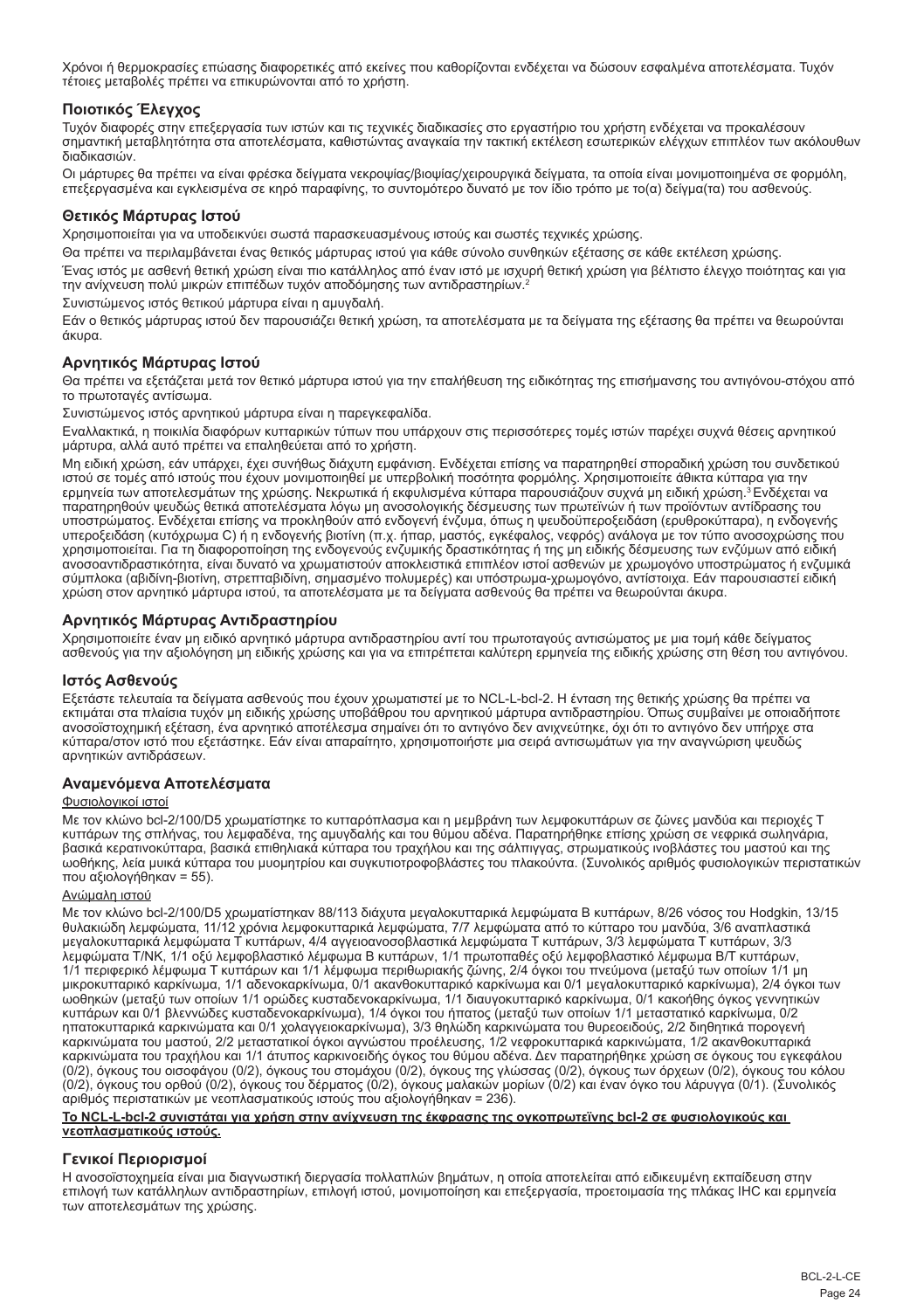Η χρώση του ιστού εξαρτάται από το χειρισμό και την επεξεργασία του ιστού πριν από τη χρώση. Τυχόν εσφαλμένη μονιμοποίηση, κατάψυξη, απόψυξη, πλύση, στέγνωμα, θέρμανση, τομή ή μόλυνση με άλλους ιστούς ή υγρά ενδέχεται να παράγει μορφώματα, παγίδευση αντισώματος ή ψευδώς αρνητικά αποτελέσματα. Τυχόν ασυνεπή αποτελέσματα ενδέχεται να οφείλονται σε παραλλαγές των μεθόδων μονιμοποίησης και εγκλεισμού ή σε εγγενείς ανωμαλίες εντός του ιστού.4

Τυχόν υπερβολική ή ατελής αντίχρωση ενδέχεται να διακυβεύσει τη σωστή ερμηνεία των αποτελεσμάτων.

Η κλινική ερμηνεία οποιασδήποτε χρώσης ή της απουσίας της θα πρέπει να συμπληρώνεται με μορφολογικές μελέτες που χρησιμοποιούν σωστούς μάρτυρες και θα πρέπει να αξιολογείται στα πλαίσια του κλινικού ιστορικού του ασθενούς και άλλων διαγνωστικών εξετάσεων από ειδικευμένο παθολογοανατόμο.

Τα αντισώματα που παρέχονται από την Leica Biosystems Newcastle Ltd προορίζονται για χρήση, όπως υποδεικνύεται, είτε<br>σε κατεψυγμένες είτε σε εγκλεισμένες σε παραφίνη τομές, με ειδικές απαιτήσεις μονιμοποίησης. Ενδέχεται ν αναμενόμενη έκφραση αντιγόνου, ειδικά σε νεοπλάσματα. Η κλινική ερμηνεία οποιασδήποτε χρωματισμένης τομής ιστού πρέπει να περιλαμβάνει μορφολογική ανάλυση και την αξιολόγηση των κατάλληλων μαρτύρων.

## **Βιβλιογραφία - Γενική**

- 1. National Committee for Clinical Laboratory Standards (NCCLS). Protection of laboratory workers from infectious diseases transmitted by blood and tissue; proposed guideline. Villanova, P.A. 1991; 7(9). Order code M29-P.
- 2. Battifora H. Diagnostic uses of antibodies to keratins: a review and immunohistochemical comparison of seven monoclonal and three polyclonal antibodies. Progress in Surgical Pathology. 6:1–15. eds. Fenoglio-Preiser C, Wolff CM, Rilke F. Field & Wood, Inc., Philadelphia.
- 3. Nadji M, Morales AR. Immunoperoxidase, part I: the techniques and pitfalls. Laboratory Medicine. 1983; 14:767.
- 4. Omata M, Liew CT, Ashcavai M, Peters RL. Nonimmunologic binding of horseradish peroxidase to hepatitis B surface antigen: a possible source of error in immunohistochemistry. American Journal of Clinical Pathology. 1980; 73:626.
- 5. Von Haefen C, Wieder T, Gillissen B et al. Ceramide induces mitochondrial activation and apoptosis via a bax-dependent pathway in human carcinoma cells. Oncogene. 2002; 21(25):4009-4019.
- 6. Takes RP, Baatenburg de Jong RJ, Wijffels K et al. Expression of genetic markers in lymph node metastases compared with their primary tumours in head and neck cancer. Journal of Pathology. 2001; 194:298-302.
- 7. Tweddle DA, Malcolm AJ, Cole M et al. p53 cellular localization and function in neuroblastoma. Evidence for defective G1 arrest despite WAF1 induction in MYCN-amplified cells. American Journal of Pathology. 2001; 158(6): 2067-2077.
- 8. Ramani P and Lu Q-L. Expression of bcl-2 gene product in neuroblastoma. Journal of Pathology. 1994; 172:273-278.
- 9. Pezzella F, Tse AGD, Cordell JL et al. Expression of the bcl-2 oncogene protein is not specific for the 14;18 chromosomal translocation. American Journal of Pathology. 1990; 137(2):225-232.

## **Τροποποιήσεις Στην Προηγούμενη Έκδοση**

Σύνθεση αντιδραστηρίου, ολική συγκέντρωση πρωτεϊνης, συστάσεις για τη χρήση, προειδοποιήσεις και προφυλάξεις, αναμενόμενα αποτελέσματα.

#### **Ημερομηνία Έκδοσης**

03 Οκτωβρίου 2018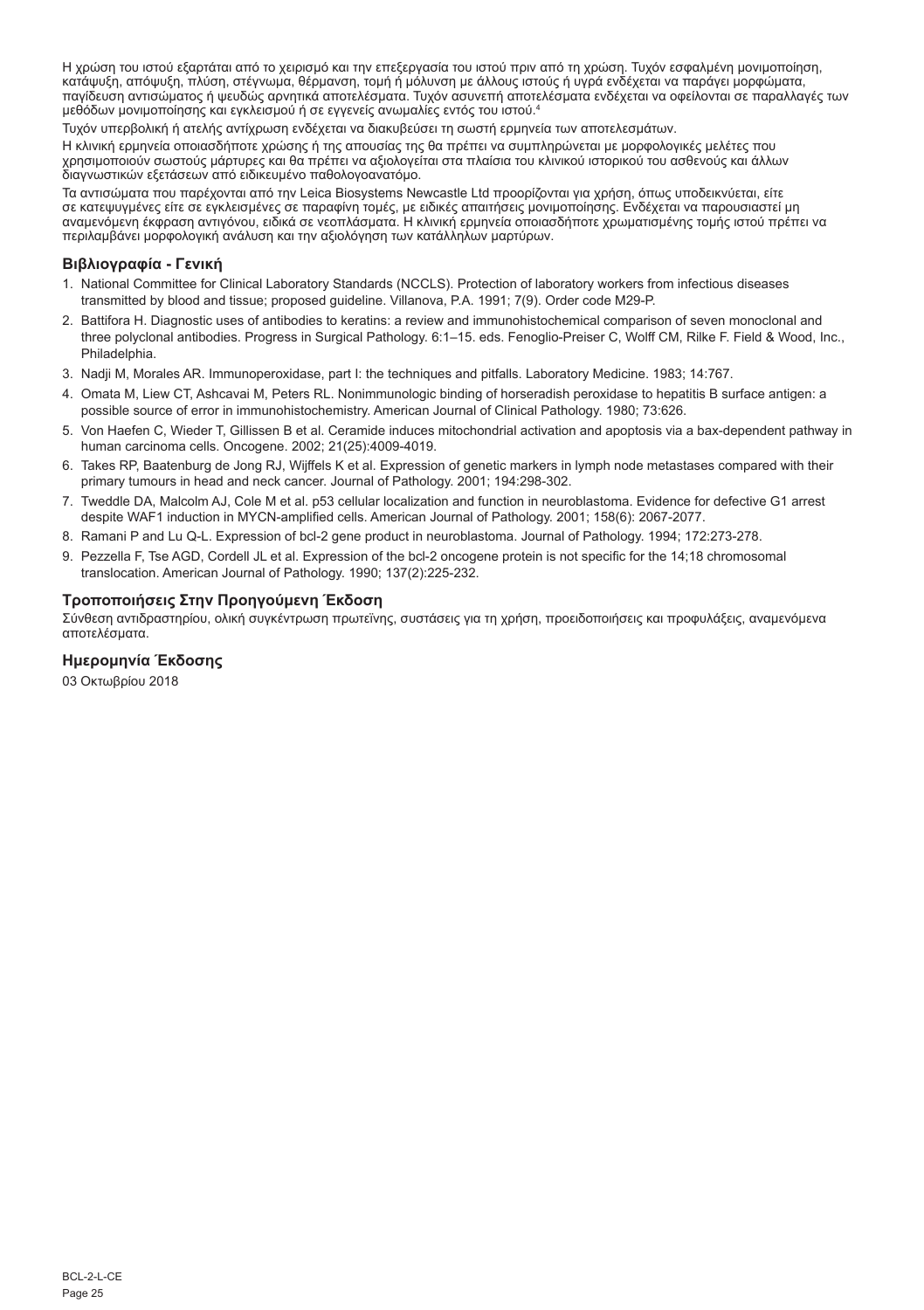# <span id="page-26-0"></span>**Novocastra™ Væskeformigt Monoklonalt Museantistof Bcl-2 Oncoprotein Produktkode: NCL-L-bcl-2**

## **Tilsigtet Anvendelse**

#### *Til in vitro diagnostisk anvendelse*.

NCL-L-bcl-2 er beregnet til kvalitativ identifikation af humant bcl-2-onkoprotein i paraffinsnit ved lysmikroskopi. Klinisk fortolkning af farvning eller mangel derpå skal suppleres med morfologiske undersøgelser under anvendelse af passende kontroller og bør evalueres i sammenhæng med patientens kliniske historie og andre diagnostiske tests af en kvalificeret patolog.

## **Procedureprincip**

Immunhistokemiske (IHC) farvningsteknikker muliggør visualisering af antigener via sekventiel tilsætning af et specifikt antistof mod antigenet (primært antistof), et sekundært antistof mod det primære antistof og et enzym kompleksbundet til et kromogent substrat med indskudte vasketrin. Den enzymatiske aktivering af kromogenet resulterer i et synligt reaktionsprodukt på antigenstedet. Prøven kan derefter kontrastfarves og dækkes med et dækglas. Resultaterne fortolkes ved anvendelse af et lysmikroskop og medvirker til differentiel diagnose af patofysiologiske processer, som muligvis kan være associeret med et bestemt antigen.

## **Klon**

bcl-2/100/D5

## **Immunogen**

Syntetisk peptidsekvens (GAAPAPGIFSSQPGC-COOH).

#### **Specificitet**

Humant bcl-2-onkoprotein.

#### **Reagenssammensætning**

NCL-L-bcl-2 er en flydende vævskultursupernatant indeholdende natriumazid som konserveringsmiddel.

#### **Ig-klasse**

IgG1

## **Totalproteinkoncentration Total Protein**

Se etiketten på hætteflasken for lotspecifik totalproteinkoncentration.

## **Antistofkoncentration**

Større end eller lig med 56,5 mg/L som bestemt ved ELISA. Se etiketten på hætteflasken for lotspecifik Ig-koncentration.

## **Anbefalinger Vedrørende Anvendelse**

Immunhistokemi på paraffinsnit.

**Varmeinduceret epitopgenfinding (HIER):** Følg brugsanvisningen for Novocastra Epitope Retrieval Solution pH 6.

**Foreslået fortynding:** 1:100 ved 30 minutter ved 25 °C. Disse retningslinjer er vejledende, og brugeren bør selv bestemme egne optimale brugsopløsninger.

**Visualisering:** Følg venligst vejledningen i Novolink™ Polymer Detection Systems. Yderligere produktinformation og support fås ved henvendelse til lokal forhandler eller Leica Biosystems regionskontor - samt på vores hjemmeside: www.LeicaBiosystems.com Dette antistofs funktion bør valideres, når det anvendes med andre manuelle farvningssystemer eller automatiserede platforme.

## **Opbevaring Og Holdbarhed**

Opbevares ved 2–8 °C. Må ikke fryses. Sættes tilbage til 2–8 °C umiddelbart efter brug. Må ikke anvendes efter udløbsdatoen angivet på hætteflaskens etikette. Andre opbevaringsbetingelser end de ovenfor angivne skal verificeres af brugeren.

## **Prøveklargøring**

Det anbefalede fiksativ er 10% neutralbufferjusteret formalin til paraffinindstøbte vævssnit.

## **Advarsler Og Forholdsregler**

Dette reagens er fremstillet ud fra supernatanten af en cellekultur. Da det er et biologisk produkt, skal der tages fornuftige sikkerhedsforanstaltninger ved dets håndtering.

Denne reagens indeholder natriumazid. Et datablad for materialesikkerhed kan fås efter anmodning eller er tilgængeligt på www.LeicaBiosystems.com

Konsulter landsdækkende og lokale love og regler vedrørende bortskaffelse af alle potentielt toksiske komponenter.

Prøver skal før og efter fiksering, lige som alle materialer eksponeret mod prøverne, håndteres som potentielt smittefarlige og bortskaffes under iagttagelse af passende forholdsregler<sup>ı</sup>. Pipetter aldrig reagenser med munden og undgå, at reagenser og prøver kommer i kontakt med huden eller slimhinder. Hvis reagenser eller prøver kommer i kontakt med følsomme områder, skal der skylles efter med rigelige mængder vand. Søg læge.

Minimer mikrobiel kontaminering af reagenserne, da der ellers kan forekomme øget uspecifik farvning.

Inkubationstider eller -temperaturer andre end de specificerede kan give fejlagtige resultater. Alle sådanne ændringer skal valideres af brugeren.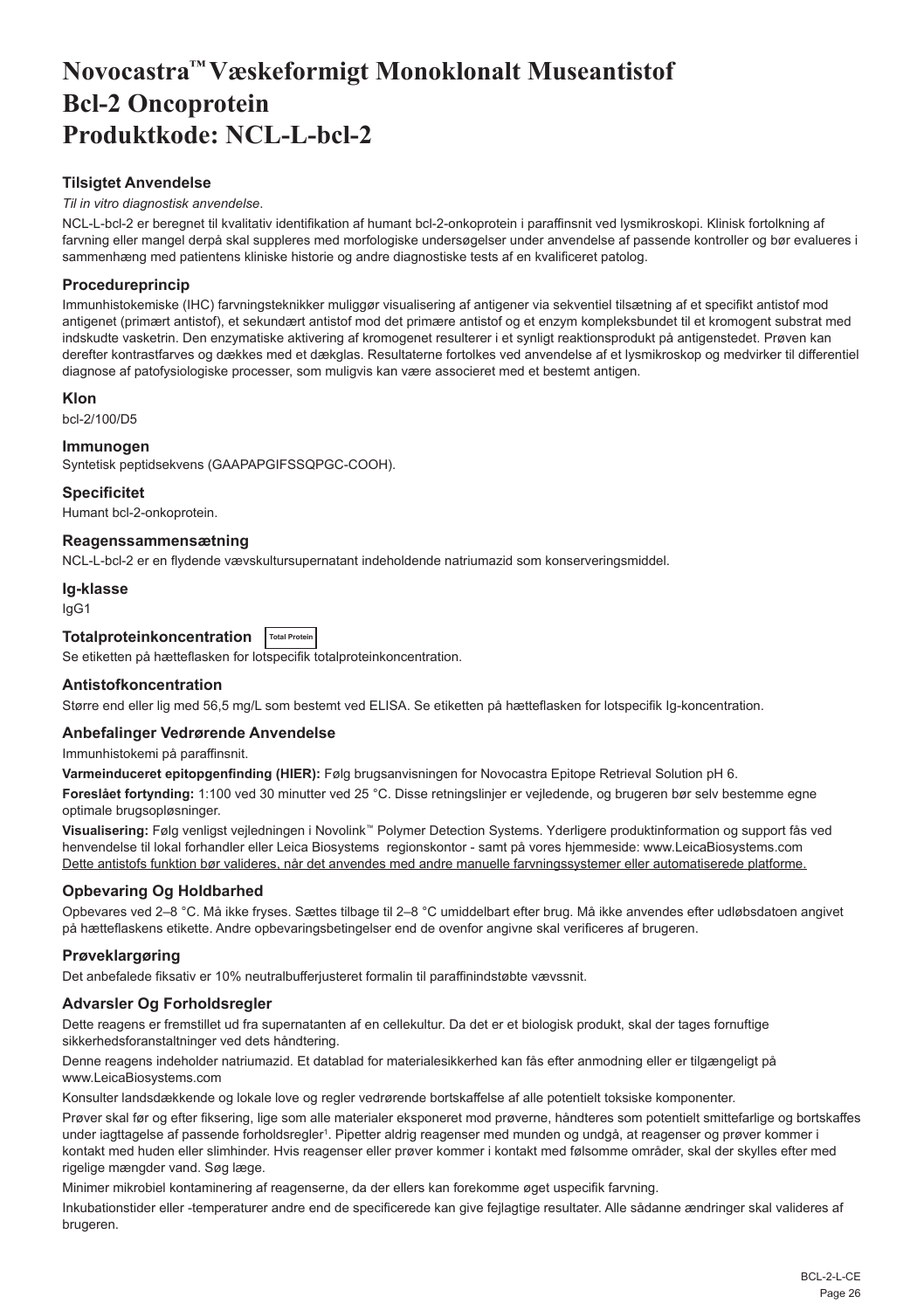## **Kvalitetskontrol**

Forskelle i behandlingen af væv og forskelle i tekniske procedurer i brugerens laboratorium kan frembringe betydeligt varierende resultater og nødvendiggøre regelmæssig udførelse af kontroller på stedet ud over nedenstående procedurer. Kontrollerne skal være friske autopsier/biopsier/kirurgiske prøver fikseret i formalin og behandlet og indstøbt i paraffin så hurtigt som muligt på samme måde som patientprøver.

## **Positiv Vævskontrol**

Anvendes til påvisning af, at vævet er fremstillet korrekt, og at der er anvendt korrekte farvningsteknikker.

Der bør inkluderes en positiv vævskontrol for hvert sæt testbetingelser i hver farvekørsel.

Svagt positivt farvet væv er mere egnet end kraftigt positivt farvet væv til optimal kvalitetskontrol og påvisning af små niveauer af reagensnedbrydning.<sup>2</sup>

Anbefalet positivt kontrolvæv er tonsil.

Hvis den positive vævskontrol ikke udviser positiv farvning, skal resultater af testprøverne kasseres.

## **Negativ Vævskontrol**

Skal undersøges efter den positive vævskontrol for at sikre, at det primære antistof mærker målantigenet specifikt.

Anbefalet negativt kontrolvæv er cerebellum.

Alternativt frembyder de mange forskellige celletyper, der er til stede i de fleste vævssnit, ofte negative kontrolsteder, men dette skal verificeres af brugeren.

Uspecifik farvning har, hvis til stede, ofte et diffust udseende. Sporadisk farvning af bindevæv kan ligeledes observeres i vævssnit af væv, der er fikseret for kraftigt i formalin. Anvend intakte celler til fortolkning af farvningsresultaterne. Nekrotiske eller degenererede celler farves ofte mere uspecifikt.<sup>3</sup> Der kan eventuelt ses falske positive resultater, der skyldes non-immunologisk binding af proteiner eller substratreaktionsprodukter. Dette kan ligeledes skyldes endogene enzymer, såsom pseudoperoxidase (erytrocytter), endogen peroxidase (cytochrom C) eller endogent biotin (f.eks. lever, bryst, hjerne, nyre) afhængigt af den anvendte type immunfarve. For at differentiere mellem endogen enzymaktivitet eller uspecifik enzymbinding og specifik immunreaktivitet kan yderligere patientvæv eventuelt farves udelukkende med henholdsvis substratkromogen eller enzymkomplekser (avidin-biotin, streptavidin, mærket polymer) og substratkromogen. Hvis der optræder specifik farvning i den negative vævskontrol, skal resultaterne af patientprøverne kasseres.

## **Negativ Reagenskontrol**

Anvend en uspecifik negativ reagenskontrol i stedet for det primære antistof på et vævssnit af hver patientprøve for at vurdere uspecifik farvning og muliggøre bedre fortolkning af specifik farvning på antigenstedet.

## **Patientvæv**

Eksaminer patientprøver farvet med NCL-L-bcl-2 sidst. Intensiteten af positiv farvning bør vurderes i sammenhæng med eventuel uspecifik baggrundsfarvning af den negative reagenskontrol. Som med alle immunhistokemiske tests betyder et negativt resultat, at antigenet ikke blev påvist. Ikke at antigenet var fraværende i de analyserede celler eller det analyserede væv. Om nødvendigt anvendes et panel af antistoffer til identifikation af falske negative reaktioner.

## **Forventede Resultater**

#### Normalt væv

Klon bcl-2/100/D5 farvede cytoplasmaet og membranen af lymfocytter i mantle-zoner og T-celleområder i milt, lymfeknude, tonsil og thymus. Der sås endvidere farvning af nyretubuli, basale keratinocytter, basale epitelceller i cervix og salpinges, stromale fibroblaster i bryst og ovarie, glatte muskelceller i myometriet og syncytiotrofoblaster i placenta. (Samlet antal evaluerede, normale tilfælde = 55).

#### Abnormt væv

Klon bcl-2/100/D5 farvede 88/113 diffuse storcellede B-cellelymfomer, 8/26 Hodgkins sygdom, 13/15 follikulære lymfomer, 11/12 kroniske lymfocytiske lymfomer, 7/7 mantle-cellelymfomer, 3/6 anaplastiske storcellede T-cellelymfomer, 4/4 angioimmunoblastiske T-cellelymfomer, 3/3 T-cellelymfomer, 3/3 T/NK-lymfomer, 1/1 akut lymfoblastisk B-cellelymfom, 1/1 primitivt akut lymfoblastisk B/T-cellelymfom, 1/1 perifert T-cellelymfom, 1/1 marginalzonelymfom, 2/4 lungetumorer (herunder 1/1 ikke-småcellet karcinom, 1/1 adenokarcinom, 0/1 pladecellekarcinom og 0/1 storcellet karcinom), 2/4 ovarietumorer (herunder 1/1 serøst cystadenokarcinom, 1/1 clear cell-karcinom, 0/1 malign kimcelletumor og 0/1 mucinøst cystadenokarcinom), 1/4 levertumorer (herunder 1/1 metastatisk karcinom, 0/2 hepatocellulære karcinomer og 0/1 cholangiokarcinom), 3/3 papillære thyreoideakarcinomer, 2/2 infiltrerende duktale brystkarcinomer, 2/2 metastatiske tumorer af ukendt oprindelse, 1/2 nyrecellekarcinomer, 1/2 cervikale pladecellekarcinomer og 1/1 atypisk karcinoid i thymus. Der sås ingen farvning af hjernetumorer (0/2), øsofageale tumorer, mavetumorer (0/2), tumorer i tungen (0/2), testikeltumorer (0/2), tumorer i colon (0/2), tumorer i rectum (0/2), hudtumorer (0/2), bløddelstumorer (0/2) og en tumor i larynx (0/1). (Samlet antal evaluerede tumortilfælde = 236).

**NCL-L-bcl-2 anbefales til vurdering af ekspressionen af bcl-2-onkoprotein i normale og neoplastiske væv.**

## **Generelle Begrænsninger**

Immunhistokemi er en diagnostisk proces bestående af mange trin, der omfatter specialiseret uddannelse i valg af passende reagenser, vævsselektion, -fiksering og -behandling samt fremstilling af IHC-objektglas og fortolkning af farvningsresultaterne.

Vævsfarvning er afhængig af håndteringen og behandlingen af vævet inden farvning. Forkert fiksering, frysning, optøning, vask, tørring, opvarmning, sektionering eller kontaminering med andet væv eller andre væsker kan frembringe artefakter, indfangning af antistof eller falske negative resultater. Inkonsistente resultater kan skyldes variationer i fikserings- og indstøbningsmetoder eller irregulariteter indeholdt i vævet.4

For kraftig eller ukomplet kontrastfarvning kan gøre korrekt fortolkning af resultaterne vanskelig.

Klinisk fortolkning af farvning eller mangel derpå skal suppleres med morfologiske undersøgelser under anvendelse af passende kontroller og bør evalueres i sammenhæng med patientens kliniske historie og andre diagnostiske tests af en kvalificeret patolog.

Antistoffer fra Leica Biosystems Newcastle Ltd er som angivet beregnet til anvendelse på enten frosne eller paraffinindstøbte vævssnit med specifikke krav til fiksering. Der kan forekomme uventet antigenekspression, navnlig i neoplasmer. Den kliniske fortolkning af alle farvede vævssnit skal indbefatte morfologisk analyse og evaluering af passende kontroller.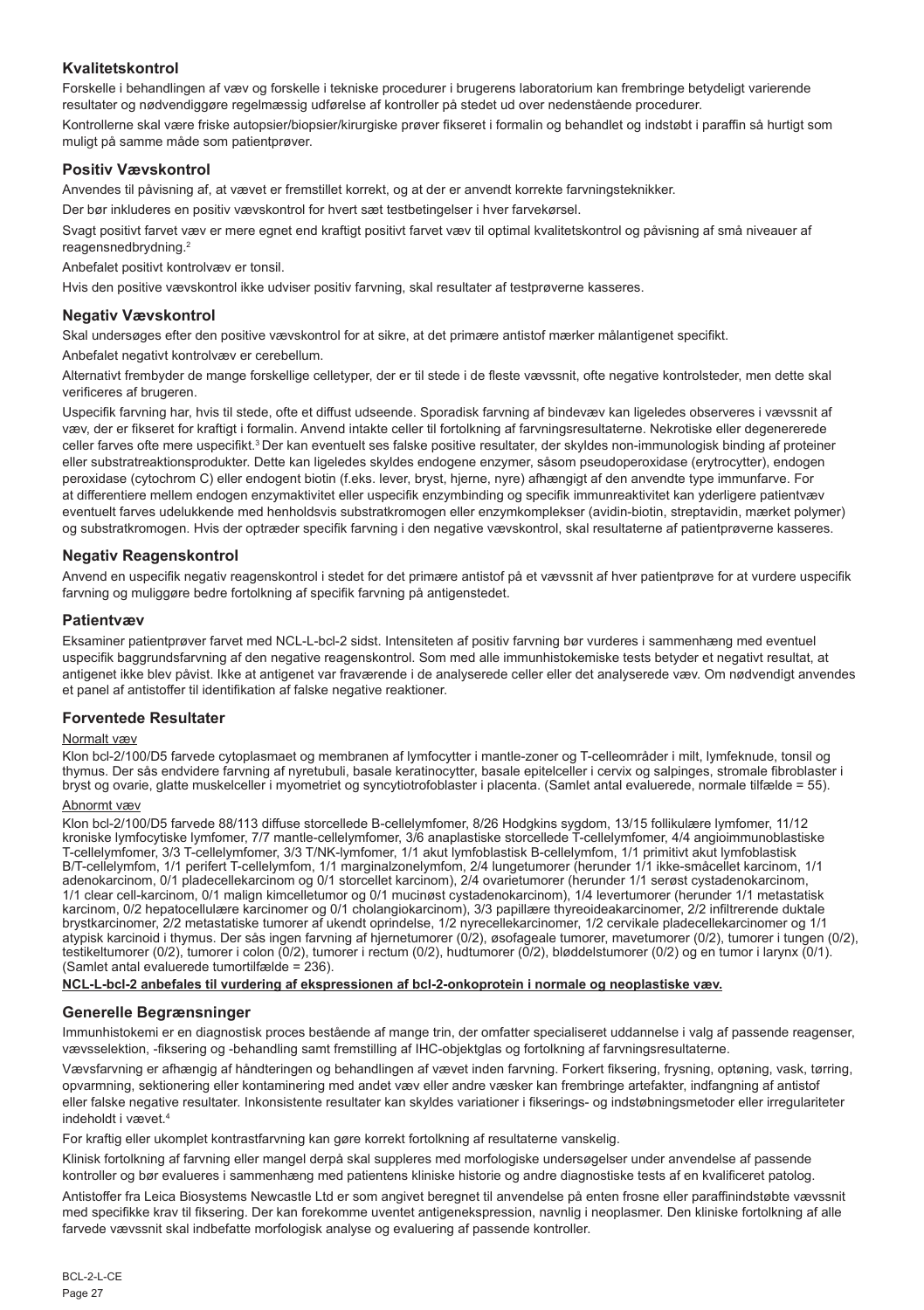## **Bibliografi - Generelt**

- 1. National Committee for Clinical Laboratory Standards (NCCLS). Protection of laboratory workers from infectious diseases transmitted by blood and tissue; proposed guideline. Villanova, P.A. 1991; 7(9). Order code M29-P.
- 2. Battifora H. Diagnostic uses of antibodies to keratins: a review and immunohistochemical comparison of seven monoclonal and three polyclonal antibodies. Progress in Surgical Pathology. 6:1–15. eds. Fenoglio-Preiser C, Wolff CM, Rilke F. Field & Wood, Inc., Philadelphia.
- 3. Nadji M, Morales AR. Immunoperoxidase, part I: the techniques and pitfalls. Laboratory Medicine. 1983; 14:767.
- 4. Omata M, Liew CT, Ashcavai M, Peters RL. Nonimmunologic binding of horseradish peroxidase to hepatitis B surface antigen: a possible source of error in immunohistochemistry. American Journal of Clinical Pathology. 1980; 73:626.
- 5. Von Haefen C, Wieder T, Gillissen B et al. Ceramide induces mitochondrial activation and apoptosis via a bax-dependent pathway in human carcinoma cells. Oncogene. 2002; 21(25):4009-4019.
- 6. Takes RP, Baatenburg de Jong RJ, Wijffels K et al. Expression of genetic markers in lymph node metastases compared with their primary tumours in head and neck cancer. Journal of Pathology. 2001; 194:298-302.
- 7. Tweddle DA, Malcolm AJ, Cole M et al. p53 cellular localization and function in neuroblastoma. Evidence for defective G1 arrest despite WAF1 induction in MYCN-amplified cells. American Journal of Pathology. 2001; 158(6): 2067-2077.
- 8. Ramani P and Lu Q-L. Expression of bcl-2 gene product in neuroblastoma. Journal of Pathology. 1994; 172:273-278.
- 9. Pezzella F, Tse AGD, Cordell JL et al. Expression of the bcl-2 oncogene protein is not specific for the 14;18 chromosomal translocation. American Journal of Pathology. 1990; 137(2):225-232.

#### **Rettelser Til Tidligere Udgave**

Reagenssammensætning, Total proteinkoncentration, Anbefalinger vedrørende anvendelse, Advarsler og forholdsregler, Forventede resultater.

## **Udgivelsesdato**

03 oktober 2018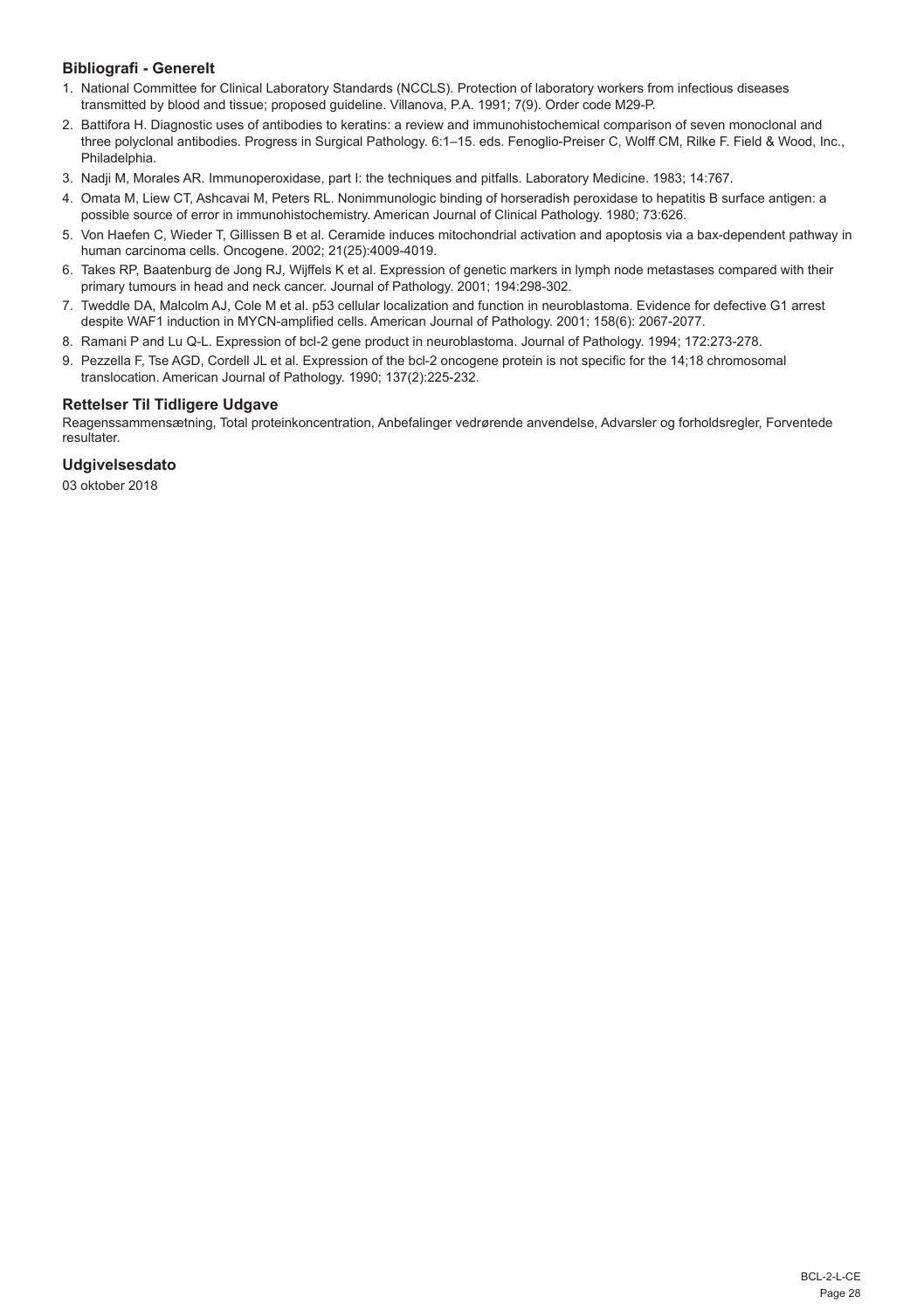# <span id="page-29-0"></span>**Novocastra™ Vloeistof Muis Monoklonaal Antilichaam Bcl-2 Oncoprotein Productcode: NCL-L-bcl-2**

## **Beoogd Gebruik**

#### *Voor gebruik bij in-vitro-diagnostiek.*

NCL-L-bcl-2 is bedoeld voor de kwalitatieve identificatie, door middel van lichtmicroscopie, van humane bcl-2-oncoproteïne in paraffinecoupes. De klinische interpretatie van iedere kleuring of de afwezigheid ervan moet worden aangevuld met morfologisch onderzoek en goede controles. De interpretatie moet worden geëvalueerd door een vakkundige patholoog binnen de context van de klinische geschiedenis van de patiënt en eventueel ander diagnostisch onderzoek.

#### **Beginsel van de Procedure**

Immunohistochemische (IHC) kleuringstechnieken maken de visualisatie van antigenen mogelijk via de sequentiële toepassing van een specifiek antilichaam naar het antigen (primaire antilichaam), het secundaire antilichaam naar het primaire antilichaam en een enzymcomplex met een chromogeen substraat met ingevoegde wasstappen. De enzymatische activering van de chromogeenresultaten in een zichtbaar reactieproduct op de antigene plaats. De monsters kunnen dan tegengekleurd en afgedekt zijn. De resultaten worden geïnterpreteerd met een lichtmicroscoop en hulpmiddelen in de differentiële diagnose van pathofysiologische processen, die wel of niet met een specifiek antigen geassocieerd kunnen worden.

#### **Kloon**

bcl-2/100/D5

#### **Immunogeen**

Sequentie van het synthetische peptide (GAAPAPGIFSSQPGC-COOH).

#### **Specificiteit**

Humane bcl-2-oncoproteïne.

#### **Reagentiasamenstelling**

NCL-L-bcl-2 is een supernatant van de vloeibare weefselkweek die natriumazide bevat als conserveringsmiddel.

## **Ig-klasse**

IgG1

## **Totale Proteïneconcentratie Total Protein**

Raadpleeg het etiket op de flacon voor de specifieke totale proteïneconcenstratie.

## **Antilichaamconcentratie**

Groter of gelijk aan 56,5 mg/L zoals bepaald door ELISA. Raadpleeg het etiket op de flacon voor de specifieke lg-concenstratie.

#### **Aanbevelingen over het Gebruik**

Immunochemisch op paraffine coupes.

**Door hitte geïnduceerde epitoopversterking (HIER):** Volg de aanwijzingen voor gebruik in Novocastra Epitope Retrieval Solution pH 6.

**Aangeranden verdunning:** 1:100 voor 30 minuten bij 25 °C. Dit wordt gezien als een richtlijn en gebruikers dienen hun eigen optimale werkverdunningen te bepalen.

**Visualisatie:** Volg a.u.b. de gebruiksinstructies in de Novolink™ Polymer Detection Systems. Voor meer productinformatie of ondersteuning dient u contact op te nemen uw lokale distributeur of het regionale kantoor van Leica Biosystems , of de website van Leica Biosystems te bezoeken, www.LeicaBiosystems.com

De prestatie van dit antilichaam dient gevalideerd te worden als het wordt gebruikt met andere handmatige kleuringssystemen of automatische platformen.

## **Opslag en Stabiliteit**

Opslaan bij temperaturen van 2–8 °C. Niet bevriezen. Laat het systeem direct na gebruik terugkeren naar een temperatuur van 2–8 °C. Gebruik het product niet meer na de expiratiedatum die op de flacon staat. Opslagcondities andere dan degene die hierboven gespecificeerd zijn, dienen door de gebruiker geverifieerd te.

## **Voorbereiding van Monsters**

De aanbevolen fixeerstof is 10% neutraal gebufferde formaline voor paraffine ingebedde weefselcoupes.

#### **Waarschuwingen en Voorzorgsmaatregelen**

Deze reagens is voorbereid van het supernatant van de celkweek. Aangezien het biologisch product is, dient u bij het gebruik ervan voorzichtig te werk te gaan.

Deze reagens bevat natriumazide. Een materiaalveiligheidsblad is op verzoek verkrijgbaar bij www.LeicaBiosystems.com

Raadpleeg de richtlijnen van de lokale of nationale overheid voor het afdanken van potentieel giftige componenten.

Monsters moeten voor en na fixatie worden behandeld als potentiële overdragers van infecties en volgens de juiste voorzorgsmaatregelen worden afgedankt. Dit geldt tevens voor alle materialen die aan de monsters zijn blootgesteld.<sup>1</sup>

Reagentia mogen nooit met de mond worden gepipetteerd. Daarnaast moet contact tussen de huid en het slijmvlies met reagentia en monsters worden vermeden.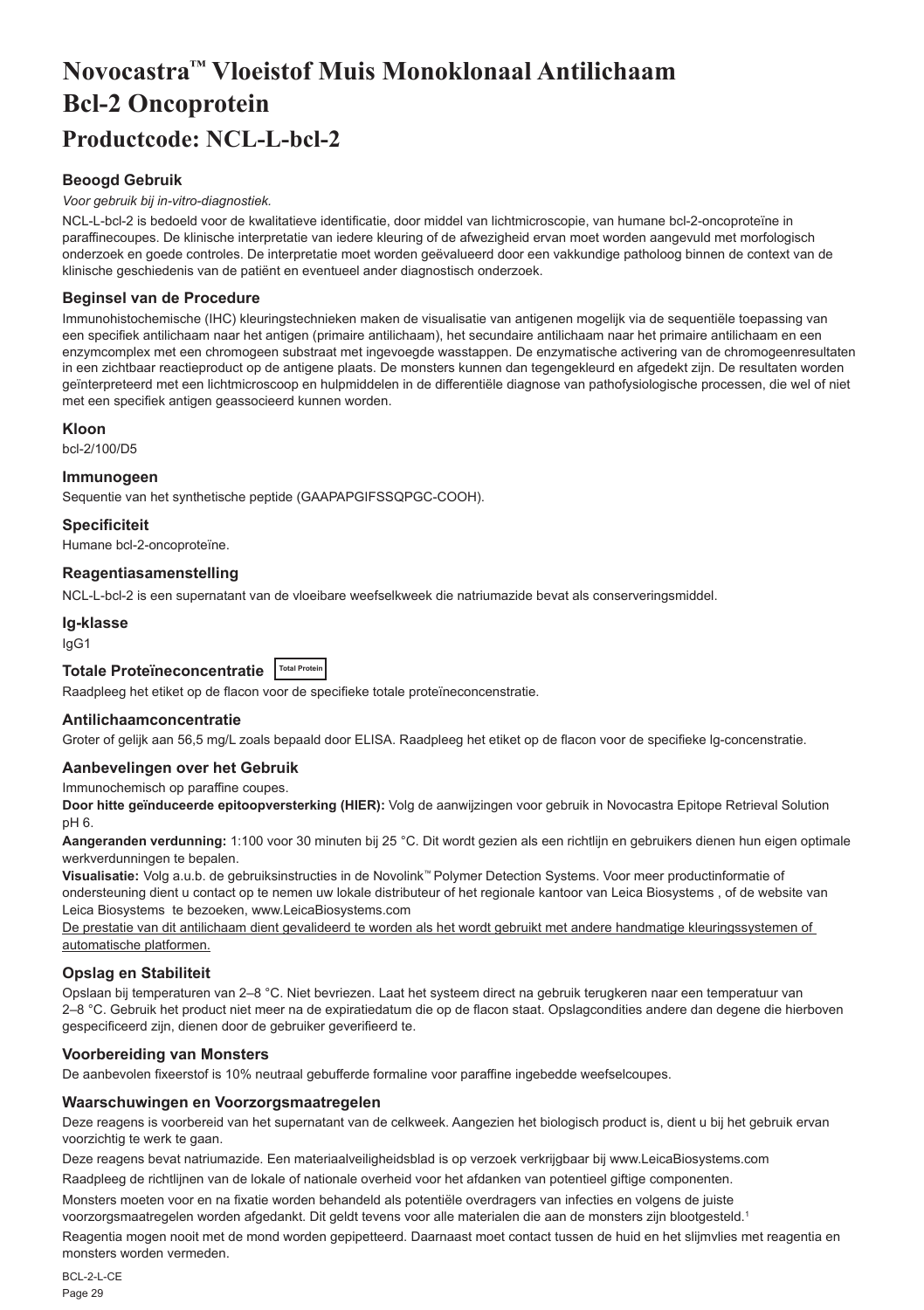Als reagentia of monsters in contact komen met gevoelige gebieden, moet u deze gebieden wassen met een ruime hoeveelheid water. Neem contact op met een arts.

Minimaliseer de kans van microbacteriële contaminatie van reagentia. Als u dit niet doet, kan er een toename van niet-specifieke kleuring optreden.

Incubatietijden of temperaturen die afwijken van degenen die gespecificeerd zijn, kunnen tot onjuiste resultaten leiden. Iedere dergelijke verandering moet door de gebruiker gevalideerd worden.

#### **Kwaliteitscontrole**

Verschillen in het verwerken van weefsel en technische procedures in het laboratorium van de gebruiker kunnen zorgen voor een aanzienlijke variabiliteit van de resultaten. Dit vereist een regulier gebruik van bedrijfseigen controles naast de volgende procedures.

De controles moeten verse autopsie-, biopsie-, of chirurgische monsters omvatten, en zo snel mogelijk formaline gefixeerd en in paraffinewax ingebed worden, op dezelfde manier als de patiëntmonster(s).

#### **Positieve Weefselcontrole**

Wordt gebruikt om correct voorbereide weefsels en goede kleuringstechnieken aan te duiden.

Er dient een positieve weefselcontrole opgenomen te worden voor iedere set testcondities in iedere kleuringsrun.

Voor een optimale kwaliteitscontrole en voor het detecteren van geringe niveaus van reagensdegredatie, is weefsel met zwakke positieve kleuring beter geschikt dan weefsel met sterke positieve kleuring.<sup>2</sup>

Aanbevolen positief controleweefsel is tonsil.

Als de positieve weefselcontrole geen positieve kleuring vertoont, moeten de resultaten met de testmonsters als ongeldig worden beschouwd.

#### **Negatieve Weefselcontrole**

Dient onderzocht te worden na de positieve weefselcontrole om de specificiteit te verifiëren van de labeling van het doelantigen door het primaire antilichaam.

Aanbevolen negatief controleweefsel is cerebellum.

Daarnaast leveren de verscheidenheid aan celtypen, die in de meeste weefselcoupes aanwezig zijn, regelmatig negatieve controlelocaties op, maar dit dient door de gebruiker geverifieerd te worden. Niet-specifieke kleuring, indien aanwezig, heeft meestal een diffuus uiterlijk.

Daarnaast kan in coupes sporadische kleuring van bindweefsel worden geobserveerd. Dit treedt op als gevolg van overdadig fixeren van weefsel met formaline. Maak voor de interpretatie van kleuringsresultaten gebruik van intacte cellen. Necrotische of gedegenereerde cellen kunnen vaak een niet-specifieke kleuring vertonen.<sup>3</sup>

Er kan sprake zijn van fout-positieven als gevolg van niet-immunologische binding van eiwitten of substraatreactieproducten. Zij kunnen ook veroorzaakt worden door endogene enzymen zoals pseudoperoxidase (erythrocyten), endogene peroxidase (cytochroom C), of endogene biotine (bijv. lever, borst, hersenen, nieren), afhankelijk van het type immunokleuring dat gebruikt wordt.

Om endogene enzymen of niet-specifieke binding van enzymen van specifieke immunoreactiviteit te differentiëren, kan het zijn dat extra patiëntweefsels exclusief gekleurd wordt met substraat chromogeen of enzymcomplexen (avidine-biotine, streptavidine, gelabeld polymeer) en respectievelijk substraat-chromogeen. Indien specifieke kleuring binnen het interne negatieve controleweefsel optreedt, moeten de resultaten die met de patiëntmonsters zijn verkregen als ongeldig worden beschouwd.

#### **Negatieve Reagenscontrole**

Gebruik een niet-specifieke negatieve reagenscontrole in plaats van het primaire antilichaam met een coupe van ieder patiëntmonster, om een niet-specifieke kleuring te evalueren en een betere interpretatie te krijgen van de specifieke kleuring op de antigene plaats.

#### **Patiëntweefsel**

Onderzoek de gekleurde patiëntmonsters met NCL-L-bcl-2. De positieve kleuringsintensiteit moet worden geëvalueerd binnen de context van iedere niet-specifieke achtergrondkleuring van de negatieve reagenscontrole. Net zoals bij elke immunohistochemische test betekent een negatief resultaat dat het antigeen niet is gedetecteerd. Het betekent dus niet dat het antigeen afwezig was in de geanalyseerde cellen/het geanalyseerde weefsel. Gebruik een panel van antilichamen om de verkeerd-negatieve reacties te identificeren.

## **Verwachte Resultaten**

#### Normale weefsels

Kloon bcl-2/100/D5 bracht kleuring teweeg in het cytoplasma en de membraan van lymfocyten in mantelzones en T-celgebieden van milt, lymfklier, tonsil en thymus. Ook werd kleuring waargenomen in renale tubuli, basale keratinocyten, basale epitheelcellen van cervix en tuba uterina, stromale fibroblasten van borst en ovarium, gladde-spiercellen van het myometrium en syncytiotrofoblasten in placentaweefsel. (Totaal aantal beoordeelde normale gevallen = 55).

#### Abnormale weefsels

Kloon bcl-2/100/D5 bracht kleuring teweeg in 88/113 gevallen van diffuus groot-B-cellig lymfoom, 8/26 ziekte van Hodgkin, 13/15 folliculaire lymfomen, 11/12 chronische lymfocytaire lymfomen, 7/7 mantelcellymfomen, 3/6 anaplastische grootcellige T-cellymfomen, 4/4 angio-immunoblastaire T-cellymfomen, 3/3 T-cellymfomen, 3/3 T/NK-lymfomen, 1/1 acuut lymfoblastair B-cellymfoom, 1/1 primitief acuut lymfoblastair B/T-cellymfoom, 1/1 perifeer T-cellymfoom en 1/1 marginale-zonelymfoom, 2/4 longtumoren (waaronder 1/1 nietkleincellig carcinoom, 1/1 adenocarcinoom, 0/1 plaveiselcelcarcinoom en 0/1 grootcellig carcinoom), 2/4 ovariumtumoren (waaronder 1/1 sereus cystadenocarcinoom, 1/1 clearcellcarcinoom, 0/1 maligne kiemceltumor en 0/1 mucineus cystadenocarcinoom), 1/4 levertumoren (waaronder 1/1 metastatisch carcinoom, 0/2 hepatocellulaire carcinomen en 0/1 cholangiocarcinoom), 3/3 papillaire schildkliercarcinomen, 2/2 infiltrerende ductale borstcarcinomen, 2/2 metastatische tumoren van onbekende oorsprong, 1/2 niercelcarcinomen, 1/2 plaveiselcelcarcinoom van de cervix en 1/1 atypisch carcinoïd van de thymus. Er is geen kleuring waargenomen in gevallen van hersentumor (0/2), slokdarmtumor (0/2), maagtumor (0/2), tongtumor (0/2), testistumor (0/2), colontumor (0/2), rectumtumor (0/2), huidtumor (0/2), wekedelentumor (0/2) en een tumor van de larynx (0/1). (Totaal aantal beoordeelde tumorgevallen = 236).

#### **NCL-L-bcl-2 wordt aanbevolen voor het beoordelen van de expressie van bcl-2-oncoproteïne in normale en neoplastische weefsels.**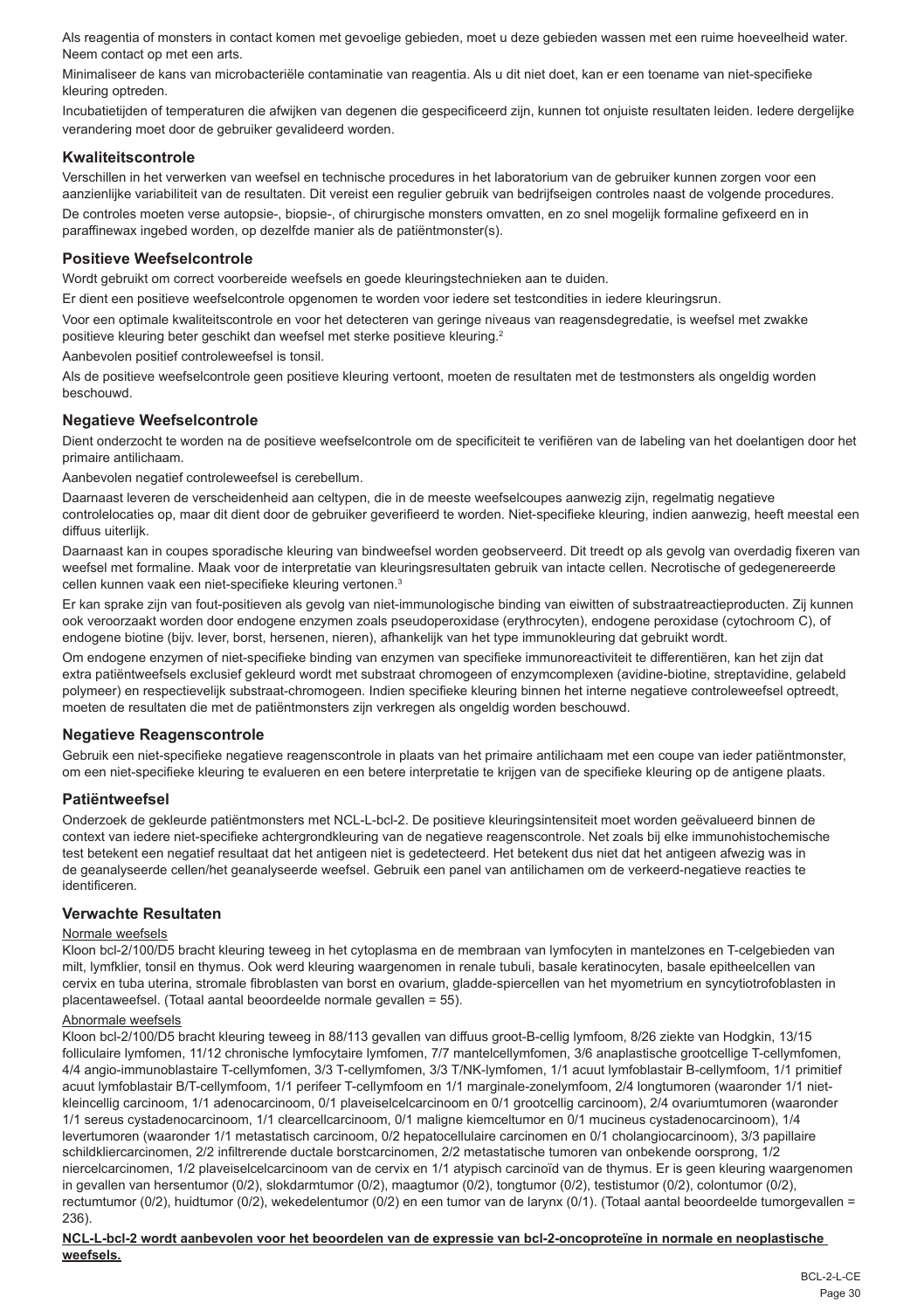## **Algemene Beperkingen**

Immunohistochemie is een diagnoseproces van meerdere stappen dat uit een gespecialiseerde training bestaat in het selecteren van de desbetreffende reagentia; weefselselectie, fixatie en verwerking; voorbereiding van de IHC-objectglaasjes; en de interpretatie van de kleuringsresultaten. Weefselkleuring is afhankelijk van het gebruik en de verwerking van het weefsel vóór het aanbrengen van de kleuring. Een onjuiste manier van fixeren, invriezen, ontdooien, wassen, drogen, verwarmen en opdelen of contaminatie met andere weefsels of vloeistoffen kunnen leiden tot artefacten, het vastzitten van antilichamen of fout-negatieven. Inconsistente resultaten kunnen het gevolg zijn variaties in de methoden die voor het fixeren en inbedden worden gebruikt of van inherente onregelmatigheden binnen het weefsel.4

Overmatige of onvolledige tegenkleuring kan een correcte interpretatie van de resultaten in te weg zitten.

De klinische interpretatie van iedere kleuring of de afwezigheid ervan moet worden aangevuld met morfologisch onderzoek en goede controles. De interpretatie moet worden geëvalueerd door een vakkundige patholoog binnen de context van de klinische geschiedenis van de patiënt en eventueel ander diagnostisch onderzoek.

Antilichamen van Leica Biosystems Newcastle Ltd zijn bedoeld voor gebruik, zoals aangegeven, op bevroren of paraffine ingebedde coupes met specifieke fixatie-eisen. Er kan een onverwachte antigenexpressie optreden, met name in neoplasma's. De klinische interpretatie van ieder gekleurde weefselcoupe moet morfologische analyses bevatten en de evaluatie van de juiste controles.

## **Algemene Literatuurlijst**

- 1. National Committee for Clinical Laboratory Standards (NCCLS). Protection of laboratory workers from infectious diseases transmitted by blood and tissue; proposed guideline. Villanova, P.A. 1991; 7(9). Order code M29-P.
- 2. Battifora H. Diagnostic uses of antibodies to keratins: a review and immunohistochemical comparison of seven monoclonal and three polyclonal antibodies. Progress in Surgical Pathology. 6:1–15. eds. Fenoglio-Preiser C, Wolff CM, Rilke F. Field & Wood, Inc., Philadelphia
- 3. Nadji M, Morales AR. Immunoperoxidase, part I: the techniques and pitfalls. Laboratory Medicine. 1983; 14:767.
- 4. Omata M, Liew CT, Ashcavai M, Peters RL. Nonimmunologic binding of horseradish peroxidase to hepatitis B surface antigen: a possible source of error in immunohistochemistry. American Journal of Clinical Pathology. 1980; 73:626.
- 5. Von Haefen C, Wieder T, Gillissen B et al. Ceramide induces mitochondrial activation and apoptosis via a bax-dependent pathway in human carcinoma cells. Oncogene. 2002; 21(25):4009-4019.
- 6. Takes RP, Baatenburg de Jong RJ, Wijffels K et al. Expression of genetic markers in lymph node metastases compared with their primary tumours in head and neck cancer. Journal of Pathology. 2001; 194:298-302.
- 7. Tweddle DA, Malcolm AJ, Cole M et al. p53 cellular localization and function in neuroblastoma. Evidence for defective G1 arrest despite WAF1 induction in MYCN-amplified cells. American Journal of Pathology. 2001; 158(6): 2067-2077.
- 8. Ramani P and Lu Q-L. Expression of bcl-2 gene product in neuroblastoma. Journal of Pathology. 1994; 172:273-278.
- 9. Pezzella F, Tse AGD, Cordell JL et al. Expression of the bcl-2 oncogene protein is not specific for the 14;18 chromosomal translocation. American Journal of Pathology. 1990; 137(2):225-232.

## **Aanpassingen ten opzichte van Vorige Editie**

Samenstelling van het reagens, Totale eiwitconcentratie, Aanbevelingen voor gebruik, Waarschuwingen en voorzorgsmaatregelen, Verwachte resultaten.

#### **Publicatiedatum**

03 oktober 2018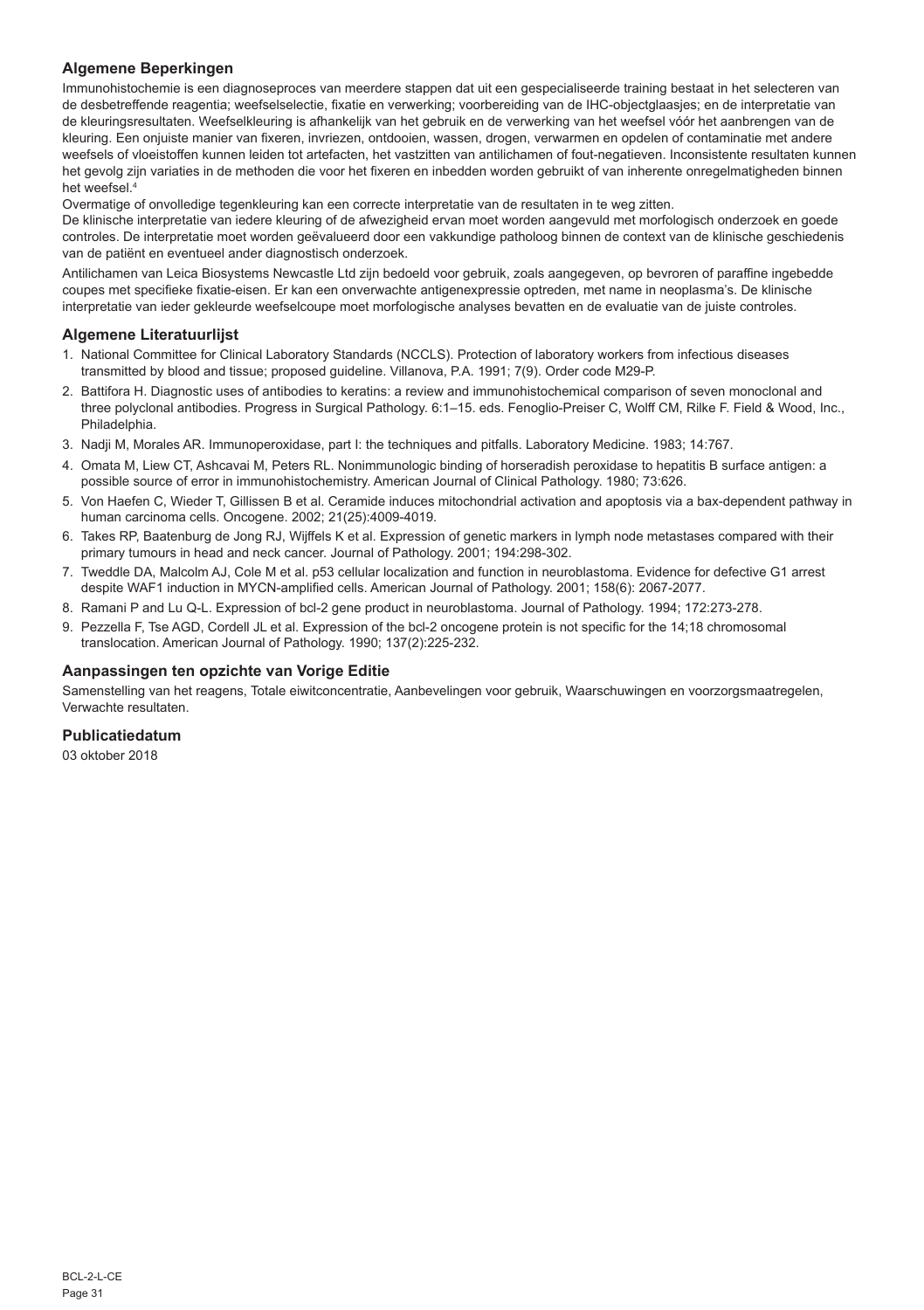# <span id="page-32-0"></span>**Novocastra™ Flytende Monoklonalt Antistoff Fra Mus Bcl-2 Oncoprotein Produktkode: NCL-L-bcl-2**

## **Tiltenkt bruk**

#### *Til in vitro-diagnostisk bruk.*

NCL-L-bcl-2 skal brukes til kvalitativ identifikasjon av humant onkoprotein bcl-2 i parafinsnitt ved lysmikroskopi. Den kliniske tolkningen av farge eller manglende farge skal suppleres med morfologiske undersøkelser og bruk av egnede kontroller, og bør evalueres av en kvalifisert patolog i lys av pasientens kliniske historie og eventuelle andre diagnostiske tester.

## **Prosedyreprinsipp**

Immunhistokjemiske (IHC) fargingsteknikker gjør det mulig å se antigener via en sekvensiell tilsetning av et bestemt antistoff mot antigenet (primært antistoff), et sekundært antistoff mot det primære antistoffet og et enzymkompleks med et kromogent substrat med innskutte vasketrinn. Den enzymatiske aktiveringen av kromogenet gir et synlig reaksjonsprodukt på antigenstedet. Prøven kan deretter kontrastfarges og dekkes med et dekkglass. Resultatene fortolkes ved hjelp av et lysmikroskop og medvirker til differensialdiagnose av patofysiologiske prosesser som muligens kan være assosiert med et bestemt antigen.

#### **Klon**

bcl-2/100/D5

#### **Immunogen**

Syntetisk peptidsekvens (GAAPAPGIFSSQPGC-COOH).

#### **Spesifisitet**

Humant onkoprotein bcl-2.

## **Reagenssammensetning**

NCL-L-bcl-2 er en flytende vevskultursupernatant som inneholder natriumazid som konserveringsmiddel.

#### **Ig-klasse**

IgG1

#### **Totalproteinkonsentrasjon Total Protein**

Se etiketten på hetteglasset for lotspesifikk totalproteinkonsentrasjon.

#### **Antistoffkonsentrasjon**

Større enn eller tilsvarende 56,5 mg/l i henhold til ELISA. Se etiketten på hetteglasset for lotspesifikk Ig-konsentrasjon.

#### **Anbefalinger for Bruk**

Immunhistokjemi på parafinsnitt.

**Varmeindusert epitopgjenvinning (HIER):** Følg bruksanvisningen for Novocastra Epitope Retrieval Solution pH 6.

**Foreslått fortynning:** 1:100 i 30 minutter ved 25 °C. Disse retningslinjene er veiledende, og brukeren bør selv bestemme egne optimale bruksfortynninger.

**Visualisering:** Følg bruksanvisningen for Novolink™ Polymer Detection Systems. Ønsker du ytterligere produktinformasjon eller -støtte, kan du ta kontakt med den lokale forhandleren eller regionkontoret til Leica Biosystems , eller på nettsidene til Leica Biosystems, www.LeicaBiosystems.com

Ytelsen til dette antistoffet bør valideres ved bruk av andre manuelle fargingssystemer eller automatiske systemer.

## **Oppbevaring og Stabilitet**

Oppbevares ved 2–8 °C. Må ikke fryses. Returneres til 2–8 °C umiddelbart etter bruk. Må ikke brukes etter utløpsdatoen angitt på produktetiketten. Andre oppbevaringsbetingelser må valideres av brukeren.

#### **Klargjøring av Prøver**

Anbefalt fiksativ er 10 % nøytralbufret formalin for parafinlagrede vevssnitt.

## **Advarsler og Forholdsregler**

Denne reagensen er laget av supernatanten fra en cellekultur. Dette er et biologisk produkt som må behandles deretter. Denne reagensen inneholder natriumazid. Dataark om materialsikkerhet (MSDS) er tilgjengelig på forespørsel eller kan lastes ned fra www.LeicaBiosystems.com

Følg nasjonale og lokale forskrifter for avhending av komponenter som kan være giftige.

Prøver (før og etter fiksering) og alt materiale som eksponeres for dem, skal behandles som potensielt smittefarlig og kasseres i samsvar med gjeldende forholdsregler.<sup>1</sup>

Hold aldri pipetter med reagens i munnen, og unngå at hud og slimhinner kommer i kontakt med reagenser og prøver.

Hvis reagenser eller prøver kommer i kontakt med følsomme områder, skal de skylles med rikelig vann. Kontakt lege.

Reduser mikrobiell kontaminering av reagensene til et minimum, ellers kan det forekomme økt uspesifisert farging.

Inkubasjonstider eller temperaturer som er annerledes enn det som er angitt, kan gi unøyaktige resultater. Slike endringer må valideres av brukeren.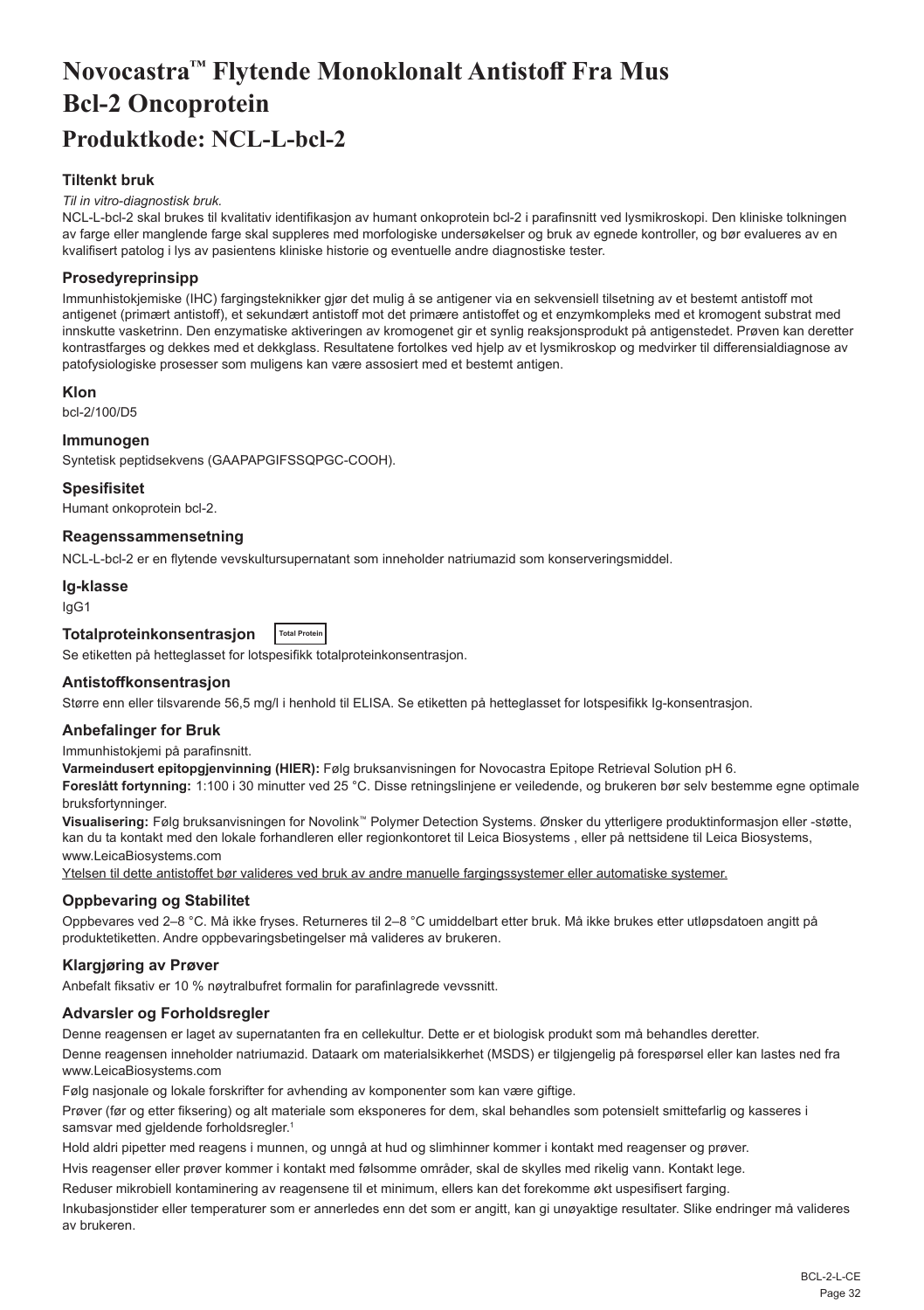## **Kvalitetskontroll**

Forskjeller i behandlingen av vev og forskjeller i tekniske prosedyrer i brukerens laboratorium kan gi signifikant varierte resultater, og det kan være nødvendig å foreta kontroller på stedet i tillegg til prosedyrene angitt nedenfor.

Kontrollene skal være nye autopsi-/biopsi-/kirurgiske prøver, formalinfikserte, behandlede og parafinlagrede så snart som mulig, på samme måte som pasientprøver.

## **Positiv Vevskontroll**

Brukes for å påvise korrekt vevspreparering og fargeteknikker.

Én positiv vevskontroll bør inkluderes for hvert sett med testbetingelser i hver fargerunde.

Svakt positivt farget vev er mer egnet enn kraftig positivt farget vev til optimal kvalitetskontroll og påvisning av små nivåer reagensnedbrytning.<sup>2</sup>

Anbefalt positivt kontrollvev er tonsill.

Hvis den positive vevskontrollen ikke viser positiv farging, skal resultatene til testprøvene anses som ugyldige.

## **Negativ Vevskontroll**

Skal undersøkes etter den positive vevskontrollen for å sikre at det primære antistoffet merker målantigenet spesifikt.

Anbefalt negativt kontrollvev er cerebellum.

Alternativt har de mange ulike celletypene som finnes i de fleste vevssnittene ofte negative kontrollsteder, men dette må verifiseres av brukeren. Uspesifikk farging, hvis dette er aktuelt, har ofte et diffust utseende.

Sporadisk farging av bindevev kan på samme måte observeres i snitt fra vev som er fiksert for kraftig i formalin. Bruk intakte celler for å tolke fargeresultatene. Nekrotiske eller degenererte celler kan ofte farges uspesifikt.<sup>3</sup>

Falske positive resultater kan skyldes ikke-immunologisk binding av proteiner eller substratreaksjonsprodukter. Dette kan også skyldes endogene enzymer som pseudoperoksidase (erytrocytter), endogen peroksidase (cytokrom C) eller endogent biotin (f.eks. lever, bryst, hjerne, nyre), avhengig av anvendt type immunfarge.

For å differensiere endogen enzymaktivitet eller uspesifikk enzymbinding og spesifikk immunreaktivitet kan ytterligere pasientvev eventuelt farges kun med henholdsvis substratkromogen eller enzymkomplekser (avidin-biotin, streptavidin, merket polymer) og substratkromogen. Hvis det skjer spesifikk farging i den negative vevskontrollen, må resultatene for pasientprøvene anses som ugyldige.

## **Negativ reagenskontroll**

Bruk en uspesifikk negativ reagenskontroll i stedet for det primære antistoffet på et snitt av hver pasientprøve for å vurdere uspesifikk farging og for å muliggjøre bedre fortolkning av spesifikk farging på antigenstedet.

## **Pasientvev**

Undersøk pasientprøver farget med NCL-L-bcl-2 sist. Intensiteten av positiv farging bør vurderes i sammenheng med eventuell uspesifikk bakgrunnsfarging av den negative reagenskontrollen. Som med alle immunhistokjemiske tester, betyr et negativt resultat at antigenet ikke ble påvist, ikke at antigenet var fraværende i de analyserte cellene/vevet. Om nødvendig kan man bruke et panel av antistoffer for å identifisere falske negative reaksjoner.

## **Forventede Resultater**

## Normalt Vev

Klon bcl-2/100/D5 farget cytoplasma og membran av lymfocytter i mantelsoner og T-celleområder i milt, lymfeknute, tonsill og thymus. Farging ble også observert i nyretubuli, basale keratinocytter, basale epitelceller i livmorhals og eggleder, stromale fibroblaster i bryst og ovarie, glatte muskelceller i myometrium og syncytiotrofoblaster i placenta. (Totalt antall evaluerte normale tilfeller = 55).

## Abnormalt Vev

Klon bcl-2/100/D5 farget 88/113 diffuse storcellede B-cellelymfomer, 8/26 Hodgkins sykdom, 13/15 follikulære lymfomer, 11/12 kroniske lymfocytære lymfomer, 7/7 mantelcellelymfomer, 3/6 anaplastiske storcellede T-cellelymfomer, 4/4 angioimmunoblastiske T-cellelymfomer, 3/3 T-cellelymfomer, 3/3 T/NK-lymfomer, 1/1 akutt B-lymfoblastisk lymfom, 1/1 primitiv akutt B/T-lymfoblastisk lymfom, 1/1 perifert T-cellelymfom og 1/1 marginalsonelymfom, 2/4 lungetumorer (inkludert 1/1 ikke-småcellet karsinom, 1/1 adenokarsinom, 0/1 plateepitelkarsinom og 0/1 storcellet karsinom), 2/4 ovarietumorer (inkludert 1/1 serøst cystadenokarsinom, 1/1 klarcellet karsinom, 0/1 malign germinalcelletumor og 0/1 mucinøst cystadenokarsinom), 1/4 levertumorer (inkludert 1/1 metastatisk karsinom, 0/2 hepatocellulære karsinomer og 0/1 kolangiokarsinom), 3/3 papillære thyroideakarsinomer, 2/2 infiltrerende duktale brystkarsinomer, 2/2 metastatiske tumorer av ukjent opprinnelse, 1/2 nyrecellekarsinomer, 1/2 plateepitelkarsinomer i livmorhals og 1/1 atypisk karsinoid i thymus. Ingen farging ble observert i hjernetumorer (0/2), tumorer i spiserør (0/2), tumorer i mage (0/2), tumorer i tunge (0/2), testikkeltumorer (0/2), tumorer i kolon (0/2), tumorer i rektum (0/2), hudtumorer (0/2), bløtvevstumorer (0/2) og en tumor i larynx (0/1). (Totalt antall evaluerte tumortilfeller = 236).

#### **NCL-L-bcl-2 anbefales til vurdering av ekspresjon av onkoprotein bcl-2 i normale og neoplastiske vev.**

## **Generelle Begrensninger**

Immunhistokjemi er en diagnostisk prosess i flere trinn som omfatter spesialutdanning i valg av egnede reagenser, vevsseleksjon, -fiksering og -behandling samt preparering av IHC-objektglass og tolking av fargeresultater.Vevsfarging avhenger av håndteringen og behandlingen av vevet før fargingen. Feil fiksering, frysing, tining, vasking, tørking, oppvarming, snitting eller kontaminering med annet vev eller væsker kan gi artefakter, innfanging av antistoffer eller falske negative resultater. Inkonsekvente resultater kan skyldes variasjoner ved fiksering eller innstøpningsmetoder eller iboende uregelmessigheter i vevet.4

Overdreven eller ufullstendig motfarging kan også gjøre det vanskelig å tolke resultatene riktig.

Den kliniske tolkningen av farge eller manglende farge skal suppleres med morfologiske undersøkelser og bruk av egnede kontroller, og bør evalueres av en kvalifisert patolog i lys av pasientens kliniske historie og eventuelle andre diagnostiske tester.

Antistoffer fra Leica Biosystems Newcastle Ltd skal brukes, som angitt, på enten frosne eller parafinlagrede snitt med spesifikke krav til fiksering. Uventet antigenekspresjon kan forekomme, spesielt i neoplasma. Den kliniske tolkningen av fargede vevssnitt må omfatte morfologiske analyser og evaluering av egnede kontroller.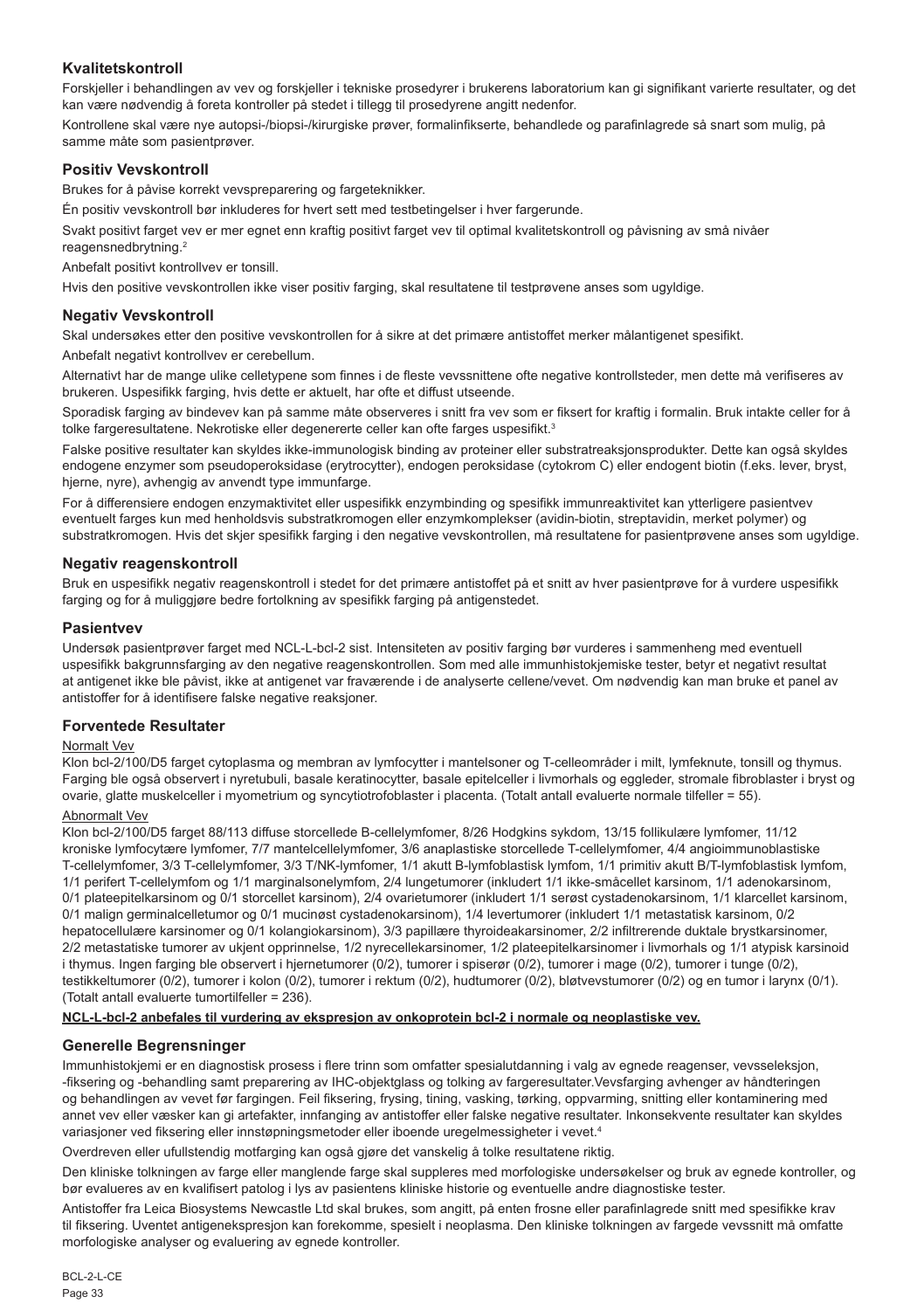## **Bibliografi – Generelt**

- 1. National Committee for Clinical Laboratory Standards (NCCLS). Protection of laboratory workers from infectious diseases transmitted by blood and tissue; proposed guideline. Villanova, P.A. 1991; 7(9). Order code M29-P.
- 2. Battifora H. Diagnostic uses of antibodies to keratins: a review and immunohistochemical comparison of seven monoclonal and three polyclonal antibodies. Progress in Surgical Pathology. 6:1–15. eds. Fenoglio-Preiser C, Wolff CM, Rilke F. Field & Wood, Inc., Philadelphia.
- 3. Nadji M, Morales AR. Immunoperoxidase, part I: the techniques and pitfalls. Laboratory Medicine. 1983; 14:767.
- 4. Omata M, Liew CT, Ashcavai M, Peters RL. Nonimmunologic binding of horseradish peroxidase to hepatitis B surface antigen: a possible source of error in immunohistochemistry. American Journal of Clinical Pathology. 1980; 73:626.
- 5. Von Haefen C, Wieder T, Gillissen B et al. Ceramide induces mitochondrial activation and apoptosis via a bax-dependent pathway in human carcinoma cells. Oncogene. 2002; 21(25):4009-4019.
- 6. Takes RP, Baatenburg de Jong RJ, Wijffels K et al. Expression of genetic markers in lymph node metastases compared with their primary tumours in head and neck cancer. Journal of Pathology. 2001; 194:298-302.
- 7. Tweddle DA, Malcolm AJ, Cole M et al. p53 cellular localization and function in neuroblastoma. Evidence for defective G1 arrest despite WAF1 induction in MYCN-amplified cells. American Journal of Pathology. 2001; 158(6): 2067-2077.
- 8. Ramani P and Lu Q-L. Expression of bcl-2 gene product in neuroblastoma. Journal of Pathology. 1994; 172:273-278.
- 9. Pezzella F, Tse AGD, Cordell JL et al. Expression of the bcl-2 oncogene protein is not specific for the 14;18 chromosomal translocation. American Journal of Pathology. 1990; 137(2):225-232.

## **Endringer i forhold til Forrige Utgave**

Reagenssammensetning, Total proteinkonsentrasjon, Anbefalinger for bruk, Advarsler og forsiktighetsregler, Forventede resultater.

#### **Utgivelsesdato**

03 oktober 2018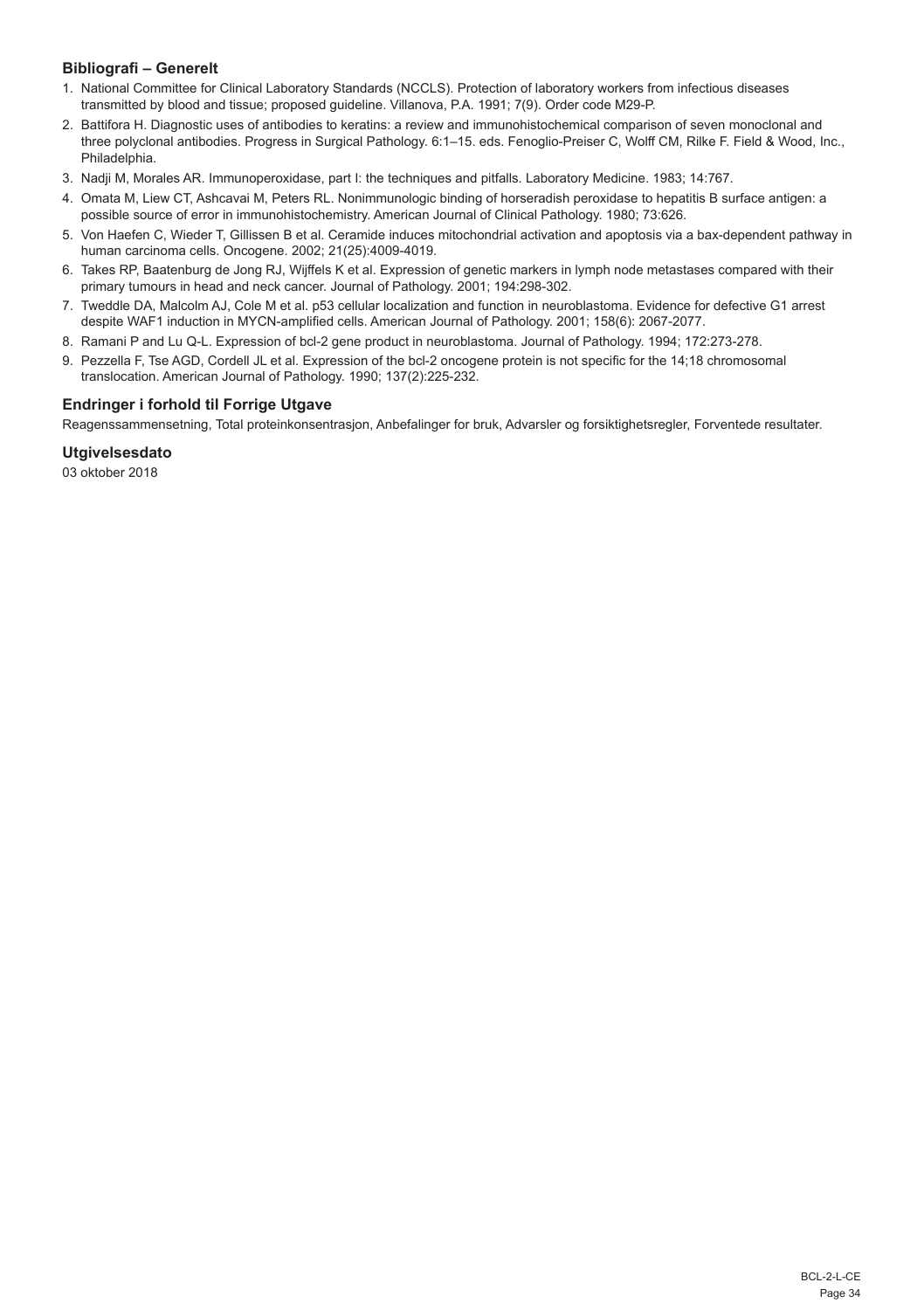# <span id="page-35-0"></span>**Novocastra™ Likit Monoklonal Fare Antikor Bcl-2 Oncoprotein Ürün Kodu: NCL-L-bcl-2**

## **Kullanım Amacı**

#### *In vitro diagnostik kullanımı için.*

NCL-L-bcl-2 parafin kesitlerde insan bcl-2 onkoproteininin ışık mikroskopisi ile nitel tanımlanması için tasarlanmıştır. Herhangi bir boyamanın mevcut olması veya olmaması ile ilgili klinik yorumlama, uygun kontroller kullanılarak morfolojik çalışmalarla tamamlanmalıdır ve hastanın klinik geçmişi ve diğer diagnostik testler kapsamında kalifiye bir patolojist tarafından değerlendirilmelidir.

#### **Prosedür Prensibi**

İmmünohistokimyasal (IHC) boyama teknikleri, spesifik bir antikorun antijene (primer antikor), ikincil bir antikorun primer antikora ve bir enzim kompleksinin kromojenik bir substrat ile arada yıkama adımları olacak şekilde sekansiyel olarak uygulanmasıyla antijenlerin görselleştirilmesini sağlar. Kromojenin enzimatik aktivasyonu, antijen bölgede görünür bir reaksiyon prodüktü ile sonuçlanır. Numune bu durumda karşıt boyanabilir ve lamellenebilir. Sonuçlar, bir ışık mikroskopu kullanılarak yorumlanır ve özel bir antijenle birleştirilebilen veya birleştirilemeyen patofizyolojik işlemlerin ayırıcı tanısına yardımcı olur.

#### **Clone**

bcl-2/100/D5

#### **İmmünojen**

Sentetik peptid dizisi (GAAPAPGIFSSQPGC-COOH).

#### **Spesifite**

İnsan bcl-2 onkoproteini.

## **Reagent Kompozisyonu**

NCL-L-bcl-2, prezervatif olarak sodyum azit içeren supernatant bir likit doku kültürüdür.

#### **Ig Sınıfı**

IgG1

## **Toplam Protein Konsantrasyonu Total Protein**

Lota özel toplam protein konsantrasyonu için viyal etiketine başvurun.

#### **Antikor Konsantrasyonu**

ELISA tarafından belirlendiği gibi 56,5 mg/L'ye eşit veya bu değerden yüksek. Lota özel lg konsantrasyonu için viyal etiketine başvurun.

#### **Kullanım Tavsiyeleri**

Parafin seksiyonlarında immünohistokimya.

**Isı İle Endüklenen Epitop Alımı (HIER):** Novocastra Epitope Retrieval Solution pH 6 içinde kullanım için lütfen talimatları takip edin. **Önerilen dilüsyon:** 1:100 25 °C'de 30 dakika için. Bu bir kılavuz olarak verilmiştir; kullanıcılar, kendilerine özel optimal çalışma dilüsyonlarını belirlemelidirler.

**Görselleştirme:** Novolink™ Polymer Detection System kullanım talimatlarına uyun. Ürünle ilgili daha fazla bilgi veya destek için yerel distribütörünüze veya bölgesel Leica Biosystems ofisine başvurun veya alternatif olarak www.LeicaBiosystems.com Leica Biosystems internet sitesini ziyaret edin.

Bu antikorun performansı, diğer manuel boyama sistemleri veya otomatik platformlarla kullanıldığında doğrulanmalıdır.

## **Saklama ve Dayanıklılık**

2–8 °C'de saklayın. Dondurmayın. Kullanımdan hemen sonra 2–8 °C'ye dönün. Viyal etiketinin üzerinde belirtilen son kullanım tarihinden sonra kullanmayın. Yukarıda belirtilenlerin dışındaki saklama koşullarının, kullanıcı tarafından kontrol edilmesi gerekir.

## **Numune Hazırlığı**

Önerilen fiksatif, parafine gömülmüş doku seksiyonları için %10 nötr tamponlu formalindir.

## **Uyarılar ve Önlemler**

Bu reagent, hücre kültürünün supernatantından hazırlanmıştır. Bu bir biyolojik ürün olduğundan işlem yaparken özel dikkat gerektirir. Bu reagent, sodyum azit içerir. Talep üzerine veya www.LeicaBiosystems.com 'dan bir Material Safety Data Sheet (Malzeme Güvenlik Veri Sayfası) elde edilebilir

Potansiyel tüm toksik komponentlerin imhası için federal, ulusal veya lokal düzenlemelere başvurun.

Fikse etme işleminden önce ve sonra numuneler ve bunlara maruz kalan tüm materyaller, enfeksiyon yayabilecek gibi ele alınmalı ve doğru önlemler alınarak atığa çıkartılmalıdır.<sup>1</sup>

Reagent'lar asla ağızla pipetlenmemeli ve cildin ve muköz membranların reagent ve numunelerle temasından kaçınılmalıdır.

Reagent veya numunelerin hassas alanlarla temas etmesi durumunda bu alanları bol su ile yıkayın. Doktora başvurun. Reagent'ların mikrobiyal kontaminasyonunu minimize edin, aksi durumda nonspesifik boyamada bir artış ortaya çıkabilir.

Belirtilenlerin dışında inkübasyon süreleri veya sıcaklıkları, hatalı sonuçlara neden olabilir. Tüm değişiklikler, kullanıcı tarafından doğrulanmalıdır.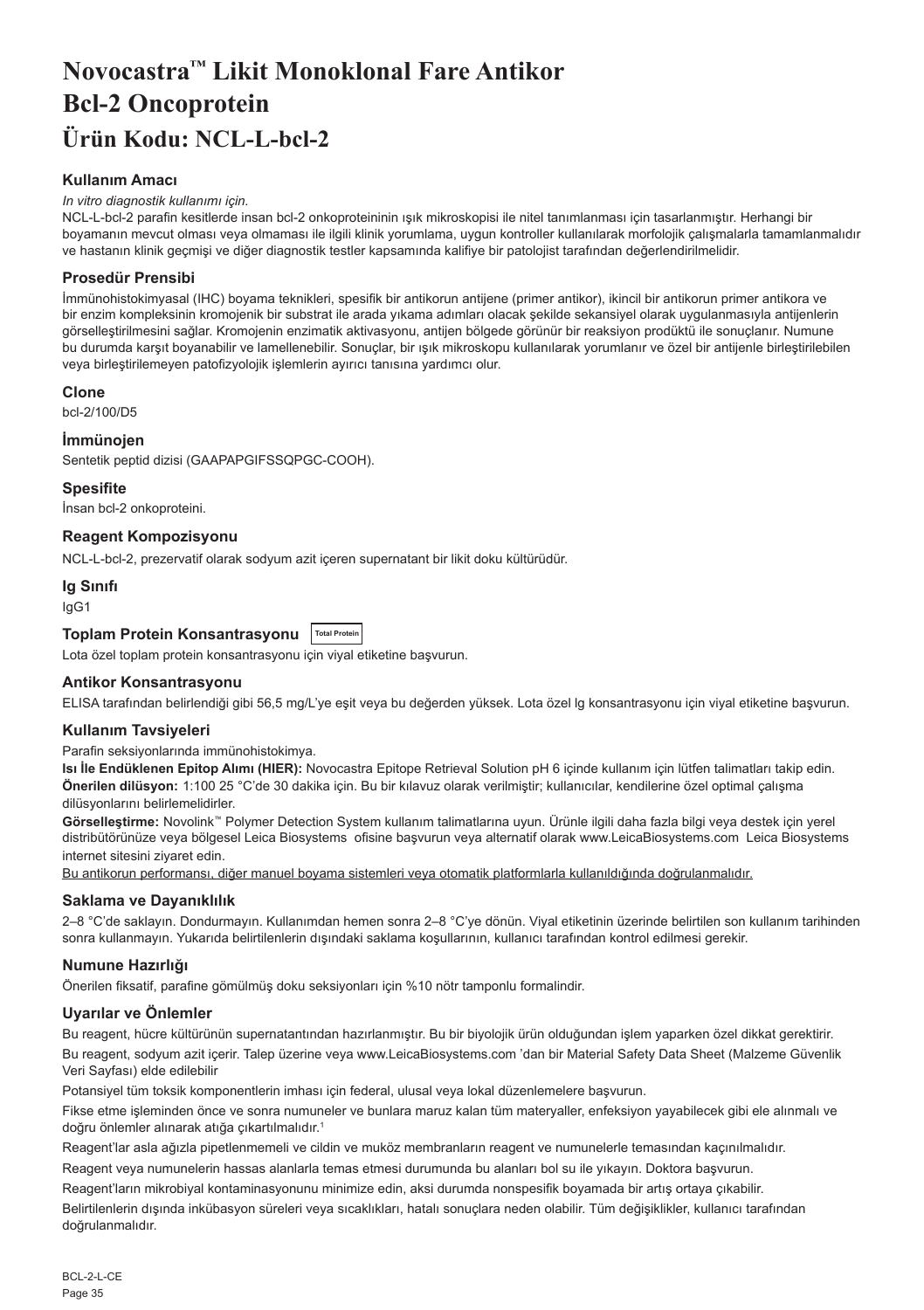## **Kalite Kontrol**

Kullanıcının laboratuvarındaki doku işleme ve teknik prosedürlerdeki değişiklikler, sonuçlarda önemli farklılıklara neden olabilir ve aşağıdaki prosedürlere ek olarak dahili kontrollerin düzenli şekilde yapılmasını gerektirir.

Kontroller, mümkün olan en kısa sürede ve hasta örneği (örnekleri) ile aynı şekilde formalinle fikse edilmiş, işlenmiş ve parafin mumuna gömülmüş taze otopsi/biyopsi/cerrahi numune olmalıdır.

#### **Pozitif Doku Kontrolü**

Doğru hazırlanmış dokuları ve düzgün boyama tekniklerini belirtmek için kullanılır.

Bir pozitif doku kontrolü, her boyama çalıştırmasında test koşullarının her seti için dahil edilmelidir.

Optimal kalite kontrol için ve reagent degradasyonunun minör düzeylerini tespit etmek için zayıf pozitif boyamaya sahip bir doku, güçlü pozitif boyamaya sahip bir dokudan daha uygundur.<sup>2</sup>

Önerilen pozitif kontrol dokusu bademciktir.

Pozitif doku kontrolü, pozitif boyamayı göstermezse test numuneleri ile elde edilen sonuçlar geçersiz olarak ele alınmalıdır.

#### **Negatif Doku Kontrolü**

Pozitif doku kontrolünden sonra hedef antijenin etiketleme spesifitesini primer antikorla kontrol etmek için gerçekleştirilmelidir. Önerilen negatif kontrol dokusu beyinciktir.

Pek çok doku seksiyonunda bulunan farklı hücre tiplerinin çeşitliliği, genelde negatif kontrol bölgeleri sağlar ancak bu, kullanıcı tarafından kontrol edilmelidir. Nonspesifik boyama, mevcutsa genelde difüz bir görünüme sahiptir.

Bağ dokusu sporadik boyama, aşırı formalinle fikse edilmiş dokulardan seksiyonlarda da gözlemlenebilir. Boyama sonuçlarının yorumlanması için intakt hücreler kullanın. Nekrotik veya dejenere hücreler, genelde belirsiz şekilde boyanabilir.<sup>3</sup>

Yanlış pozitif sonuçlar, substrat reaksiyon ürünleri veya proteinlerin immünolojik olmayan protein bağlanması nedeniyle görülebilir. Bunlar, kullanılan immüno boyamanın tipine bağlı olarak psödoperoksidaz (eritrositler), endojen peroksidaz (sitokrom C) veya endojen biotin (örn. karaciğer, meme, beyin, böbrek) gibi endojen enzimler nedeniyle de ortaya çıkabilir.

Endojen enzim aktivitesini veya enzimlerin nonspesifik bağlanmasını, spesifik immünreaktiviteden ayırt etmek için ilave hasta dokuları, sadece sırasıyla substrat kromojen veya enzim kompleksleriyle (avidin biotin, streptavidin, etiketli polimer) ve substrat kromojen ile boyanabilir. Spesifik boyamanın, negatif doku kontrolünde ortaya çıkması durumunda hasta numuneleri ile elde edilen sonuçlar geçersiz olarak ele alınmalıdır.

## **Negatif Reagent Kontrolü**

Antijen bölgede nonspesifik boyamanın değerlendirilmesi ve spesifik boyamanın daha iyi yorumlanmasını sağlamak amacıyla her hasta numunesinin bir seksiyonu ile primer antikorun yerine bir nonspesifik negatif reagent kontrolü kullanın.

#### **Hasta Dokusu**

NCL-L-bcl-2 ile boyanan son hasta numunelerini inceleyin. Pozitif boyama intensitesi, negatif reagent kontrolünün herhangi bir nonspesifik arka plan boyamasının kapsamında değerlendirilmelidir. Herhangi bir immünohistokimyasal test ile negatif bir sonuç, antijenin tespit edilmediği anlamına gelir; antijenin test edilen hücrelerde/dokuda mevcut olmadığı anlamına gelmez. Gerekiyorsa yanlış negatif reaksiyonları belirlemek için bir antikor paneli kullanın.

## **Öngörülen Sonuçlar**

#### Normal Dokular

Klon bcl-2/100/D5 dalak, lenf düğümü, bademcik ve timusun T hücresi alanları ve mantle bölgelerinde lenfositlerin sitoplazma ve membranını boyamıştır. Boyama ayrıca renal tübüller, bazal keratinositler, serviks ve fallop tüpünün bazal epitelyal hücreleri, meme ve overin stromal fibroblastları ve plasentanın sinsityotrofoblastlarında görülmüştür. (Değerlendirilen toplam normal vaka sayısı = 55).

## Abnormal Dokular

Klon bcl-2/100/D5 88/113 difüz büyük B hücreli lenfomayı, 8/26 Hodgkin hastalığını, 13/15 foliküler lenfomayı, 11/12 kronik lenfositik lenfomayı, 7/7 mantle hücreli lenfomayı, 3/6 T hücreli anaplastik büyük hücreli lenfomayı, 4/4 anjiyoimmunoblastik T hücreli lenfomayı, 3/3 T hücreli lenfomayı, 3/3 T/NK lenfomayı, 1/1 B hücreli akut lenfoblastik lenfomayı, 1/1 primitiv B/T hücreli akut lenfoblastik lenfomayı, 1/1 periferal T hücreli lenfomayı, ve 1/1 marjinal zon lenfomayı, 2/4 akciğer tümörünü (1/1 küçük hücreli dışı karsinom, 1/1 adenokarsinom, 0/1 skuamöz hücreli karsinom ve 0/1 büyük hücreli karsinom dahil), 2/4 over tümörünü (1/1 seröz kistadenokarsinom, 1/1 saydam hücreli karsinom, 0/1 malign germ hücreli tümör ve 0/1 müsinöz kistadenokarsinom dahil), 1/4 karaciğer tümörünü (1/1 metastatik karsinom, 0/2 hepatoselüler karsinom ve 0/1 kolanjiyokarsinom dahil), 3/3 tiroid papiller karsinomunu, 2/2 meme infiltran duktal karsinomunu, 2/2 bilinmeyen kökenli metastatik tümörü, 1/2 böbrek renal hücreli karsinomunu, 1/2 servikal skuamöz hücreli karsinomu ve 1/1 timus atipik karsinoidini boyamıştır. Beyin tümörlerinde (0/2), özofagus tümörlerinde (0/2), mide tümörlerinde (0/2), dil tümörlerinde (0/2), testis tümörlerinde (0/2), kolon tümörlerinde (0/2), rektum tümörlerinde (0/2), cilt tümörlerinde (0/2), yumuşak doku tümörlerinde (0/2) ve bir larinks tümöründe (0/1) boyanma gözlenmemiştir. (Değerlendirilen toplam tümör vakası sayısı = 236).

#### **NCL-L-bcl-2 normal ve neoplastik dokularda bcl-2 onkoprotein ekspresyonunun değerlendirilmesi için tavsiye edilir.**

## **Genel Sınırlamalar**

İmmünohistokimya uygun reagent'ların seçilmesinde; dokunun seçilmesi, fikse edilmesi ve işlenmesinde; IHC lamının hazırlanmasında ve boyama sonuçlarının yorumlanmasında uzmanlık eğitimi gerektiren çok adımlı bir diagnostik işlemidir. Doku boyama, boyamadan önce dokunun ele alınması ve işlenmesine bağlıdır. Diğer dokularla veya akışkanlarla hatalı fikse etme, dondurma, eritme, yıkama, kurutma, ısıtma, seksiyonlama veya kontaminasyon artefakt, antikor trapping veya yanlış negatif sonuçlar oluşturabilir. Doku içerisinde fikse etme ve gömme yöntemleri veya inherent aksaklıklar nedeniyle tutarsız sonuçlar ortaya çıkabilir. 4

Aşırı veya inkomplet karşıt boya, sonuçların doğru yorumlanmasına engel olabilir.

Herhangi bir boyamanın mevcut olması veya olmaması ile ilgili klinik yorumlama, uygun kontroller kullanılarak morfolojik çalışmalarla tamamlanmalıdır ve hastanın klinik geçmişi ve diğer diagnostik testler kapsamında kalifiye bir patolojist tarafından değerlendirilmelidir.

Leica Biosystems Newcastle Ltd antikorları, belirtildiği gibi spesifik fikse etme işlemleri gerektiren dondurulmuş veya parafine gömülmüş seksiyonlarda kullanılmak içindir. Özellikle neoplazmalarda beklenmedik antijen ekspresyonu ortaya çıkabilir. Boyanan doku seksiyonunun klinik yorumu, morfolojik analiz ve uygun kontrollerin değerlendirmesini içermelidir.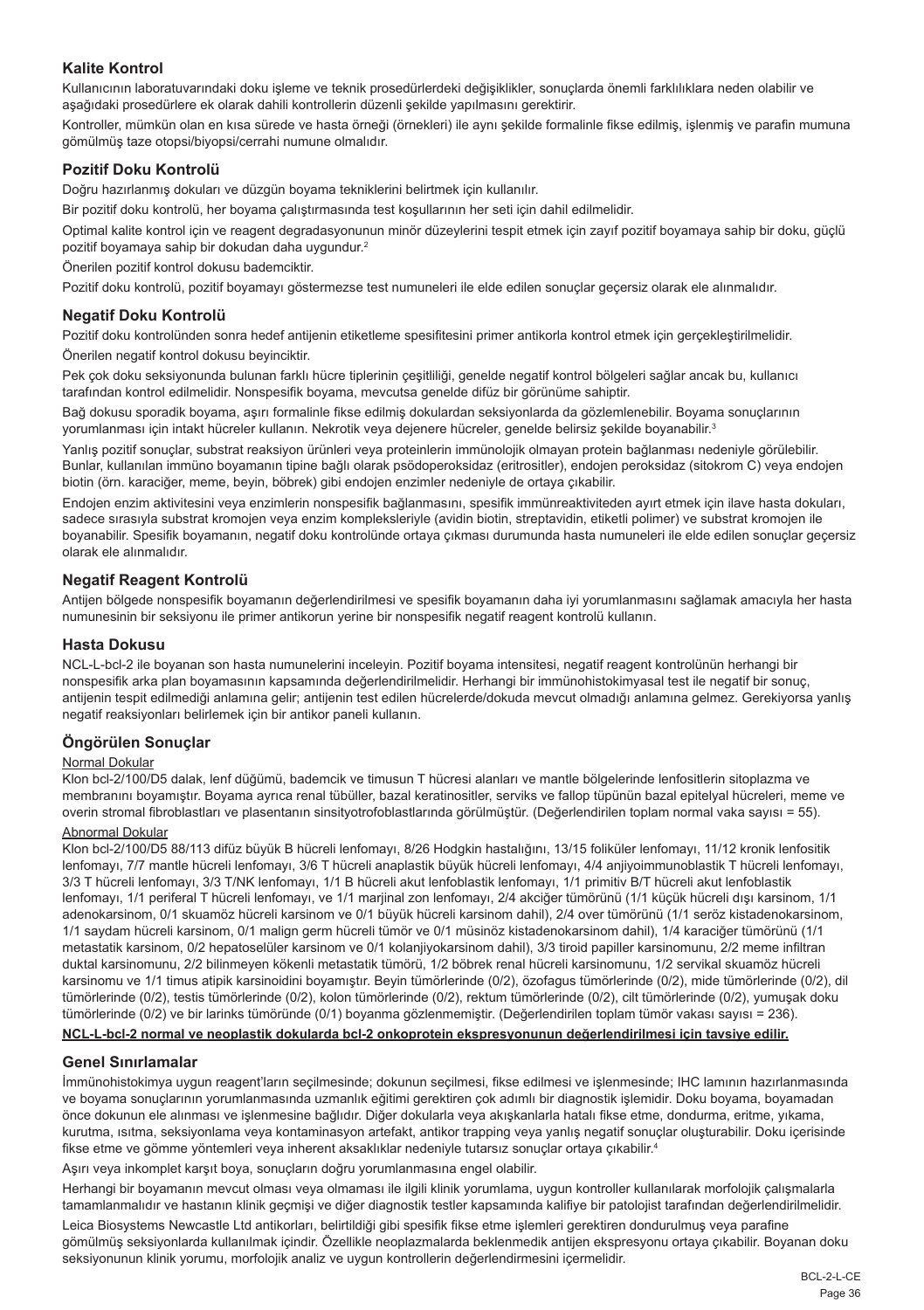## **Kaynakça - Genel**

- 1. National Committee for Clinical Laboratory Standards (NCCLS). Protection of laboratory workers from infectious diseases transmitted by blood and tissue; proposed guideline. Villanova, P.A. 1991; 7(9). Order code M29-P.
- 2. Battifora H. Diagnostic uses of antibodies to keratins: a review and immunohistochemical comparison of seven monoclonal and three polyclonal antibodies. Progress in Surgical Pathology. 6:1–15. eds. Fenoglio-Preiser C, Wolff CM, Rilke F. Field & Wood, Inc., Philadelphia.
- 3. Nadji M, Morales AR. Immunoperoxidase, part I: the techniques and pitfalls. Laboratory Medicine. 1983; 14:767.
- 4. Omata M, Liew CT, Ashcavai M, Peters RL. Nonimmunologic binding of horseradish peroxidase to hepatitis B surface antigen: a possible source of error in immunohistochemistry. American Journal of Clinical Pathology. 1980; 73:626.
- 5. Von Haefen C, Wieder T, Gillissen B et al. Ceramide induces mitochondrial activation and apoptosis via a bax-dependent pathway in human carcinoma cells. Oncogene. 2002; 21(25):4009-4019.
- 6. Takes RP, Baatenburg de Jong RJ, Wijffels K et al. Expression of genetic markers in lymph node metastases compared with their primary tumours in head and neck cancer. Journal of Pathology. 2001; 194:298-302.
- 7. Tweddle DA, Malcolm AJ, Cole M et al. p53 cellular localization and function in neuroblastoma. Evidence for defective G1 arrest despite WAF1 induction in MYCN-amplified cells. American Journal of Pathology. 2001; 158(6): 2067-2077.
- 8. Ramani P and Lu Q-L. Expression of bcl-2 gene product in neuroblastoma. Journal of Pathology. 1994; 172:273-278.
- 9. Pezzella F, Tse AGD, Cordell JL et al. Expression of the bcl-2 oncogene protein is not specific for the 14;18 chromosomal translocation. American Journal of Pathology. 1990; 137(2):225-232.

## **Önceki Baskıya Göre Değişiklikler**

Reaktif Bileşimi, Toplam Protein Konsantrasyonu, Kullanım Hakkında Öneriler, Uyarılar ve Önlemler, Beklenen Sonuçlar.

## **Yayım tarihi**

03 Ekim 2018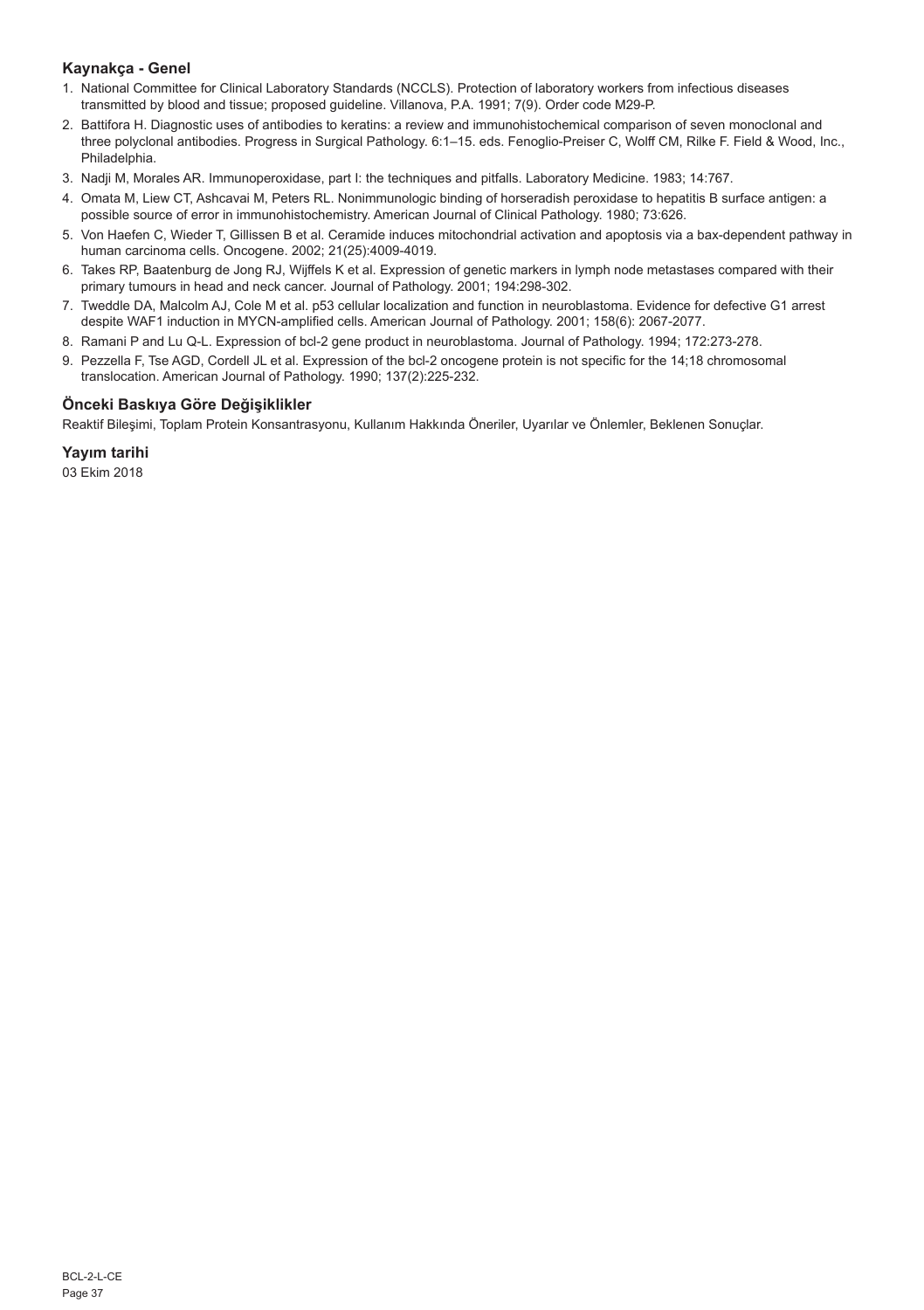# <span id="page-38-0"></span>**Течно мише моноклонално антитяло Novocastra™ Bcl-2 Oncoprotein Код на продукта: NCL-L-bcl-2**

#### **Предназначение**

#### *За употреба при in vitro диагностика.*

Продуктът NCL-L-bcl-2 е предназначен за качествено идентифициране посредством оптична микроскопия на човешки bcl-2 онкопротеин в парафинови срези. Клиничната интерпретация на всяко оцветяване или неговата липса следва да бъде допълнена от морфологични проучвания с помощта на подходящи контроли и трябва да се оценява в контекста на клиничната история на пациента и други диагностични изследвания от квалифициран патолог.

#### **Принцип на процедурата**

Техниките на имунохистохимично (IHC) оцветяване позволяват визуализация на антигени чрез последователно приложение на специфично антитяло на антигена (първично антитяло), вторично антитяло на първичното антитяло и ензимен комплекс с хромогенен субстрат, с междинни стъпки на промиване. Ензимното активиране на хромогена води до видим реакционен продукт на мястото на антигена. След това може да се направи контраоцветяване на спесимена и да се постави покривно стъкло. Резултатите се интерпретират с използване на оптичен микроскоп и са в помощ при диференциалната диагностика на патофизиологични процеси, които може да са или да не са свързани с определен антиген.

#### **Клонинг**

bcl-2/100/D5

#### **Имуноген**

Верига от синтетични пептиди (GAAPAPGIFSSQPGC-COOH).

#### **Специфичност**

Човешки bcl-2 онкопротеин.

#### **Състав на реагента**

NCL-L-bcl-2 е течен супернатант от тъканна култура, съдържащ натриев азид като консервант.

#### **Имуноглобулинов клас**

IgG1

#### **Концентрация на общ протеин Total Protei**

Вижте етикета на флакона относно специфичната за партидата концентрация на общ протеин.

#### **Концентрация на антитела**

По-висока или равна на 56,5 mg/L, както е определено от ELISA. Вижте етикета на флакона за специфичната за партидата концентрация на имуноглобулин.

## **Препоръки за употреба**

Имунохистохимия върху парафинови срези.

**Термично индуцирано извличане на епитоп (Heat Induced Epitope Retrieval, HIER):** Моля, спазвайте инструкциите за употреба, включени в опаковката на Novocastra Epitope Retrieval Solution pH 6.

**Предложение за разреждане:** 1:100 за 30 минути при 25°C. Това е дадено като указание, като потребителите трябва сами да определят техни собствени оптимални работни разреждания.

**Визуализация:** Спазвайте инструкциите за употреба, приложени към Novolink™ Polymer Detection Systems. За допълнителна информация за продукта или помощ се свържете с вашия местен дистрибутор или с регионалния офис на Leica Biosystems, а също така може да посетите уебсайта на Leica Biosystems www.LeicaBiosystems.com

Действието на това антитяло трябва да бъде валидирано при употреба с други мануални системи за оцветяване или автоматизирани платформи.

#### **Съхранение и стабилност**

Да се съхранява при температура 2 – 8°C. Да не се замразява. Да се върне на температура 2 – 8°C веднага след употреба. Да не се използва след срока на годност, отбелязан върху етикета на флакона. Други условия на съхранение, освен посочените по-горе, трябва да бъдат проверени от потребителя.

#### **Подготовка на спесимени**

Препоръчителният фиксиращ разтвор е неутрален буфериран формалин 10% за тъканни срези, вградени в парафин.

#### **Предупреждения и предпазни мерки**

Този реагент е приготвен от супернатант от клетъчна култура. Тъй като е биологичен продукт, необходимо е повишено внимание при работа с него.

Този реагент съдържа натриев азид. Информационният лист за безопасност на материалите е наличен при запитване или от www.LeicaBiosystems.com.

Консултирайте се с федералните, държавните или местните регламенти относно изхвърлянето на потенциално токсични компоненти.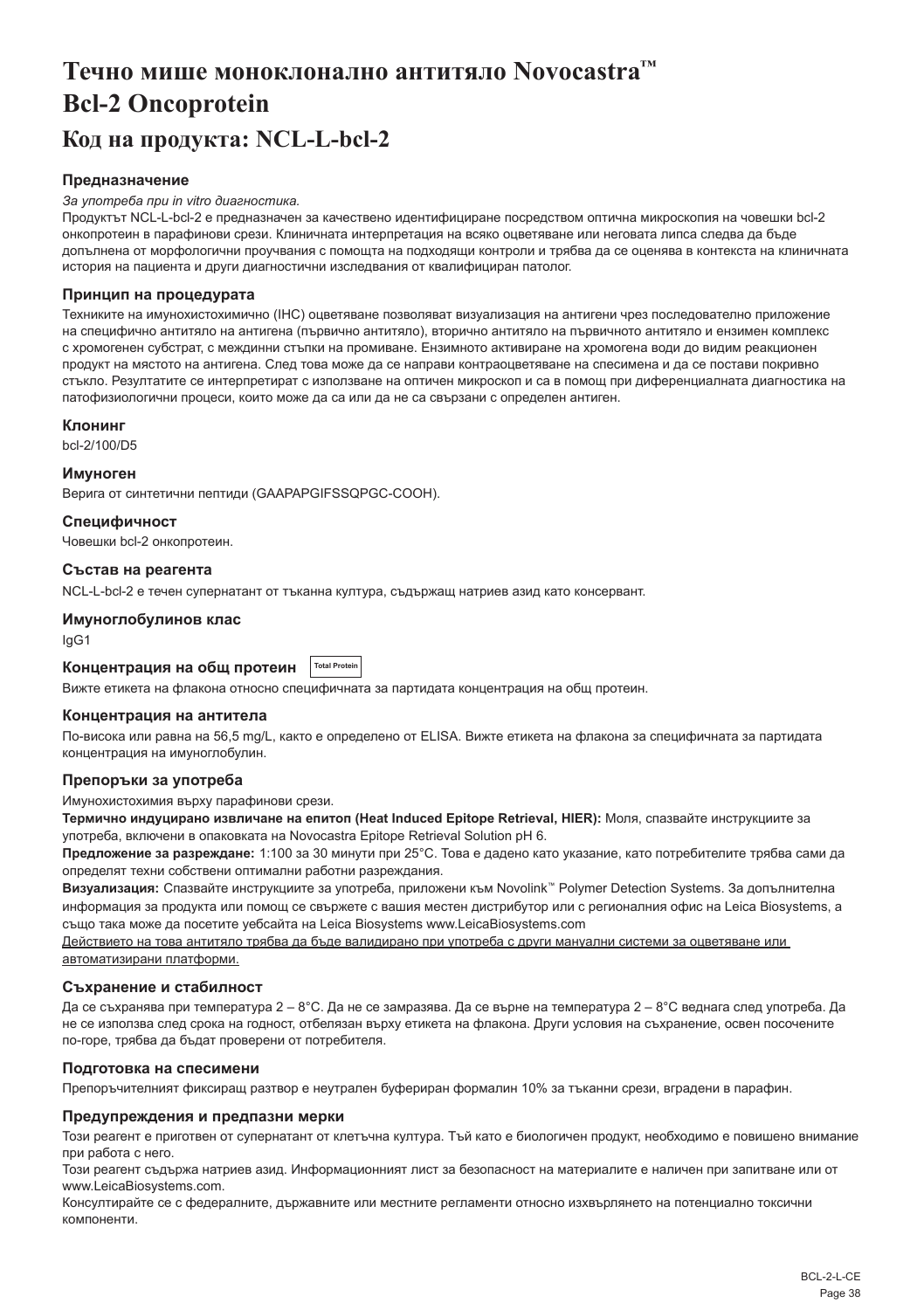Всички спесимени преди и след фиксация, както и всички материали, изложени на тях, трябва да се третират като възможни преносители на инфекция и да се изхвърлят, като се вземат правилни предпазни мерки.' Никога не пипетирайте реагенти с уста и избягвайте контакт на кожата и лигавиците с реагенти и спесимени. При контакт на реагенти или спесимени с чувствителни зони измийте зоните с обилно количество вода. Потърсете медицинска помощ.

Свеждайте до минимум микробната контаминация на реагентите, в противен случай може да се появи увеличаване на неспецифичното оцветяване.

Инкубационни времена или температури, различни от посочените, могат да доведат до грешни резултати. Всички подобни промени трябва да бъдат валидирани от потребителя.

#### **Качествен контрол**

Различията в обработката на тъканите и техническите процедури в лабораторията на потребителя могат да доведат до значително вариране на резултатите, налагащо редовно извършване на вътрешен контрол в допълнение към следните процедури.

Контролите трябва да са свежи спесимени, взети по време на аутопсия/биопсия/операция, фиксирани във формалин, обработени и вградени в парафинов восък, възможно най-бързо, по същия начин като проба(та) на пациента(ите).

#### **Позитивна тъканна контрола**

Използва се, за да се покажат правилно приготвени тъкани и правилни техники на оцветяване.

Една позитивна тъканна контрола трябва да бъде включена за всеки сет с тестови условия при всяка серия проби за оцветяване.

Тъкан със слабо позитивно оцветяване е по-подходяща от тъкан със силно позитивно оцветяване за оптимален качествен контрол и за откриване на по-малки нива на деградация на реагента.<sup>2</sup>

Препоръчителната тъкан за позитивна контрола е сливица

Ако позитивната тъканна контрола не показва позитивно оцветяване, резултатите от спесимените, включени в теста, трябва да се считат за невалидни.

#### **Негативна тъканна контрола**

Трябва да се изследва след позитивната тъканна контрола, за да се провери специфичността на белязването на таргетния антиген от първичното антитяло.

Препоръчителната тъкан за негативна контрола е малкият мозък.

Алтернативно, разнообразието от различни видове клетки, присъстващи в повечето тъканни срези, често предлага места за негативна контрола, но това трябва да се провери от потребителя.

Неспецифичното оцветяване, ако присъства, обикновено е дифузно на вид. Спорадично оцветяване на съединителна тъкан може да се наблюдава и в части от прекомерно фиксирани във формалин тъкани. Използвайте интактни клетки за интерпретация на резултатите от оцветяването. Некротичните или дегенериралите клетки често се оцветяват неспецифично.<sup>3</sup> Може да се видят неверни позитивни резултати поради неимунологично свързване на протеини или реакционни продукти на субстрата. Те може да са причинени и от ендогенни ензими, като например псевдопероксидаза (еритроцити), ендогенна пероксидаза (цитохром C) или ендогенен биотин (напр. черен дроб, гърда, мозък, бъбрек) в зависимост от типа на използваното имунно оцветяване. За диференциране на ендогенна ензимна активност или неспецифично ензимно свързване от специфична имунна реактивност ексклузивно може да се оцветят допълнителни тъкани от пациента, съответно със субстрат-хромоген или с ензимни комплекси (авидин-биотин, стрептавидин, маркиран полимер) и субстрат-хромоген. Ако се появи специфично оцветяване в негативната тъканна контрола, резултатите от спесимените на пациентите трябва да се считат за невалидни.

#### **Негативна контрола на реагента**

Използвайте неспецифична негативна контрола на реагента, вместо първичното антитяло, със срез от всеки спесимен на пациента, за да се направи оценка на неспецифичното оцветяване и да се даде по-добра интерпретация на специфичното оцветяване на мястото на антигена.

#### **Тъкан от пациента**

Спесимените на пациенти, оцветени с NCL-L-bcl-2, трябва да се изследват последни. Наситеността на позитивното оцветяване трябва да бъде оценена в контекста на всяко неспецифично фоново оцветяване на негативната контрола на реагента. Както при всеки имунохистохимичен тест, един отрицателен резултат означава, че антигенът не е открит, а не че антигенът отсъства в анализираните клетки/тъкан. Ако се налага, използвайте панел от антитела за идентифициране на фалшиво отрицателни реакции.

#### **Очаквани резултати**

#### Нормални тъкани

Клонинг bcl-2/100/D5 оцветява цитоплазмата и мембраната на лимфоцитите в зоната на мантията и областта на Т-клетките на далака, лимфния възел, сливицата и тимуса. Оцветяване също така се наблюдава в бъбречните тубули, базалните кератиноцити, базалните епителни клетки на цервикса и фалопиевата тръба, стромалните фибробласти на гърдата и яйчника, клетките на гладкия мускул на миометриума и синцитиотрофобластите в плацентата. (Общ брой на оценените нормални случаи  $= 55$ ).

#### Абнормни тъкани

Клонинг bcl-2/100/D5 оцветява 88/113 дифузни големи В-клетъчни лимфома, 8/26 болест на Ходжкин, 13/15 фоликуларни лимфома, 11/12 хронични лимфоцитни лимфома, 7/7 мантелноклетъчни лимфома, 3/6 T-клетъчни анапластични лимфома на гигантските клетки, 4/4 ангиоимунобластни лимфома на T-клетките, 3/3 T-клетъчни лимфома, 3/3 T/NK лимфома, 1/1 остър лимфобластен лимфом на B-клетките, 1/1 примитивен остър лимфобластен лимфом на B/T-клетките, 1/1 периферен Т-клетъчен лимфом и 1/1 лимфом на маргинална зона, 2/4 белодробни тумора (включ. 1/1 недребноклетъчен карцином, 1/1 аденокарцином, 0/1 сквамозноклетъчен карцином и 0/1 едроклетъчен карцином), 2/4 тумора на яйчниците (включ. 1/1 серозен цистаденокарцином, 1/1 карцином на светлите клетки, 0/1 злокачествен тумор на зародишните клетки и 0/1 муцинозен цистаденокарцином), 1/4 чернодробни тумора (включ. 1/1 метастатичен карцином, 0/2 хепатоклетъчни карцинома и 0/1 холангиокарцином), 3/3 папиларни карцинома на щитовидната жлеза, 2/2 инфилтриращи дуктални карцинома на гърдата, 2/2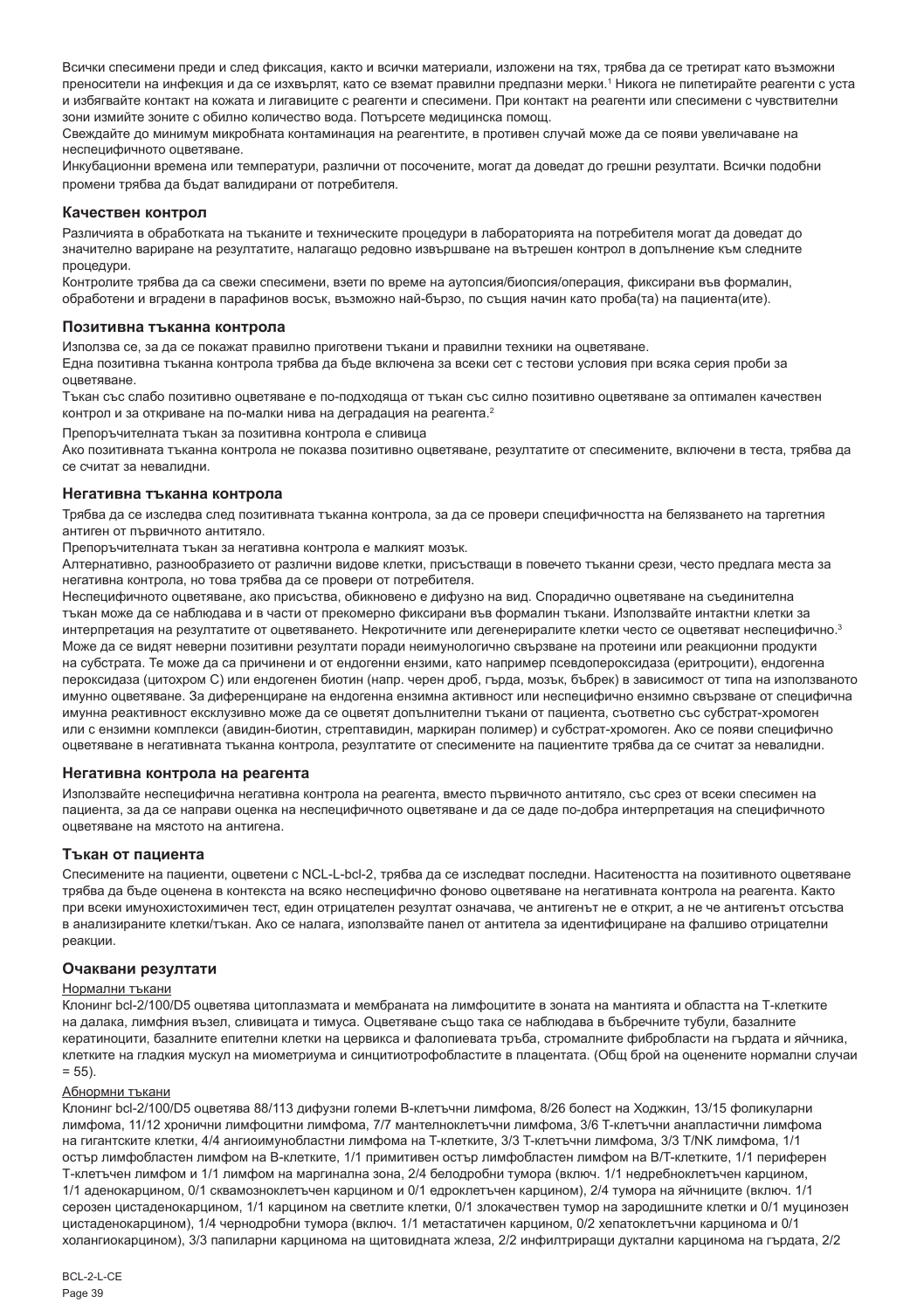метастатични тумора с неизвестен произход, 1/2 бъбречноклетъчни карцинома, 1/2 сквамозноклетъчни карцинома на маточната шийка и 1/1 атипичен карциноид на тимуса. Не се наблюдава оцветяване при мозъчни тумори (0/2), тумори на хранопровода (0/2), тумори на стомаха (0/2), тумори на езика (0/2), тумори на тестисите (0/2), тумори на дебелото черво (0/2), ректални тумори (0/2), тумори на кожата (0/2), тумори на меките тъкани (0/2) и тумор на ларинкса (0/1). (Общ брой на оценените случаи на тумор  $= 236$ ).

#### **NCL-L-bcl-2 се препоръчва за оценка на експресията на онкопротеина bcl-2 в нормални и неопластични тъкани.**

#### **Общи ограничения**

Имунохистохимията е многостъпков диагностичен процес, който се състои от специализирано обучение за избор на подходящи реагенти, избор на тъкани, фиксация и обработка, подготовка на IHC предметно стъкло и интерпретация на резултатите от оцветяването.

Тъканното оцветяване зависи от боравенето с тъканта и нейната обработка преди оцветяването. Неправилната фиксация, замразяване, размразяване, промиване, изсушаване, затопляне, срязване или контаминацията с други тъкани или течности може да причини поява на артефакти, блокиране на антителата или фалшиво отрицателни резултати. Несъответстващите резултати може да се дължат на вариации в методите на фиксация и вграждане или на присъща нерегулярност в тъканта.4 Прекомерното или непълно контраоцветяване може да попречи на правилната интерпретация на резултатите.

Клиничната интерпретация на всяко оцветяване или неговата липса следва да бъде допълнена от морфологични проучвания с помощта на подходящи контроли и трябва да се оценява в контекста на клиничната история на пациента и други диагностични изследвания от квалифициран патолог.

Антителата от Leica Biosystems Newcastle Ltd са предназначени за употреба, както е указано, върху замразени или вградени в парафин срези със специфични изисквания за фиксация. Възможно е да настъпи неочаквана антигенна експресия, особено при неоплазми. Клиничната интерпретация на всеки оцветен тъканен срез трябва да включва морфологичен анализ и оценката на подходящи контроли.

## **Библиография – основна**

- 1. National Committee for Clinical Laboratory Standards (NCCLS). Protection of laboratory workers from infectious diseases transmitted by blood and tissue; proposed guideline. Villanova, P.A. 1991; 7(9). Order code M29-P.
- 2. Battifora H. Diagnostic uses of antibodies to keratins: a review and immunohistochemical comparison of seven monoclonal and three polyclonal antibodies. Progress in Surgical Pathology. 6:1–15. eds. Fenoglio-Preiser C, Wolff CM, Rilke F. Field & Wood, Inc., Philadelphia.
- 3. Nadji M, Morales AR. Immunoperoxidase, part I: the techniques and pitfalls. Laboratory Medicine. 1983; 14:767.
- 4. Omata M, Liew CT, Ashcavai M, Peters RL. Nonimmunologic binding of horseradish peroxidase to hepatitis B surface antigen: a possible source of error in immunohistochemistry. American Journal of Clinical Pathology. 1980; 73:626.
- 5. Von Haefen C, Wieder T, Gillissen B et al. Ceramide induces mitochondrial activation and apoptosis via a bax-dependent pathway in human carcinoma cells. Oncogene. 2002; 21(25):4009-4019.
- 6. Takes RP, Baatenburg de Jong RJ, Wijffels K et al. Expression of genetic markers in lymph node metastases compared with their primary tumours in head and neck cancer. Journal of Pathology. 2001; 194:298-302.
- 7. Tweddle DA, Malcolm AJ, Cole M et al. p53 cellular localization and function in neuroblastoma. Evidence for defective G1 arrest despite WAF1 induction in MYCN-amplified cells. American Journal of Pathology. 2001; 158(6): 2067-2077.
- 8. Ramani P and Lu Q-L. Expression of bcl-2 gene product in neuroblastoma. Journal of Pathology. 1994; 172:273-278.
- 9. Pezzella F, Tse AGD, Cordell JL et al. Expression of the bcl-2 oncogene protein is not specific for the 14:18 chromosomal translocation. American Journal of Pathology. 1990; 137(2):225-232.

#### **Изменения на предишно издание**

Състав на реагента, Концентрация на общ протеин, Препоръки за употреба, Предупреждения и предпазни мерки, Очаквани резултати.

## **Дата на издаване**

03 Октомври 2018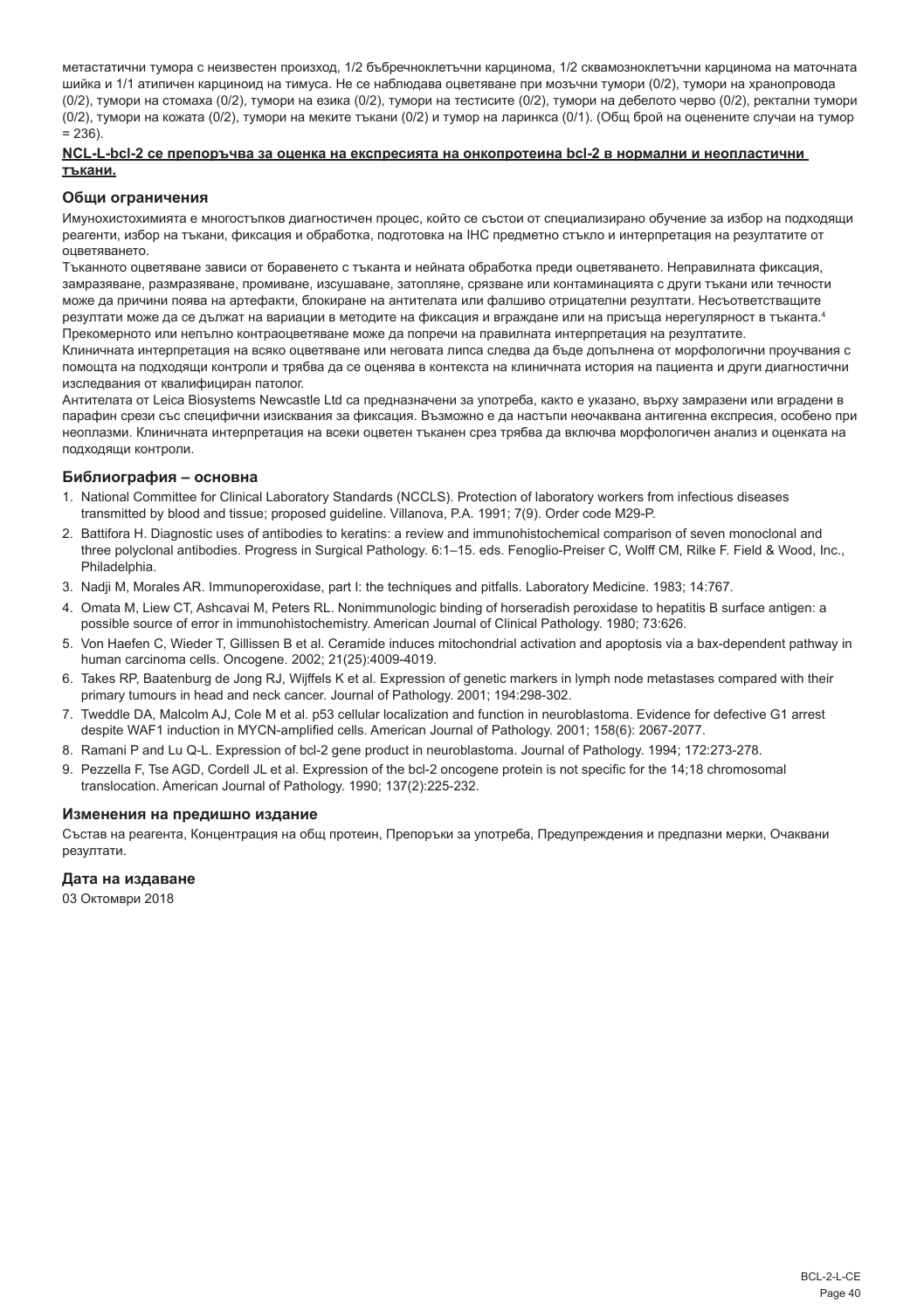# <span id="page-41-0"></span>**Novocastra™ folyékony egér monoklonális antitest Bcl-2 Oncoprotein Termékkód: NCL-L-bcl-2**

## **Alkalmazási terület**

#### *In vitro diagnosztikai használatra.*

Az NCL-L-bcl-2 a humán bcl-2 onkoprotein fénymikroszkóppal végzett kvalitatív azonosítására szolgál paraffinos metszetekben. Minden festődés meglétének vagy hiányának klinikai értelmezését morfológiai vizsgálatokkal és megfelelő kontrollokkal kell kiegészíteni, valamint az értékelést a beteg klinikai kórtörténete és egyéb diagnosztikai vizsgálatok figyelembevételével, képzett patológusnak kell elvégeznie.

## **Az eljárás elve**

Az immunhisztokémiai (immunohistochemical, IHC) megfestési technikák az antigén elleni specifikus antitest (elsődleges antitest), az elsődleges antitest elleni másodlagos antitest és egy enzim kromogén szubsztráttal alkotott komplexének egymás után következő alkalmazásán keresztül, közbeiktatott mosási lépések mellett lehetővé teszik az antigének megjelenítését. A kromogén enzimaktiválása látható reakcióterméket eredményez az antigén helyén. Ezután a minta kontrasztfesthető és lefedhető. Az eredmények fénymikroszkóp használatával értelmezhetők, majd segítségül használhatók a patofiziológiás folyamatok differenciáldiagnózisa során, amely folyamatok az esetek egy részében konkrét antigénhez kapcsolódnak.

## **Klón**

bcl-2/100/D5

## **Immunogén**

Szintetikus peptidszekvencia (GAAPAPGIFSSQPGC-COOH).

**Specificitás**

Humán bcl-2 onkoprotein.

## **A reagens összetétele**

Az NCL-L-bcl-2 egy tartósítószerként nátrium-azidot tartalmazó folyékony szövetkultúra felülúszó.

#### **Ig-osztály**

IgG1

| Összfehérje-koncentráció | <b>Total Protein</b> |
|--------------------------|----------------------|
|                          |                      |

A sarzsspecifikus összfehérje-koncentrációt lásd az üveg címkéjén.

## **Antitest-koncentráció**

Legalább 56,5 mg/l ELISA módszerrel meghatározva. A sarzsspecifikus Ig-koncentrációt lásd az üveg címkéjén.

## **Felhasználási javaslatok**

Immunhisztokémia paraffinos metszeteken.

**Hőindukált epitópfeltárás (heat induced epitope retrieval, HIER):** Kövesse a Novocastra Epitope Retrieval Solution pH 6 termék használati útmutatóját.

**Javasolt hígítás:** 1:100, 30 percen át, 25 °C-on. Az adatok csak útmutatásul szolgálnak, a felhasználóknak kell meghatározniuk saját optimális munkaoldataikat.

**Megjelenítés:** Kövesse a Novolink™ Polymer Detection Systems rendszerek használati útmutatóját. Ha további termékinformációkra vagy támogatásra van szüksége, forduljon a Leica Biosystems helyi forgalmazójához vagy regionális irodájához, vagy keresse fel a

Leica Biosystems weboldalát a www.LeicaBiosystems.com címen.

Más manuális festési rendszerekkel vagy automata platformokkal való használat esetén validálni kell az antitest teljesítményét.

## **Tárolás és stabilitás**

2–8 °C-on tárolandó. Tilos lefagyasztani. Felhasználás után azonnal tegye vissza 2–8 °C közötti hőmérsékletre. Ne használja az üveg címkéjén feltüntetett lejárati dátum után. A fentiekben előírtaktól eltérő tárolási feltételeket a felhasználónak ellenőriznie kell.

## **A minták előkészítése**

A javasolt fixálószer a paraffinba ágyazott szövetmetszeteknél 10%-os, semleges pufferolású formalin.

## **Figyelmeztetések és óvintézkedések**

Ez a reagens a sejtkultúra felülúszójából készült. Mivel biológiai termék, kezelésekor észszerű körültekintéssel kell eljárni. Ez a reagens nátrium-azidot tartalmaz. Az anyagbiztonsági adatlapot igény esetén rendelkezésre bocsátjuk, illetve elérhető a www.LeicaBiosystems.com weboldalon is.

Minden potenciálisan toxikus összetevő ártalmatlanításával kapcsolatban kövesse a szövetségi, állami és helyi előírásokat. A mintákat fixálás előtt és után, valamint a velük érintkező összes anyagot fertőzések terjesztésére képes anyagként kell kezelni, és megfelelő körültekintéssel kell ártalmatlanítani.1 Soha ne pipettázza szájjal a reagenseket, továbbá kerülje a bőr és a nyálkahártyák érintkezését a reagensekkel és a mintákkal. Ha a reagensek vagy minták érzékeny területtel érintkeznek, bő vízzel mossa le az érintett területet. Forduljon orvoshoz.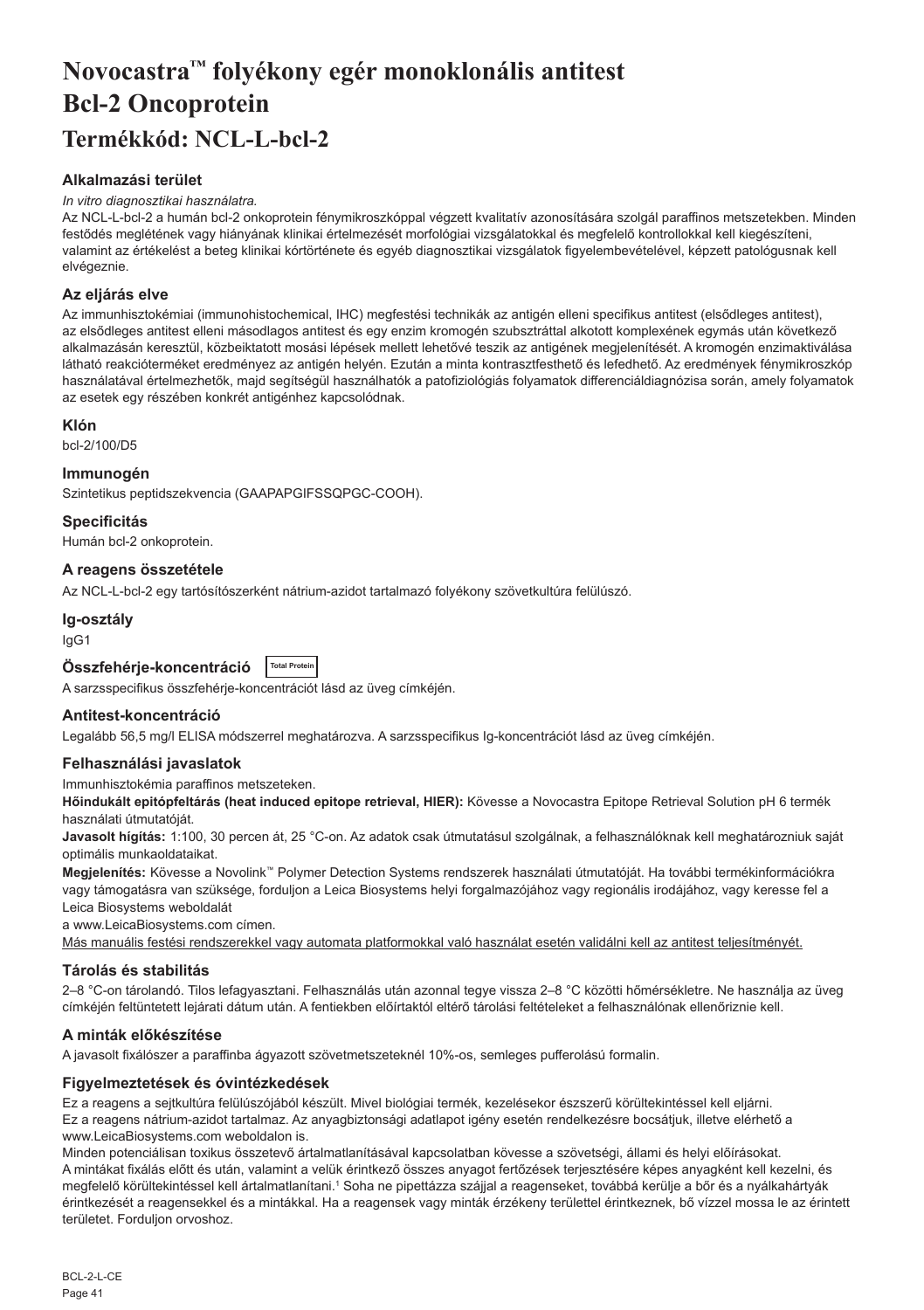Minimálisra kell csökkenteni a reagensek mikrobiális szennyeződését, különben megnövekedhet a nem specifikus festődés. A megadottaktól eltérő inkubációs idők és hőmérsékletek hibás eredményekhez vezethetnek. A felhasználónak minden ilyen jellegű változtatást validálnia kell.

#### **Minőség-ellenőrzés**

A felhasználó laboratóriumában alkalmazott szövetfeldolgozási és technikai eljárások eltérései jelentős különbséget okozhatnak az eredményekben, ami az alábbi eljárásokon túl belső kontrollok rendszeres futtatását teszi szükségessé. Kontrollként friss boncolási/biopsziás/sebészeti mintákat kell használni, amelyeket a lehető leghamarabb a betegmintákkal megegyező módon kell formalinban fixálni, feldolgozni és paraffinviaszba ágyazni.

## **Pozitív szövetkontroll**

A megfelelő szövet-előkészítés és festési technikák ellenőrzésére használatos.

Minden tesztelési körülményegyüttes esetében és minden megfestési sorozatban kell alkalmazni egy pozitív szövetkontrollt. A gyengén pozitív festődésű szövet alkalmasabb az erősebben pozitív festődésű szövetnél az optimális minőség-ellenőrzéshez, valamint a kismértékű reagensbomlás észleléséhez.<sup>2</sup>

A javasolt pozitív kontrollszövet a tonsilla.

Ha a pozitív szövetkontroll nem mutat pozitív festődést, a vizsgált minták eredményeit érvénytelennek kell tekinteni.

#### **Negatív szövetkontroll**

A pozitív szövetkontroll után azért kell megvizsgálni, hogy a vizsgált antigén elsődleges antitest segítségével történő jelölésének specificitását ellenőrizni lehessen.

A javasolt negatív kontrollszövet a kisagy.

Ezenkívül a legtöbb szövetmetszetben jelen lévő különböző sejttípusok gyakran használhatók negatív kontrollként, de ezeket a felhasználónak kell ellenőriznie.

Ha van nem specifikus festődés, az rendszerint diffúz megjelenésű. A formalinban túlfixált szövetekből származó metszeteknél a kötőszövet szórványos festődése is megfigyelhető. A festési eredmények értelmezésére ép sejteket használjon. A nekrotizált vagy degenerálódott sejtek gyakran nem specifikusan festődnek meg.<sup>3</sup> A fehérjék vagy a szubsztrát reakciótermékeinek nem immunológiai kötődése miatt álpozitív eredmények jelentkezhetnek. Okozhatják ezt olyan endogén enzimek is, mint a pszeudoperoxidáz (eritrociták), endogén peroxidáz (citokróm C), illetve endogén biotin (pl. máj, mell, agy, vese), az alkalmazott immunmegfestés típusától függően. Az endogén enzim aktivitásának vagy az enzimek nem specifikus kötődésének a specifikus immunreakciótól való megkülönböztetésére további betegszövetek festhetők kizárólag szubsztrát–kromogén oldattal vagy enzimkomplexekkel (avidin-biotin, sztreptavidin, jelölt polimer) és szubsztrát–kromogénnel. Ha a negatív szövetkontroll specifikus festődést mutat, a betegminták eredményeit érvénytelennek kell tekinteni.

#### **Negatív reagenskontroll**

A nem specifikus festődés kiértékeléséhez és az antigén helyén létrejövő specifikus festődés jobb értelmezéséhez minden betegminta esetén egy metszeten alkalmazzon az elsődleges antitest helyett nem specifikus negatív reagenskontrollt.

#### **Betegszövet**

Az NCL-L-bcl-2 reagenssel festett betegmintákat vizsgálja meg utolsóként. A pozitív festődés intenzitását a negatív reagenskontroll esetleges nem specifikus háttérfestődésének viszonylatában értékelje. Mint minden immunhisztokémiai vizsgálatnál, a negatív eredmény azt ielenti, hogy az antigén nem volt kimutatható, nem pedig azt, hogy az antigén nem volt jelen a vizsgált sejtekben/ szövetben. Szükség esetén az álnegatív reakciók azonosítására használjon antitestpanelt.

#### **Várható eredmények**

#### Normál szövetek

A bcl-2/100/D5 klón megfestette a lép, a nyirokcsomók, a tonsilla és a csecsemőmirigy köpenyzónáiban és T-sejtes régióiban elhelyezkedő limfociták citoplazmáját és membránját. Festődés volt megfigyelhető továbbá a vesetubulusokban, a bazális keratinocitákban, a méhnyak és a petevezeték bazális hámseitieiben, az emlő és a petefészek stromális fibroblasztiaiban, a miometrium simaizomsejtjeiben és a placenta szinciciotrofoblasztjaiban. (Vizsgált normál esetek összesített száma = 55).

## Kóros szövetek

A bcl-2/100/D5 klón az alábbiakat festette meg: 88/113 diffúz nagy B-sejtes limfóma, 8/26 Hodgkin-limfóma, 13/15 follikuláris limfóma, 11/12 krónikus limfocitás limfóma, 7/7 köpenysejtes limfóma, 3/6 T-sejtes anaplasztikus nagysejtes limfóma, 4/4 angioimmunoblasztos T-sejtes limfóma, 3/3 T-sejtes limfóma, 3/3 T/NK limfóma, 1/1 B-sejtes akut limfoblasztos limfóma, 1/1 primitív B-/T-sejtes akut limfoblasztos limfóma, 1/1 perifériás T-sejtes limfóma, valamint 1/1 margináliszóna-limfóma, 2/4 tüdődaganat (részletezve: 1/1 nem kissejtes karcinóma, 1/1 adenokarcinóma, 0/1 laphámsejtes karcinóma és 0/1 nagysejtes karcinóma), 2/4 petefészekdaganat (részletezve: 1/1 szerózus cisztadenokarcinóma, 1/1 világossejtes karcinóma, 0/1 malignus csírasejtes tumor és 0/1 mucinózus cisztadenokarcinóma), 1/4 májdaganat (részletezve: 1/1 metasztatikus karcinóma, 0/2 hepatocelluláris karcinóma és 0/1 kolangiokarcinóma), 3/3 papilláris pajzsmirigy-karcinóma, 2/2 infiltráló duktális emlőkarcinóma, 2/2 ismeretlen eredetű metasztatikus daganat, 1/2 vesesejtes karcinóma, 1/2 laphámsejtes méhnyak-karcinóma és 1/1 csecsemőmirigy atípusos karcinoid. Nem volt festődés megfigyelhető agydaganatok (0/2), nyelőcső-daganatok (0/2), gyomordaganatok (0/2), a nyelv daganatai (0/2), heredaganatok (0/2), vastagbél-daganatok (0/2), végbél-daganatok (0/2), bőrdaganatok (0/2), lágyszövet-daganatok (0/2), valamint a gége daganata (0/1) esetén. (Vizsgált tumoresetek összesített száma = 236.)

## **Az NCL-L-bcl-2 a bcl-2 onkoprotein expressziójának felmérésére ajánlott egészséges és daganatos szövetekben.**

## **Általános korlátozások**

Az immunhisztokémia több lépésből álló diagnosztikai folyamat, amely a következőket foglalja magában: speciális képzés alapján a megfelelő reagensek kiválasztása; a szövetek kiválasztása, fixálása és feldolgozása; az IHC tárgylemez előkészítése; és a festési eredmények értelmezése.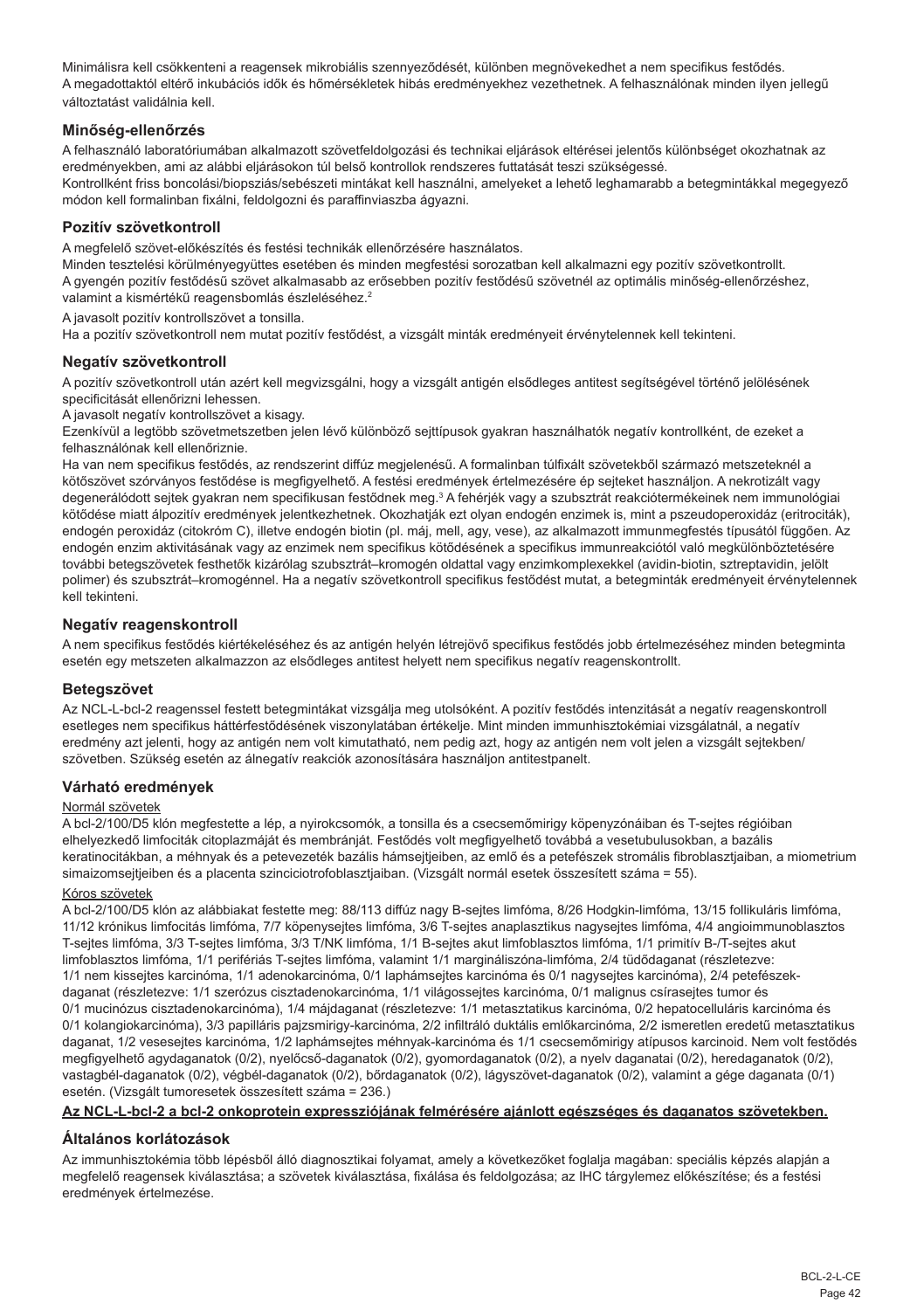A szövet festődése függ a szövet festés előtti kezelésétől és feldolgozásától. A nem megfelelő fixálás, a fagyasztás, olvasztás, mosás, szárítás, melegítés, metszetkészítés, illetve a más szövetekkel vagy folyadékokkal történő szennyezés műtermékeket, az antitestek befogását, illetve álnegatív eredményeket okozhat. Ellentmondó eredményekhez vezethetnek a fixálási vagy beágyazási módszerek eltérései, illetve a szövet eredendő rendellenességei.4

A túlzott vagy hiányos kontrasztfestés ronthatja az eredmények megfelelő értelmezését.

Minden festődés meglétének vagy hiányának klinikai értelmezését morfológiai vizsgálatokkal és megfelelő kontrollokkal kell kiegészíteni, valamint az értékelést a beteg klinikai kórtörténete és egyéb diagnosztikai vizsgálatok figyelembevételével, képzett patológusnak kell elvégeznie.

A Leica Biosystems Newcastle Ltd által biztosított antitestek specifikus fixálási követelmények mellett, az utasításoknak megfelelően fagyasztott vagy paraffinba ágyazott metszeteken történő felhasználásra szolgálnak. Időnként váratlan antigén-expresszió fordulhat elő, különösen daganatok esetében. Bármely festett szövetmetszet klinikai értelmezéséhez morfológiai elemzést is kell végezni, és ki kell értékelni a megfelelő kontrollokat.

#### **Bibliográfia – általános**

- 1. National Committee for Clinical Laboratory Standards (NCCLS). Protection of laboratory workers from infectious diseases transmitted by blood and tissue; proposed guideline. Villanova, P.A. 1991; 7(9). Order code M29-P.
- 2. Battifora H. Diagnostic uses of antibodies to keratins: a review and immunohistochemical comparison of seven monoclonal and three polyclonal antibodies. Progress in Surgical Pathology. 6:1–15. eds. Fenoglio-Preiser C, Wolff CM, Rilke F. Field & Wood, Inc., Philadelphia.
- 3. Nadji M, Morales AR. Immunoperoxidase, part I: the techniques and pitfalls. Laboratory Medicine. 1983; 14:767.
- 4. Omata M, Liew CT, Ashcavai M, Peters RL. Nonimmunologic binding of horseradish peroxidase to hepatitis B surface antigen: a possible source of error in immunohistochemistry. American Journal of Clinical Pathology. 1980; 73:626.
- 5. Von Haefen C, Wieder T, Gillissen B et al. Ceramide induces mitochondrial activation and apoptosis via a bax-dependent pathway in human carcinoma cells. Oncogene. 2002; 21(25):4009-4019.
- 6. Takes RP, Baatenburg de Jong RJ, Wijffels K et al. Expression of genetic markers in lymph node metastases compared with their primary tumours in head and neck cancer. Journal of Pathology. 2001; 194:298-302.
- 7. Tweddle DA, Malcolm AJ, Cole M et al. p53 cellular localization and function in neuroblastoma. Evidence for defective G1 arrest despite WAF1 induction in MYCN-amplified cells. American Journal of Pathology. 2001; 158(6): 2067-2077.
- 8. Ramani P and Lu Q-L. Expression of bcl-2 gene product in neuroblastoma. Journal of Pathology. 1994; 172:273-278.
- 9. Pezzella F, Tse AGD, Cordell JL et al. Expression of the bcl-2 oncogene protein is not specific for the 14;18 chromosomal translocation. American Journal of Pathology. 1990; 137(2):225-232.

#### **Módosítások az előző változathoz képest**

A reagens összetétele, Összfehérje-koncentráció, Felhasználási javaslatok, Figyelmeztetések és óvintézkedések, Várható eredmények.

## **Kiadás dátuma**

03 október 2018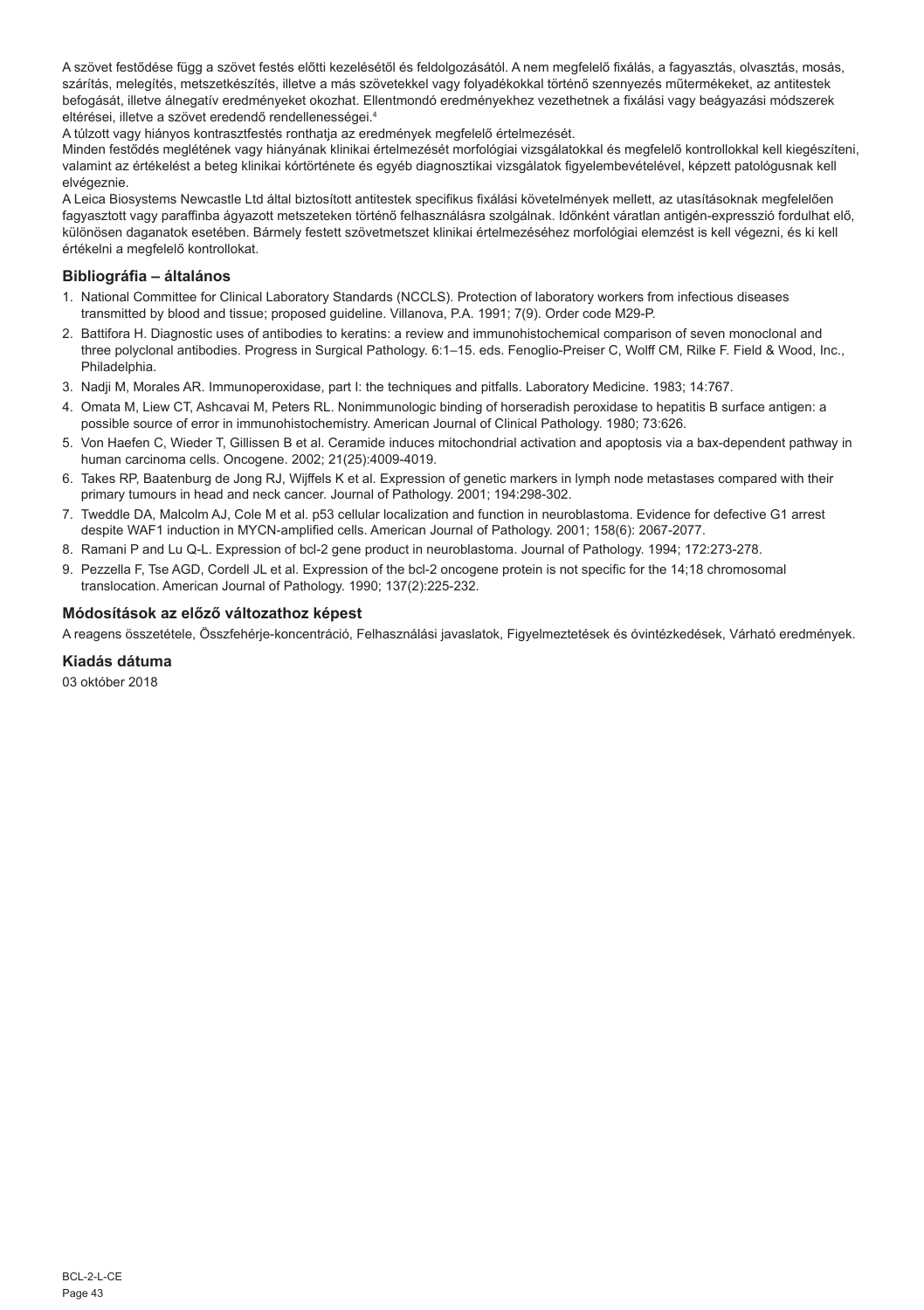# <span id="page-44-0"></span>**NovocastraTM Anticorp monoclonal lichid de șoarece Bcl-2 Oncoprotein Cod produs: NCL-L-bcl-2**

## **Utilizare prevăzută**

#### *Pentru diagnosticare in vitro.*

NCL-L-bcl-2 este destinat identificării calitative, prin intermediul microscopiei optice, a oncoproteinei bcl-2 umane în secțiunile de parafină. Interpretarea clinică a oricărei colorări sau a absenței acesteia trebuie completată cu studii morfologice utilizând controale adecvate și trebuie evaluată în contextul antecedentelor clinice ale pacientului, precum și al altor teste de diagnosticare efectuate de către un patolog calificat.

#### **Principiul de procedură**

Tehnicile de colorare imunohistochimică (IHC) permit vizualizarea antigenilor prin aplicarea secvențială a unui anumit anticorp pe antigen (anticorp primar), a unui anticorp secundar pe anticorpul primar și a unui complex enzimatic cu un substrat cromogen, cu etape de spălare intercalate. Activarea enzimatică a cromogenului duce la un produs de reacție vizibil la locul aplicării antigenului. Specimenul poate fi apoi contracolorat și acoperit cu lamelă. Rezultatele sunt interpretate folosind un microscop optic și ajută la diagnosticul diferențial al proceselor patofiziologice, care pot sau nu să fie asociate cu un anumit antigen.

#### **Clonă**

bcl-2/100/D5

#### **Imunogen**

Secvență sintetică de peptide (GAAPAPGIFSSQPGC-COOH).

**Specificitate**

Oncoproteină bcl-2 umană.

#### **Compoziția reactivului**

NCL-L-bcl-2 este un supernatant de cultură tisulară lichid care conține azidă de sodiu drept conservant..

#### **Clasa Ig**

IgG1

## **Concentrație proteină totală Total Protein**

Consultați eticheta flaconului pentru concentrația proteinelor totale specifică lotului.

#### **Concentrație anticorpi**

Mai mare sau egală cu 56,5 mg/L, asa cum este determinată prin ELISA. Consultati eticheta flaconului pentru concentratia Ig specifică lotului.

#### **Recomandări privind utilizarea**

#### Imunohistochimie pe secțiuni de parafină.

**Recuperarea indusă de căldură a epitopilor (HIER):** Urmați instrucțiunile de utilizare din Novocastra Epitope Retrieval Solution pH 6. **Diluție sugerată:** 1:100 timp de 30 de minute la 25 °C. Aceste informații sunt furnizate cu rol de îndrumare, iar utilizatorii trebuie să-și stabilească singuri propriile diluții de lucru optime.

**Vizualizare:** Respectați instrucțiunile de utilizare din Novolink™ Polymer Detection Systems. Pentru informații suplimentare despre produs sau asistență, luați legătura cu distribuitorul dvs. local sau cu biroul regional al Leica Biosystems sau, ca alternativă, vizitați siteul web al Leica Biosystems,

www.LeicaBiosystems.com

Performanța acestui anticorp trebuie validată atunci când este utilizat cu alte sisteme de colorare manuală sau alte platforme automatizate.

## **Depozitare și stabilitate**

A se depozita la 2–8 °C. A nu se congela. A se returna la 2–8 °C imediat după utilizare. A nu se utiliza după data expirării indicată pe eticheta flaconului. Alte condiții de depozitare decât cele specificate mai sus trebuie verificate de către utilizator.

## **Pregătirea specimenului**

Mediul de fixare recomandat este formalină tamponată neutru 10% pentru secțiunile de țesut încorporate în parafină.

## **Avertismente și precauții**

Acest reactiv a fost pregătit din supernatantul culturii celulare. Întrucât este un produs biologic, trebuie să se acționeze cu prudență rezonabilă la manipularea sa.

Acest reactiv conține azidă de sodiu. O Fișă tehnică de securitate a materialului este disponibilă la cerere sau pe site-ul www.LeicaBiosystems.com

Consultați reglementările naționale sau locale pentru informații privind eliminarea tuturor componentelor potențial toxice. Specimenele, înainte și după fixare, precum și toate materialele expuse la acestea, trebuie manevrate ca și când ar avea potențialul de a transmite infecții și trebuie eliminate luând măsurile de precauție adecvate.1 Nu pipetați niciodată reactivii pe gură și evitați contactul reactivilor și specimenelor cu pielea și mucoasele. Dacă reactivii sau probele vin în contact cu suprafețele sensibile, spălați cu apă din abundență. Solicitați asistență medicală.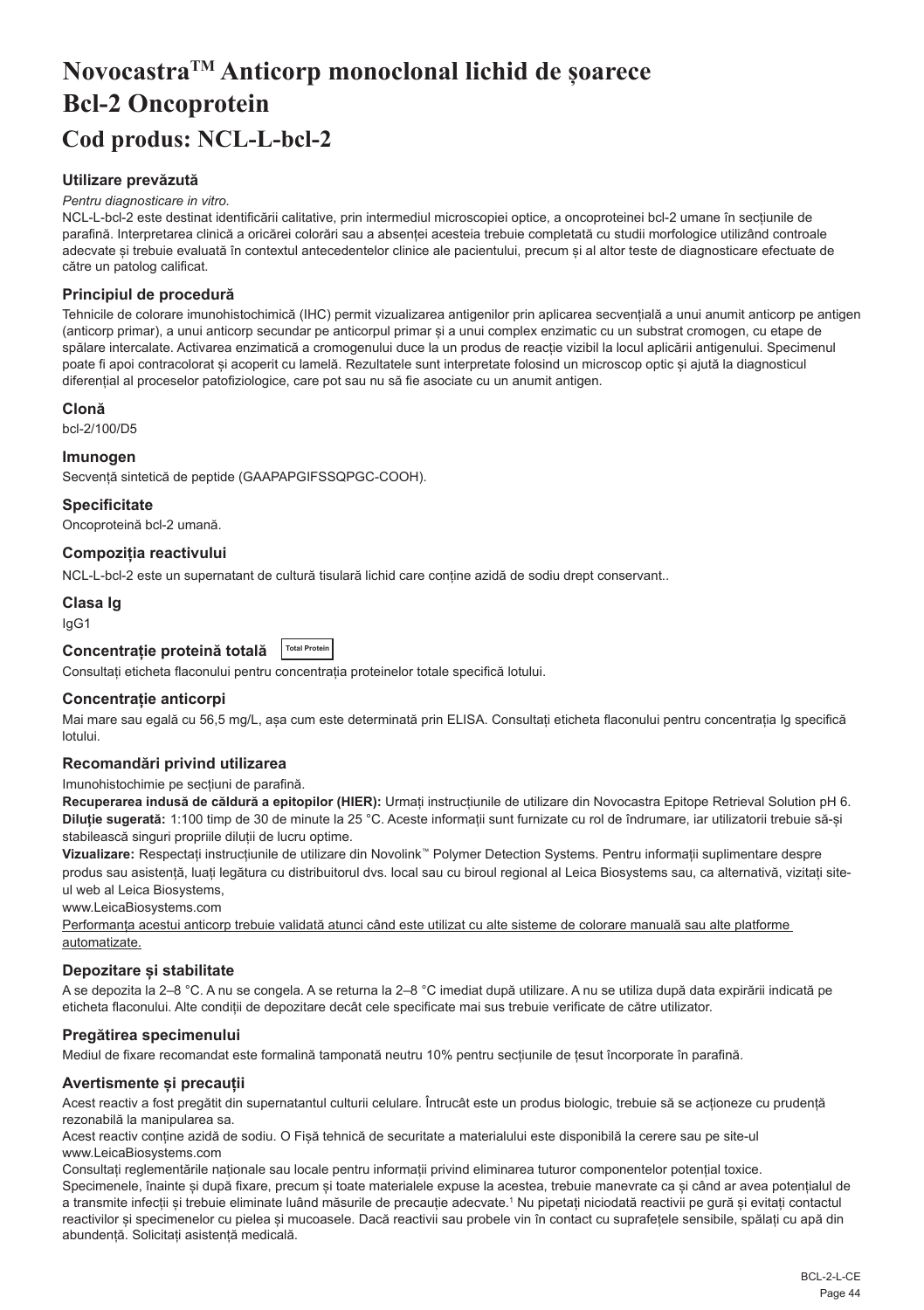Reduceți la minimum contaminarea microbiană a reactivilor, în caz contrar poate apărea o creștere a colorării nespecifice. Timpii sau temperaturile de incubație care diferă de valorile specificate pot genera rezultate eronate. Orice astfel de modificări trebuie validate de către utilizator.

## **Controlul calității**

Diferentele în ceea ce priveste procesarea tesutului si procedurile tehnice în laboratorul utilizatorului pot cauza o variabilitate semnificativă a rezultatelor, necesitând efectuarea cu regularitate de controale interne, în plus față de următoarele proceduri. Probele de control trebuie să fie probe proaspete de autopsie/biopsie/chirurgicale, fixate în formalină, procesate și încorporate în ceară de parafină cât mai curând posibil și în aceeași manieră ca și probele pacientului.

## **Țesutul de control pozitiv**

Folosit pentru a indica țesuturile pregătite corect și tehnicile de colorare adecvate.

O probă de țesut de control pozitiv trebuie să fie inclusă pentru fiecare set de condiții de testare în fiecare etapă de colorare. Un țesut cu colorare pozitivă slabă este mai adecvat decât un țesut cu colorare pozitivă puternică în vederea unui control optim al calității și pentru a detecta nivelurile minore de degradare a reactivului.<sup>2</sup>

Țesutul de control pozitiv recomandat este amigdala

Dacă țesutul de control pozitiv nu demonstrează colorația pozitivă, rezultatele obținute cu specimenele de testare trebuie considerate nevalide.

## **Țesutul de control negativ**

Trebuie examinat după țesutul de control pozitiv pentru a verifica specificitatea informațiilor de etichetare ale antigenului țintă în funcție de anticorpul primar.

Țesutul de control negativ recomandat este cerebelul.

Ca alternativă, varietatea de tipuri diferite de celule prezente în majoritatea secțiunilor tisulare oferă frecvent locuri de control negativ, dar acest lucru trebuie verificat de către utilizator.

Colorația nespecifică, dacă este prezentă, are, de obicei, un aspect difuz. Colorația sporadică a țesutului conjunctiv poate fi observată, de asemenea, în secțiuni de țesuturi fixate în mod excesiv în formalină. Folosiți celule intacte pentru interpretarea rezultatelor de colorare. Celulele necrotice sau degenerate se colorează deseori într-un mod nespecific.<sup>3</sup> Se pot observa rezultate fals pozitive ca urmare a legării non-imunologice a proteinelor sau produșilor de reacție ai substratului. Acestea pot fi cauzate, de asemenea, de enzimele endogene precum pseudoperoxidaza (eritrocite), peroxidaza endogenă (citocromul C) sau biotina endogenă (de exemplu, ficat, sân, creier, rinichi), în funcție de tipul de imunocolorație folosit. Pentru a diferenția activitatea enzimelor endogene sau legarea nespecifică a enzimelor de imunoreactivitatea specifică, pot fi colorate țesuturi suplimentare de la pacient numai cu substrat-cromogen sau, respectiv, complexe enzimatice (avidină-biotină, streptavidină, polimer etichetat) și substrat-cromogen. În cazul în care colorația specifică are loc în țesutul de control negativ, rezultatele obținute pe probele pacientului trebuie să fie considerate nevalide.

## **Reactivul de control negativ**

Folosiți un reactiv de control negativ non-specific în locul anticorpului primar cu o secțiune din fiecare specimen al pacientului pentru a evalua colorația nespecifică și a permite o mai bună interpretare a colorării specifice la situl antigenului.

## **Țesutul pacientului**

Examinați probele pacientului colorate cu NCL-L-bcl-2 ultimele. Intensitatea colorației pozitive trebuie evaluată în contextul oricărei colorații de fond nespecifice a reactivului de control negativ. La fel ca în cazul oricărui test imunohistochimic, un rezultat negativ înseamnă că antigenul nu a fost detectat, și nu că antigenul a fost absent în celulele/țesuturile analizate. Dacă este necesar, folosiți un panel pentru anticorpi pentru identificarea reacțiilor fals negative.

## **Rezultate așteptate**

## Țesuturi normale

Clona bcl-2/100/D5 a colorat citoplasma și membrana limfocitelor în zonele de manta și zonele celulelor T ale splinei, ganglionului limfatic, amigdalei și timusului. S-a observat de asemenea colorare în tubulele renale, keratinocitele bazale, celulele epiteliale bazale ale colului uterin și tubului falopian, fibroblastele stromale ale sânului și ovarului, celulele mușchilor netezi ai miometrului și sincitiotrofoblastele din placentă. (Numărul total al cazurilor normale evaluate = 55).

#### Țesuturi tumorale

Clona bcl-2/100/D5 a colorat 88/113 limfoame difuze cu celule B mari, 8/26 boala lui Hodgkin, 13/15 limfoame foliculare, 11/12 limfoame limfocitare cronice, 7/7 limfoame cu celule din manta, 3/6 limfoame anaplastice cu celule T cu celule mari, 4/4 limfoame angioimunoblastice cu celule T, 3/3 limfoame cu celule T, 3/3 limfoame T/NK, 1/1 limfom limfoblastic acut cu celule B, 1/1 limfom limfoblastic acut cu celule B/T primitive, 1/1 limfom cu celule T periferice și 1/1 limfom al zonei marginale, 2/4 tumori pulmonare (incluzând 1/1 carcinom non-microcelular, 1/1 adenocarcinom, 0/1 carcinom cu celule scuamoase și 0/1 carcinom cu celule mari), 2/4 tumori ovariene (incluzând 1/1 cistadenocarcinom seros, 1/1 carcinom cu celule clare, 0/1 tumoare malignă cu celule germinale și 0/1 cistadenocarcinom mucinos), 1/4 tumori hepatice (incluzând 1/1 carcinom metastatic, 0/2 carcinoame hepatocelulare și 0/1 colangiocarcinom), 3/3 carcinoame papilare tiroidiene, 2/2 carcinoame ductale mamare infiltrate, 2/2 tumori metastatice de origine necunoscută, 1/2 carcinoame cu celule renale, 1/2 carcinoame cervicale cu celule scuamoase și 1/1 carcinoid atipic al timusului. Nu s-a observat vreo colorare în tumori cerebrale (0/2), tumori esofagiene (0/2), tumori gastrice (0/2), tumori ale limbii (0/2), tumori testiculare (0/2), tumori ale colonului (0/2), tumori rectale (0/2), tumori ale pielii (0/2), tumori ale țesuturilor moi (0/2) și o tumoare a laringelui (0/1). (Numărul total al cazurilor tumorale evaluate = 236).

#### **NCL-L-bcl-2 este recomandat pentru evaluarea expresiei oncoproteinei bcl-2 în țesuturi normale și neoplazice.**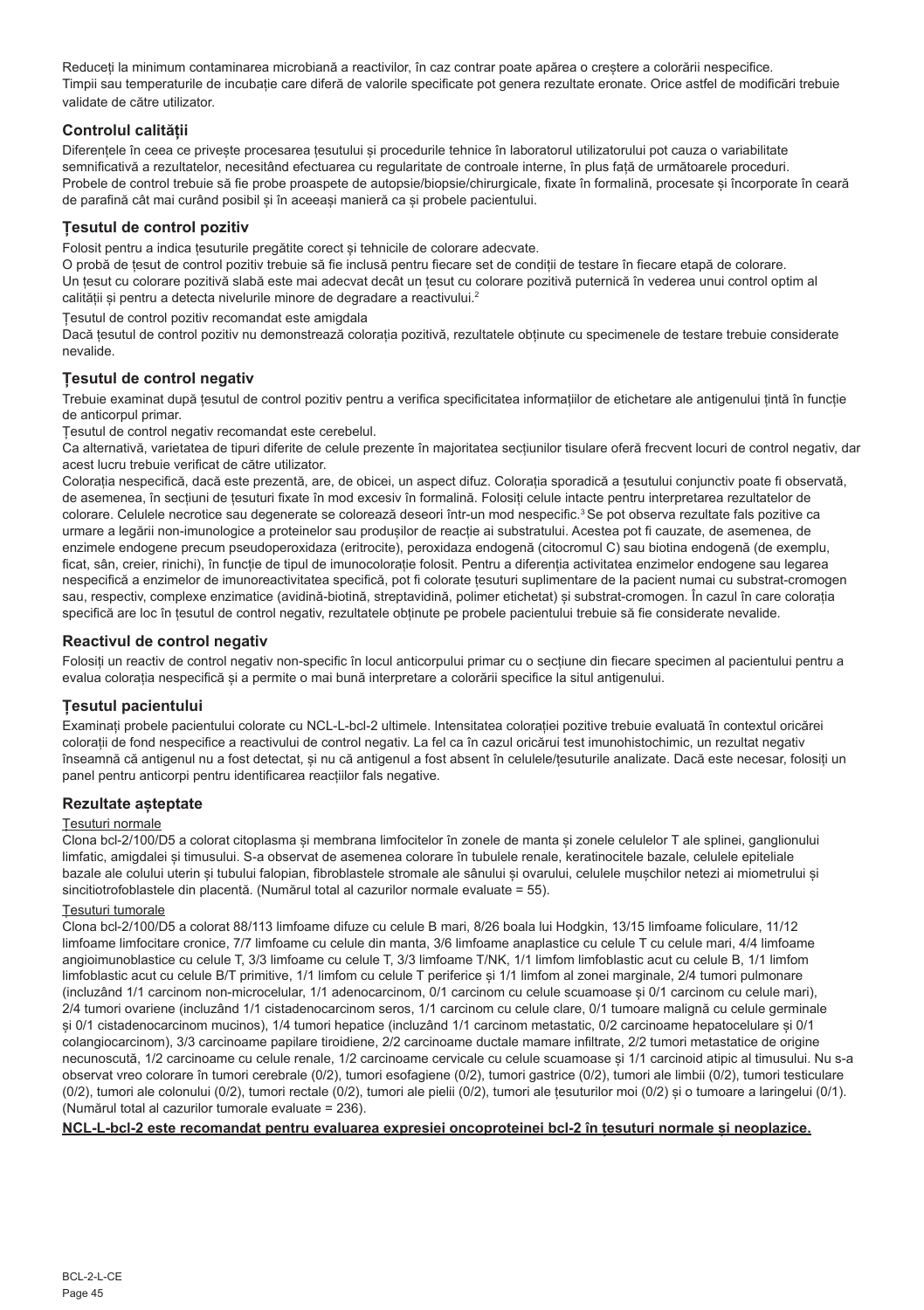## **Limitări generale**

Imunohistochimia este un proces de diagnostic cu mai multe etape, care constă din instruirea specializată în ceea ce privește alegerea reactivilor adecvați; alegerea, fixarea și procesarea țesutului; prepararea lamei IHC; și interpretarea rezultatelor de colorare. Colorarea tisulară depinde de manipularea și procesarea țesutului înainte de colorare. Fixarea, congelarea, dezghețarea, spălarea, uscarea, încălzirea, secționarea necorespunzătoare sau contaminarea cu alte țesuturi ori fluide pot cauza artefacte, captura anticorpilor sau rezultate fals negative. Rezultatele inconsecvente pot fi atribuite diferențelor în ceea ce privește metodele de fixare și încorporare, ori neregularităților inerente ale țesutului.4

Contracolorația excesivă sau incompletă poate compromite interpretarea adecvată a rezultatelor.

Interpretarea clinică a oricărei colorări sau a absenței acesteia trebuie completată cu studii morfologice utilizând controale adecvate și trebuie evaluată în contextul antecedentelor clinice ale pacientului, precum și al altor teste de diagnosticare efectuate de către un patolog calificat.

Anticorpii de la Leica Biosystems Newcastle Ltd sunt destinați utilizării, conform indicațiilor, fie pe secțiuni congelate, fie pe secțiuni încorporate în parafină cu cerințe de fixare specifice. Poate apărea exprimarea neașteptată a antigenului, în special în neoplasme. Interpretarea clinică a oricărei secțiuni tisulare colorate trebuie să includă analiza morfologică și evaluarea probelor de control adecvate.

## **Bibliografie - General**

- 1. National Committee for Clinical Laboratory Standards (NCCLS). Protection of laboratory workers from infectious diseases transmitted by blood and tissue; proposed guideline. Villanova, P.A. 1991; 7(9). Order code M29-P.
- 2. Battifora H. Diagnostic uses of antibodies to keratins: a review and immunohistochemical comparison of seven monoclonal and three polyclonal antibodies. Progress in Surgical Pathology. 6:1–15. eds. Fenoglio-Preiser C, Wolff CM, Rilke F. Field & Wood, Inc., Philadelphia.
- 3. Nadji M, Morales AR. Immunoperoxidase, part I: the techniques and pitfalls. Laboratory Medicine. 1983; 14:767.
- 4. Omata M, Liew CT, Ashcavai M, Peters RL. Nonimmunologic binding of horseradish peroxidase to hepatitis B surface antigen: a possible source of error in immunohistochemistry. American Journal of Clinical Pathology. 1980; 73:626.
- 5. Von Haefen C, Wieder T, Gillissen B et al. Ceramide induces mitochondrial activation and apoptosis via a bax-dependent pathway in human carcinoma cells. Oncogene. 2002; 21(25):4009-4019.
- 6. Takes RP, Baatenburg de Jong RJ, Wijffels K et al. Expression of genetic markers in lymph node metastases compared with their primary tumours in head and neck cancer. Journal of Pathology. 2001; 194:298-302.
- 7. Tweddle DA, Malcolm AJ, Cole M et al. p53 cellular localization and function in neuroblastoma. Evidence for defective G1 arrest despite WAF1 induction in MYCN-amplified cells. American Journal of Pathology. 2001; 158(6): 2067-2077.
- 8. Ramani P and Lu Q-L. Expression of bcl-2 gene product in neuroblastoma. Journal of Pathology. 1994; 172:273-278.
- 9. Pezzella F, Tse AGD, Cordell JL et al. Expression of the bcl-2 oncogene protein is not specific for the 14;18 chromosomal translocation. American Journal of Pathology. 1990; 137(2):225-232.

#### **Amendamente la ediția anterioară**

Compoziția reactivilor, Concentrația totală a proteinelor, Recomandări de utilizare, Avertizări și măsuri de precauție, Rezultate preconizate.

## **Data publicării**

03 octombrie 2018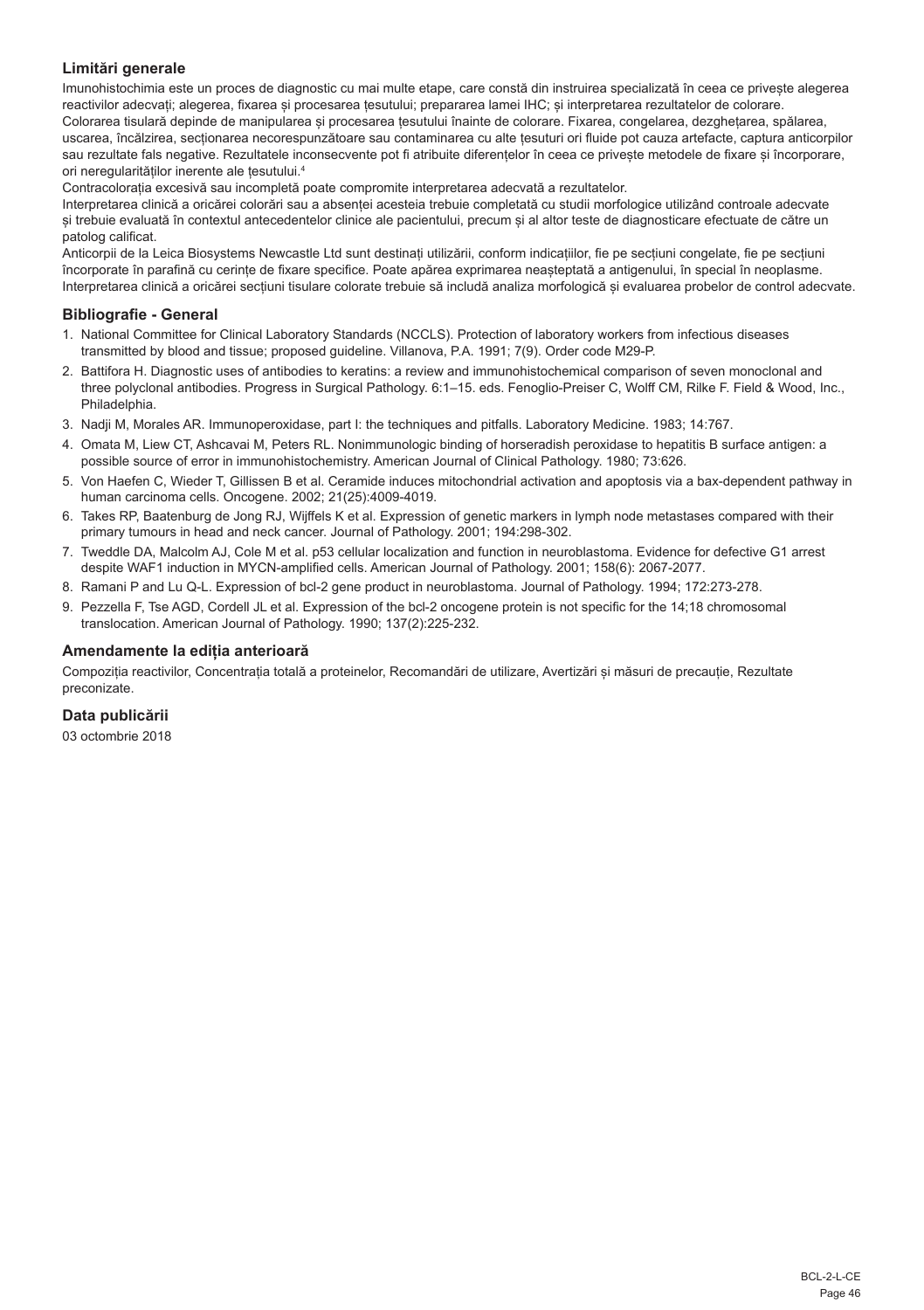# <span id="page-47-0"></span>**Жидкая форма моноклональных антител мыши Novocastra™ Bcl-2 Oncoprotein Код продукта: NCL-L-bcl-2**

## **Назначение**

#### *Для диагностики in vitro*

Препарат NCL-L-bcl-2 предназначен для качественной идентификации онкопротеина bcl-2 человека в парафиновых срезах методом световой микроскопии. Клиническая интерпретация любого окрашивания или его отсутствия должна быть дополнена морфологическими исследованиями с надлежащими контролями и должна быть оценена квалифицированным патологом с учетом анамнеза пациента и других диагностических тестов.

#### **Принцип метода**

Иммуногистохимические (ИГХ) методы окрашивания позволяют визуализировать антигены путем последовательного связывания специфического антитела с антигеном (первичное антитело), вторичного антитела с первичным антителом и ферментного комплекса с хромогенным субстратом. Между этими этапами выполняется промежуточная промывка. Ферментная активация хромогена приводит к образованию видимого продукта реакции в месте расположения антигена. После этого образцы можно подвергать контрастному окрашиванию и заключить под покровную пленку. Интерпретацию результатов выполняют под световым микроскопом и используют для дифференциальной диагностики патофизиологических процессов, которые могут быть связаны или не связаны с конкретным антигеном.

#### **Клон**

bcl-2/100/D5

#### **Иммуноген**

Синтетическая пептидная последовательность (GAAPAPGIFSSQPGC-COOH).

#### **Специфичность**

Онкопротеин человека bcl-2.

#### **Состав реактива**

NCL-L-bcl-2 является супернатантом жидкой культуры тканей, содержащим азид натрия в качестве консерванта.

## **Класс иммуноглобулинов**

IgG1

## **Общая концентрация белка Total Protein**

Общая концентрация белка в каждой партии указана на этикетке флакона.

#### **Концентрация антитела**

Не менее 56,5 мг/л при измерении методом ИФА. Общая концентрация иммуноглобулина в каждой партии указана на этикетке флакона.

#### **Рекомендации по применению**

Иммуногистохимическое окрашивание парафиновых срезов.

**Тепловая демаскировка эпитопа (Heat Induced Epitope Retrieval, HIER):** выполняйте инструкцию по применению, прилагаемую к препарату Novocastra Epitope Retrieval Solution pH 6.

**Рекомендуемое разведение:** 1:100 в течение 30 минут при температуре 25 °C. Данная информация носит рекомендательный характер, и пользователям следует самостоятельно определять оптимальные рабочие разведения.

**Визуализация:** Следуйте инструкциям по применению, которые прилагаются к системам визуализации Novolink™ Polymer Detection Systems. Для получения дополнительной информации о продукции и технической поддержки обратитесь к местному дистрибьютору или в региональный офис компании Leica Biosystems либо, в качестве альтернативы, посетите веб-сайт компании Leica Biosystems, www.LeicaBiosystems.com

В случае применения этого антитела с другими ручными системами окрашивания или автоматизированными платформами следует выполнять валидацию его рабочих параметров.

## **Хранение и стабильность**

Хранить при температуре 2–8 °C. Не замораживать. После использования незамедлительно вернуть на хранение при температуре 2–8 °C. Не использовать после указанной на этикетке флакона даты истечения срока годности. Условия хранения, отличающиеся от указанных выше, должны быть проверены пользователем.

## **Подготовка образцов**

Для приготовления залитых в парафин срезов тканей рекомендуется фиксация в 10 % нейтральном забуференном формалине.

#### **Предупреждения и меры предосторожности**

Этот реактив был изготовлен из супернатанта культуры клеток. При обращении с этим продуктом, как и с другими биологическими продуктами, следует соблюдать разумную осторожность.

Этот реактив содержит азид натрия. Паспорт безопасности химической продукции предоставляется по запросу или доступен на сайте www.LeicaBiosystems.com В отношении утилизации любых потенциально опасных компонентов следуйте требованиям федеральных, региональных и местных нормативных документов.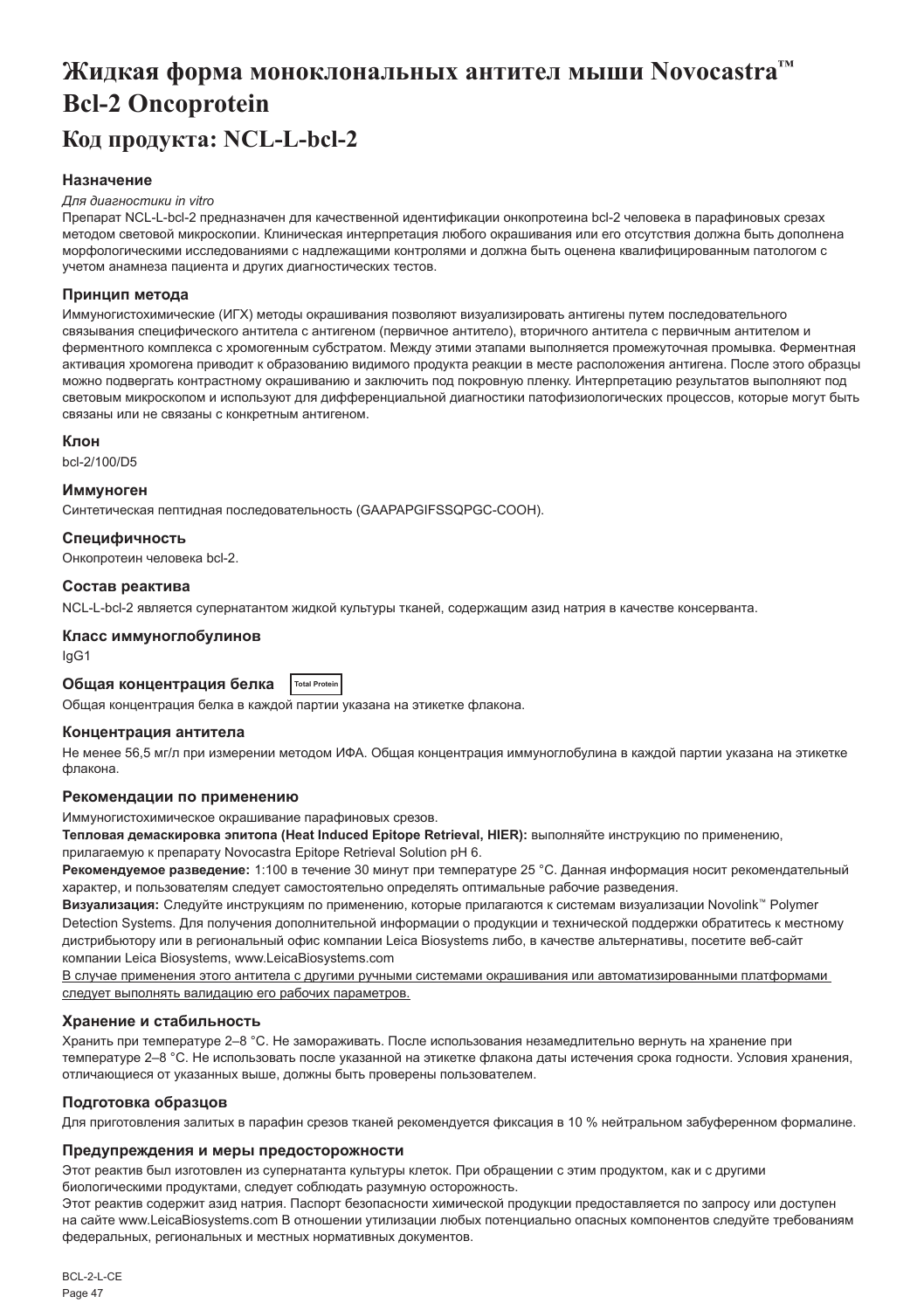С образцами (до и после фиксации) и всеми материалами, которые находятся под их воздействием, следует обращаться как со способными к передаче инфекции и утилизировать, соблюдая соответствующие меры предосторожности.<sup>1</sup>Никогда не набирайте реактивы в пипетку ртом и не допускайте контакта реактивов и образцов с кожей и слизистыми оболочками. В случае контакта реактивов или образцов с чувствительными зонами промойте их большим количеством воды. Обратитесь за медицинской помощью.

Сводите к минимуму микробное загрязнение реактивов во избежание усиления неспецифического окрашивания. Инкубация при сроках и температурах, отличных от указанных в инструкции, может дать ошибочные результаты. Любые подобные изменения должны быть валидированы пользователем.

#### **Контроль качества**

Различия в методах обработки тканей и технических процедурах, выполняемых в лаборатории пользователя, могут привести к существенной вариабельности результатов, в связи с чем требуется регулярное выполнение внутрилабораторных контролей в дополнение к указанным ниже процедурам.

В качестве контролей следует использовать свежие образцы, полученные при аутопсии, биопсии или хирургических процедурах, фиксированные в формалине, обработанные и как можно скорее залитые в парафин так же, как были обработаны полученные у пациентов образцы.

#### **Положительный контроль ткани**

Применяется для проверки правильности подготовки тканей и методов окрашивания.

В каждый набор условий теста при каждом цикле окрашивания следует включать один срез ткани для положительного контроля. Для оптимального контроля качества и обнаружения незначительных уровней деградации реактива более подходит ткань со слабым положительным окрашиванием, чем ткань с сильным положительным окрашиванием.<sup>2</sup>

В качестве положительного контроля рекомендуется использовать ткани миндалин.

При отсутствии положительного окрашивания положительного контроля ткани результаты, полученные с исследуемыми образцами, считаются недействительными.

#### **Отрицательный контроль ткани**

Этот тест необходимо выполнять после положительного контроля ткани для проверки специфичности мечения целевого антигена первичным антителом.

В качестве отрицательного контроля рекомендуется ткань мозжечка.

Кроме того, разнообразные типы клеток для отрицательного контроля можно часто найти в большинстве срезов тканей, однако такие препараты должны быть проверены пользователем.

Неспецифическое окрашивание, если оно присутствует, обычно выглядит диффузным. В срезах тканей, избыточно фиксированных формалином, можно также иногда увидеть окрашивание соединительной ткани. Для интерпретации результатов окрашивания используйте интактные клетки. Некротизированные или разрушенные клетки часто окрашиваются неспецифически.<sup>з</sup> Неиммунное связывание белков или продуктов реакции с субстратом может привести к ложноположительным результатам. Такие же результаты могут быть связаны с эндогенными ферментами, например псевдопероксидазой (в эритроцитах), эндогенной пероксидазой (цитохром C) или эндогенным биотином (например, в печени, молочной железе, головном мозге или почке) в зависимости от типа использованного иммунного окрашивания. Чтобы отличить активность эндогенных ферментов или неспецифическое связывание ферментов от специфической иммунореактивности, можно выполнить окрашивание дополнительных тканей пациента исключительно хромогенным субстратом или ферментными комплексами (авидин-биотин, стрептавидин, меченый полимер) и хромогенным субстратом соответственно. При наличии специфического окрашивания в отрицательном контроле ткани результаты исследования полученных у пациентов образцов считаются недействительными.

#### **Отрицательный контроль реактива**

Для оценки неспецифического окрашивания и лучшей интерпретации специфического окрашивания в области связывания антигена, исследуя срезы каждого образца, взятого у пациента, вместо первичных антител используйте реактив, служащий в качестве неспецифического отрицательного контроля.

## **Ткань, полученная у пациента**

Исследуйте полученные у пациентов образцы, окрашенные NCL-L-bcl-2, в последнюю очередь. Интенсивность положительного окрашивания следует оценивать с учетом любого неспецифического фонового окрашивания отрицательного контроля реактива. Как и при любом иммуногистохимическом исследовании, отрицательный результат означает необнаружение антигена, но не его отсутствие в исследованных клетках или ткани. При необходимости следует использовать панель антител для выявления ложноотрицательных реакций.

#### **Ожидаемые результаты**

#### Нормальные ткани

Клон bcl-2/100/D5 окрашивал цитоплазму и мембраны лимфоцитов в мантийной зоне и на участках скопления Т-клеток селезенки, лимфатических узлов, миндалин и вилочковой железы. Окрашивание также наблюдалось в почечных канальцах, базальных кератиноцитах, безальных эпителилальных клетках шейки матки и фаллопиевой трубы, стромальных фибробластах молочной железы и яичника, гладкомышечных клетках миометрии и синцитиальных трофобластах плаценты. (Общее число исследованных нормальных тканей = 55).

#### Патологически измененные ткани

Клон bcl-2/100/D5 окрасил 88/113 случаев диффузной крупноклеточной В-лимфоцитарной лимфомы, 8/26 случаев лимфомы Ходжкина, 13/15 случаев фолликулярной лимфомы, 11/12 случаев хронических лимфоцитарных лимфом, 7/7 случаев лимфомы мантийной зоны, 3/6 случаев анапластической Т-лимфоцитарной лимфомы, 4/4 случаев ангиоиммунобластной Т-лимфоцитарной лимфомы, 3/3 случаев Т-лимфоцитарной лимфомы, 3/3 случаев лимфомы из Т/NK-клеток, 1/1 случая острой В-лимфоцитарной лимфобластной лимфомы, 1/1 случая острой лимфобластной лимфомы из примитивных В/Т-лимфоцитов, 1/1 случая периферийной Т-лимфоцитарной лимфомы и 1/1 случая лимфомы из клеток маргинальной зоны, 2/4 случаев опухоли легких (включая 1/1 случая немелкоклеточной карциномы, 1/1 случая аденокарциномы, 0/1 случая плоскоклеточной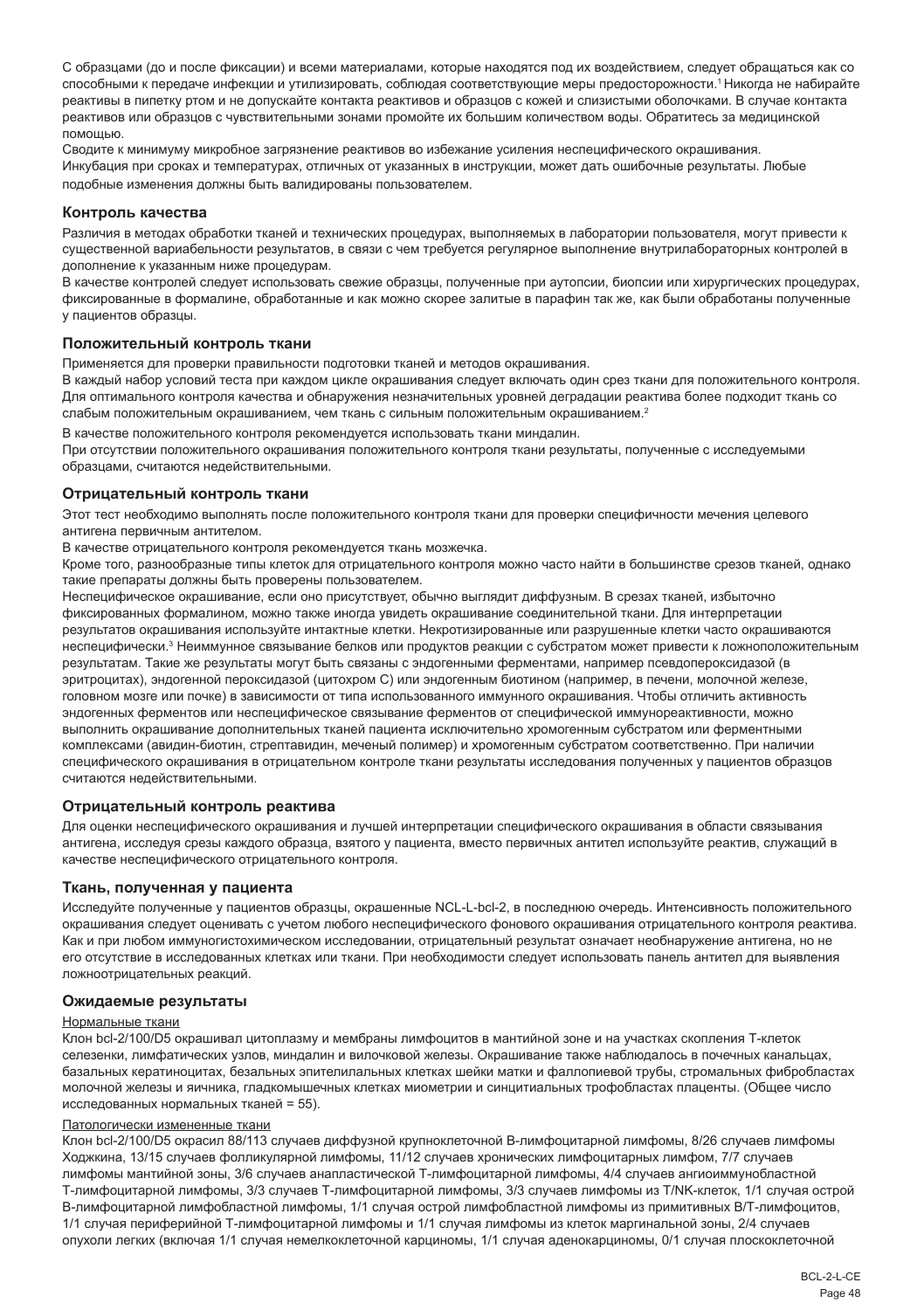карциномы и 0/1 случая крупноклеточной карциномы), 2/4 случаев опухоли яичника (включая 1/1 случая серозной цистаденокарциномы, 1/1 случая светлоклеточной карциномы, 0/1 случая злокачественной опухоли зародышевых клеток и 0/1 случая слизистой цистаденокарциномы), 1/4 случаев опухоли печени (включая 1/1 случая метастатической карциномы, 0/2 случаев гепатоцеллюлярной карциномы и 0/1 случая холангиокарциномы), 3/3 случаев папиллярной карциномы щитовидной железы, 2/2 случаев инфильтрирующей карциномы протоков молочной железы, 2/2 случаев метастатических опухолей неизвестного происхождения, 1/2 случаев почечно-клеточной карциномы, 1/2 случаев карциномы плоских клеток шейки матки и 1/1 случая атипичного карциноида вилочковой железы. При следующих нозологиях окрашивания не наблюдалось: опухоли головного мозга (0/2), опухоли пищевода (0/2), опухоли желудка (0/2), опухоли языка (0/2), опухоли яичек (0/2), опухоли толстой кишки (0/2), опухоли прямой кишки (0/2), опухоли кожи (0/2), опухоли мягких тканей (0/2) и опухоли гортани (0/1). (Общее число исследованных опухолей = 236).

#### **Реактив NCL-L-bcl-2 рекомендуется использовать для оценки экспрессии онкопротеина bcl-2 в здоровых, а также пораженных опухолью тканях.**

#### **Общие ограничения**

Иммуногистохимическое исследование является многостадийным диагностическим процессом, требующим специальных навыков в выборе надлежащих реактивов; выборе, фиксации и обработке тканей; приготовлении среза с ИГХ препаратом; интерпретации результатов окрашивания.

Окрашивание тканей зависит от обращения с тканями и их обработкой перед окрашиванием. Неправильные процедуры фиксации, замораживания, оттаивания, промывки, сушки, нагрева, приготовления срезов, а также загрязнение другими тканями или жидкостями могут приводить к артефактам, захвату антител или ложноотрицательным результатам. Противоречивые результаты могут быть обусловлены различиями методов фиксации и заливки препарата или присущей тканям внутренней неравномерностью структуры.4

Чрезмерное или неполное контрастирование может негативно отразиться на точности интерпретации результатов. Клиническая интерпретация любого окрашивания или его отсутствия должна быть дополнена морфологическими исследованиями с надлежащими контролями и должна быть оценена квалифицированным патологом с учетом анамнеза пациента и других диагностических тестов.

Изготовленные компанией Leica Biosystems Newcastle Ltd антитела предназначены, как указано выше, для применения на замороженных или залитых в парафин срезах и требуют выполнения конкретных требований по фиксации. Возможна непредвиденная экспрессия антигена, особенно в опухолях. Клиническая интерпретация любого окрашенного среза ткани должна включать морфологический анализ и оценку соответствующих контролей.

#### **Литература — общая**

- 1. National Committee for Clinical Laboratory Standards (NCCLS). Protection of laboratory workers from infectious diseases transmitted by blood and tissue; proposed guideline. Villanova, P.A. 1991; 7(9). Order code M29-P.
- 2. Battifora H. Diagnostic uses of antibodies to keratins: a review and immunohistochemical comparison of seven monoclonal and three polyclonal antibodies. Progress in Surgical Pathology. 6:1–15. eds. Fenoglio-Preiser C, Wolff CM, Rilke F. Field & Wood, Inc., Philadelphia.
- 3. Nadji M, Morales AR. Immunoperoxidase, part I: the techniques and pitfalls. Laboratory Medicine. 1983; 14:767.
- 4. Omata M, Liew CT, Ashcavai M, Peters RL. Nonimmunologic binding of horseradish peroxidase to hepatitis B surface antigen: a possible source of error in immunohistochemistry. American Journal of Clinical Pathology. 1980; 73:626.
- 5. Von Haefen C, Wieder T, Gillissen B et al. Ceramide induces mitochondrial activation and apoptosis via a bax-dependent pathway in human carcinoma cells. Oncogene. 2002; 21(25):4009-4019.
- 6. Takes RP, Baatenburg de Jong RJ, Wijffels K et al. Expression of genetic markers in lymph node metastases compared with their primary tumours in head and neck cancer. Journal of Pathology. 2001; 194:298-302.
- 7. Tweddle DA, Malcolm AJ, Cole M et al. p53 cellular localization and function in neuroblastoma. Evidence for defective G1 arrest despite WAF1 induction in MYCN-amplified cells. American Journal of Pathology. 2001; 158(6): 2067-2077.
- 8. Ramani P and Lu Q-L. Expression of bcl-2 gene product in neuroblastoma. Journal of Pathology. 1994; 172:273-278.
- 9. Pezzella F, Tse AGD, Cordell JL et al. Expression of the bcl-2 oncogene protein is not specific for the 14;18 chromosomal translocation. American Journal of Pathology. 1990; 137(2):225-232.

## **Дополнения к предыдущему выпуску**

Состав реактивов, Суммарная концентрация белка, Рекомендации по использованию, Предупреждения и меры предосторожности, Предполагаемые результаты.

## **Дата выпуска**

03 Октябрь 2018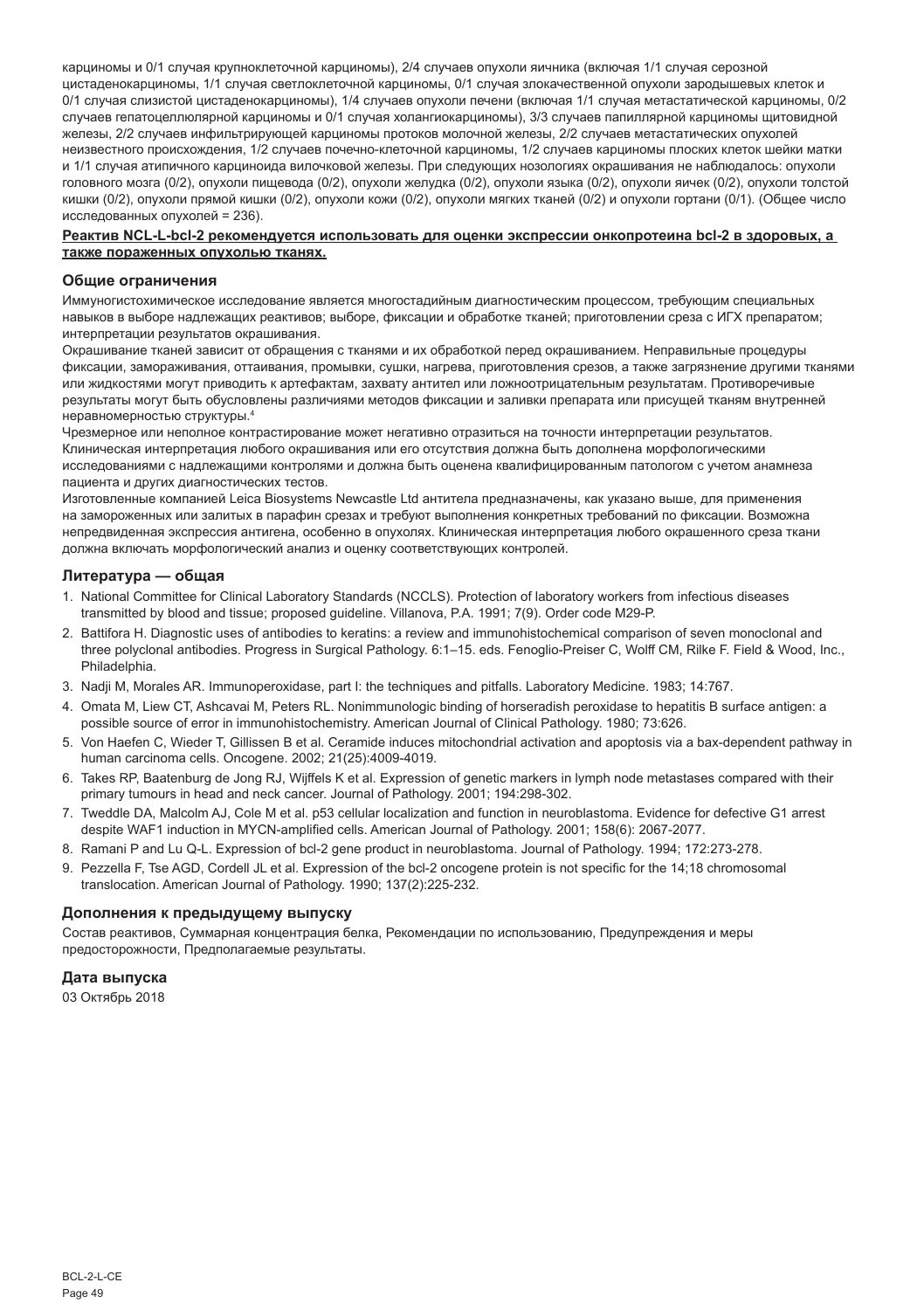# <span id="page-50-0"></span>**Płynne mysie przeciwciało monoklonalne Novocastra™ Bcl-2 Oncoprotein Kod produktu: NCL-L-bcl-2**

## **Przeznaczenie**

#### *Do diagnostyki in vitro.*

Produkt NCL-L-bcl-2 jest przeznaczony do identyfikacji jakościowej z zastosowaniem mikroskopii świetlnej ludzkiej onkoproteiny bcl-2 w skrawkach parafinowych. Kliniczną interpretację barwienia lub jego braku należy uzupełnić badaniami morfologicznymi oraz odpowiednimi kontrolami. Ocenę powinien przeprowadzić wykwalifikowany patolog w kontekście historii choroby pacjenta oraz innych badań diagnostycznych.

#### **Zasady postepowania**

Metody barwienia immunohistochemicznego (IHC) umożliwiają wizualizację antygenów dzięki zastosowaniu – po kolei – swoistego przeciwciała przeciwko antygenowi (przeciwciała pierwszorzędowego), przeciwciała drugorzędowego przeciwko przeciwciału pierwszorzędowemu i kompleksu enzymu z substratem chromogennym z etapami przemywania. Aktywacja enzymatyczna chromogenu prowadzi do wytworzenia widocznego produktu reakcji w miejscu antygenu. Następnie można wykonać barwienie kontrastowe próbki i zakryć ją szkiełkiem nakrywkowym. Wyniki są interpretowane przy użyciu mikroskopu świetlnego i pomagają w diagnostyce różnicowej procesów patofizjologicznych, które mogą mieć związek z określonym antygenem.

#### **Klon**

bcl-2/100/D5

#### **Immunogen**

Sekwencja syntetycznych peptydów (GAAPAPGIFSSQPGC-COOH).

**Swoistość**

Ludzka onkoproteina bcl-2.

## **Skład odczynnika**

NCL-L-bcl-2 jest płynnym supernatantem hodowli tkankowej zakonserwowanym azydkiem sodu.

#### **Klasa Ig**

IgG1

| Całkowite stężenia białka |  | Total Protein |
|---------------------------|--|---------------|
|                           |  |               |

Całkowite stężenie białka w danej serii podano na etykiecie fiolki.

#### **Stężenie przeciwciał**

Większe lub równe 56,5 mg/L oznaczone za pomocą testu ELISA. Stężenie lg w danej serii podano na etykiecie fiolki.

#### **Zalecenia dotyczące stosowania**

Badanie immunohistochemiczne skrawków zatopionych w parafinie.

**Cieplne odmaskowywanie epitopu (HIER):** Należy postępować zgodnie z instrukcją stosowania załączoną do roztworu Novocastra Epitope Retrieval Solution pH 6.

**Sugerowane rozcieńczenie:** 1:100 przez 30 minut w temperaturze 25°C. Są to jedynie wskazówki i użytkownicy powinni sami określić swoje optymalne rozcieńczenie robocze.

**Wizualizacja:** Należy postępować zgodnie z instrukcją stosowania podaną w produktach Novolink™ Polymer Detection Systems. Aby uzyskać dalsze informacje o produkcie lub wsparcie, należy skontaktować się z lokalnym dystrybutorem lub regionalnym biurem Leica Biosystems, albo też odwiedzić stronę internetową Leica Biosystems, www.LeicaBiosystems.com

Jeżeli przeciwciało jest używane jednocześnie z innymi ręcznymi metodami barwienia lub platformami automatycznymi, należy zweryfikować jego działanie.

#### **Przechowywanie i trwałość**

Przechowywać w temperaturze 2-8 °C. Nie zamrażać. Niezwłocznie po użyciu ponownie umieścić w temperaturze 2–8 °C. Nie używać po upływie daty ważności podanej na etykiecie fiolki. Przechowywanie w warunkach innych od wskazanych powyżej wymaga weryfikacji użytkownika.

## **Przygotowanie próbek**

Zalecanym utrwalaczem jest 10-procentowa obojętna buforowana formalina do zatopionych w parafinie skrawków tkankowych.

## **Ostrzeżenia i środki ostrożności**

Odczynnik został przygotowany z supernatantu hodowli tkankowej. Ponieważ jest to produkt biologiczny, podczas jego używania należy zachować odpowiednie środki ostrożności.

Ten odczynnik zawiera azydek sodu. Karta charakterystyki jest dostępna na żądanie lub dostępna na stronie www.LeicaBiosystems.com Wszelkie potencjalnie toksyczne składniki należy utylizować zgodnie z krajowymi lub lokalnymi przepisami.

Próbki, przed i po utrwaleniu oraz wszystkie materiały mające z nimi kontakt należy traktować jako potencjalnie zakaźne i usuwać przy zachowaniu odpowiednich środków ostrożności.1 Nigdy nie zasysać odczynników ustami podczas pobierania pipetą oraz unikać kontaktu odczynników i próbek badanych ze skórą i błonami śluzowymi. W razie kontaktu odczynników lub próbek ze szczególnie narażonymi miejscami przemyć miejsce kontaktu dużą ilością wody. Należy zasięgnąć porady lekarza.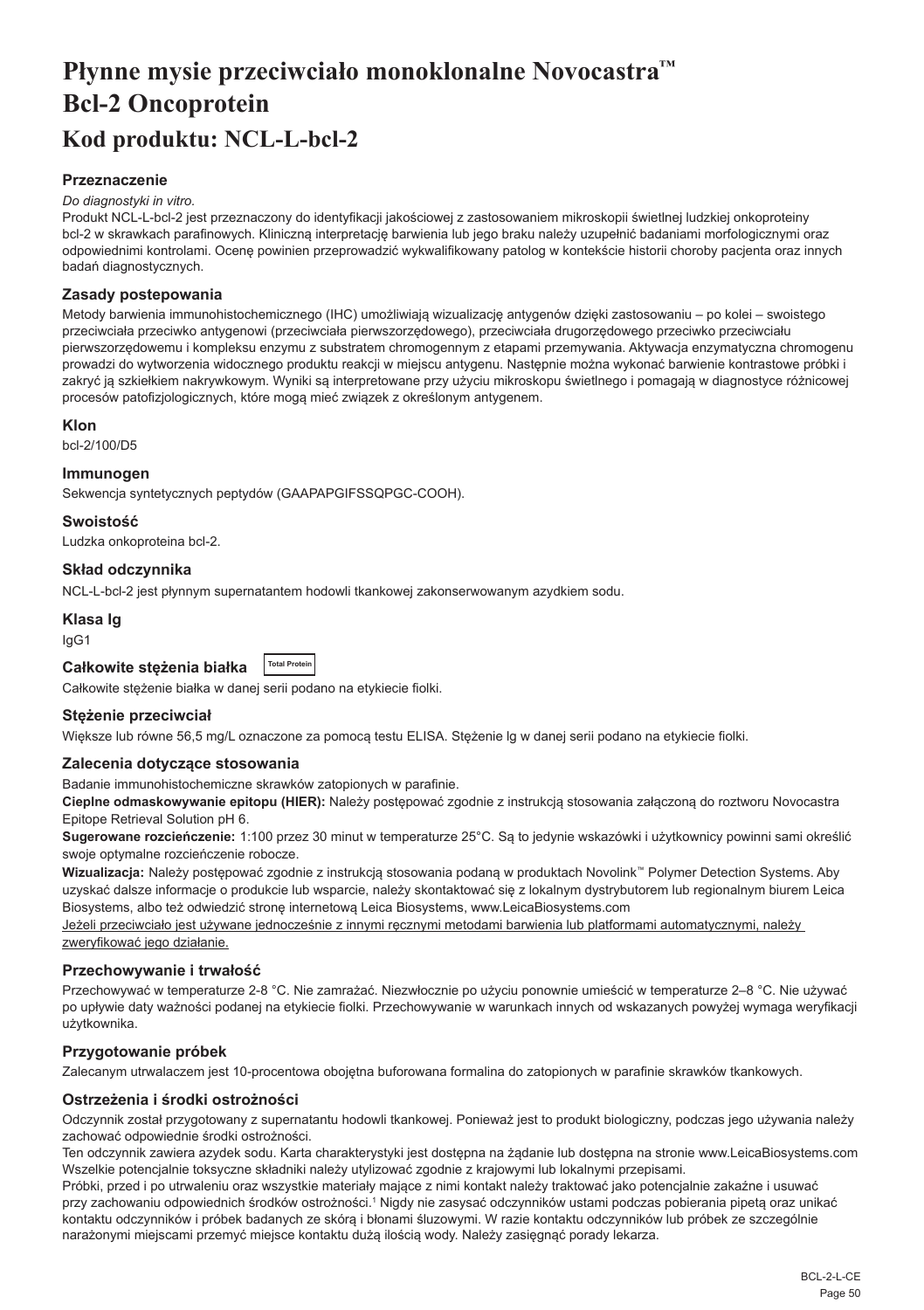Chronić odczynniki przed skażeniem drobnoustrojami, ponieważ może ono doprowadzić do zwiększonego barwienia niespecyficznego. Zastosowanie okresów inkubacji i temperatur innych niż podano w instrukcji może spowodować błędne wyniki. Wszelkie zmiany tego typu muszą zostać zweryfikowane przez użytkownika.

## **Kontrola jakości**

Różnice w przetwarzaniu tkanek i procedurach technicznych w laboratorium użytkownika mogą doprowadzić do znacznej zmienności wyników, co oznacza konieczność dodatkowego przeprowadzania regularnych kontroli wewnętrznych. Kontrole należy przeprowadzać jak najszybciej na świeżych próbkach z autopsji/biopsji/operacji chirurgicznej utrwalonych, przetworzonych i zatopionych w parafinie, taką samą metodą, jaką badane są pobrane tkanki.

## **Tkankowa kontrola pozytywna**

Stosowana w celu wskazania prawidłowo przygotowanych tkanek i prawidłowych technik barwienia.

W każdej serii barwienia każdy zestaw warunków testowych powinien uwzględniać jedną tkankową kontrolę pozytywną. Do optymalnej kontroli jakości i do wykrywania niewielkich poziomów degradacji odczynników bardziej nadaje się tkanka o słabym barwieniu pozytywnym niż tkanka o silnym barwieniu pozytywnym.<sup>2</sup>

Zalecana kontrolą tkankową pozytywną jest migdałek

Jeśli tkankowa kontrola pozytywna nie wykaże odpowiedniego barwienia pozytywnego, wyniki testu przeprowadzonego na próbkach pobranych od pacjenta należy uznać za nieważne.

## **Tkankowa kontrola negatywna**

Należy ją wykonać po tkankowej kontroli pozytywnej, aby sprawdzić swoistość znakowania docelowego antygenu przez przeciwciało pierwszorzędowe.

Tkankowa kontrola negatywna powinna obejmować móżdżek.

Ewentualnie tkankowa kontrola negatywna może obejmować różne typy komórek obecne w większości skrawków tkankowych, jednak powinno to zostać zweryfikowane przez użytkownika.

Barwienie niespecyficzne, jeżeli jest obecne, zwykle ma charakter rozproszony. Na skrawkach wykonanych z materiału tkankowego nadmiernie utrwalonego w formalinie można również zaobserwować sporadyczne barwienie tkanki łącznej. Do interpretacji wyników barwienia należy używać nieuszkodzonych komórek. Komórki martwicze lub zdegenerowane często powodują barwienie niespecyficzne.<sup>3</sup>Wyniki fałszywie pozytywne mogą pojawić się w następstwie nieimmunologicznego wiązania białek lub występowania produktów reakcji substratów. Mogą być również spowodowane przez endogenne enzymy, takie jak pseudoperoksydaza (erytrocyty), endogenna peroksydaza (cytochrom C) lub endogenna biotyna (np. wątroba, piersi, mózg, nerki), w zależności od zastosowanego barwnika immunohistochemicznego. Aby odróżnić endogenną aktywność enzymatyczną lub niespecyficzne wiązanie enzymów od swoistej immunoreaktywności, dodatkowe tkanki pacjenta mogą być barwione wyłącznie substratem chromogenem lub kompleksem enzymatycznym (awidyna-biotyna, streptawidyna, znakowany polimer) i substratem-chromogenem. Jeśli w trakcie tkankowej kontroli negatywnej nastąpi barwienie specyficzne, wyniki testu przeprowadzonego na próbkach pobranych od pacjenta należy uznać za nieważne.

## **Negatywna kontrola odczynnika**

Aby przeprowadzić ocenę barwienia niespecyficznego oraz umożliwić lepszą interpretację barwienia specyficznego na każdym skrawku z próbki pobranej od pacjenta należy przeprowadzić niespecyficzną kontrolę negatywną odczynnika w miejscu wiązania przeciwciała pierwszorzędowego.

## **Tkanka pacjenta**

Próbki pacjenta wybarwione NCL-L-bcl-2 należy badać jako ostatnie. Intensywność barwienia pozytywnego należy oceniać w kontekście ewentualnego niespecyficznego barwienia tła podczas negatywnej kontroli odczynnika.

Tak jak we wszystkich innych badaniach immunohistochemicznych wynik ujemny oznacza, że antygen nie został wykryty, co jednak nie oznacza, że jest on nieobecny w badanych komórkach/tkankach. W razie konieczności do identyfikacji reakcji fałszywie negatywnych należy wykorzystać panel przeciwciał.

## **Oczekiwane wyniki**

## Tkanki prawidłowe

Klon bcl-2/100/D5 wybarwił cytoplazmę i błonę limfocytów w strefach płaszcza i obszarach limfocytów T tkanki limfatycznej śledziony, węzłów chłonnych, migdałków i grasicy. Barwienie stwierdzono również w kanalikach nerkowych, keratynocytach warstwy podstawnej, komórkach nabłonkowych warstwy podstawnej szyjki macicy i jajowodów, fibroblastach stromalnych sutka i jajnika, komórkach mięśni gładkich miometrium i syncytiotrofoblastach w łożysku. (Łączna liczba ocenionych prawidłowych przypadków = 55).

## Tkanki nowotworowe

Klon bcl-2/100/D5 wybarwił 88/113 rozlanych chłoniaków z dużych limfocytów B, 8/26 chłoniaków Hodkina, 13/15 chłoniaków grudkowych, 11/12 chronicznych chłoniaków limfocytowych, 7/7 chłoniaków z komórek płaszcza, 3/6 chłoniaki anaplastyczne z dużych limfocytów T, 4/4 chłoniaki z limfocytów T angioimmunoblastycznych, 3/3 chłoniaki z limfocytów T, 3/3 chłoniaki T/NK, 1/1 ostrego chłoniaka z limfocytów B, 1/1 chłoniaka limfoblastycznego z limfocytów B/T, 1/1 chłoniaka z obwodowych limfocytów T, 1/1 chłoniaka strefy brzeżnej, 2/4 guzy płuc (w tym 1/1 raka niedrobnokomórkowego, 1/1 gruczolakoraka, 0/1 raków kolczystokomórkowego i 0/1 raków wielkokomórkowych), 2/4 guzy jajnika (w tym 1/1 raka surowiczego jajnika, 1/1 raka jasnokomórkowego, 0/1 złośliwych guzów zarodkowych i 0/1 raków śluzowych), 1/4 guza wątroby (w tym 1/1 raka przerzutowego, 0/2 raków wątrobowokomórkowych i 0/1 raków wątrobowokomórkowych), 3/3 raki brodawkowatych tarczycy , 2/2 raki przewodowe naciekające piersi, 2/2 guzy przerzutowe o nieznanym pochodzeniu, 1/2 raka nerkowokomórkowego nerki, 1/2 raka płaskonabłonkowego szyjki macicy i 1/1 rakowiaka grasicy. Nie stwierdzono barwienia guzów mózgu (0/2), guzów przełyku (0/2), guzów żołądka (0/2), guzów języka (0/2), guzów jąder (0/2), guzów okrężnicy (0/2), guzów odbytnicy (0/2), guzów skóry (0/2), guzów tkanek miękkich (0/2) ani guzów krtani (0/1). (Łączna liczba ocenionych przypadków guzów = 236).

#### **Zaleca się stosowanie NCL-L-bcl-2 do oceny ekspresji onkoproteiny Bcl-2 w tkankach prawidłowych i nowotworowych.**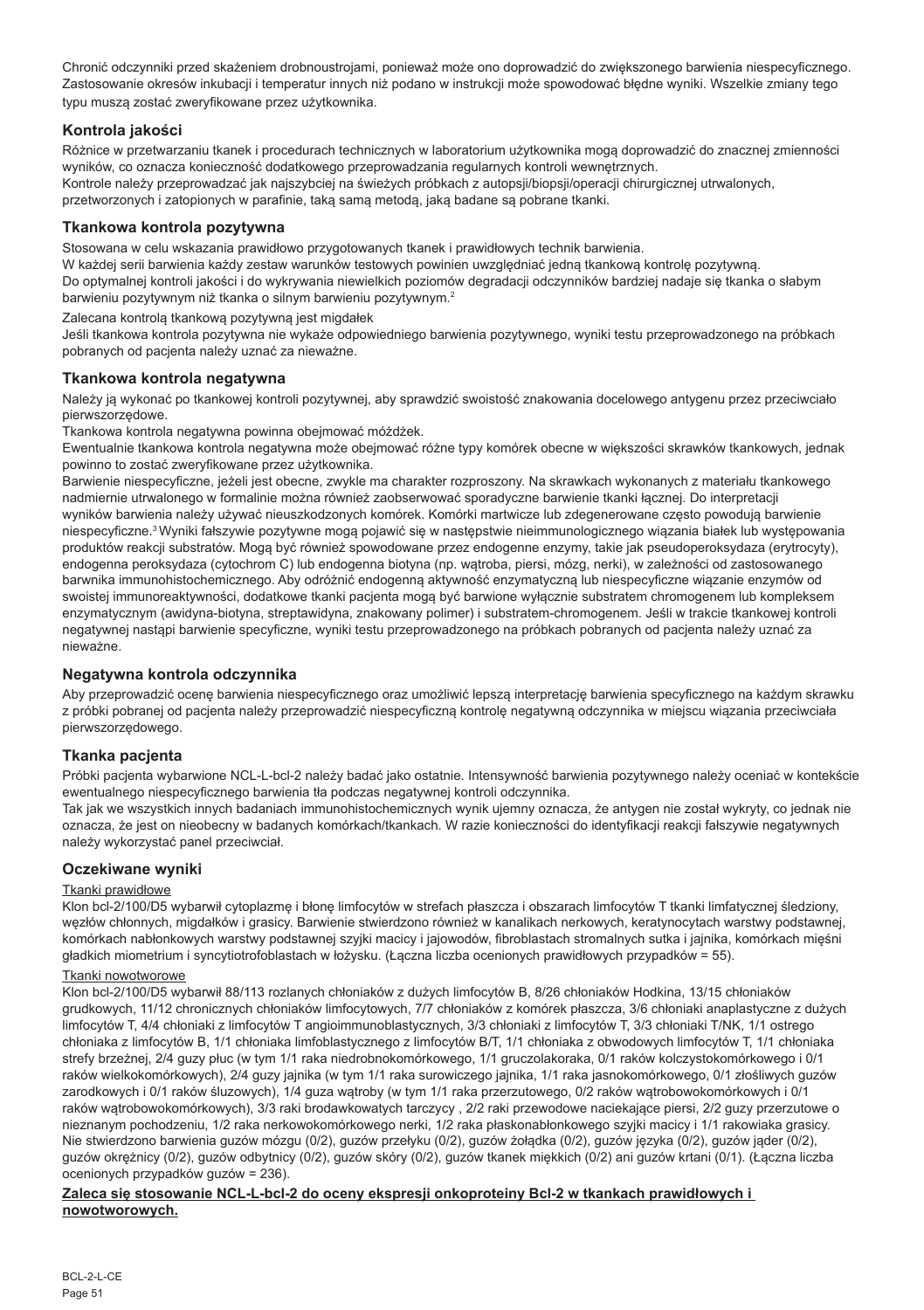## **Ograniczenia ogólne**

Badanie immunohistochemiczne to wieloetapowy proces diagnostyczny, który wymaga specjalistycznego szkolenia w zakresie doboru odpowiednich odczynników i tkanek, utrwalania i przetwarzania tkanek, przygotowywania preparatów immunohistochemicznych oraz interpretacji wyników barwienia.

Barwienie tkanek zależy od postępowania z tkanką i jej przetwarzania przed barwieniem. Nieprawidłowe utrwalanie, zamrażanie, rozmrażanie, przemywanie, suszenie, podgrzewanie, ścinanie skrawków lub skażenie innymi tkankami lub płynami może powodować artefakty, zatrzymywanie przeciwciał lub wyniki fałszywie negatywne. Niespójne wyniki mogą wynikać z różnic w metodach utrwalania i zatapiania lub nieprawidłowości związanej z tkanką.<sup>4</sup>

Nadmierne lub niepełne barwienie kontrastowe może negatywnie wpływać na właściwą interpretację wyników.

Kliniczną interpretację barwienia lub jego braku należy uzupełnić badaniami morfologicznymi oraz odpowiednimi kontrolami. Ocenę powinien przeprowadzić wykwalifikowany patolog w kontekście historii choroby pacjenta oraz innych badań diagnostycznych. Przeciwciała firmy Leica Biosystems Newcastle Ltd są przeznaczone do badania skrawków zamrożonych lub zatopionych w parafinie, które utrwalono zgodnie z określonymi wymogami. Może wystąpić nieoczekiwana ekspresja antygenu, szczególnie w przypadku nowotworów. Interpretacja kliniczna wybarwionych skrawków musi obejmować analizę morfologiczną oraz ocenę przeprowadzoną w ramach odpowiednich kontroli.

## **Piśmiennictwo - ogólne.**

- 1. National Committee for Clinical Laboratory Standards (NCCLS). Protection of laboratory workers from infectious diseases transmitted by blood and tissue; proposed guideline. Villanova, P.A. 1991; 7(9). Order code M29-P.
- 2. Battifora H. Diagnostic uses of antibodies to keratins: a review and immunohistochemical comparison of seven monoclonal and three polyclonal antibodies. Progress in Surgical Pathology. 6:1–15. eds. Fenoglio-Preiser C, Wolff CM, Rilke F. Field & Wood, Inc., Philadelphia.
- 3. Nadji M, Morales AR. Immunoperoxidase, part I: the techniques and pitfalls. Laboratory Medicine. 1983; 14:767.
- 4. Omata M, Liew CT, Ashcavai M, Peters RL. Nonimmunologic binding of horseradish peroxidase to hepatitis B surface antigen: a possible source of error in immunohistochemistry. American Journal of Clinical Pathology. 1980; 73:626.
- 5. Von Haefen C, Wieder T, Gillissen B et al. Ceramide induces mitochondrial activation and apoptosis via a bax-dependent pathway in human carcinoma cells. Oncogene. 2002; 21(25):4009-4019.
- 6. Takes RP, Baatenburg de Jong RJ, Wijffels K et al. Expression of genetic markers in lymph node metastases compared with their primary tumours in head and neck cancer. Journal of Pathology. 2001; 194:298-302.
- 7. Tweddle DA, Malcolm AJ, Cole M et al. p53 cellular localization and function in neuroblastoma. Evidence for defective G1 arrest despite WAF1 induction in MYCN-amplified cells. American Journal of Pathology. 2001; 158(6): 2067-2077.
- 8. Ramani P and Lu Q-L. Expression of bcl-2 gene product in neuroblastoma. Journal of Pathology. 1994; 172:273-278.
- 9. Pezzella F, Tse AGD, Cordell JL et al. Expression of the bcl-2 oncogene protein is not specific for the 14;18 chromosomal translocation. American Journal of Pathology. 1990; 137(2):225-232.

## **Zmiany wprowadzone do poprzedniego wydania**

Skład odczynnika, Całkowite stężenie białka, Zalecenia dotyczące stosowania, Ostrzeżenia i środki ostrożności, Spodziewane wyniki.

## **Data publikacji**

03 października 2018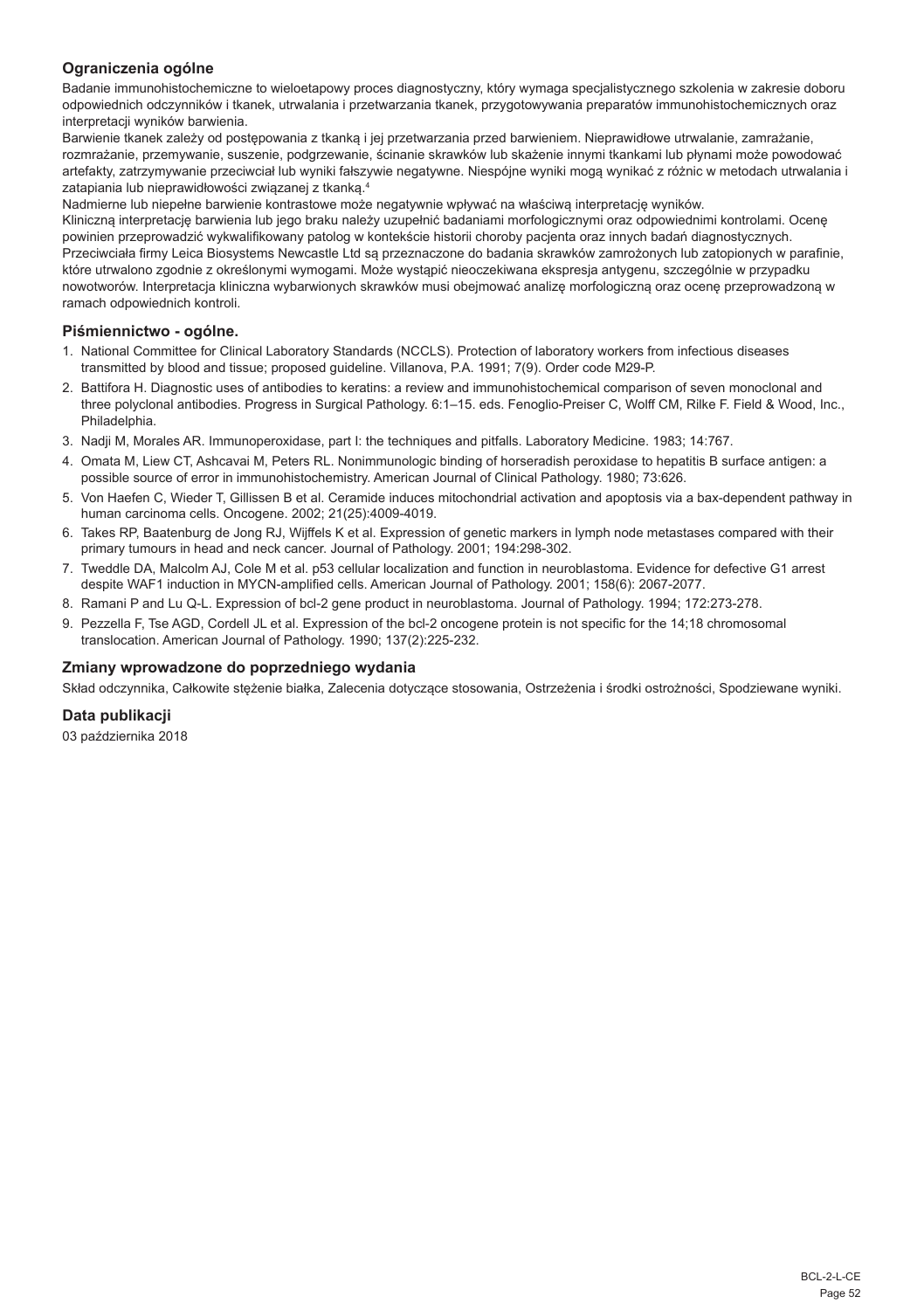# <span id="page-53-0"></span>**Tekočinsko monoklonsko protitelo Novocastra™ iz miši Bcl-2 Oncoprotein Koda izdelka: NCL-L-bcl-2**

## **Predvidena uporaba**

#### *Za diagnostično uporabo in vitro.*

Izdelek NCL-L-bcl-2 je namenjen za kvalitativno identifikacijo humanega onkoproteina bcl-2 v parafinskih rezinah s pomočjo svetlobne mikroskopije. Klinično razlago obarvanja ali odsotnosti le-tega morajo dopolnjevati morfološke študije ustreznih kontrolnih vzorcev, ki jih v okviru klinične anamneze bolnika in drugih diagnostičnih testov oceni usposobljen patolog.

## **Načelo postopka**

Imunohistokemijske (IHC) tehnike barvanja omogočajo vizualizacijo antigenov z izvajanjem zaporednega nanosa - z vmesnimi koraki izpiranja - specifičnega protitelesa na antigen (primarno protitelo), sekundarnega protitelesa na primarno protitelo in encimskega kompleksa s kromogenim substratom. Encimska aktivacija kromogena povzroči vidno reakcijo izdelka na mestu antigena. Tak vzorec lahko nato nasprotno barvamo in pokrijemo s krovnim stekelcem. Rezultate nato obdelamo s pomočjo svetlobnega mikroskopa in jih uporabimo pri diferencialni diagnozi patološko-fizioloških procesov, ki so morda povezani z določenim antigenom ali pa tudi ne.

#### **Klon**

bcl-2/100/D5

## **Imunogen**

Sintetično peptidno zaporedje (GAAPAPGIFSSQPGC-COOH).

#### **Specifičnost**

Humani onkoprotein bcl-2.

## **Sestava reagenta**

NCL-L-bcl-2 je tekočinski supernatant kulture tkiva in vsebuje natrijev azid kot konzervans.

## **Razred Ig**

IgG1

## **Skupna koncentracija beljakovin Total Protein**

Skupna koncentracija beljakovin v določeni seriji je navedena na oznaki na viali.

## **Koncentracija protiteles**

Višja ali enaka 56,5 mg/l, določena s testom ELISA. Glejte oznako na viali za koncentracijo Ig določene serije.

#### **Priporočila za uporabo**

Imunohistokemija parafinskih rezin.

**Toplotno pridobivanje epitopa (HIER):** Upoštevajte navodila za uporabo raztopine za pridobivanje epitopov Novocastra Epitope Retrieval Solution pH 6.

**Predlagano redčenje:** 1:100 za 30 minut pri 25 °C. To je samo vodilo; uporabniki naj poiščejo svoje lastne najbolj učinkovite delovne razredčine.

**Vizualizacija:** Sledite navodilom za uporabo sistemov za zaznavanje polimerov Novolink™ Polymer Detection Systems. Za več podatkov o izdelku ali podporo se obrnite na svojega lokalnega distributerja ali regionalno pisarno podjetja Leica Biosystems, lahko pa tudi obiščete spletno mesto podjetja Leica Biosystems na www.LeicaBiosystems.com.

Učinkovitost tega protitelesa je treba validirati, kadar ga uporabljate z drugimi sistemi za ročno barvanje ali avtomatiziranimi okolji.

## **Shranjevanje in stabilnost**

Hraniti pri temperaturi 2–8 °C. Ne zamrzujte. Takoj po uporabi ohladite na temperaturo 2–8 °C. Ne uporabljajte po datumu izteka roka uporabnosti, ki je naveden na oznaki na viali. Uporabnik naj preveri pogoje shranjevanja, ki se razlikujejo od zgoraj navedenih.

## **Priprava vzorcev**

Priporočeni fiksativ je 10-% formalin v nevtralnem pufru za tkivne rezine, vstavljene v parafin.

#### **Opozorila in previdnostni ukrepi**

Vir priprave tega reagenta je supernatant celične kulture. Ker je to biološki izdelek, je treba z njim ravnati z ustrezno skrbnostjo. Ta reagent vsebuje natrijev azid. Varnostni list je na voljo na zahtevo ali na naslovu www.LeicaBiosystems.com. Upoštevajte zvezne, državne ali lokalne predpise za odstranjevanje morebitnih strupenih sestavin.

Z vzorci, pred fiksiranjem in po njem, in vsemi materiali, s katerimi so prišli v stik, morate rokovati, kot da bi lahko prenašali okužbe, in pri njihovem odstranjevanju slediti ustreznim previdnostnim ukrepom.<sup>1</sup> Nikoli ne pipetirajte reagentov skozi usta; pazite, da reagenti in vzorci ne pridejo v stik s kožo in sluznicami. Če reagenti ali vzorci pridejo v stik z občutljivimi deli, jih izperite z obilo vode. Poiščite zdravniško pomoč.

Pazite, da ne pride do mikrobne okužbe reagentov, saj lahko povzroči nespecifično barvanje.

Če uporabite čas ali temperature inkubacije, ki se razlikujejo od navedenih, lahko pridobite napačne rezultate. Uporabnik mora validirati morebitne spremembe.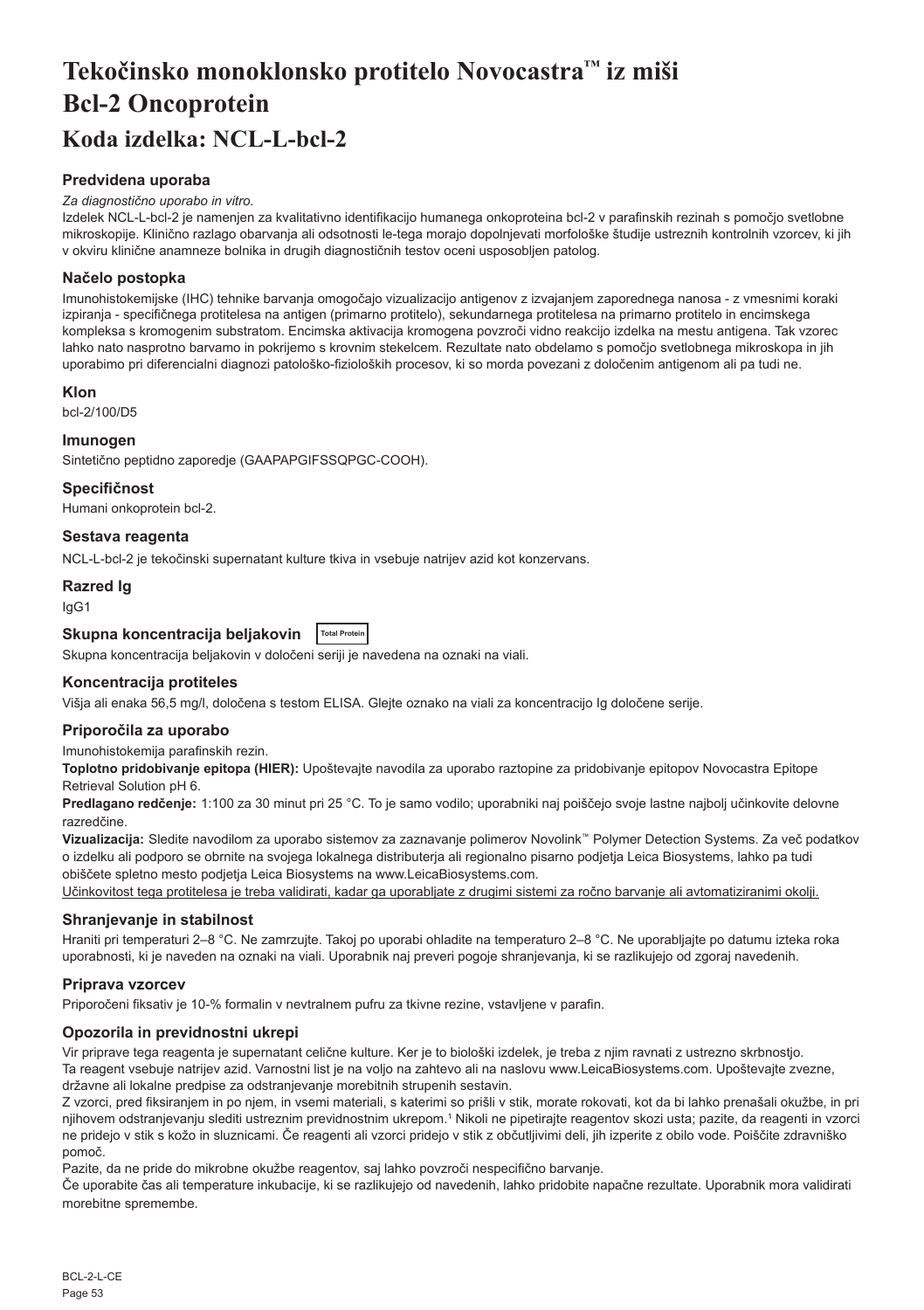## **Kontrola kakovosti**

Razlike pri obdelavi tkiva in tehničnih postopkih v laboratoriju uporabnika lahko vodijo do precejšnje variabilnosti rezultatov, kar zahteva redne interne kontrole učinkovitosti poleg spodaj navedenih postopkov.

Kontrolni vzorci morajo biti sveži vzorci, pridobljeni z obdukcijo/biopsijo/kirurškim posegom, fiksirani s formalinom, obdelani in shranjeni v parafinskem vosku kakor hitro je mogoče ter na isti način, kot vzorci bolnikov.

#### **Pozitivni kontrolni vzorci tkiva**

Uporabite jih za opredelitev pravilno pripravljenih tkiv in ustreznih tehnik barvanja.

Pri vsakem postopku barvanja morate vsakemu sklopu preizkusnih pogojev dodati en pozitiven kontrolni vzorec tkiva.

Za kar najboljšo kontrolo kakovosti in boljše zaznavanje manjših stopenj razkroja reagenta je bolj primerno uporabiti tkivo s šibkim pozitivnim obarvanjem kot tkivo z močnim pozitivnim obarvanjem.<sup>2</sup>

Za pozitivni kontrolni vzorec tkiva priporočamo tkivo tonzil.

Če pozitivni kontrolni vzorci tkiva ne pokažejo pozitivnega obarvanja, morate rezultate preizkusnih vzorcev zavreči kot neveljavne.

#### **Negativni kontrolni vzorci tkiva**

Pregledati jih morate po pregledu pozitivnih kontrolnih vzorcev tkiva, da preverite specifičnost oznake ciljnega antigena glede na primarno protitelo.

Za negativni kontrolni vzorec tkiva priporočamo tkivo malih možganov.

Drugače pa se kot negativni kontrolni vzorci pogosto uporablja vrsta različnih celic, ki so prisotne v večini rezin tkiv, vendar pa mora tako uporabo preveriti uporabnik.

Nespecifično barvanje, če je prisotno, je običajno razpršeno. Opazite lahko tudi posamično obarvanje vezivnega tkiva v rezinah tkiv, kot posledica premočnega fiksiranja s formalinom. Za razlago rezultatov obarvanja uporabite nespremenjene celice. Obarvanje nekrotičnih ali degeneriranih celic je pogosto nespecifično.<sup>3</sup> Lažno pozitivni rezultati se lahko pojavijo zaradi ne-imunološke vezave proteinov ali produktov reakcije substrata. Povzročijo jih lahko tudi endogeni encimi, kot so psevdoperoksidaza (eritrociti), endogena peroksidaza (citokromni C) ali endogeni biotin (npr. jetra, dojke, možgani, ledvice), odvisno od vrste uporabljenega imunskega barvila. Za razlikovanje med endogensko aktivnostjo encimov ali nespecifično vezavo encimov zaradi specifične imunske reaktivnosti, lahko barvate dodatna tkiva bolnika izključno ali s kromogenskim substratom ali encimskimi kompleksi (avidin-biotin, streptavidin, označeni polimer) in kromogenskim substratom. Če pride do specifičnega obarvanja negativnih kontrolnih vzorcev tkiva, morate rezultate vzorcev bolnika zavreči kot neveljavne.

## **Negativni kontrolni reagent**

Za oceno nespecifičnega barvanja in boljšo razlago specifičnega obarvanja na antigenskem mestu uporabite nespecifični negativni kontrolni reagent namesto primarnega protitelesa z eno rezino vsakega vzorca bolnika.

#### **Bolnikovo tkivo**

Nazadnje preglejte bolnikove vzorce, obarvane z izdelkom NCL-L-bcl-2. Intenzivnost pozitivnega obarvanja ocenite v okviru morebitnega nespecifičnega obarvanja ozadja z negativnim kontrolnim reagentom. Tako kot pri vseh imunohistokemijskih preizkusih negativen rezultat pomeni, da antigen ni bil zaznan, ne pa odsotnosti antigena v testiranih celicah/tkivih. Po potrebi uporabite nabor protiteles za opredelitev napačnih negativnih reakcij.

#### **Pričakovani rezultati**

#### Normalna tkiva

Klon bcl-2/100/D5 je obarval citoplazmo in membrano limfocitov v plaščnih območjih in območja celic T v vranici, bezgavkah, tonzilah in priželjcu. Obarvanje so opazili tudi v ledvičnih tubulih, bazalnih keratinocitih, bazalnih epitelijskih celicah materničnega vratu in jajcevoda, stromalnih fibroblastih dojke in jajčnika, celicah gladkih mišic miometrija in sinciciotrofoblastov v placenti. (Skupno število ocenjenih normalnih primerov = 55).

## Nenormalna tkiva

Klon bcl-2/100/D5 je obarval 88/113 difuznih limfomov velikih celic B, 8/26 primerov Hodgkinsove bolezni, 13/15 folikularnih limfomov, 11/12 kroničnih limfocitnih limfomov, 7/7 limfomov plaščnih celic, 3/6 anaplastičnih velikoceličnih limfomov celic T, 4/4 angioimunoblastnih limfomov celic T, 3/3 limfomov celic T, 3/3 limfomov celic T/NK, 1/1 akutnega limfoblastnega limfoma celic B, 1/1 akutnega limfoblastnega limfoma primitivnih celic B/T, 1/1 limfoma perifernih celic T in 1/1 limfoma obrobnih celic, 2/4 tumorjev pljuč (vključno z 1/1 nedrobnoceličnega karcinoma, 1/1 adenokarcinoma, 0/1 karcinoma skvamoznih celic in 0/1 velikoceličnega karcinoma), 2/4 tumorjev jajčnikov (vključno z 1/1 seroznega cistadenokarcinoma, 1/1 jasnoceličnega karcinoma, 0/1 malignega tumorja germinalnih celic in 0/1 mucinoznega cistadenokarcinoma), 1/4 jetrnih tumorjev (vključno z 1/1 metastatskega karcinoma, 0/2 hepatocelularnih karcinomov in 0/1 holangiokarcinoma), 3/3 papilarnih karcinomov ščitnice, 2/2 infiltrirajočih duktalnih karcinomov dojke, 2/2 metastatskih tumorjev neznanega izvora, 1/2 karcinomov ledvičnih celic, 1/2 karcinomov skvamoznih celic materničnega vratu in 1/1 atipičnega karcinoida priželjca. Pri možganskih tumorjih (0/2), tumorjih požiralnika (0/2), tumorjih želodca (0/2), tumorjih jezika (0/2), tumorjih testisov (0/2), tumorjih kolona (0/2), rektalnih tumorjih (0/2), kožnih tumorjih (0/2), tumorjih mehkih tkiv (0/2) in tumorju grla (0/1) niso opazili nobenega obarvanja. (Skupno število ocenjenih primerov s tumorji = 236).

## **Protitelesa NCL-L-bcl-2 se priporočajo za oceno izražanja onkoproteina bcl-2 v normalnih in neoplastičnih tkivih.**

## **Splošne omejitve**

Imunohistokemija je diagnostični postopek z več koraki, ki zahteva specializirano usposabljanje za izbiro ustreznih reagentov, izbiro, fiksiranje in obdelavo tkiv, pripravo IHC preparata in razlago rezultatov obarvanja.

Obarvanje tkiva je odvisno od rokovanja s tkivom in njegovo obdelavo pred barvanjem. Nepravilno fiksiranje, zamrzovanje, odtajanje, izpiranje, sušenje, segrevanje, rezanje ali okužba z drugimi tkivi ali tekočinami lahko povzroči nastanek artefaktov, lovljenje protitelesa ali lažne negativne rezultate. Nedosledni rezultati so lahko posledica razlik pri metodah fiksiranja in priprave ali pa so del nepravilnosti tkiva samega.4 Prekomerno ali nepopolno nasprotno barvanje lahko neugodno vpliva na pravilno tolmačenje rezultatov.

Klinično razlago obarvanja ali odsotnosti le-tega morajo dopolnjevati morfološke študije ustreznih kontrolnih vzorcev, ki jih v okviru klinične anamneze bolnika in drugih diagnostičnih testov oceni usposobljen patolog.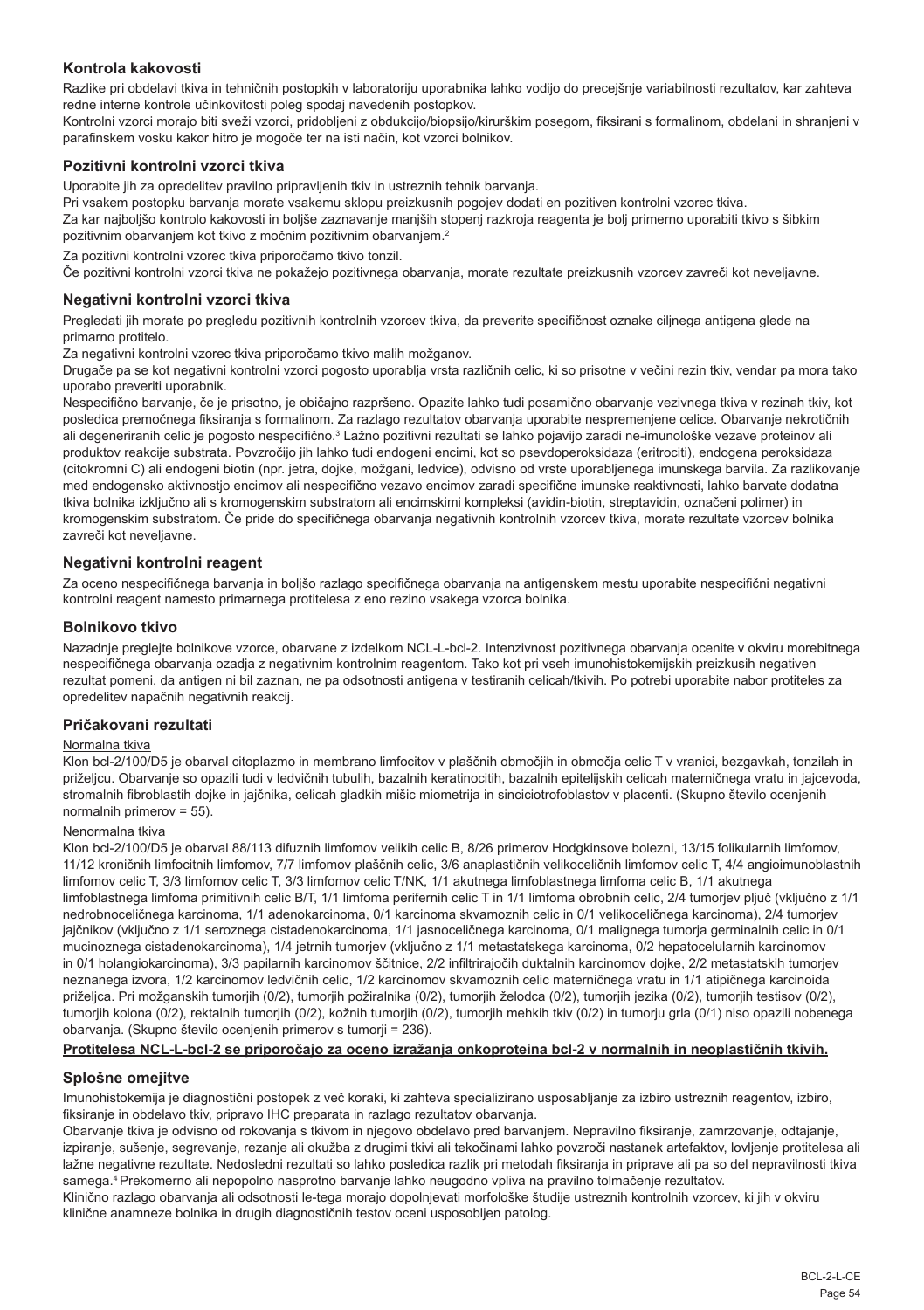Protitelesa družbe Leica Biosystems Newcastle Ltd so namenjena uporabi, kot je navedeno, na zamrznjenih ali v parafin vstavljenih rezinah z določenimi zahtevami za fiksiranje. Lahko pride do nepričakovanega izražanja antigena, zlasti pri neoplazmah. Pri klinični razlagi obarvane rezine tkiva morate upoštevati morfološko analizo in oceno ustreznih kontrol.

## **Splošna literatura**

- 1. National Committee for Clinical Laboratory Standards (NCCLS). Protection of laboratory workers from infectious diseases transmitted by blood and tissue; proposed guideline. Villanova, P.A. 1991; 7(9). Order code M29-P.
- 2. Battifora H. Diagnostic uses of antibodies to keratins: a review and immunohistochemical comparison of seven monoclonal and three polyclonal antibodies. Progress in Surgical Pathology. 6:1–15. eds. Fenoglio-Preiser C, Wolff CM, Rilke F. Field & Wood, Inc., Philadelphia.
- 3. Nadji M, Morales AR. Immunoperoxidase, part I: the techniques and pitfalls. Laboratory Medicine. 1983; 14:767.
- 4. Omata M, Liew CT, Ashcavai M, Peters RL. Nonimmunologic binding of horseradish peroxidase to hepatitis B surface antigen: a possible source of error in immunohistochemistry. American Journal of Clinical Pathology. 1980; 73:626.
- 5. Von Haefen C, Wieder T, Gillissen B et al. Ceramide induces mitochondrial activation and apoptosis via a bax-dependent pathway in human carcinoma cells. Oncogene. 2002; 21(25):4009-4019.
- 6. Takes RP, Baatenburg de Jong RJ, Wijffels K et al. Expression of genetic markers in lymph node metastases compared with their primary tumours in head and neck cancer. Journal of Pathology. 2001; 194:298-302.
- 7. Tweddle DA, Malcolm AJ, Cole M et al. p53 cellular localization and function in neuroblastoma. Evidence for defective G1 arrest despite WAF1 induction in MYCN-amplified cells. American Journal of Pathology. 2001; 158(6): 2067-2077.
- 8. Ramani P and Lu Q-L. Expression of bcl-2 gene product in neuroblastoma. Journal of Pathology. 1994; 172:273-278.
- 9. Pezzella F, Tse AGD, Cordell JL et al. Expression of the bcl-2 oncogene protein is not specific for the 14;18 chromosomal translocation. American Journal of Pathology. 1990; 137(2):225-232.

## **Dodatki in spremembe k prejšnji izdaji**

Sestava reagentov, Skupna koncentracija beljakovin, Priporočila za uporabo, Opozorila in previdnostni ukrepi, Pričakovani rezultati.

#### **Datum izdaje**

03 oktober 2018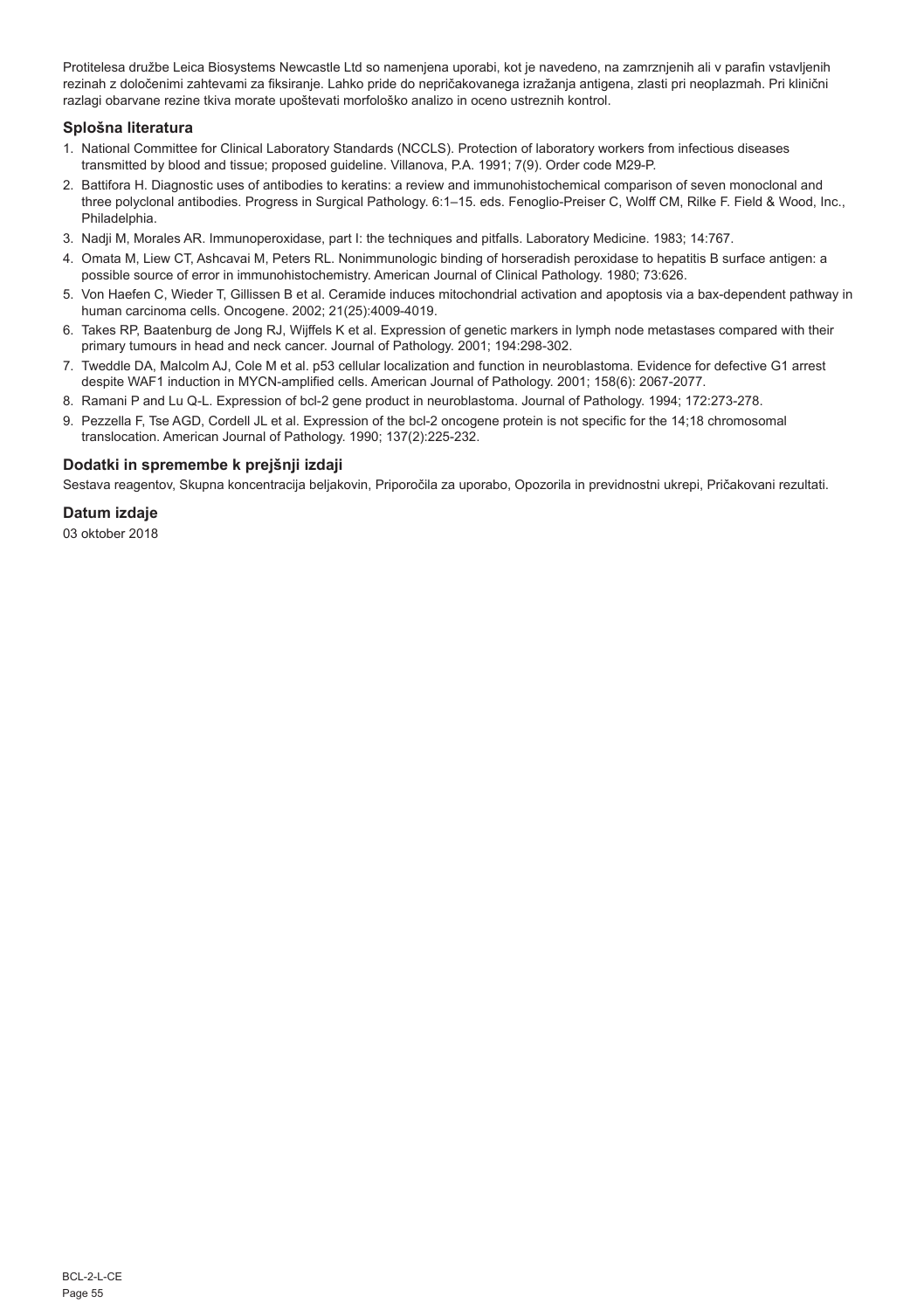# <span id="page-56-0"></span>**Novocastra™ Tekutá myší monoklonální protilátka Bcl-2 Oncoprotein Kód výrobku: NCL-L-bcl-2**

## **Zamýšlené použití**

#### *Pro diagnostické použití in vitro.*

NCL-L-bcl-2 je určen ke kvalitativnímu stanovení lidského bcl-2 onkoproteinu světelnou mikroskopií na parafínových řezech. Klinickou interpretaci jakéhokoliv barvení nebo jeho nepřítomnosti je nutné doplnit morfologickým vyšetřením s použitím správných kontrol a zhodnotit je musí kvalifikovaný patolog v kontextu s klinickou anamnézou pacienta a jinými diagnostickými testy.

## **Princip metody**

Imunohistochemické (IHC) barvicí techniky umožňují vizualizaci antigenů pomocí sekvenční aplikace specifické protilátky proti antigenu (primární protilátka), sekundární protilátky proti primární protilátce a enzymového komplexu s chromogenním substrátem s interponovanými omývacími kroky. Enzymatická aktivace chromogenu má za následek viditelnou reakci produktu v místě antigenu. Vzorek pak může být kontrastně nabarven a překryt krycím sklíčkem. Výsledky se interpretují ve světelném mikroskopu; jsou pomůckou v diferenciální diagnostice patofyziologických procesů, které mohou, ale nemusí, souviset s příslušným antigenem.

## **Klon**

bcl-2/100/D5

## **Imunogen**

Sekvence syntetických peptidů (GAAPAPGIFSSQPGC-COOH).

#### **Specificita**

Lidský onkoprotein bcl-2.

## **Složení reagencie**

NCL-L-bcl-2 je tekutý supernatant z tkáňové kultury obsahující jako konzervační prostředek azid sodný.

## **Třída Ig**

IgG1

## **Koncentrace celkového proteinu Total Protein**

Koncentrace celkového proteinu specifická pro šarži je uvedena na štítku na lahvičce.

## **Koncentrace protilátek**

56,5 mg/l nebo vyšší, stanovená metodou ELISA. Koncentrace imunoglobulinu (Ig) specifická pro šarži je uvedena na štítku na lahvičce.

## **Doporučení k použití**

Imunohistochemické vyšetření na parafínových řezech.

**Teplem indukované odmaskování epitopu (Heat Induced Epitope Retrieval, HIER):** Postupujte podle pokynů k použití k roztoku Novocastra Epitope Retrieval Solution pH 6.

**Doporučené ředění:** 1:100 po dobu 30 minut při 25 °C. Toto doporučení je uvedeno jako vodítko; uživatelé musí stanovit vlastní optimální pracovní ředění.

**Vizualizace:** Postupujte podle návodu k použití k systémům pro detekci polymerů Novolink™ Polymer Detection Systems. Další informace o produktu nebo podporu si vyžádejte od místního distributora nebo regionální kanceláře společnosti Leica Biosystems nebo navštivte web Leica Biosystems,

www.LeicaBiosystems.com

Výkon této protilátky je třeba validovat, pokud se používá s jinými systémy pro ruční barvení nebo na automatických platformách

## **Skladování a stabilita**

Skladujte při teplotě 2–8 °C. Nezmrazujte. Okamžitě po použití vraťte do teploty 2–8 °C. Nepoužívejte po uplynutí data exspirace uvedeného na štítku na lahvičce. Podmínky skladování jiné než výše uvedené musí uživatel validovat.

## **Příprava vzorku**

Fixační roztok doporučený pro řezy tkáně zalité v parafinu je 10% formalín pufrovaný na neutrální pH.

## **Varování a bezpečnostní opatření**

Tato reagencie byla připravena ze supernatantu z buněčné kultury. Protože jde o biologický produkt, je nutno manipulaci s ní věnovat náležitou pozornost.

Tato reagencie obsahuje azid sodný. Bezpečnostní list materiálu je k dispozici na požádání nebo je dostupný na webu www.LeicaBiosystems.com

Údaje o likvidaci jakýchkoli potenciálně toxických komponent prostudujte ve federálních, státních nebo místních nařízeních.

Se vzorky před fixací i po fixaci a se všemi materiály jim vystavenými je nutno zacházet, jako by mohly způsobit přenos infekce,

a likvidovat je s náležitými bezpečnostními opatřeními.1 Reagencie nikdy nepipetujte ústy a zabraňte styku reagencií a vzorků s kůží a sliznicemi. Pokud se reagencie nebo vzorky dostanou do kontaktu s citlivými oblastmi, omyjte je velkým množstvím vody. Vyhledejte lékařskou pomoc.

Minimalizujte mikrobiální kontaminaci reagencií, mohlo by dojít ke zvýšení výskytu nespecifického barvení.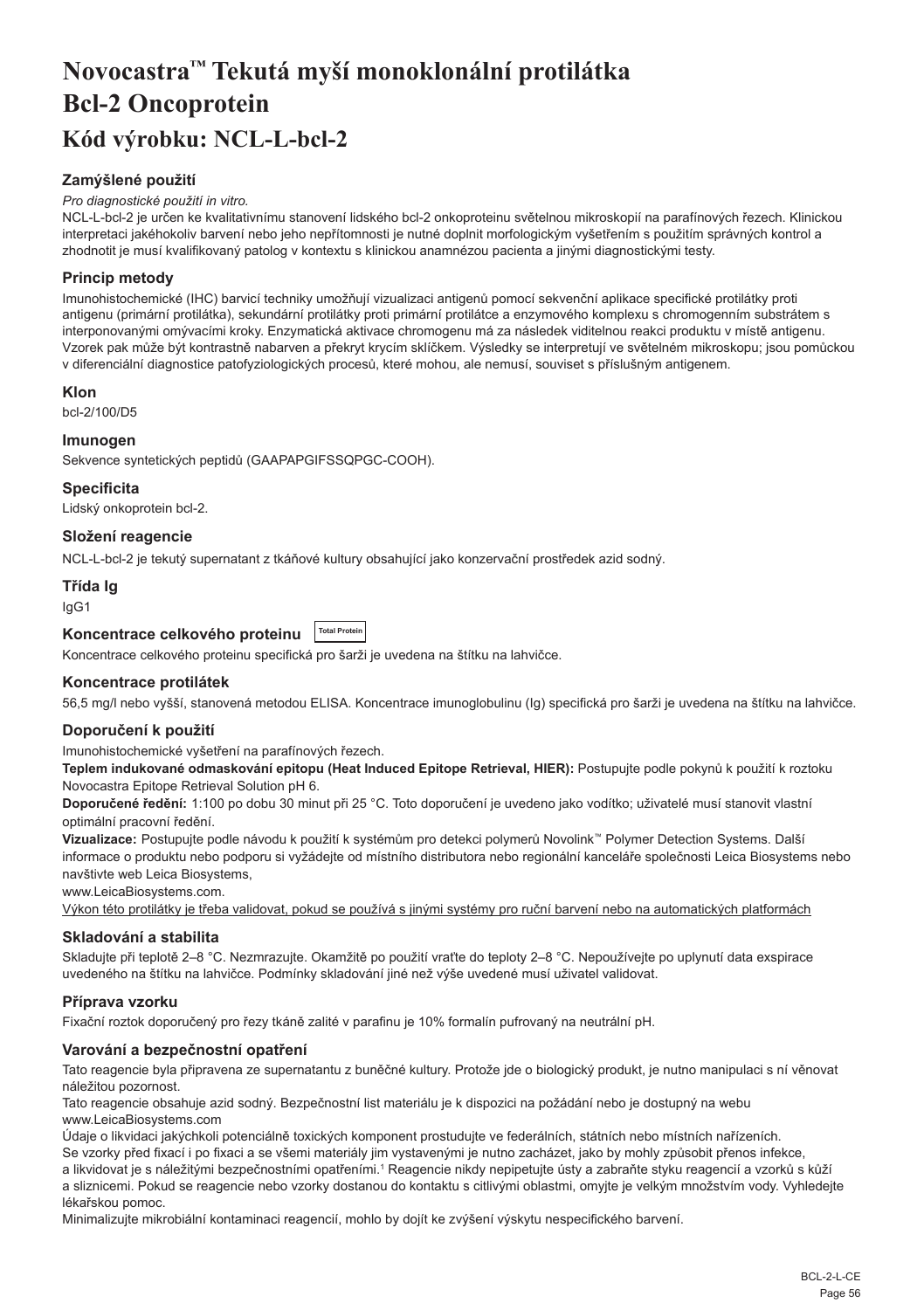Inkubační doby nebo teploty jiné než předepsané mohou vést k chybným výsledkům. Všechny takové změny musí být uživatelem validovány.

## **Kontrola jakosti**

Rozdíly ve zpracování tkání a v technických postupech v laboratoři uživatele mohou způsobit významnou variabilitu výsledků, což vyžaduje kromě níže uvedených postupů i pravidelné provádění kontrol v laboratoři.

Kontroly musí být čerstvé pitevní/bioptické/operační vzorky co nejdříve fixované formalínem, zpracované a zalité do parafínového vosku, stejným způsobem jako vzorek/vzorky pacienta.

## **Pozitivní tkáňová kontrola**

Používá se k průkazu správně připravených tkání a správných barvicích technik.

V každém barvicím cyklu musí být použita jedna pozitivní tkáňová kontrola pro každý soubor testovacích podmínek. Pro optimální kontrolu jakosti a k detekci menšího stupně degradace reagencie je vhodnější tkáň se slabým pozitivním barvením než tkáň se silným pozitivním barvením.<sup>2</sup>

Doporučená pozitivní tkáňová kontrola je tonzila

Pokud pozitivní tkáňová kontrola nevykazuje pozitivní barvení, musí být výsledky testovaných vzorků považovány za neplatné.

## **Negativní tkáňová kontrola**

Musí být vyšetřena po pozitivní tkáňové kontrole k ověření specificity označení cílového antigenu primární protilátkou.

Doporučená negativní tkáňová kontrola je mozeček.

Alternativně často představuje místa negativní kontroly řada různých typů buněk přítomných ve většině tkáňových řezů, to ale musí uživatel validovat.

Nespecifické barvení, je-li přítomno, má obvykle difúzní vzhled. V řezech ze tkání nadměrně fixovaných formalínem může být také zjištěno sporadické barvení pojivové tkáně. K interpretaci výsledků barvení použijte neporušené buňky. Nekrotické nebo degenerované buňky se často barví nespecificky.<sup>3</sup>Falešně pozitivní výsledky mohou být důsledkem neimunologické vazby proteinů nebo produktů reakčního substrátu. Mohou být také způsobeny endogenními enzymy, jako je např. pseudoperoxidáza (erytrocyty), endogenní peroxidáza (cytochrom C) nebo endogenní biotin (např. játra, prs, mozek, ledviny), podle typu použitého imunobarviva. K odlišení aktivity endogenních enzymů či nespecifické vazby enzymů od specifické imunoreaktivity mohou být barveny další tkáně pacienta výlučně chromogenním substrátem, případně enzymovými komplexy (avidin-biotin, streptavidin, značený polymer) a chromogenním substrátem. Pokud dojde v negativní tkáňové kontrole ke specifickému barvení, musí být výsledky vzorků pacienta považovány za neplatné.

## **Negativní reagenční kontrola**

K vyhodnocení nespecifického barvení a umožnění lepší interpretace specifického barvení v místě antigenu použijte na řezu z každého vzorku pacienta nespecifickou negativní reagenční kontrolu místo primární protilátky.

## **Tkáň pacienta**

Nakonec vyšetřete vzorky pacienta barvené pomocí NCL-L-bcl-2. Intenzita pozitivního barvení musí být zhodnocena v kontextu se vším nespecifickým barvením pozadí u negativní reagenční kontroly. Jako u každého imunohistochemického vyšetření, negativní výsledek znamená, že antigen nebyl zjištěn, nikoli, že antigen není ve vyšetřovaných buňkách/tkáních přítomen. V případě potřeby použijte k identifikaci falešně negativních reakcí panel protilátek.

## **Očekávané výsledky**

## Normální tkáně

Klon bcl-2/100/D5 barvil cytoplazmu a membránu lymfocytů v plášťové zóně a oblastech T-buněk sleziny, lymfatického uzlu, tonsil a thymu. Barvení bylo také pozorováno v renálních tubulech, bazálních keratinocytech, bazálních epiteliálních buňkách čípku a vejcovodu, stromálních fibroblastech prsu a vaječníku, leiomyocytech myometria a syncytiotrofoblastech v placentě. (Celkový počet normálních vyšetřovaných tkání = 55).

## Abnormální tkáně

Klon bcl-2/100/D5 barvil 88/113 difúzních velkobuněčných B-lymfomů, 8/26 lymfomů u Hodgkinovy choroby, 13/15 folikulárních lymfomů, 11/12 chronických lymfocytických lymfomů, 7/7 lymfomů z plášťových buněk, 3/6 anaplastických velkobuněčných T-lymfomů, 4/4 angioimunoblastických T-lymfomů, 3/3 T-lymfomů, 3/3 T/NK lymfomů, 1/1 B-buněčného akutního lymfoblastického lymfomu, 1/1 akutního lymfoblastického lymfomu z primitivních B/T buněk, 1/1 periferního T-lymfomu a 1/1 lymfomu z buněk marginální zóny, 1/4 nádorů plic (včetně 1/1 nemalobuněčného karcinomu, 0/1 adenokarcinomu, 0/1 karcinomu skvamózních buněk a 0/1 velkobuněčného karcinomu), 2/4 ovariálních nádorů (včetně 1/1 serózního cystadenokarcinomu, 1/1 clear cell karcinomu, 0/1 maligního nádoru germinálních buněk a 0/1 mucinózního cystadenokarcinomu), 1/4 nádorů jater (včetně 1/1 metastatického karcinomu, 0/2 hepatocelulárních karcinomů a 0/1 cholangiokarcinomu), 3/3 papilárních karcinomů štítné žlázy, 2/2 infiltrujících duktálních karcinomů prsu, 2/2 metastatických nádorů neznámého původu, 1/2 karcinomu renálních buněk, 1/2 karcinomů skvamózních buněk děložního hrdla, 1/1 atypického karcinoidu thymu. Barvení nebylo pozorováno u nádorů mozku (0/2), nádorů jícnu (0/2), nádorů žaludku (0/2), nádorů jazyka (0/2), testikulárních nádorů (0/2), nádorů tlustého střeva (0/2), nádorů rekta (0/2), nádorů kůže (0/2), nádorů měkkých tkání (0/2) a nádoru hrtanu (0/1). (Celkový počet vyšetřovaných nádorů = 236).

## **NCL-L-bcl-2 se doporučuje k hodnocení exprese onkoproteinu bcl-2 u normálních a neoplastických tkání.**

## **Obecná omezení**

Imunohistochemické vyšetření je vícekrokový diagnostický proces, který spočívá ve specializovaném školení ve výběru vhodných reagencií; výběru, fixaci a zpracování tkání; přípravě imunohistochemickího sklíčka; a v interpretaci výsledků barvení. Barvení tkáně závisí na manipulaci s tkání a jejím zpracování před barvením. Nesprávným postupem při fixaci, zmrazení, rozmrazení, omývání, sušení, zahřívání, krájení řezů nebo kontaminací jinými tkáněmi či tekutinami mohou vzniknout artefakty, může dojít k vychytávání protilátek nebo k falešně negativním výsledkům. Nekonzistentní výsledky mohou být důsledkem odchylek ve fixačních metodách a metodách zalití v konzervačním médiu nebo přirozených odchylek ve tkáni.4

Nadměrné nebo nedostatečné kontrastní barvení může narušit správnou interpretaci výsledků.

Klinickou interpretaci jakéhokoliv barvení nebo jeho nepřítomnosti je nutné doplnit morfologickým vyšetřením s použitím správných kontrol a zhodnotit je musí kvalifikovaný patolog v kontextu s klinickou anamnézou pacienta a jinými diagnostickými testy.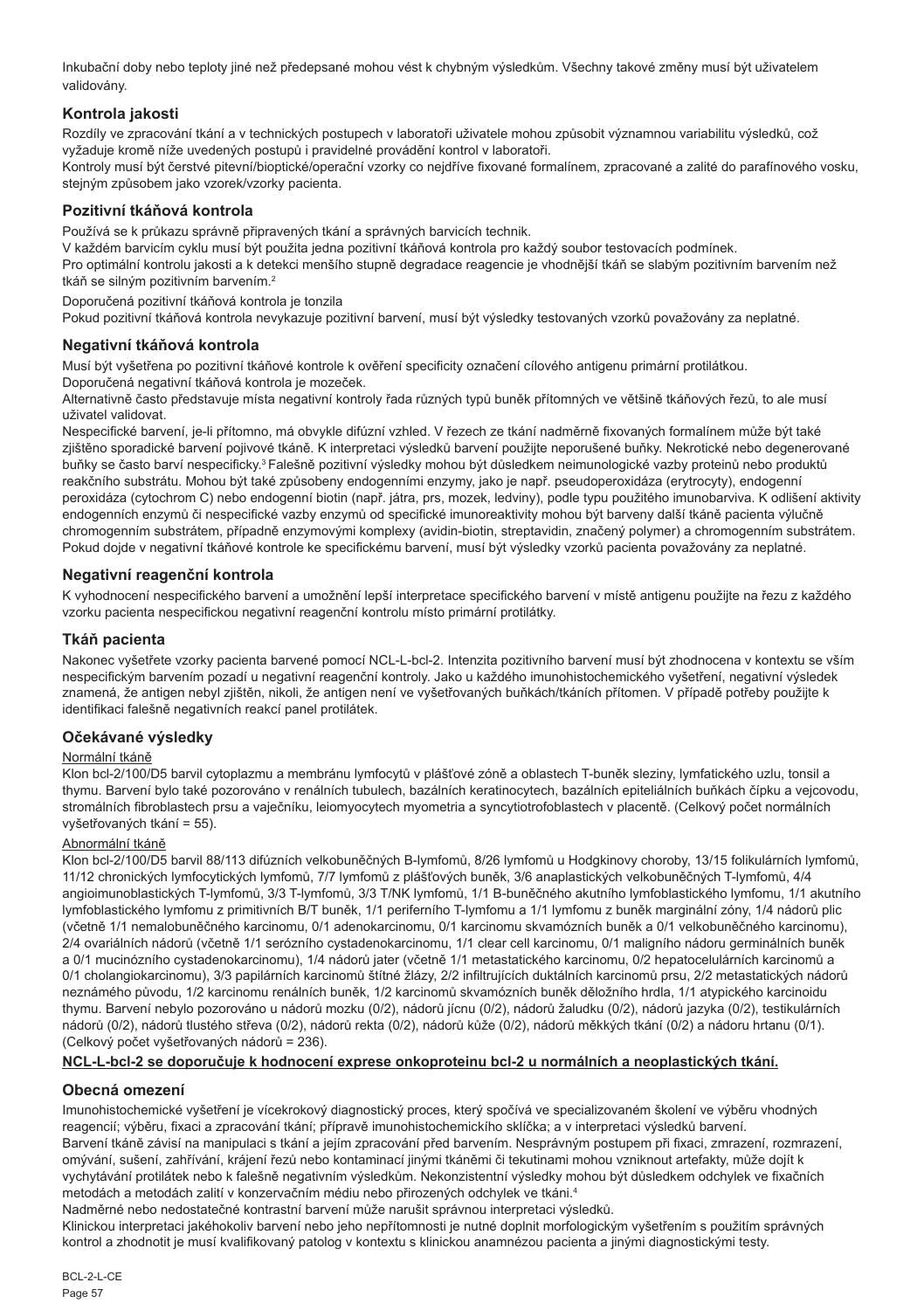Protilátky společnosti Leica Biosystems Newcastle Ltd se používají, jak bylo uvedeno, u zmrazených nebo u parafínových řezů se specifickými požadavky na fixaci. Může dojít k expresi neočekávaných antigenů, zejména u nádorů. Klinická interpretace jakéhokoli barveného tkáňového řezu musí zahrnovat morfologickou analýzu a zhodnocení příslušných kontrol.

## **Literatura - všeobecná**

- 1. National Committee for Clinical Laboratory Standards (NCCLS). Protection of laboratory workers from infectious diseases transmitted by blood and tissue; proposed guideline. Villanova, P.A. 1991; 7(9). Order code M29-P.
- 2. Battifora H. Diagnostic uses of antibodies to keratins: a review and immunohistochemical comparison of seven monoclonal and three polyclonal antibodies. Progress in Surgical Pathology. 6:1–15. eds. Fenoglio-Preiser C, Wolff CM, Rilke F. Field & Wood, Inc., Philadelphia.
- 3. Nadji M, Morales AR. Immunoperoxidase, part I: the techniques and pitfalls. Laboratory Medicine. 1983; 14:767.
- 4. Omata M, Liew CT, Ashcavai M, Peters RL. Nonimmunologic binding of horseradish peroxidase to hepatitis B surface antigen: a possible source of error in immunohistochemistry. American Journal of Clinical Pathology. 1980; 73:626.
- 5. Von Haefen C, Wieder T, Gillissen B et al. Ceramide induces mitochondrial activation and apoptosis via a bax-dependent pathway in human carcinoma cells. Oncogene. 2002; 21(25):4009-4019.
- 6. Takes RP, Baatenburg de Jong RJ, Wijffels K et al. Expression of genetic markers in lymph node metastases compared with their primary tumours in head and neck cancer. Journal of Pathology. 2001; 194:298-302.
- 7. Tweddle DA, Malcolm AJ, Cole M et al. p53 cellular localization and function in neuroblastoma. Evidence for defective G1 arrest despite WAF1 induction in MYCN-amplified cells. American Journal of Pathology. 2001; 158(6): 2067-2077.
- 8. Ramani P and Lu Q-L. Expression of bcl-2 gene product in neuroblastoma. Journal of Pathology. 1994; 172:273-278.
- 9. Pezzella F, Tse AGD, Cordell JL et al. Expression of the bcl-2 oncogene protein is not specific for the 14;18 chromosomal translocation. American Journal of Pathology. 1990; 137(2):225-232.

## **Opravy předchozího vydání**

Složení reagencie, Koncentrace celkového proteinu, Doporučení k použití, Varování a bezpečnostní opatření, Očekávané výsledky.

#### **Datum vydání**

03 říjen 2018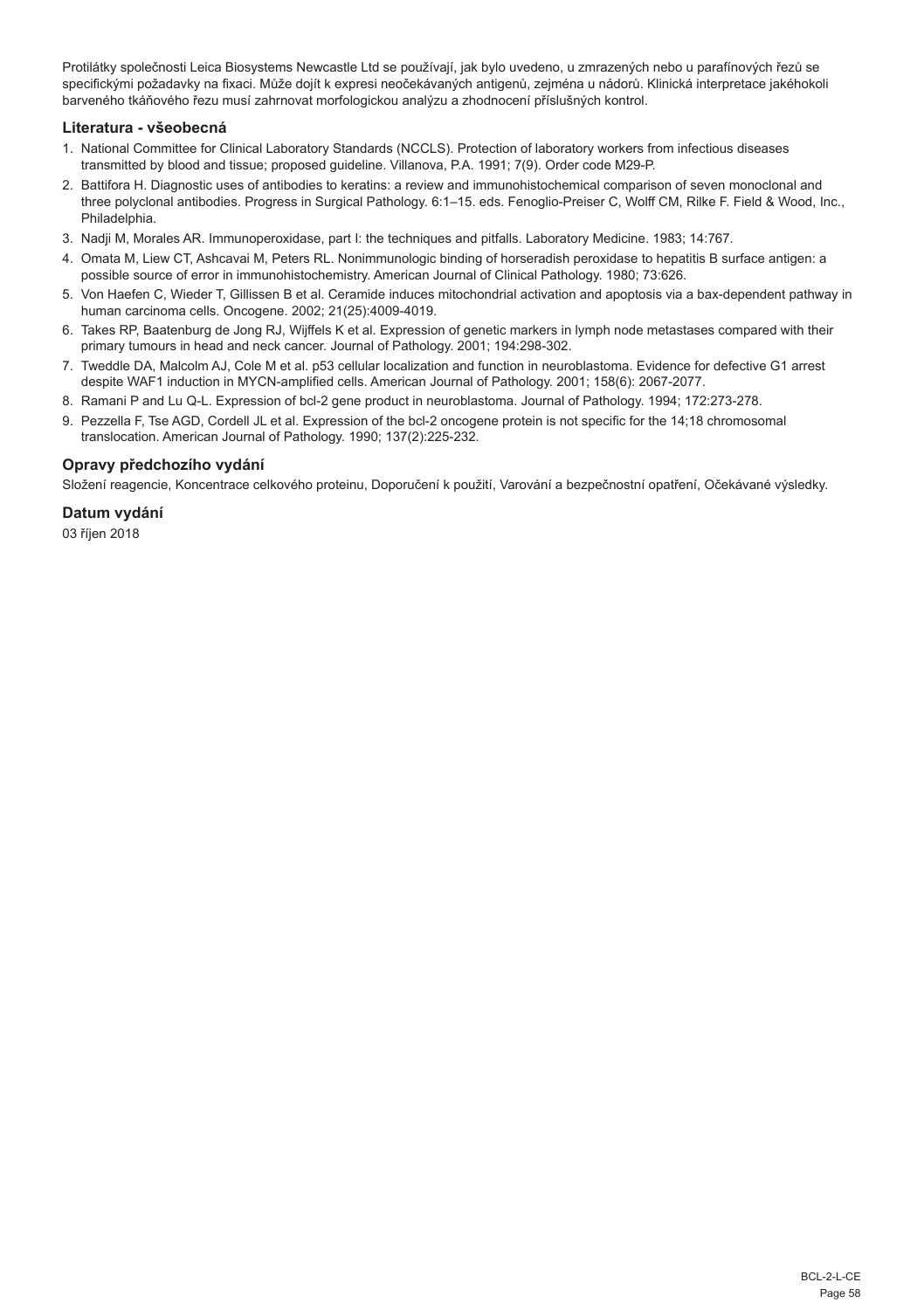# <span id="page-59-0"></span>**Tekutá myšia monoklonálna protilátka Novocastra™ Bcl-2 Oncoprotein Kód produktu: NCL-L-bcl-2**

## **Zamýšľané použitie**

#### *Na diagnostické použitie in vitro.*

NCL-L-bcl-2 slúži na kvalitatívnu identifikáciu ľudského onkoproteínu bcl-2 v parafínových rezoch pomocou svetelnej mikroskopie. Klinická interpretácia akéhokoľvek farbenia alebo jeho absencie musí byť kombinovaná s morfologickými vyšetreniami za použitia zodpovedajúcich kontrol. Výsledky je nutné vyhodnotiť v kontexte klinickej anamnézy pacienta a iných diagnostických testov vedených kvalifikovaným patológom.

## **Princíp postupu**

Techniky imunohistochemického (IHC) zafarbenia umožňujú vizualizáciu antigénov sekvenčnou aplikáciou špecifickej protilátky proti antigénu (primárna protilátka), sekundárnej protilátky proti primárnej protilátke a enzymatického komplexu s chromogénnym substrátom. Medzi jednotlivými krokmi prebieha premývanie. Enzymatická aktivácia chromogénu vytvára v mieste antigénu viditeľné produkty reakcie. Môžete doplniť kontrastné zafarbenie vzorky a zakryť ju krycím sklíčkom. Výsledky sa interpretujú pomocou svetelného mikroskopu a napomáhajú pri diferenciálnej diagnostike patofyziologických procesov, ktoré môžu, ale nemusia byť spojené s určitým antigénom.

## **Klon**

bcl-2/100/D5

## **Imunogén**

Sekvencia syntetických peptidov (GAAPAPGIFSSQPGC-COOH).

## **Špecificita**

Ľudský onkoproteín bcl-2.

## **Zloženie činidla**

NCL-L-bcl-2 je tekutý supernatant na tkanivovú kultiváciu obsahujúci azid sodný ako konzervačnú látku.

## **Trieda Ig**

IgG1

#### **Celková koncentrácia proteínov Total Protein**

Celkovú koncentráciu proteínov špecifickú pre šaržu nájdete na štítku fľaštičky.

## **Koncentrácia protilátok**

Vyššia alebo rovná 56,5 mg/l podľa ELISA. Koncentráciu Ig špecifickú pre šaržu nájdete na štítku fľaštičky.

## **Odporúčania na použitie**

Imunohistochémia parafínových rezov.

**Záchyt epitopov s tepelnou indukciou (HIER):** Postupujte podľa návodu na použitie systému Novocastra Epitope Retrieval Solution pH 6.

**Odporúčané riedenie:** 1 : 100 po dobu 30 minút pri teplote 25 °C. Táto hodnota je orientačná, používatelia si musia stanoviť svoje vlastné optimálne pracovné riedenia.

**Vizualizácia:** Postupujte podľa návodu na použitie systémov Novolink™ Polymer Detection Systems. Ďalšie informácie o produkte alebo podporu vám poskytne váš miestny distribútor alebo lokálne zastúpenie spoločnosti Leica Biosystems. Takisto môžete navštíviť internetové stránky spoločnosti Leica Biosystems: www.LeicaBiosystems.com

Funkčnosť tejto protilátky je nutné validovať pri použití s inými manuálnymi systémami farbenia alebo automatizovanými platformami.

## **Uskladnenie a stabilita**

Skladujte pri teplote 2 – 8 °C. Nezmrazujte. Okamžite po použití vráťte do teploty 2 – 8 °C. Nepoužívajte po uplynutí dátumu exspirácie uvedeného na štítku fľaštičky. Iné než vyššie uvedené podmienky skladovania si vyžadujú validáciu používateľom.

## **Príprava vzorky**

Odporúčaný fixačný prípravok je 10 % neutrálny pufrovaný formalín pre bločky tkaniva zaliate do parafínu.

## **Varovania a bezpečnostné opatrenia**

Toto činidlo bolo pripravené zo supernatantu bunkovej kultúry. Keďže ide o biologický produkt, pri manipulácii je nutné vynaložiť zodpovedajúcu starostlivosť.

Toto činidlo obsahuje azid sodný. Materiálový bezpečnostný list je k dispozícii na požiadanie alebo na stránkach www.LeicaBiosystems.com.

Likvidáciu prípadných potenciálne toxických súčastí definujú federálne, štátne alebo miestne predpisy.

So vzorkami pred fixáciou a po nej a všetkými materiálmi, ktoré s nimi prišli do kontaktu, je nutné manipulovať ako s potenciálne infekčnými a zlikvidovať ich pri dodržaní zodpovedajúcich bezpečnostných opatrní.<sup>1</sup> Činidlá nikdy nepipetujte ústami a zabráňte kontaktu činidiel a vzoriek s kožou a sliznicami. Ak sa činidlá alebo vzorky dostanú do kontaktu s citlivými oblasťami, umyte ich veľkým množstvom vody. Vyhľadajte lekársku pomoc.

Minimalizujte mikrobiálnu kontamináciu činidiel. V opačnom prípade môže dôjsť k zvýšeniu nešpecifického zafarbenia.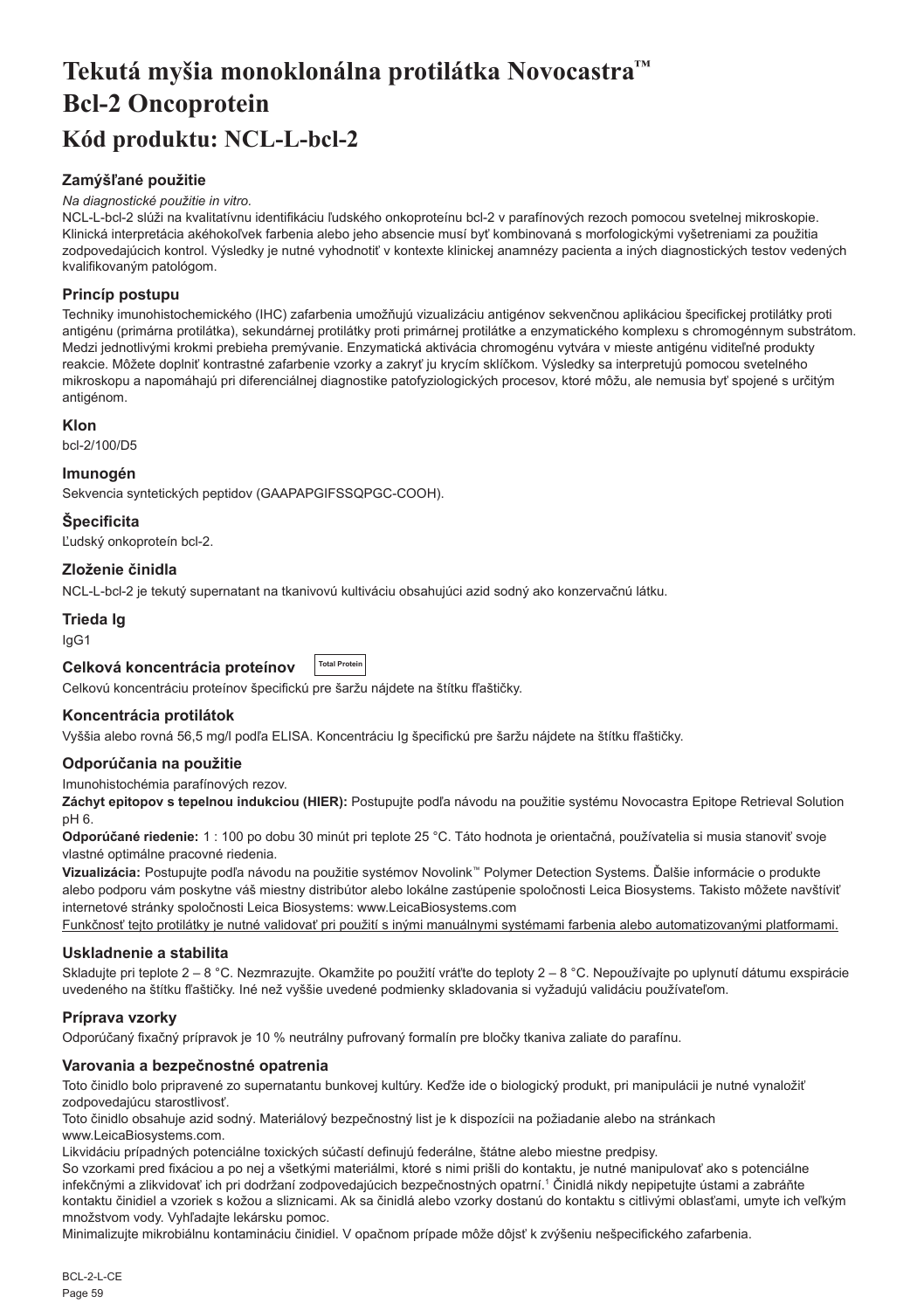Nedodržanie predpísaných inkubačných dôb alebo teplôt môže viesť k nesprávnym výsledkom. Všetky takéto zmeny si vyžadujú validáciu používateľom.

## **Kontrola kvality**

Rozdiely v spracovaní tkaniva a technických postupoch v laboratóriu používateľa môžu viesť k významnému kolísaniu výsledkov, čo si vyžaduje, okrem nasledujúcich postupov, aj pravidelné interné kontroly.

Kontroly by mali byť čerstvé pitevné/bioptické/chirurgické vzorky fixované čo najskôr formalínom a spracované zaliatím do parafínu rovnakým spôsobom ako vzorky pacienta.

## **Pozitívna kontrola tkanivom**

Identifikuje správne pripravené tkanivá a správne techniky zafarbenia.

Každá súprava testových podmienok v každom cykle zafarbenia musí obsahovať jednu pozitívnu kontrolu tkanivom.

Tkanivo so slabým pozitívnym farbením je pre optimálnu kontrolu kvality a na detekciu slabšej degradácie činidla vhodnejšie než tkanivo so silným pozitívnym farbením.<sup>2</sup>

Odporúčané tkanivo na pozitívnu kontrolu je tonzila

Ak pozitívna kontrola tkanivom nebude vykazovať pozitívne zafarbenie, výsledky testovaných vzoriek je nutné považovať za neplatné.

#### **Negatívna kontrola tkanivom**

Nutné vyšetriť po pozitívnej kontrole tkanivom s cieľom overiť špecificitu značenia cieľového antigénu primárnou protilátkou. Odporúčané tkanivo na negatívnu kontrolu je mozoček.

Ako negatívnu kontrolu je možné použiť aj rôzne typy buniek prítomné vo väčšine tkanivových rezov, takýto postup si však vyžaduje validáciu používateľom.

Prípadné nešpecifické farbenie má obvykle difúzny vzhľad. V rezoch tkanív silne fixovaných formalínom môže byť pozorované sporadické farbenie spojiva. Na interpretáciu výsledkov farbenia používajte intaktné bunky. Nekrotické alebo degenerované bunky sa často farbia nešpecificky.<sup>3</sup> Falošne pozitívne výsledky môžu byť pozorované v dôsledku neimunologickej väzby proteínov alebo produktov reakcie substrátu. Môžu byť spôsobené aj endogénnymi enzýmami, ako napr. pseudoperoxidázou (erytrocyty), endogénnou peroxidázou (cytochróm C) alebo endogénnym biotínom (napr. pečeň, prsník, mozog, oblička) v závislosti od typu imunologického farbenia. S cieľom diferencovať endogénnu enzymatickú aktivitu alebo nešpecifickú väzbu enzýmov od špecifickej imunoreaktivity môžete nafarbiť ďalšie vzorky tkanív pacienta výhradne substrátovým chromogénom alebo enzymatickými komplexmi (avidín-biotín, streptavidín, značený polymér), resp. substrátovým chromogénom. V prípade špecifického farbenia v negatívnej kontrole tkanivom je nutné výsledky vzoriek pacienta považovať za neplatné.

#### **Negatívna kontrola činidlom**

Na vyhodnotenie nešpecifického zafarbenia použite nešpecifickú negatívnu kontrolu činidlom miesto primárnej protilátky s rezom jednotlivých vzoriek pacienta, čo umožní lepšiu interpretáciu špecifického farbenia na mieste antigénu.

#### **Tkanivo pacienta**

Pacientske vzorky zafarbené prípravkom NCL-L-bcl-2 preskúmajte ako posledné. Intenzitu pozitívneho farbenia je nutné vyhodnotiť v kontexte prípadného

nešpecifického zafarbenia negatívnej kontroly činidlom na pozadí. Podobne ako pri všetkých imunohistochemických testov znamená negatívny výsledok, že antigén nebol detegovaný. Nepotvrdzuje jeho absenciu v testovaných bunkách/tkanivách. V prípade potreby identifikujte falošne negatívne reakcie pomocou panelu protilátok.

#### **Očakávané výsledky**

#### Normálne tkanivá

Klon bcl-2/100/D5 zafarbil cytoplazmu a membránu lymfocytov v plášťových zónach a T-bunkových oblastiach sleziny, lymfatickej uzliny, tonzily a týmusu. Zafarbenie bolo takisto pozorované v obličkových kanálikoch, bazálnych keratínocytoch, bazálnych epitelových bunkách krčka maternice a vajíčkovodu, stromálnych fibroblastoch prsníkov a vaječníkov, bunkách hladkého svalstva myometria a syncýciotrofoblastov v placente. (Celkový počet normálnych vyšetrených prípadov = 55).

#### Abnormálne tkanivá

Klon bcl-2/100/D5 zafarbil 88/113 difúznych veľkobunkových B-lymfómov, 8/26 Hodgkinových lymfómov, 13/15 folikulárnych lymfómov, 11/12 chronických lymfocytárnych lymfómov, 7/7 lymfómov z plášťových buniek, 3/6 T-bunkových anaplastických veľkobunkových lymfómov, 4/4 angioimunoblastických T-bunkových lymfómov, 3/3 T-bunkových lymfómov, 3/3 T/NK lymfómov, 1/1 B-bunkového akútneho lymfoblastického lymfómu, 1/1 primitívneho B/T-bunkového akútneho lymfoblastického lymfómu, 1/1 periférneho T-bunkového lymfómu a 1/1 lymfómu okrajovej zóny, 2/4 nádorov pľúc (vrátane 1/1 nemalobunkového karcinómu, 1/1 adenokarcinómu, 0/1 skvamocelulárneho karcinómu a 0/1 veľkobunkového karcinómu), 2/4 nádorov vaječníkov (vrátane 1/1 serózneho cystadenokarcinómu, 1/1 karcinómu zo svetlých buniek, 0/1 malígneho nádoru zárodočných buniek a 0/1 mucinózneho cystadenokarcinómu), 1/4 nádorov pečene (vrátane 1/1 metastatického karcinómu, 0/2 hepatocelulárnych karcinómov a 0/1 cholangiokarcinómu), 3/3 papilárnych karcinómov štítnej žľazy, 2/2 infiltrujúcich duktálnych karcinómov prsníka, 2/2 metastatických nádorov neznámeho pôvodu, 1/2 karcinómov renálnych buniek obličiek, 1/2 cervikálnych skvamocelulárnych karcinómov a 1/1 atypického karcinoidu týmusu. Zafarbenie nebolo pozorované pri nádoroch mozgu (0/2), nádoroch pažeráka (0/2), nádoroch žalúdka (0/2), nádoroch jazyka (0/2), nádoroch semenníkov (0/2), nádoroch hrubého čreva (0/2), nádoroch konečníka (0/2), nádoroch kože (0/2), nádoroch mäkkých tkanív (0/2) a nádore hrtana (0/1). (Celkový počet vyšetrených nádorov = 236).

## **NCL-L-bcl-2 sa odporúča na vyhodnotenie expresie onkoproteínu bcl-2 v normálnych a neoplastických tkanivách**.

## **Všeobecné limitácie**

Imunohistochémia je diagnostický postup pozostávajúci z viacerých krokov, ktorý si vyžaduje špecializované zaškolenie vo výbere zodpovedajúcich činidiel, výbere tkanív, fixácie a spracovania, príprave IHC sklíčka a interpretácii výsledkov farbenia. Farbenie tkaniva závisí od manipulácie s tkanivom a od jeho spracovania pred farbením. Nesprávna fixácia,

zmrazovanie,rozmrazovanie, premývanie, sušenie, ohrievanie, rezanie alebo kontaminácia inými tkanivami či tekutinami môžu viesť k vzniku artefaktov, záchytu protilátok alebo falošne negatívnym výsledkom. Inkonzistentné výsledky môžu byť spôsobené zmenami metód fixácie a montáže preparátov alebo inherentnými nepravidelnosťami v tkanive.4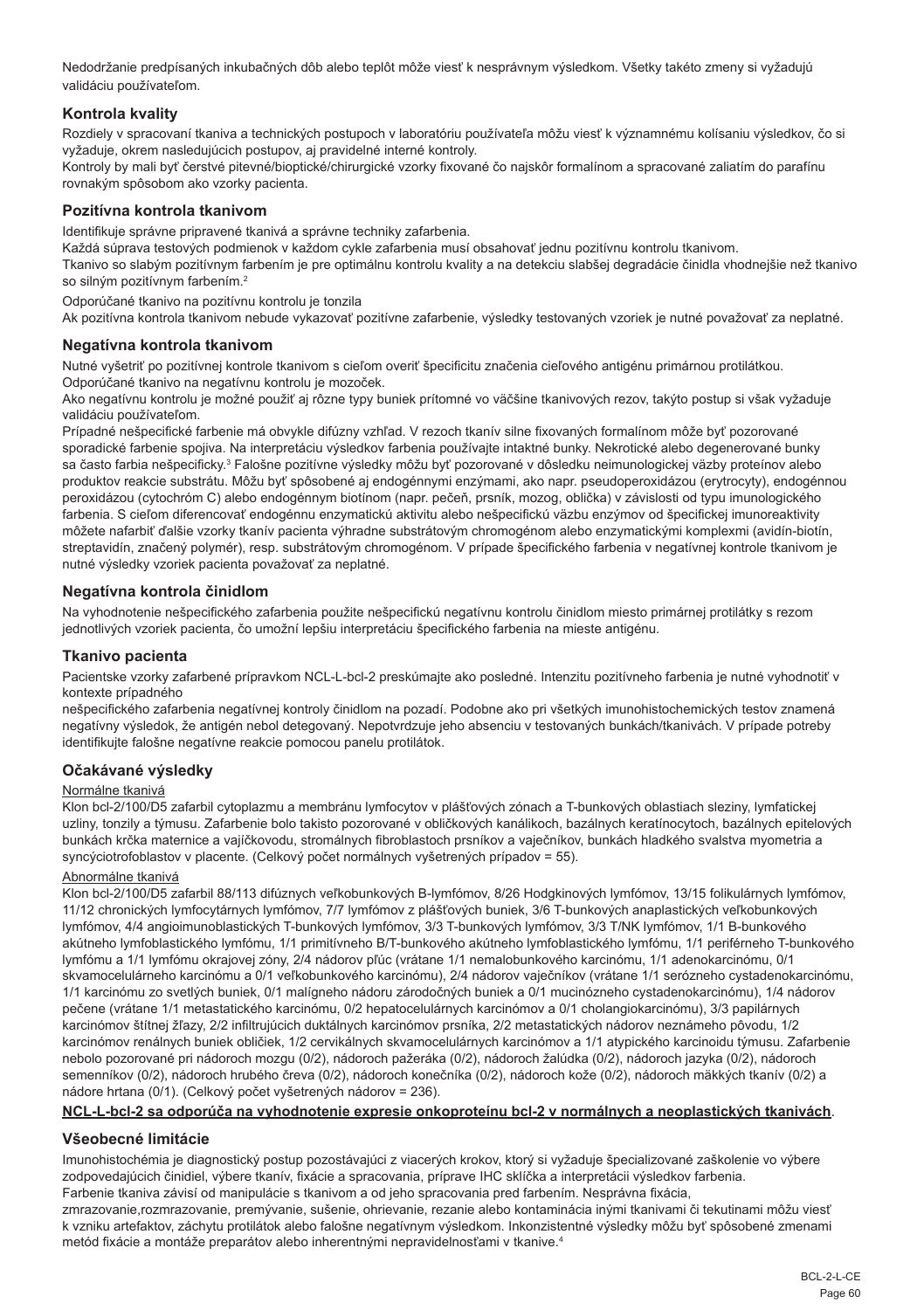Nadmerné alebo neúplné kontrastné farbenie môže narušiť správnosť interpretácie výsledkov.

Klinická interpretácia akéhokoľvek farbenia alebo jeho absencie musí byť kombinovaná s morfologickými vyšetreniami za použitia zodpovedajúcich kontrol. Výsledky je nutné vyhodnotiť v kontexte klinickej anamnézy pacienta a iných diagnostických testov vedených kvalifikovaným patológom.

Protilátky spoločnosti Leica Biosystems Newcastle Ltd sú určené na použitie na zmrazených rezoch alebo rezoch zaliatych parafínom so špecifickými požiadavkami na fixáciu, ako uvádza tento dokument. Najmä pri neopláziách môže dôjsť k nečakanej expresii antigénov. Klinická interpretácia akýchkoľvek farbených tkanivových rezov musí zahŕňať morfologickú analýzu a vyhodnotenie zodpovedajúcich kontrol.

## **Bibliografia – všeobecne**

- 1. National Committee for Clinical Laboratory Standards (NCCLS). Protection of laboratory workers from infectious diseases transmitted by blood and tissue; proposed guideline. Villanova, P.A. 1991; 7(9). Order code M29-P.
- 2. Battifora H. Diagnostic uses of antibodies to keratins: a review and immunohistochemical comparison of seven monoclonal and three polyclonal antibodies. Progress in Surgical Pathology. 6:1–15. eds. Fenoglio-Preiser C, Wolff CM, Rilke F. Field & Wood, Inc., Philadelphia.
- 3. Nadji M, Morales AR. Immunoperoxidase, part I: the techniques and pitfalls. Laboratory Medicine. 1983; 14:767.
- 4. Omata M, Liew CT, Ashcavai M, Peters RL. Nonimmunologic binding of horseradish peroxidase to hepatitis B surface antigen: a possible source of error in immunohistochemistry. American Journal of Clinical Pathology. 1980; 73:626.
- 5. Von Haefen C, Wieder T, Gillissen B et al. Ceramide induces mitochondrial activation and apoptosis via a bax-dependent pathway in human carcinoma cells. Oncogene. 2002; 21(25):4009-4019.
- 6. Takes RP, Baatenburg de Jong RJ, Wijffels K et al. Expression of genetic markers in lymph node metastases compared with their primary tumours in head and neck cancer. Journal of Pathology. 2001; 194:298-302.
- 7. Tweddle DA, Malcolm AJ, Cole M et al. p53 cellular localization and function in neuroblastoma. Evidence for defective G1 arrest despite WAF1 induction in MYCN-amplified cells. American Journal of Pathology. 2001; 158(6): 2067-2077.
- 8. Ramani P and Lu Q-L. Expression of bcl-2 gene product in neuroblastoma. Journal of Pathology. 1994; 172:273-278.
- 9. Pezzella F, Tse AGD, Cordell JL et al. Expression of the bcl-2 oncogene protein is not specific for the 14;18 chromosomal translocation. American Journal of Pathology. 1990; 137(2):225-232.

## **Úpravy predchádzajúceho vydania**

Zloženie činidla, Celková koncentrácia proteínu, Odporúčania na použitie, Varovania a bezpečnostné opatrenia, Očakávané výsledky.

## **Dátum vydania**

03 október 2018